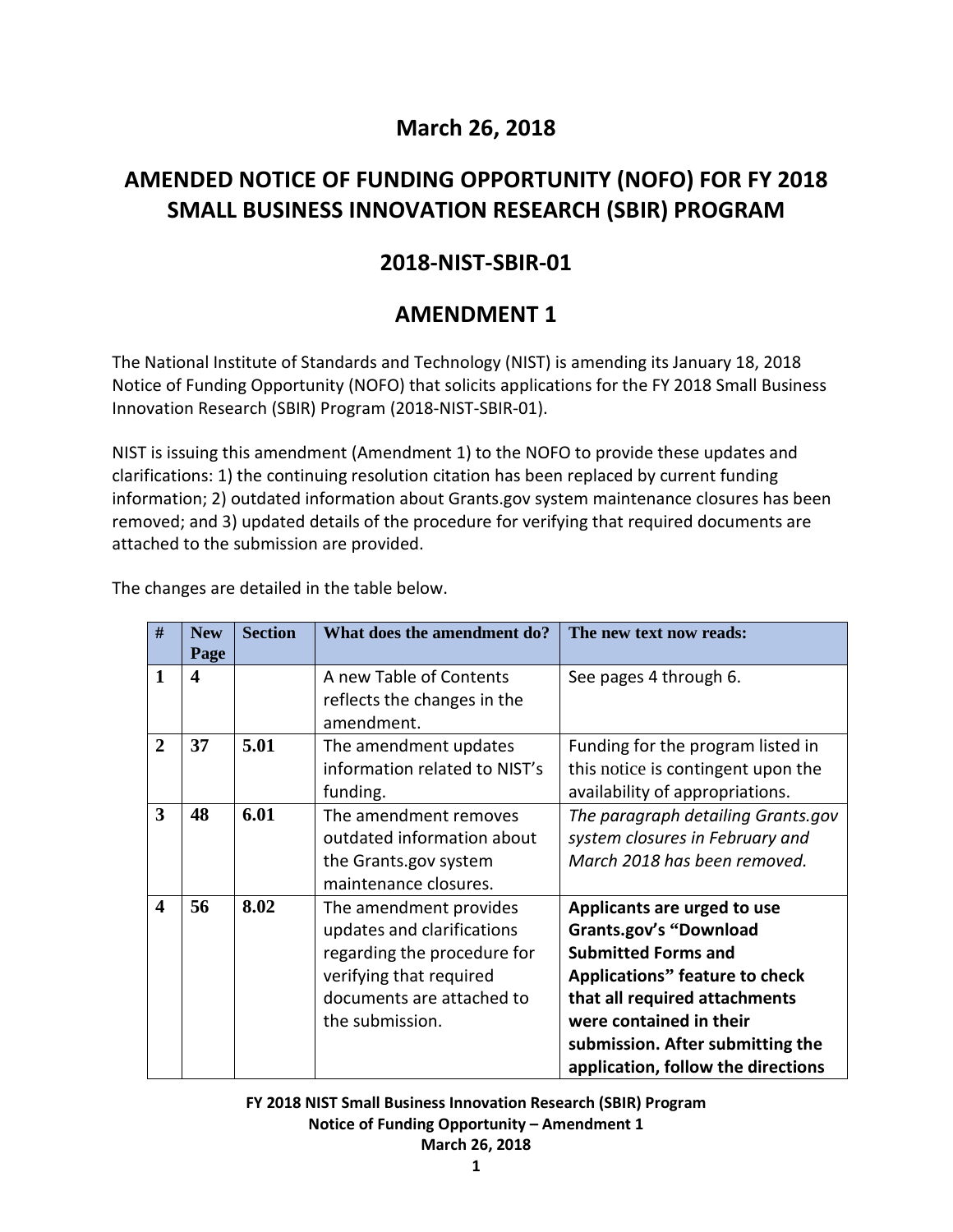|  | found at this link,                   |
|--|---------------------------------------|
|  | https://go.usa.gov/xQqeh in the       |
|  | <b>Grants.gov Online Users Guide.</b> |
|  |                                       |
|  | If any, or all, of the required       |
|  | attachments are absent from the       |
|  | submission, follow the attachment     |
|  | directions found above, resubmit      |
|  | the application, and check again      |
|  | for the presence of the required      |
|  | attachments.                          |
|  |                                       |
|  | If the directions found at            |
|  | https://go.usa.gov/xQqeh are not      |
|  | effective, please contact the         |
|  | <b>Grants.gov Help Desk</b>           |
|  | immediately. If calling from          |
|  | within the United States or from a    |
|  | U.S. territory, please call 800-518-  |
|  | 4726. If calling from a place         |
|  | outside the United States or a        |
|  | U.S. territory, please call 606-545-  |
|  | 5035. E-mails should be               |
|  | addressed to support@grants.gov.      |
|  | <b>Assistance from the Grants.gov</b> |
|  | Help Desk will be available around    |
|  | the clock every day, with the         |
|  | exception of Federal                  |
|  | holidays. Help Desk service will      |
|  | resume at 7:00 a.m. Eastern Time      |
|  | the day after Federal holidays.       |
|  |                                       |
|  | It can take up to two business        |
|  | days for an application to fully      |
|  | move through the Grants.gov           |
|  | system to NIST.                       |

**No other revisions are being made by this amendment. The full text of the Amended NOFO, including the revisions being made now, is set forth below.**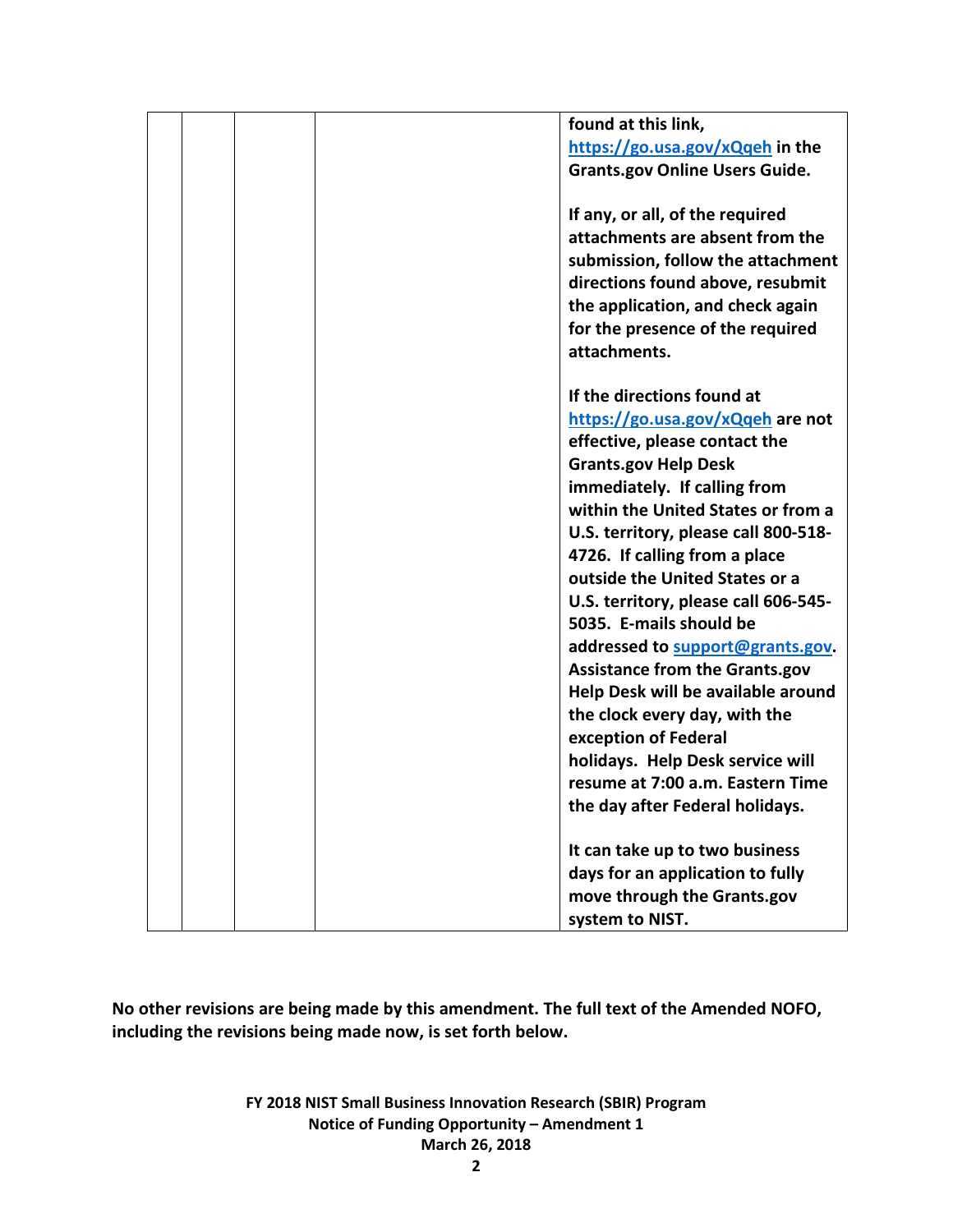

**FY 2018**

# **Small Business Innovation Research (SBIR) Program**



**Notice of Funding Opportunity (NOFO)**

ANNOUNCEMENT

# **FUNDING OPPORTUNITY NUMBER: 2018-NIST-SBIR-01 AMENDMENT 1**

Catalog of Federal Domestic Assistance (CFDA) Number: 11.620, Science, Technology, Business and/or Education Outreach

# **U.S. DEPARTMENT OF COMMERCE National Institute of Standards and Technology**

Opening Date of NOFO: January 18, 2018 Amendment 1 Date: March 26, 2018

Closing Date: April 4, 2018

<http://www.nist.gov/sbir>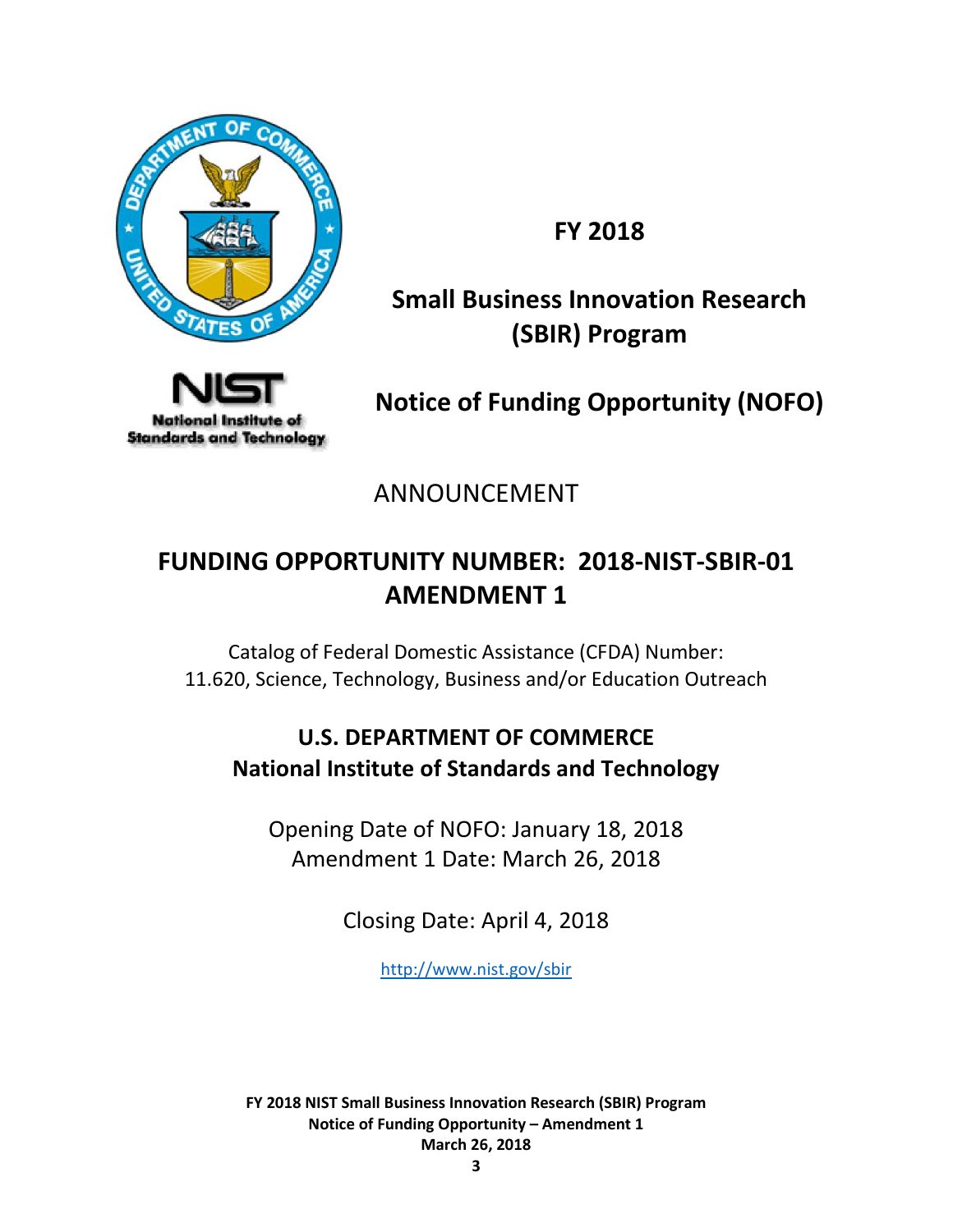# **Contents**

| 2.02 Research Activities Involving Human Subjects, Human Tissue, Data or Recordings Involving   |
|-------------------------------------------------------------------------------------------------|
| 2.03 Research Applications Involving Live Vertebrate Animals or Pre-Existing Cell Lines/Tissues |
| 2.04 Certifications Regarding Federal Felony and Federal Criminal Tax Convictions, Unpaid       |
|                                                                                                 |
|                                                                                                 |
|                                                                                                 |
|                                                                                                 |
|                                                                                                 |
|                                                                                                 |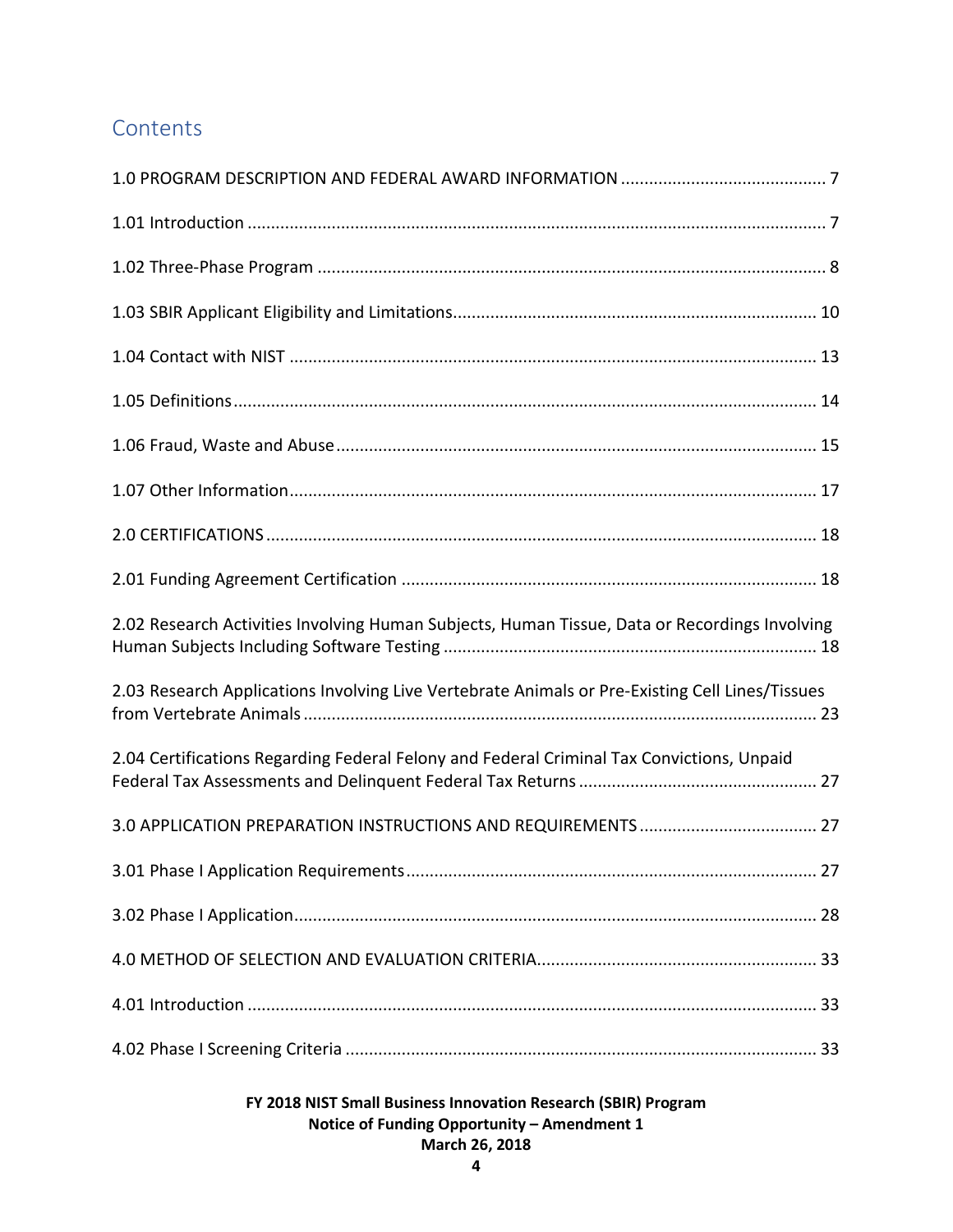| 5.12 Technical Assistance for Application Preparation and Project Conduct  47                                 |  |  |  |
|---------------------------------------------------------------------------------------------------------------|--|--|--|
|                                                                                                               |  |  |  |
|                                                                                                               |  |  |  |
|                                                                                                               |  |  |  |
|                                                                                                               |  |  |  |
|                                                                                                               |  |  |  |
|                                                                                                               |  |  |  |
|                                                                                                               |  |  |  |
| FY 2018 NIST Small Business Innovation Research (SBIR) Program<br>Notice of Funding Opportunity - Amendment 1 |  |  |  |

## March 26, 2018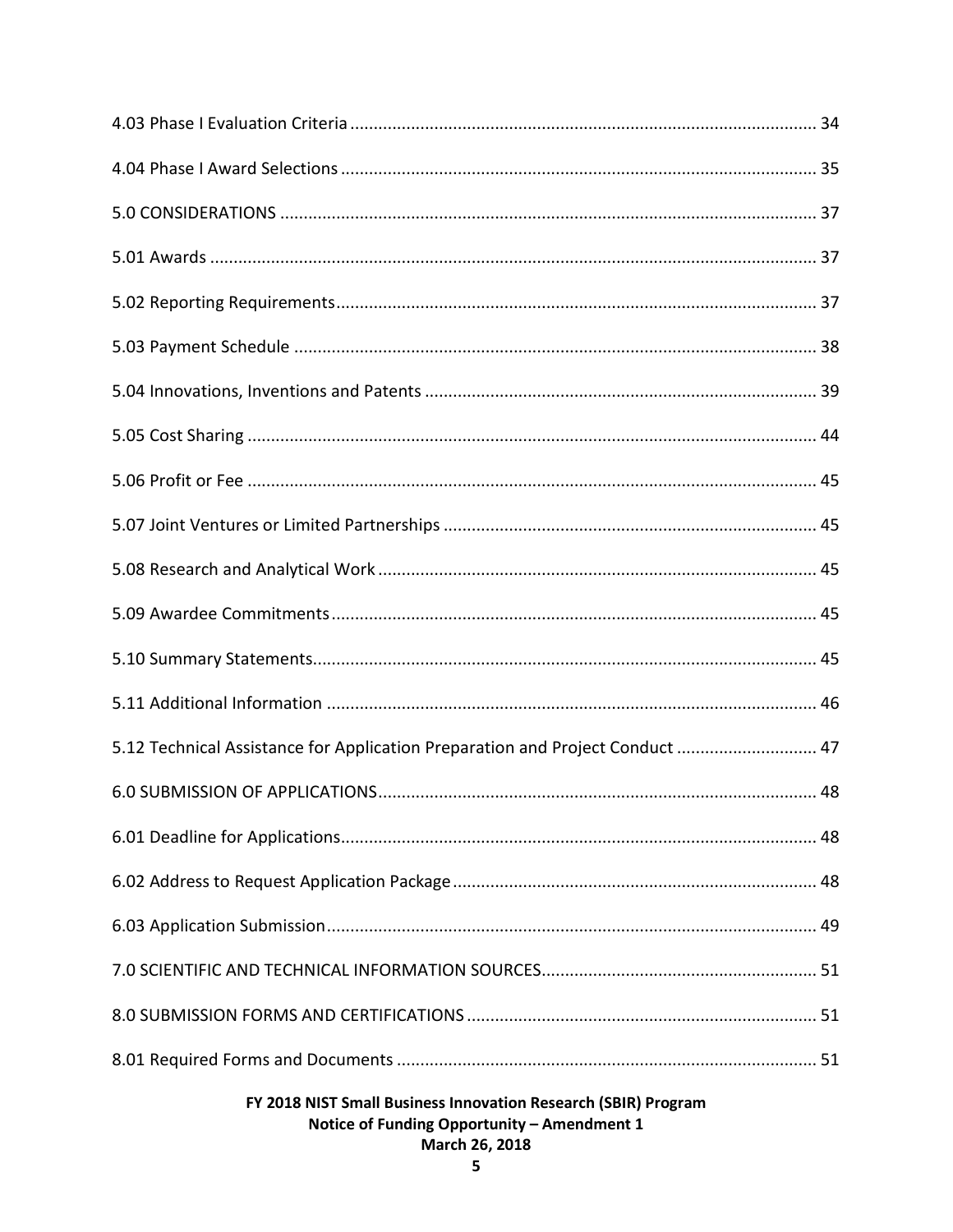| 8.03 Unique Entity Identifier and System for Award Management (SAM)  56 |  |
|-------------------------------------------------------------------------|--|
|                                                                         |  |
| 9.01 Advanced Communications, Networks, and Scientific Data Systems  57 |  |
|                                                                         |  |
|                                                                         |  |
|                                                                         |  |
|                                                                         |  |
|                                                                         |  |
|                                                                         |  |
|                                                                         |  |
|                                                                         |  |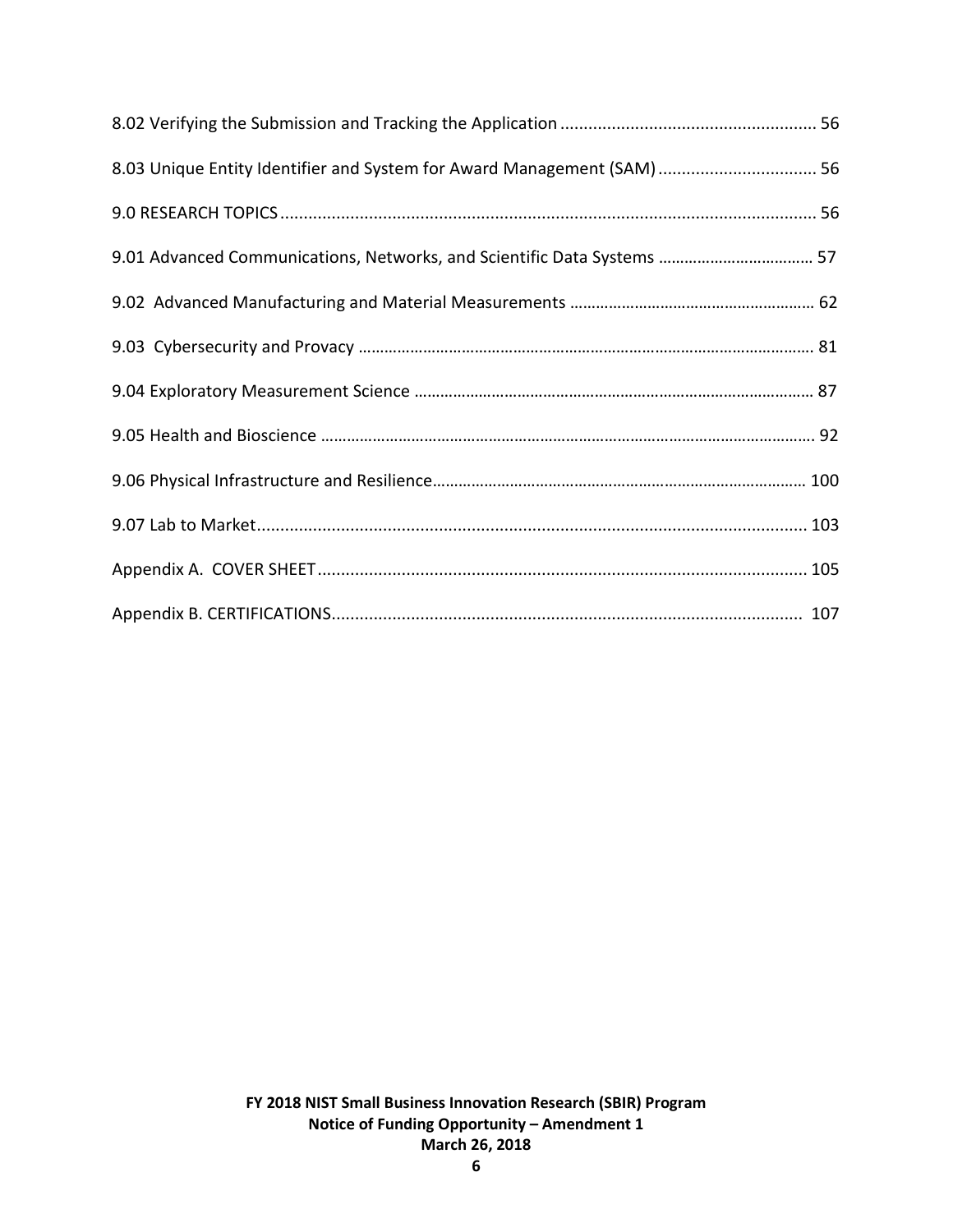## **US DEPARTMENT OF COMMERCE NATIONAL INSTITUTE OF STANDARDS AND TECHNOLOGY FY 2018 SMALL BUSINESS INNOVATION RESEARCH (SBIR) PROGRAM NOTICE OF FUNDING OPPORTUNITY (NOFO)**

## <span id="page-6-0"></span>**1.0 PROGRAM DESCRIPTION AND FEDERAL AWARD INFORMATION**

## <span id="page-6-1"></span>**1.01 Introduction**

The National Institute of Standards and Technology (NIST) invites small businesses to submit Phase I research applications under this Notice of Funding Opportunity (NOFO). Science and technology-based firms with strong research capabilities in any of the areas listed in Section 9 of this NOFO are encouraged to participate. Applications not addressing one of the subtopics in Section 9 are not responsive to this NOFO.

**Only FY 2018 Phase I applications may be submitted in response to this NOFO**. **Phase II applications are not being accepted at this time**. NIST publishes a Phase II NOFO approximately 30 days prior to the end of the previous year's Phase I period of performance to request Phase II applications. That NOFO provides instructions for Phase I awardees to prepare a Phase II application and the closing date for submission of applications; only the previous year's Phase I awardees are eligible to submit a Phase II application.

The Small Business Innovation Research (SBIR) program was originally established in 1982 by the Small Business Innovation Development Act (P.L. 97-219), codified at 15 U.S.C. § 638. It was then expanded and extended by the Small Business Research and Development (R&D) Enhancement Act of 1992 (P.L. 102-564), and received subsequent reauthorization and extensions, the most recent of which extends the SBIR program through 2022. (P.L. 114-328).

Eleven Federal agencies implement SBIR by setting aside a portion of their extramural research and development budget each year to fund research applications from small science and technology-based firms. The statutory purpose of the SBIR Program is to strengthen the role of innovative small business concerns (SBCs) in Federally-funded research or research and development (R/R&D). Specific program goals are to: (1) stimulate technological innovation; (2) use small business to meet Federal R/R&D needs; (3) foster and encourage participation by socially and economically disadvantaged small businesses and by women-owned small businesses in technological innovation; and (4) increase private sector commercialization of innovations derived from Federal R/R&D, thereby increasing competition, productivity, and economic growth.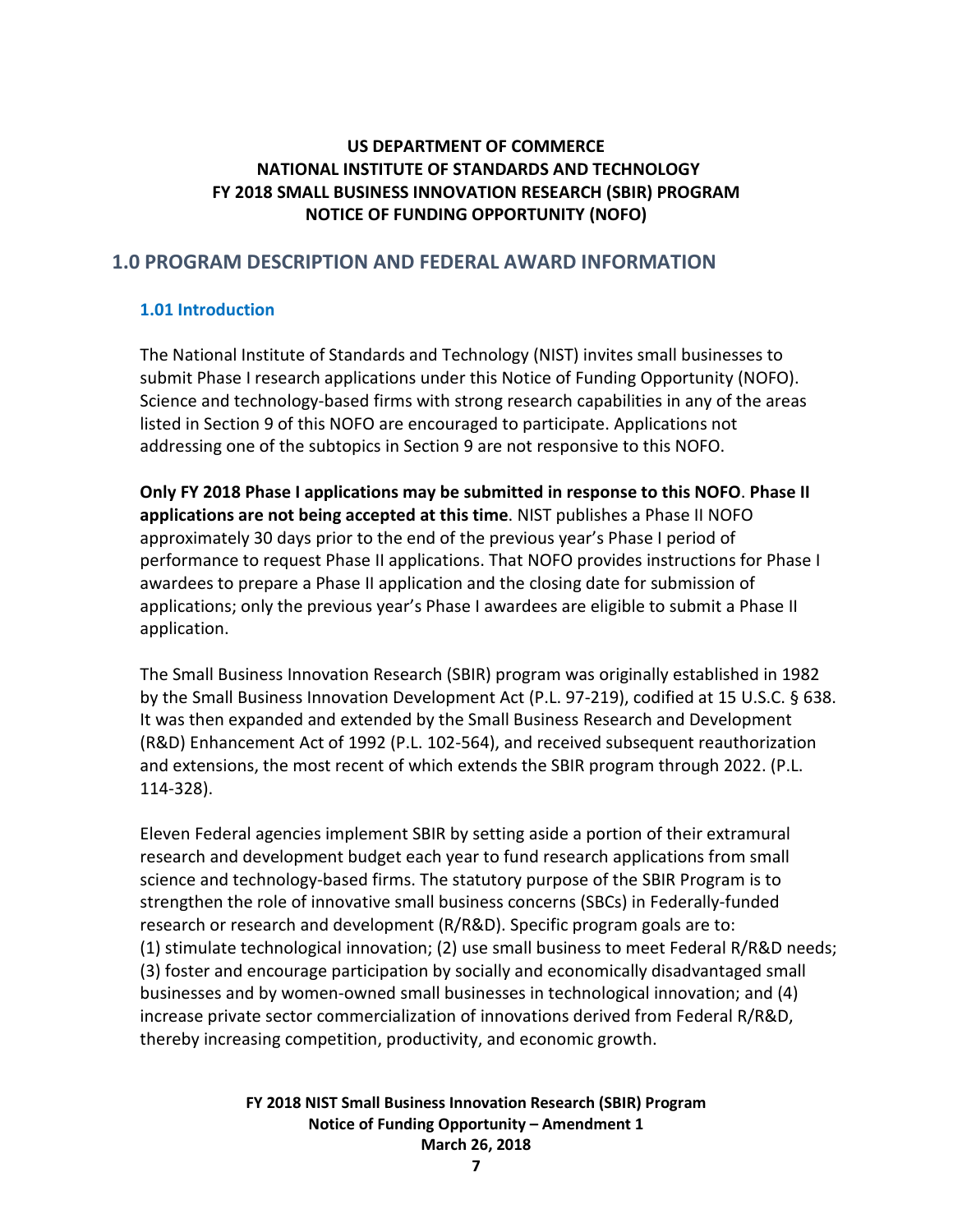The NIST FY 2018 SBIR program identifies and solicits applications in topics that fall within NIST's mission and allow collaboration between NIST scientists and the SBIR awardees whenever possible. Subtopics set forth in Section 9 of this NOFO are intended to cultivate private sector innovation and foster and encourage participation by minority and disadvantaged persons in technological innovation.

In developing topics and subtopics and when reviewing applications, NIST gives high priority to small business concerns that participate in or conduct energy efficiency or renewable energy system R&D projects, consistent with Executive Order (EO) 13329 [\(http://www.gpo.gov/fdsys/pkg/FR-2004-02-26/pdf/04-4436.pdf\)](http://www.gpo.gov/fdsys/pkg/FR-2004-02-26/pdf/04-4436.pdf) "Encouraging Innovation in Manufacturing," the Energy Independence and Security Act of 2007 (P.L. 110-140 § 1203(e), codified at 15 U.S.C. § 638(z)), and the Small Business Administration (SBA) SBIR Policy Directive, § 9, found at [http://www.sbir.gov/sites/default/files/sbir\\_pd\\_with\\_1-8-](http://www.sbir.gov/sites/default/files/sbir_pd_with_1-8-14_amendments_2-24-14.pdf) 14 amendments 2-24-14.pdf.

For any SBIR award for a subtopic that requires a license to use a NIST-owned invention covered by a patent or patent application, the SBIR awardee will need to contact NIST's Technology Partnerships Office for a license to use the NIST-owned invention. Such awardees will be granted a non-exclusive research license and will be given the opportunity to negotiate a non-exclusive or an exclusive commercialization license to the NIST-owned invention, in accordance with the Federal patent licensing regulations, set forth in 37 C.F.R. Part 404, and to the extent that such NIST-owned invention is available for licensing and has not otherwise been exclusively licensed to another party. It is the goal of this program to position the SBIR awardee to use and build upon such licensed NIST-owned invention with the awardee's own innovation to develop a commercially viable product based on the NISTowned invention.

#### <span id="page-7-0"></span>**1.02 Three-Phase Program**

The SBIR statute (15 U.S.C. § 638) requires the Department of Commerce to establish a three-phase SBIR program by reserving a percentage of its extramural R&D budget to be awarded to small business concerns for innovation research. SBIR policy is provided by the SBA through the SBIR Policy Directive found at [http://www.sbir.gov/sites/default/files/sbir\\_pd\\_with\\_1-8-14\\_amendments\\_2-24-14.pdf.](http://www.sbir.gov/sites/default/files/sbir_pd_with_1-8-14_amendments_2-24-14.pdf)

The funding vehicles for NIST's SBIR program in both Phase I and Phase II are cooperative agreements. NIST's authority to implement its SBIR program through cooperative agreements is 15 U.S.C. § 272(b)(4). NIST programmatic authorities for the subtopics listed in this NOFO are found at 15 U.S.C. § 272(b) and (c). The nature of NIST's "substantial involvement" will generally be collaboration with the awardees in carrying out the scope of work. Grants and agreements administrative requirements set forth at 2 C.F.R. Part 200 will apply to NIST SBIR awards.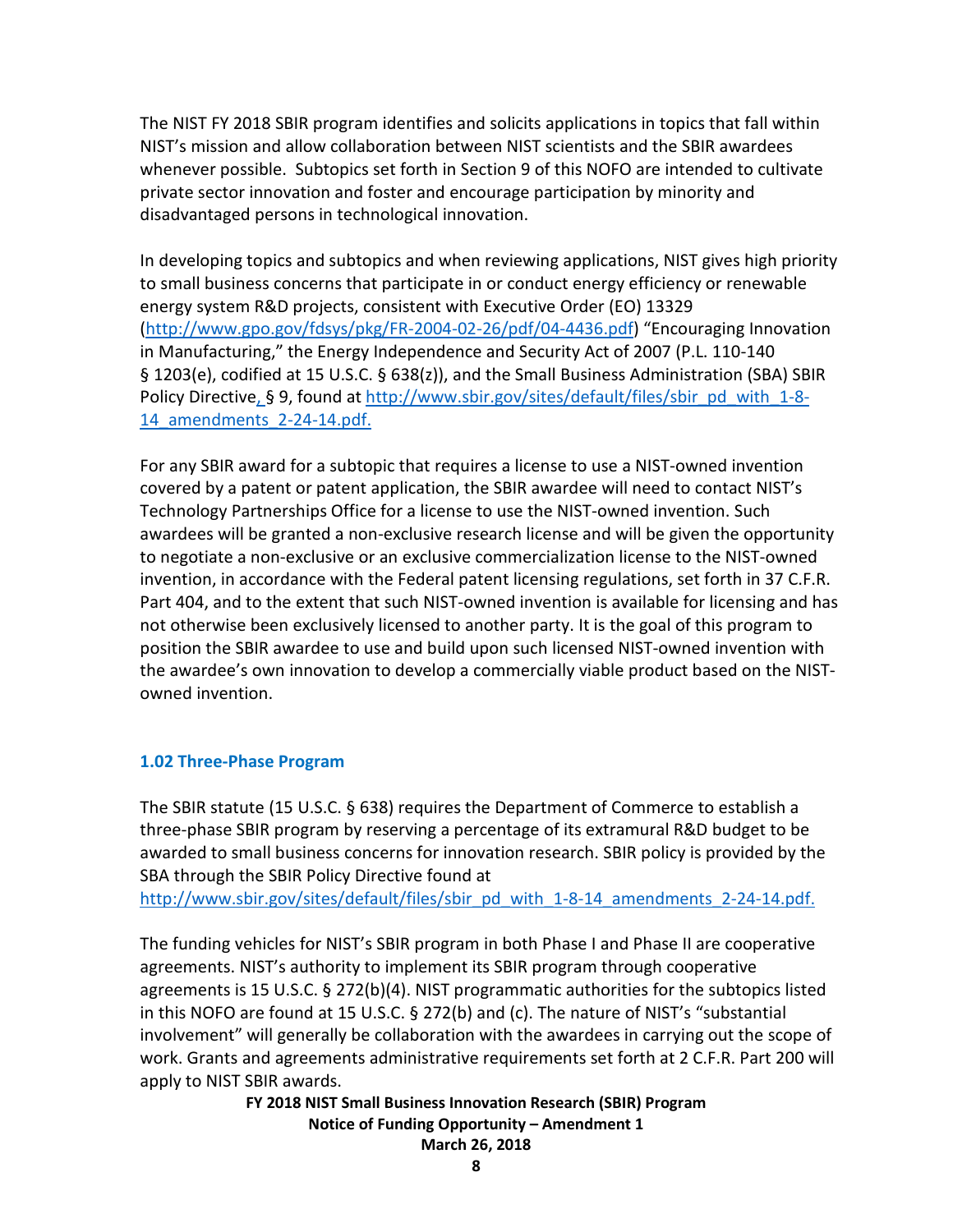#### **1.02.01 Phase I - Feasibility Research**

The purpose of Phase I is for NIST to determine the technical feasibility of the research, preliminary commercialization merit of the proposed effort, and the quality of the awardee's performance. The application should concentrate on describing research that will significantly contribute to proving the feasibility of the proposed Phase II research and commercialization potential, prerequisites to receiving further support in Phase II. Each Phase I award is for up to \$100,000 and up to a six (6) month period of performance.

#### **1.02.02 Phase II - Research and Development**

All Phase I awardees under this NOFO will be given the opportunity to submit a Phase II application following completion of Phase I. Instructions for Phase II application preparation and submission requirements will be published in an NOFO approximately 30 days prior to the end of the FY 2018 Phase I performance period to request FY 2018 Phase II applications.

In Phase II, work from Phase I that exhibits potential for commercial application is further developed. Phase II is the R&D or prototype development phase. To apply for a Phase II award, each Phase I awardee will be required to submit a comprehensive application outlining the proposed research and a detailed plan to commercialize the final product. Each NIST Phase II award is for up to \$300,000 and up to a 24-month period of performance. One year after completing the Phase II R&D activity, the awardee shall be required to report on its commercialization activities.

## **1.02.03 Phase III - Commercialization**

Phase III refers to work that derives from, extends, or completes an effort made under prior SBIR funding agreements, but is funded by sources other than the SBIR Program. Phase III work is typically oriented towards commercialization of SBIR research or technology and may be for products, production, services, R/R&D or a combination thereof.

#### **1.02.04 Commercialization Readiness Pilot Program**

As allowed in Section 5123 of the SBIR/STTR Reauthorization Act of 2011, Division E of Pub. L. 112-81, codified in 15 U.S.C. § 638(gg), NIST has received authorization to establish a Commercialization Readiness Pilot Program (CRPP). NIST may provide follow-on funding (up to an additional \$100,000) to selected awardees after completion of Phase II. The funding would be used to further develop Phase II technologies, to support advancement toward Phase III, and to increase the likelihood of commercialization. NIST is under no obligation to make any CRPP awards.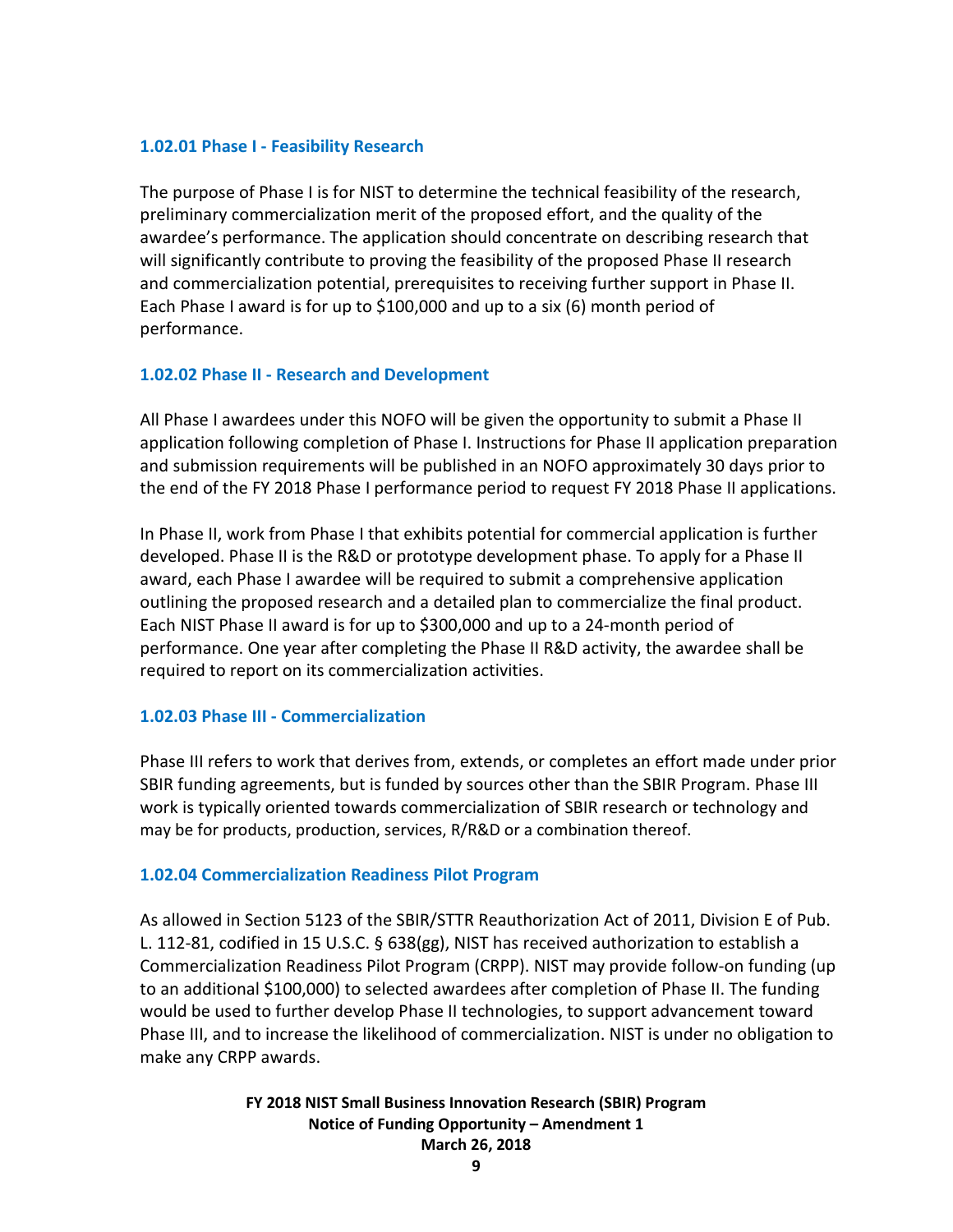## <span id="page-9-0"></span>**1.03 SBIR Applicant Eligibility and Limitations**

### **1.03.01 Applicant Qualifications**

Each applicant must qualify as a small business concern for R/R&D purposes, as defined in Section 1.05 of this NOFO, at the time of award. In addition, the primary employment of the principal investigator must be with the small business at the time of the award and during the conduct of the proposed research. Primary employment means that more than one-half of the principal investigator's time is spent working with the small business. Primary employment with a small business precludes full-time employment with another organization. Occasionally, deviations from this requirement may occur, which must be approved in writing by the NIST Grants Officer after consultation with the SBIR Program Manager. Further, a small business may only replace the principal investigator on an SBIR Phase I award if the NIST Grants Officer provides prior written approval. Personnel obtained through a Professional Employer Organization or other similar personnel leasing company may be considered employees of the awardee.

The R/R&D work must be performed in the United States. Requests for an exemption must be submitted in writing at the time of application submission. Only rare and unique circumstances will be considered for an exemption. The NIST Grants Officer must approve each exemption and its terms in writing.

NIST has elected to not use the authority that would allow venture capital operating companies (VCOCs), hedge funds or private equity firms to participate in the SBIR Program. Therefore, applications in which work would be performed by VCOCs will not be considered for award.

For Phase I, a minimum of two-thirds of the research and/or analytical effort must be performed by the awardee. The total cost for all consultant fees, facility leases, usage fees, and other subcontract/subaward or purchase agreements may not exceed one-third of the total award. For Phase II, a minimum of one-half of the research and/or analytical effort must be performed by the awardee. The total cost for all consultant fees, facility leases, usage fees, and other subcontract/subaward or purchase agreements may not exceed onehalf of the total award.

Each applicant will be required to provide certain information via [www.sbir.gov](http://www.sbir.gov/) as well as other information required by the SBIR Policy Directive *(see* Appendices V-VI), found at [https://www.sbir.gov/sites/default/files/sbir\\_pd\\_with\\_1-8-14\\_amendments\\_2-24-](https://www.sbir.gov/sites/default/files/sbir_pd_with_1-8-14_amendments_2-24-14.pdf) [14.pdf.](https://www.sbir.gov/sites/default/files/sbir_pd_with_1-8-14_amendments_2-24-14.pdf) Each SBC applying for an award is required to update the appropriate information in the SBA Tech-Net database on SBIR.gov for any of its existing and prior Phase II awards.

**FY 2018 NIST Small Business Innovation Research (SBIR) Program Notice of Funding Opportunity – Amendment 1 March 26, 2018** Applicants may not participate in the selection of any topic or subtopic nor in the review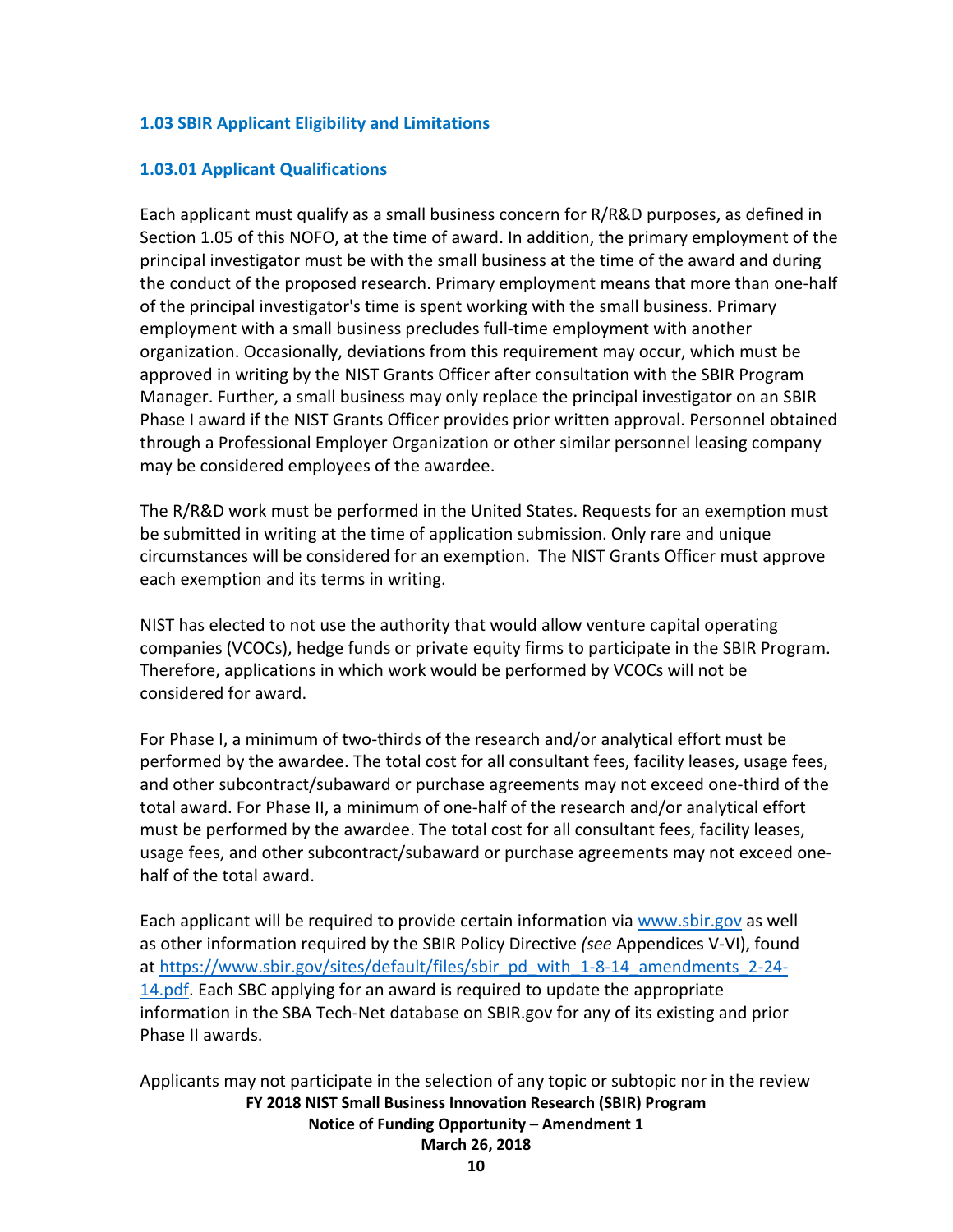of applications.

The statement of work of an SBIR award awarded under this NOFO cannot overlap with the statement of work of an existing NIST Cooperative Research and Development Agreement (CRADA) with the awardee. NIST will consider the issue of any potential overlap on a caseby-case basis.

### **1.03.02 Company Registry Requirements**

SBA maintains and manages a Company Registry at<http://www.sbir.gov/registration> to track ownership and affiliation requirements for all companies applying to the SBIR Program. **Each Phase I applicant must register in the Company Registry prior to submitting an application. The applicant must save its information from the registration in a .pdf document and append this document to the SF-424 form as described at the end of Section 8.01. of this NOFO.** All applicants are required to report and/or update their registration information in the SBA Company Registry prior to each SBIR application submission or if any information changes prior to an award.

## **1.03.03 Performance Benchmark Ratings Requirements**

All Phase I applicants with a current Small Business Administration (SBA) assessment of their *Phase I to Phase II Transition Rate* must at the time of the award have satisfied the requirements of that Performance Benchmark to be eligible for a new Phase I award. NIST will not consider proposals from firms that are currently ineligible for Phase I awards as a result of failing to meet the benchmark rate at the last assessment.

The *Phase I to Phase II Transition Rate* requirement applies only to SBIR Phase I applicants that have received more than 20 (21 or more) Phase I awards over the past 5 fiscal years (excluding the most recent year). For these applicants, the ratio of the number of Phase II awards (awarded during the past 5 fiscal years) to the number of Phase I awards (awarded during the past 5 years excluding the most recent year) must be at least 0.25. For the purposes of this NOFO, the applicable five fiscal year period is fiscal year 2012 to fiscal year 2016. On June  $1<sup>st</sup>$  of each year, the SBA) assesses the Performance Benchmark rates for all applicable SBIR and Small Business Technology Transfer (STTR) awardees in the Company Registry. STTR is another program that expands funding opportunities in the federal innovation research and development arena. *See* [https://www.sbir.gov/about/about-sttr.](https://www.sbir.gov/about/about-sttr) Performance Benchmark rates are based on a company's total SBIR/STTR awards, across all the participating agencies. Companies that fail to meet the Performance Benchmark requirements are not eligible to receive a Phase I award for a period of one year from the assessment: from June  $1^{st}$  through May  $31^{st}$ . Note that this does not affect a company's eligibility for Phase II or Phase III awards.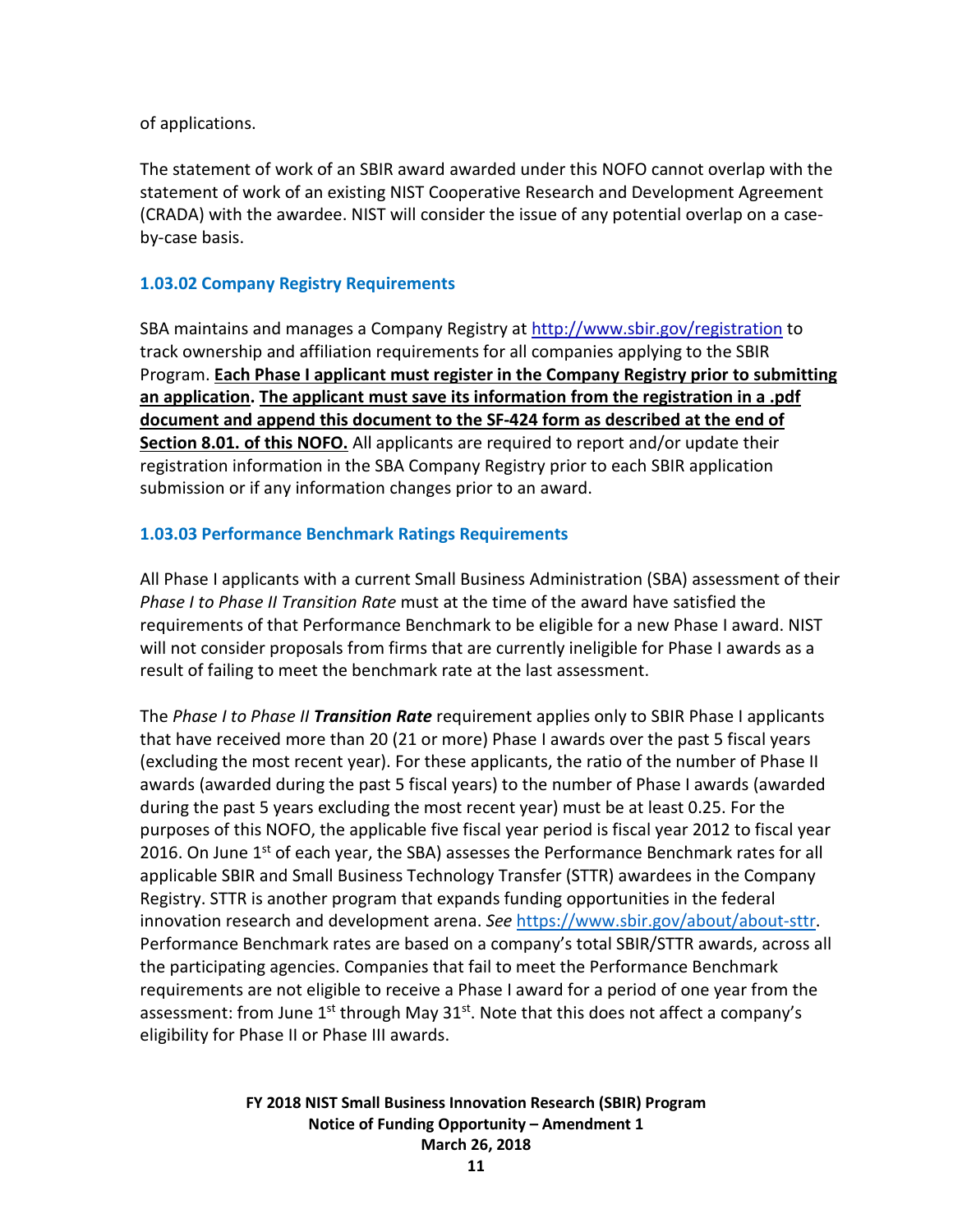The *Commercialization Rate* is not applicable for FY 2018. When in effect, the *Commercialization Rate* requirement applies to SBIR and STTR Phase I applicants that have received more than 15 (16 or more) Phase II awards over the past 10 fiscal years, excluding the last two years. These companies must have realized, to date, an average of at least \$100,000 of sales and/or investments per Phase II award (awarded during this period), or have received a number of patents resulting from the SBIR work equal to or greater than 15% of the number of Phase II awards.

SBA sends three notifications each year to companies affected by the benchmark performance requirements:

- February  $1^{st}$  SBA identifies and notifies via email all companies that, on that date, have won enough past awards to be subject to the benchmark requirements.
- April  $1<sup>st</sup>$  SBA runs a preliminary assessment to determine which companies appear to be failing a benchmark given the data in the system on that date. SBA sends a Warning Notice to these companies so that they can review the award in the Company Registry (SBIR.gov) and update as needed.
- June  $1<sup>st</sup>$  SBA identifies companies that fail a benchmark and notifies them that they may not be eligible to receive a new Phase I award for a period of one year.

**NOTE:** Before responding to this NOFO, all applicants should verify their *Transition Rate*  eligibility for Phase I awards. When logged in to the Company Registry at [https://www.sbir.gov/registration,](https://www.sbir.gov/registration) awardees can view their last assessed *Transition Rate* by clicking on the "Performance Benchmark" side-bar. These company-specific rates appear under the heading "At Last Assessment." A thumbs-up/thumbs-down indicator shows whether or not the company passed the benchmark rates at the last assessment. If at any time, a company believes the award information on SBIR.gov is not correct, it should notify SBA using the *dispute* link provided. If a company's dispute of the data used for the rates is under review, it will see "TBD" under the "At Last Assessment" heading. Companies with less than the threshold number of awards (21 Phase I awards for the Transition Rate) will see "N/A" displayed because the requirement did not apply to them.

Under the heading "Current (On-Going)", the page displays a running calculation of the benchmark rates using the next years' time periods (each period moved up by one year) and current data in the system. Companies should monitor these rates to anticipate their standing for each upcoming June 1 Assessment. Prior to proposal preparation, all applicants to this NOFO that have received more than 20 Phase I awards across all federal SBIR/STTR agencies over the past five (5) years should verify that their company will not have a failing status on the *Transition Rate* Benchmark at the time of award.

Performance Benchmarks: (General information on the Performance Benchmark requirements is available at [https://www.sbir.gov/performance-benchmarks.](https://www.sbir.gov/performance-benchmarks))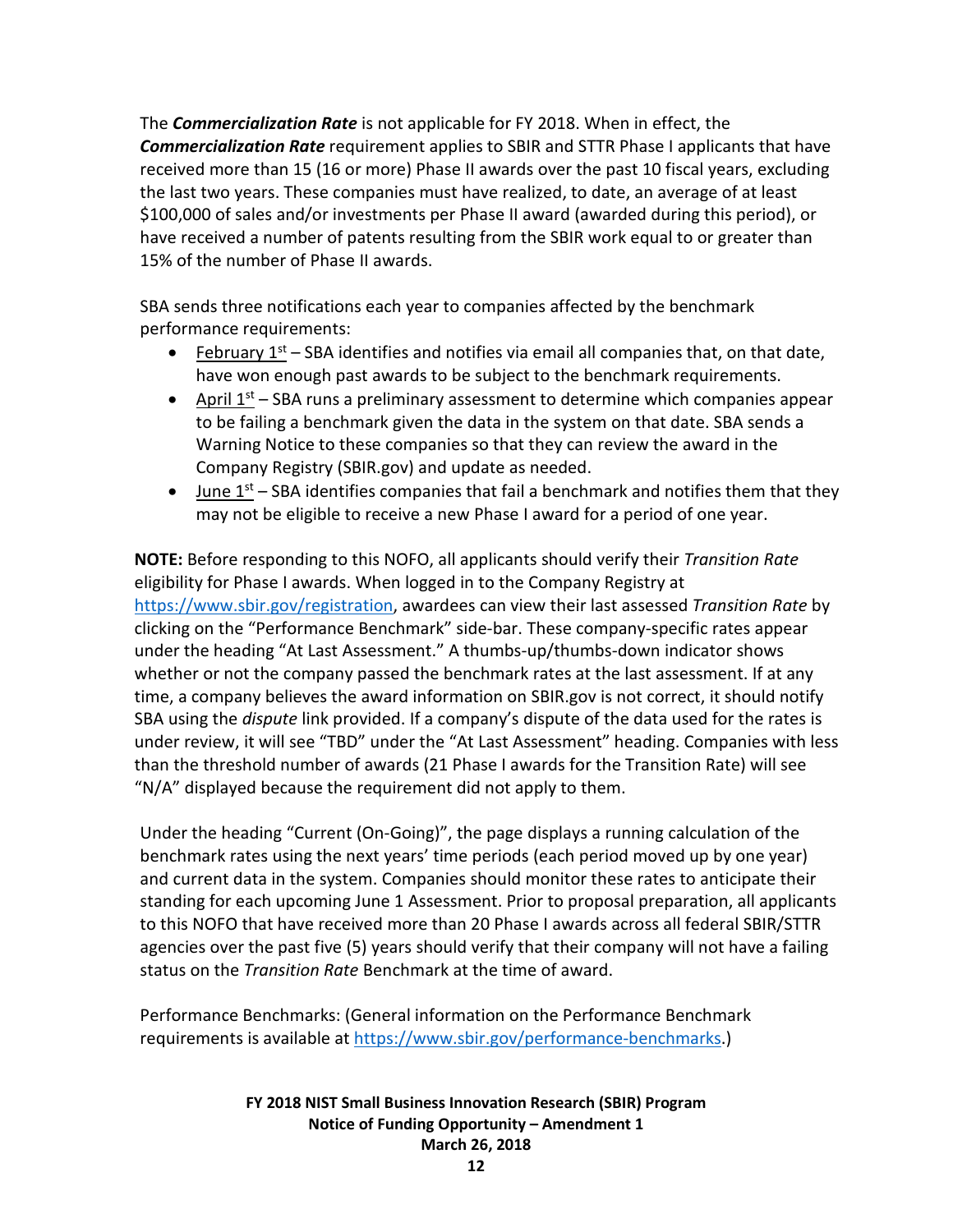## <span id="page-12-0"></span>**1.04 Contact with NIST**

In the interest of competitive fairness, all oral or written communication with NIST regarding Section 9.0 Research Topics during the Phase I open NOFO period - with the exception of the public Question and Answer site located at [https://tsapps.nist.gov/sbir/default.aspx,](https://tsapps.nist.gov/sbir/default.aspx) is prohibited. Questions may be submitted through the NIST SBIR website, and all responses will be publicly, though anonymously, posted on the web site. Questions and answers will not be accepted through nor posted on Grants.gov.

Applicants may also contact the NIST Hollings Manufacturing Extension Partnership (MEP) to be directed to Centers for technical assistance with application preparation. More information on obtaining technical assistance from MEP Centers for application preparation can be found in Section 5.12 of this NOFO.

For general programmatic, electronic submission, or grants questions, please contact the appropriate individual:

| <b>Subject Area</b>                      | <b>Point of Contact</b>      |
|------------------------------------------|------------------------------|
| <b>Programmatic Questions</b>            | Mary Clague                  |
|                                          | Phone: (301) 975-4188        |
|                                          | Fax: (301) 975-3482          |
|                                          | E-mail: mary.clague@nist.gov |
|                                          |                              |
|                                          | $or$                         |
|                                          | J'aime Maynard               |
|                                          | Phone: (301) 975-8408        |
|                                          | E-mail: jmaynard@nist.gov    |
|                                          |                              |
| <b>Electronic Application Submission</b> | <b>Christopher Hunton</b>    |
| through Grants.gov                       | Phone: (301) 975-5718        |
|                                          | Fax: (301) 975-6368          |
|                                          | E-mail: grants@nist.gov      |
|                                          |                              |
|                                          | or                           |
|                                          |                              |
|                                          | Grants.gov                   |
|                                          | Phone: 800-518-4726          |
|                                          | E-mail: support@grants.gov   |
| <b>Grant Rules and Regulations</b>       | Nuria Martinez               |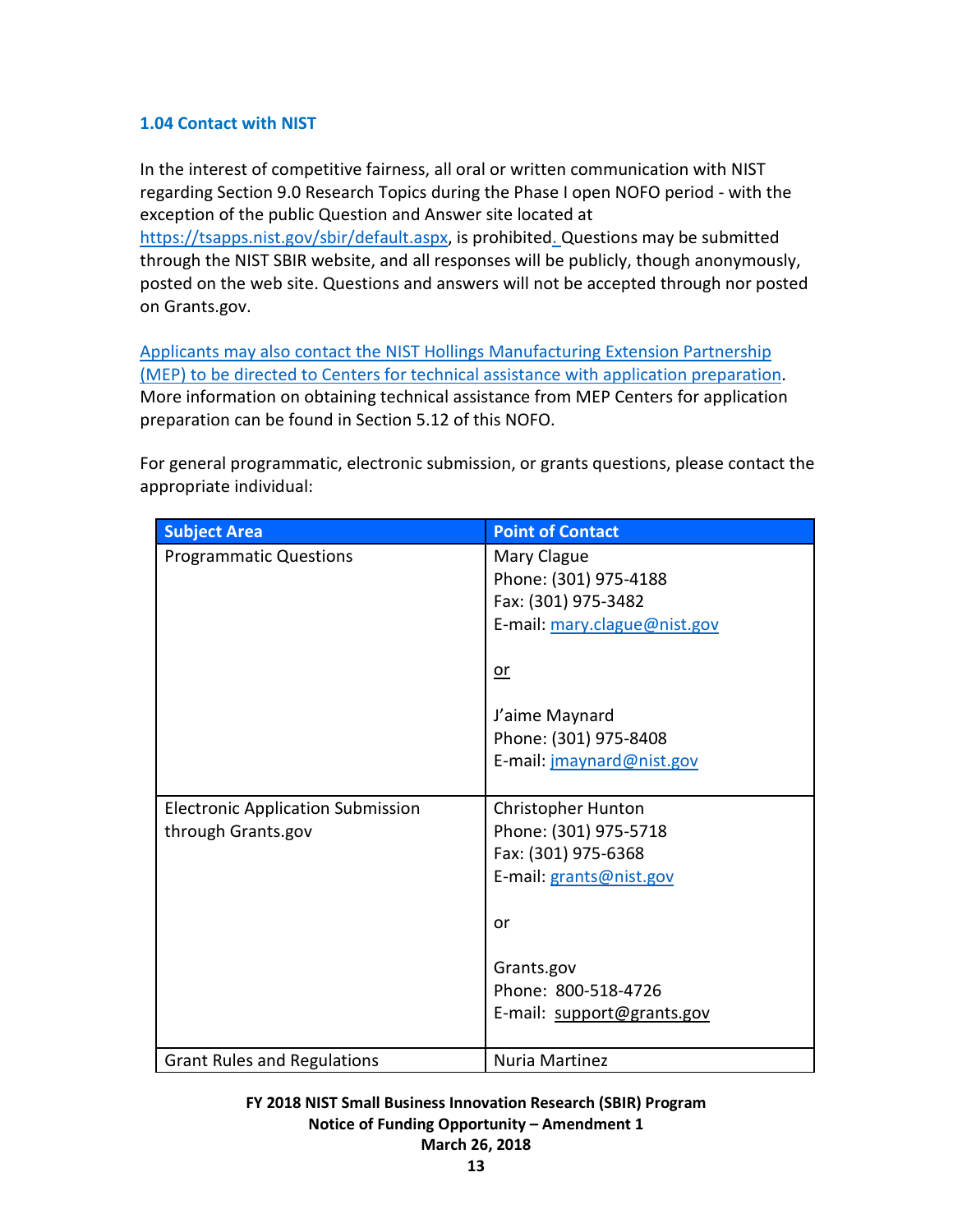| <b>Subject Area</b> | <b>Point of Contact</b>         |
|---------------------|---------------------------------|
|                     | Phone: (301) 975-6215           |
|                     | Fax: (301) 975-6368             |
|                     | E-mail: nuria.martinez@nist.gov |
|                     |                                 |

## <span id="page-13-0"></span>**1.05 Definitions**

Except as specifically noted by citation or reference, all definitions below are excerpted from the SBA SBIR Policy Directive, available at [http://sbir.gov/sites/default/files/sbir\\_pd\\_with\\_1-8-14\\_amendments\\_2-24-14.pdf.](http://sbir.gov/sites/default/files/sbir_pd_with_1-8-14_amendments_2-24-14.pdf)

Applicant – The organizational entity that qualifies as a Small Business Concern (SBC) at all pertinent times and that submits a contract proposal or a grant application for a funding agreement under the SBIR Program.

Awardee – The organizational entity that receives an SBIR Phase I, Phase II or Phase III award.

Commercialization - The process of developing products, processes, technologies, or services and the production and delivery (whether by the originating party or others) of the products, processes, technologies, or services for sale to or use by the Federal government or commercial markets.

Cooperative Agreement - A financial assistance mechanism used when substantial Federal programmatic involvement with the awardee during performance is anticipated by the issuing agency. The Cooperative Agreement contains the responsibilities and respective obligations of the parties.

Contract – A mutually binding legal relationship obligating the seller to furnish equipment, goods or services and the buyer to pay for them.

Essentially Equivalent Work - Work that is substantially the same research, which is proposed for funding in more than one contract proposal or grant application submitted to the same Federal agency or submitted to two or more different Federal agencies for review and funding consideration; or work where a specific research objective and the research design for accomplishing the objective are the same or closely related to another proposal or award, regardless of the funding source.

Feasibility - The practical extent to which a project can be performed successfully.

Funding Agreement - Any contract, grant, or cooperative agreement entered into between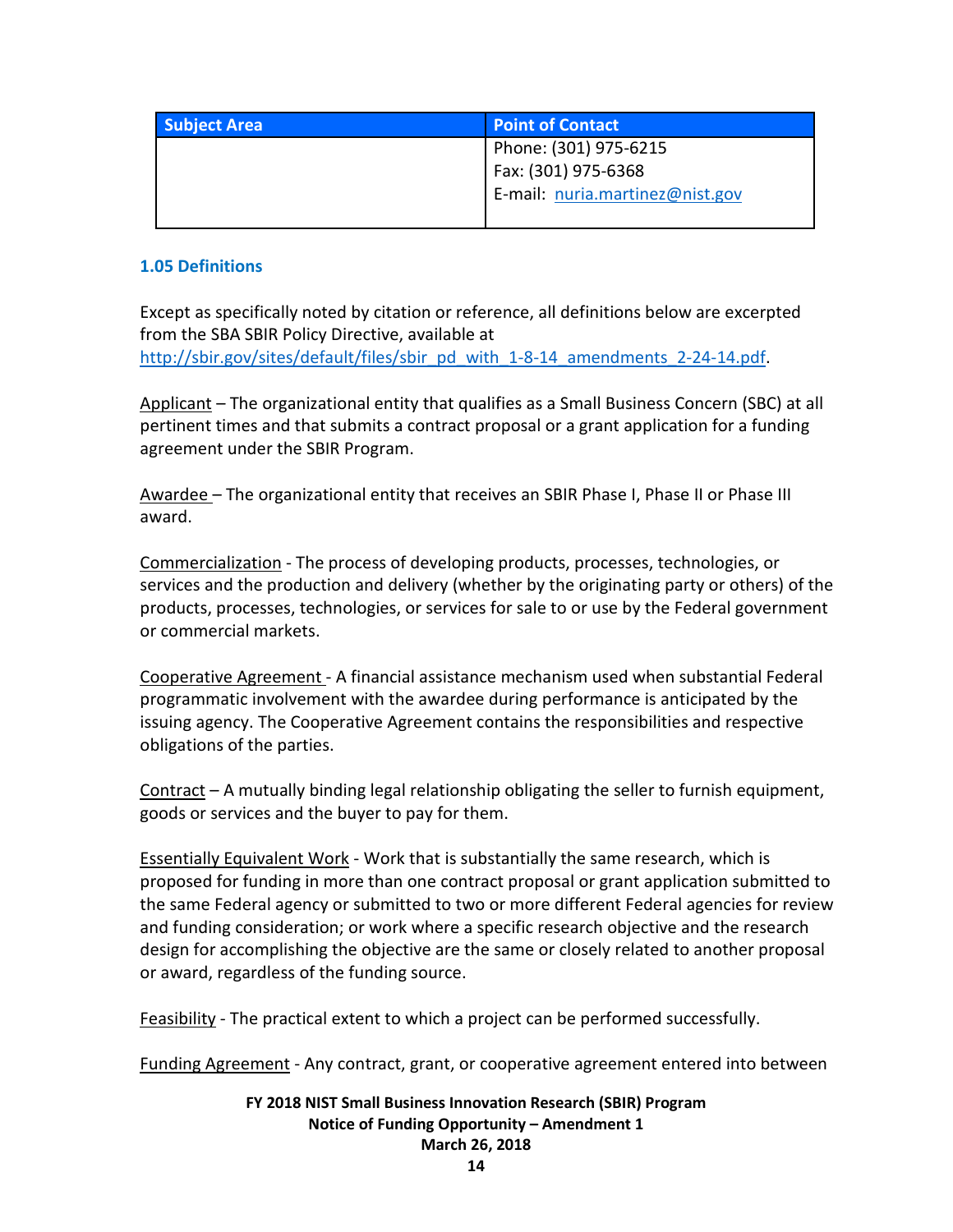any Federal agency and any SBC for the performance of experimental, developmental, or research work, including products or services, funded in whole or in part by the Federal Government.

Joint Venture – See 13 C.F.R. [§ 121.103\(h\).](http://www.law.cornell.edu/cfr/text/13/121.103)

Research or Research and Development (R/R&D) - Any activity that is:

(1) a systematic, intensive study directed toward greater knowledge or understanding of the subject studied;

(2) a systematic study directed specifically toward applying new knowledge to meet a recognized need; or

(3) a systematic application of knowledge toward the production of useful materials, devices, services, or methods, and includes design, development, and improvement of prototypes and new processes to meet specific requirements.

SBIR Technical Data - All data generated during the performance of an SBIR award.

SBIR Technical Data Rights - The rights an SBIR awardee obtains in data generated during the performance of any SBIR Phase I, Phase II, or Phase III award that an awardee delivers to the Government during or upon completion of a Federally-funded project, and to which the Government receives a license.

Small Business Concern (SBC) – A concern that meets the requirements set forth in 13 C.F.R. § 121.702 (available at [http://www.gpo.gov/fdsys/granule/CFR-2011-title13-vol1.CFR-2011](http://www.gpo.gov/fdsys/pkg/CFR-2011-title13-vol1/pdf/CFR-2011-title13-vol1-sec121-801.pdf) [title13-vol1-sec121-702\)](http://www.gpo.gov/fdsys/pkg/CFR-2011-title13-vol1/pdf/CFR-2011-title13-vol1-sec121-801.pdf).

Socially and Economically Disadvantaged SBC (SDB) - Se[e 13 C.F.R.](https://www.federalregister.gov/select-citation/2012/08/06/13-CFR-124) Part 124, Subpart B.

Socially and Economically Disadvantaged Individual - See 13 C.F.R. [§§ 124.103](https://www.federalregister.gov/select-citation/2012/08/06/13-CFR-124.103) and 124.104.

Subaward – See 2 C.F.R. § 200.92.

Women-Owned Small Business (WOSB) - An SBC that is at least 51% owned by one or more women, or in the case of any publicly owned business, at least 51% of the stock is owned by women, and women control the management and daily business operations.

## <span id="page-14-0"></span>**1.06 Fraud, Waste and Abuse**

**FY 2018 NIST Small Business Innovation Research (SBIR) Program** As defined in the SBIR Policy Directive section 9(f), fraud includes any false representation about a material fact or any intentional deception designed to deprive the United States unlawfully of something of value or to secure from the United States a benefit, privilege, allowance, or consideration to which an individual or business is not entitled. Waste includes extravagant, careless, or needless expenditure of Government funds, or the

**Notice of Funding Opportunity – Amendment 1**

**March 26, 2018**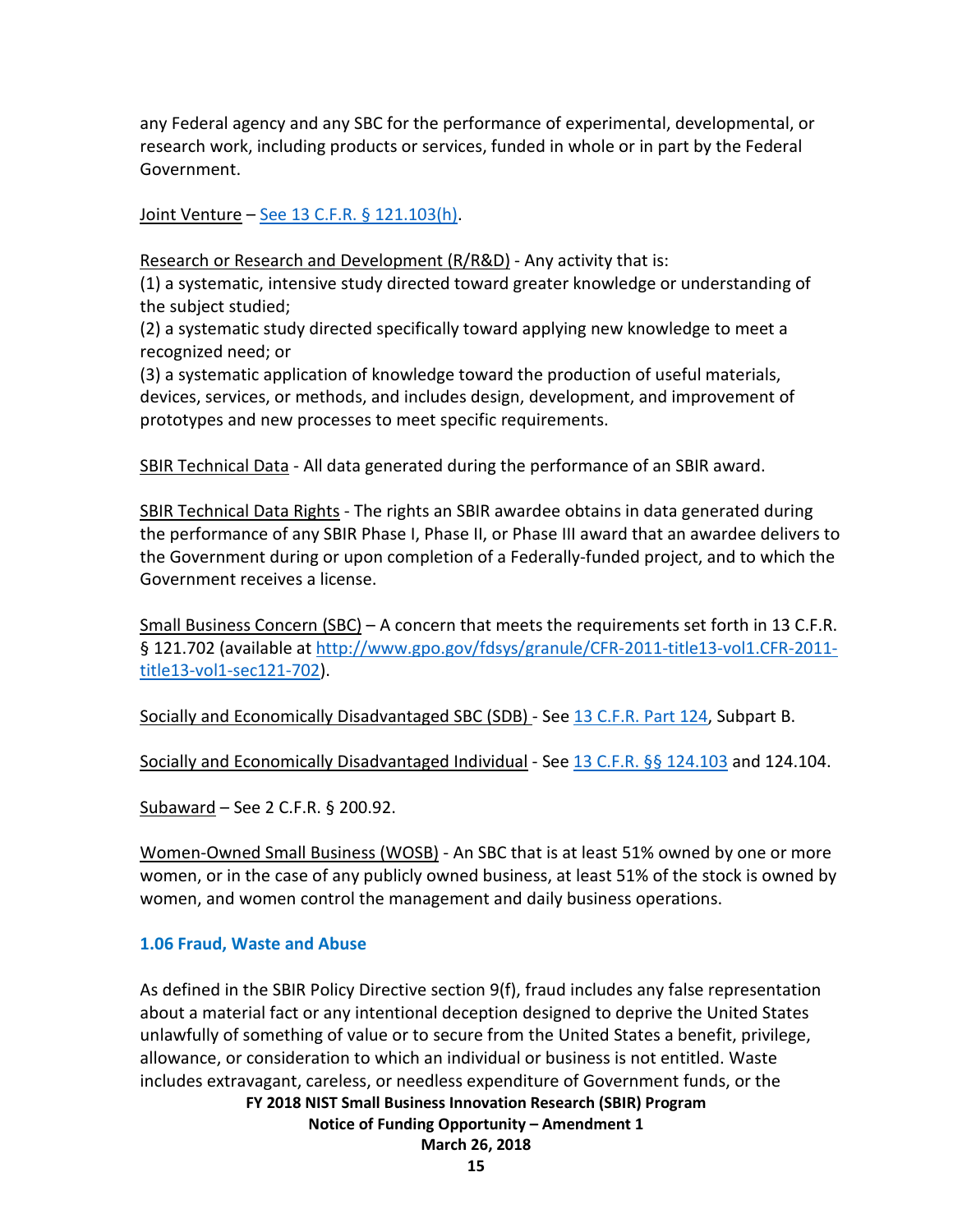consumption of Government property, that results from deficient practices, systems, controls, or decisions. Abuse includes any intentional or improper use of Government resources, such as misuse of rank, position, or authority or resources. Examples of fraud, waste, and abuse relating to the SBIR Program include, but are not limited to:

(i) misrepresentations or material, factual omissions to obtain, or otherwise receive funding under, an SBIR award;

(ii) misrepresentations of the use of funds expended, work done, results achieved, or compliance with program requirements under an SBIR award;

(iii) misuse or conversion of SBIR award funds, including any use of award funds while not in full compliance with SBIR Program requirements, or failure to pay taxes due on misused or converted SBIR award funds;

(iv) fabrication, falsification, or plagiarism in applying for, carrying out, or reporting results from an SBIR award;

(v) failure to comply with applicable federal costs principles governing an award;

(vi) extravagant, careless, or needless spending;

(vii) self-dealing, such as making a sub-award to an entity in which the PI has a financial interest;

(viii) acceptance by agency personnel of bribes or gifts in exchange for grant or contract awards or other conflicts of interest that prevents the Government from getting the best value; and

(ix) lack of monitoring, or follow-up if questions arise, by agency personnel to ensure that awardee meets all required eligibility requirements, provides all required certifications, performs in accordance with the terms and conditions of the award, and performs all work proposed in the application.

Report any allegations of fraud, waste and abuse using the online Department of Commerce Office of Inspector General [Complaint Form,](https://www.oig.doc.gov/Pages/online-hotline-complaint-form.aspx) available at

<https://www.oig.doc.gov/Pages/online-hotline-complaint-form.aspx> or send an e-mail to**:**  [Hotline@oig.doc.gov.](mailto:Hotline@oig.doc.gov) **Note:** Because the Internet is not secure, it is possible, though unlikely, that e-mail complaints may be read by persons other than your intended source. If you are concerned about this, you may choose to call or mail. Contact information for the Office of Inspector General is available at: [https://www.oig.doc.gov/pages/Contact-](https://www.oig.doc.gov/pages/Contact-Us.aspx)[Us.aspx.](https://www.oig.doc.gov/pages/Contact-Us.aspx) Please do not include Personally Identifiable Information (PII) through the website or via e-mail. PII is considered to be items containing Social Security numbers, dates of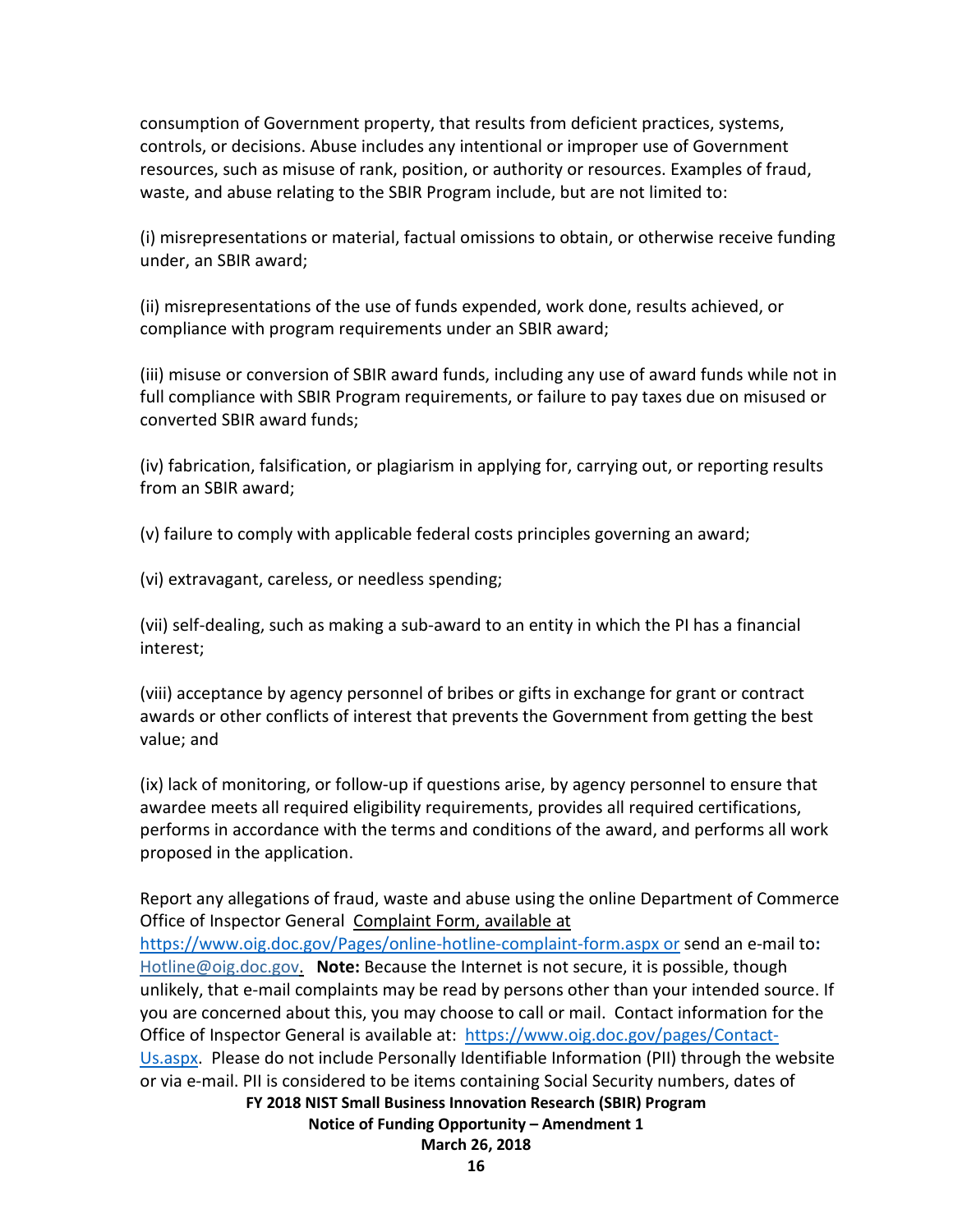birth, credit card and passport numbers, or other personally identifying information that could adversely affect an individual. Web submissions and e-mails containing such information will be blocked by our system administrator and will not be processed by our Complaint Department. Should you desire to provide this information, please contact the Hotline by telephone at the numbers listed below.

#### **Phone:**

Toll Free 800-424-5197 In the DC metro area 202-482-2495 TTD Toll Free 855-860-6950 TTD in the DC metro area 202-482-5923

#### **Mail:**

Office of Inspector General Complaint Intake Unit, Mail Stop 7886 1401 Constitution Avenue, N.W. Washington, DC 20230

**Fax:** 855-569-9235

#### <span id="page-16-0"></span>**1.07 Other Information**

#### **1.07.01 Personal and Business Information**

The applicant acknowledges and understands that information and data contained in applications for financial assistance, as well as information and data contained in financial, performance and other reports submitted by applicants, may be used by the Department of Commerce in conducting reviews and evaluations of its financial assistance programs. For this purpose, applicant information and data may be accessed, reviewed and evaluated by Department of Commerce employees, other Federal employees, and also by Federal agents and contractors, and/or by non-Federal personnel, all of whom enter into appropriate conflict of interest and confidentiality agreements covering the use of such information. As may be provided in the terms and conditions of a specific financial assistance award, applicants are expected to support program reviews and evaluations by submitting required financial and performance information and data in an accurate and timely manner, and by cooperating with Department of Commerce and external program evaluators. In accordance with 2 C.F.R. § 200.303(e), applicants are reminded that they must take reasonable measures to safeguard protected personally identifiable information and other confidential or sensitive personal or business information created or obtained in connection with a Department of Commerce financial assistance award.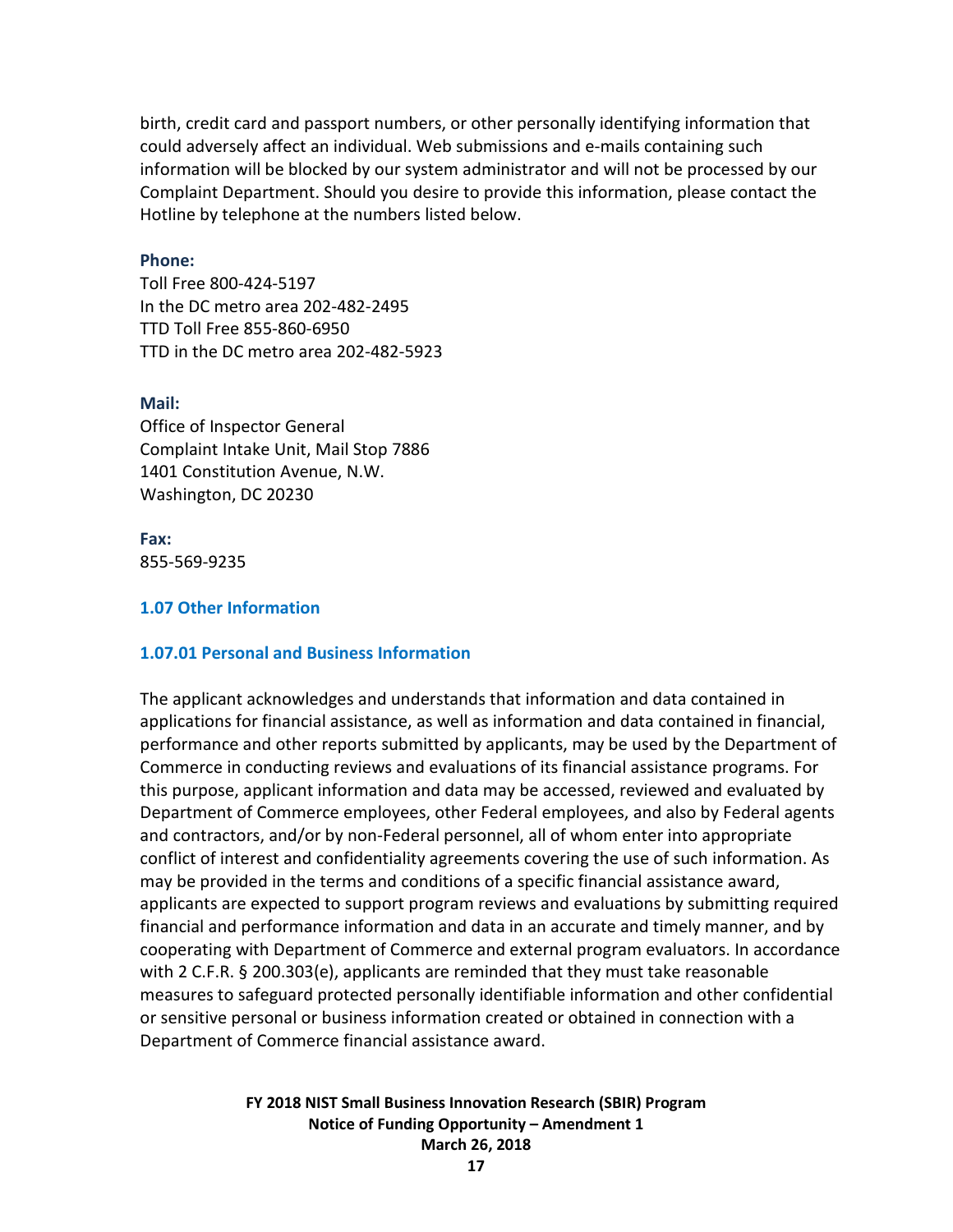In addition, Department of Commerce regulations implementing the Freedom of Information Act (FOIA), 5 U.S.C. Sec. 552, are found at 15 C.F.R. Part 4, Public Information. These regulations set forth rules for the Department regarding making requested materials, information, and records publicly available under the FOIA. Applications submitted in response to this Notice of Funding Opportunity may be subject to requests for release under the Act. In the event that an application contains information or data that the applicant deems to be confidential commercial information that should be exempt from disclosure under FOIA, that information should be identified, bracketed, and marked as Privileged, Confidential, Commercial or Financial Information. In accordance with 15 CFR § 4.9, the Department of Commerce will protect from disclosure confidential business information contained in financial assistance applications and other documentation provided by applicants to the extent permitted by law.

## <span id="page-17-0"></span>**2.0 CERTIFICATIONS**

#### <span id="page-17-1"></span>**2.01 Funding Agreement Certification**

Awardees will be required to certify size, ownership and other SBIR Program requirements at the time of award and during the funding agreement life cycle using the SBIR Funding Agreement Certification and the SBIR Funding Agreement Certification – Life-Cycle Certification, which are provided in Appendix B of this NOFO.

## <span id="page-17-2"></span>**2.02 Research Activities Involving Human Subjects, Human Tissue, Data or Recordings Involving Human Subjects Including Software Testing**

Any application that includes research activities involving human subjects, human tissue/cells, or data or recordings from or about human subjects, must satisfy the requirements of the Common Rule for the Protection of Human Subjects ("Common Rule"), codified for the Department of Commerce at 15 C.F.R. Part 27. Research activities involving human subjects that fall within one or more of the classes of vulnerable subjects found in 45 C.F.R. Part 46, Subparts B, C and D must satisfy the requirements of the applicable subpart(s). In addition, any such application that includes research activities on these subjects must be in compliance with all applicable statutory requirements imposed upon the Department of Health and Human Services (DHHS) and other Federal agencies, all regulations, policies and guidance adopted by DHHS, the Food and Drug Administration (FDA), and other Federal agencies on these topics, and all Executive Orders and Presidential statements of policy on applicable topics. (Regulatory Resources: <http://www.hhs.gov/ohrp/humansubjects/index.html> which includes links to FDA regulations, but may not include all applicable regulations and policies).

NIST uses the following Common Rule definitions for research and human subjects research: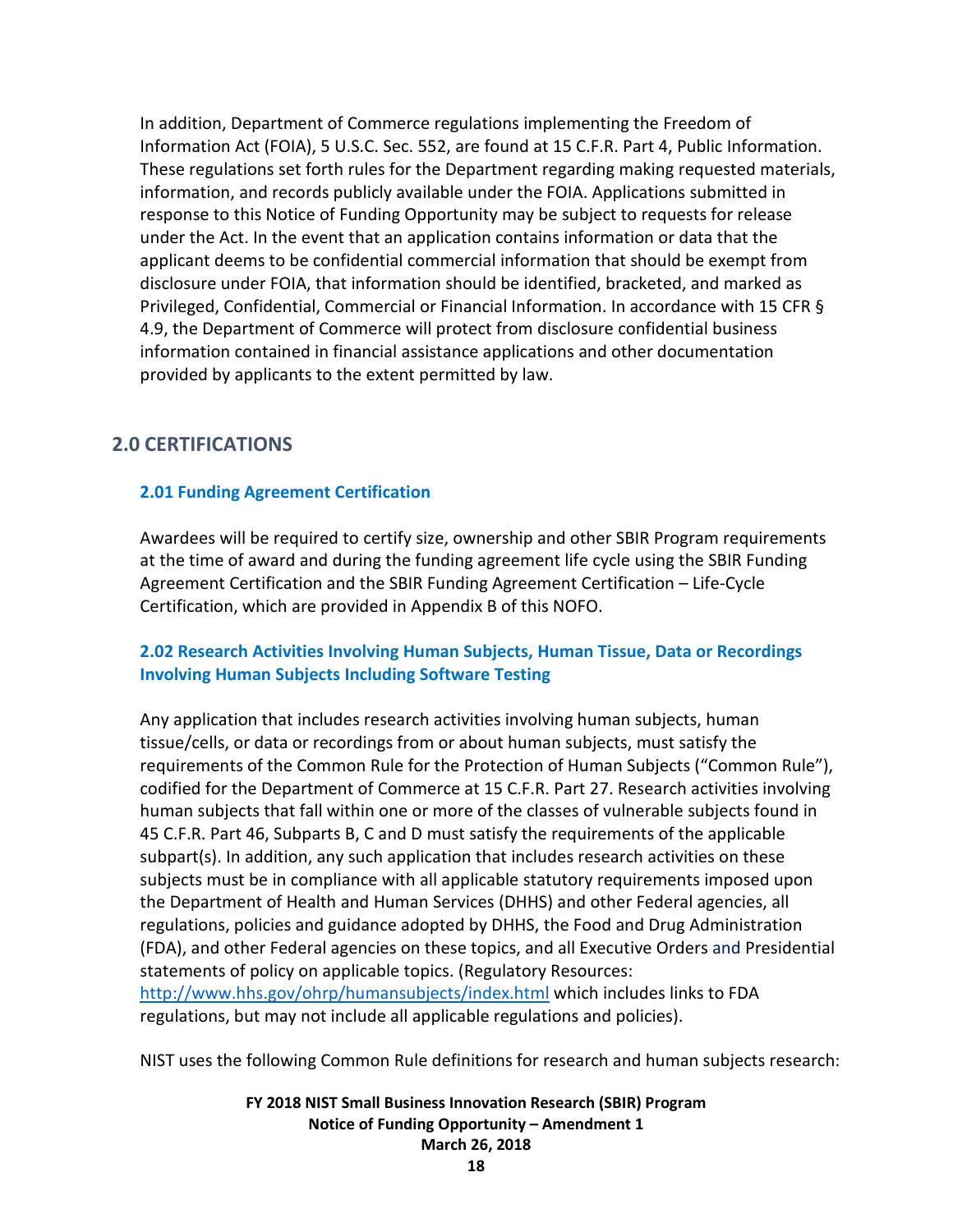*Research:* A systematic investigation, including research development, testing and evaluation, designed to develop or contribute to generalizable knowledge. Activities which meet this definition constitute research for purposes of this policy, whether or not they are conducted or supported under a program which is considered research for other purposes. For example, some demonstration and service programs may include research activities.

*Human Subject:* A living individual about whom an investigator (whether professional or student) conducting research obtains data through intervention or interaction with the individual or identifiable private information.

- *(1) Intervention* includes both physical procedures by which data are gathered and manipulations of the subject or the subject's environment that are performed for research purposes.
- (2) *Interaction* includes communication or interpersonal contact between investigator and subject.
- (3) *Private information* includes information about behavior that occurs in a context in which an individual can reasonably expect that no observation or recording is taking place, and information which has been provided for specific purposes by an individual and which the individual can reasonably expect will not be made public (for example, a medical record). Private information must be individually identifiable (i.e., the identity of the subject is or may readily be ascertained by the investigator associated with the information) in order for obtaining the information to constitute research involving human subjects.

*See* 15 C.F.R. § 27.102 (Definitions).

**1) Requirement for Federalwide Assurance.** If the application is accepted for [or awarded] funding, organizations that have an Institutional Review Board (IRB) are required to follow the procedures of their organization for approval of exempt and non-exempt research activities that involve human subjects. Both domestic and foreign organizations performing non-exempt research activities involving human subjects will be required to have protocols approved by a cognizant, active IRB currently registered with the Office for Human Research Protections (OHRP) within the DHHS that is linked to the engaged organizations. All engaged organizations must possess a currently valid Federalwide Assurance (FWA) on file from OHRP. Information regarding how to apply for an FWA and register an IRB with OHRP can be found at [http://www.hhs.gov/ohrp/assurances/index.html.](http://www.hhs.gov/ohrp/assurances/index.html) NIST relies only on OHRP-issued FWAs and IRB Registrations for both domestic and foreign organizations for NIST supported research involving human subjects. NIST will not issue its own FWAs or IRB Registrations for domestic or foreign organizations.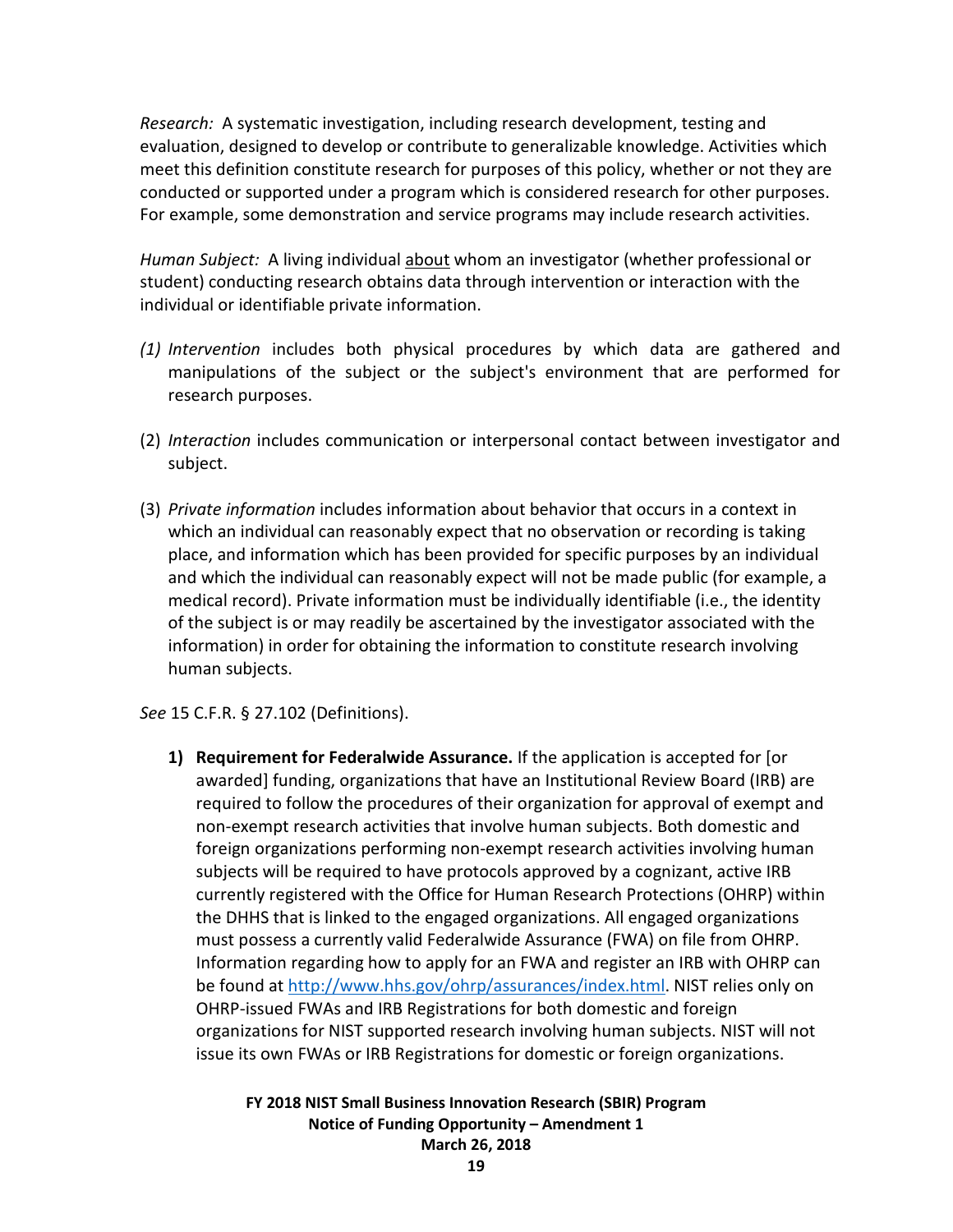2) **Administrative Review.** The NIST Human Subjects Protection Office (HSPO) reserves the right to conduct an administrative review<sup>[1](#page-19-0)</sup> of all applications that potentially include research involving human subjects and were approved by an authorized non-NIST institutional entity (an IRB or entity analogous to the NIST HSPO) under 15 C.F.R. § 27.112 (Review by Institution). If the NIST HSPO determines that an application includes research activities that potentially involve human subjects, the applicant will be required to provide additional information to NIST for review and approval. The documents required for funded proposals are listed in each section below. Most documents will need to be produced during the proposal review process; however, the Grants Officer may allow final versions of certain required documents to be produced at an appropriate designated time post-award. Research involving human subjects may not start until the NIST Grants Officer issues an award explicitly authorizing such research. In addition, all amendments, modifications, or changes to approved research and requests for continuing review and closure will be reviewed by the NIST HSPO.

3) **Required documents for proposal review. All applications involving human subject research must clearly indicate, by separable task, all research activities believed to be exempt or non-exempt research involving human subjects, the expected institution(s) where the research activities involving human subjects may be conducted, and the institution(s) expected to be engaged in the research activities.**

**Not research determination.** If an activity/task involves human subjects as defined in the Common Rule, but the applicant participant(s) indicates to NIST that the activity/task is not research as defined in the Common Rule, the following information may be requested for that activity/task:

(1) Justification, including the rationale for the determination and such additional documentation as may be deemed necessary by NIST to review and/or support a determination that the activity/task in the application is not research as defined in the Common Rule.

 $\overline{a}$ 

<span id="page-19-0"></span><sup>1</sup> Conducting an "administrative review" means that the NIST HSPO will review and verify the performing institution's determination for research not involving human subjects or exempt human subjects research. In addition, for non-exempt human subjects research, the NIST HSPO will review and confirm that the research and performing institution(s) are in compliance with 15 C.F.R. Part 27, which means HSPO will 1) confirm the engaged institution(s) possess, or are covered under a Federalwide Assurance, 2) review the research study documentation submitted to the IRB and verify the IRB's determination of level of risk and approval of the study for compliance with 15 C.F.R. Part 27, 3) review and verify IRB-approved substantive changes to an approved research study before the changes are implemented, and 4) review and verify that the IRB conducts an appropriate continuing review at least annually.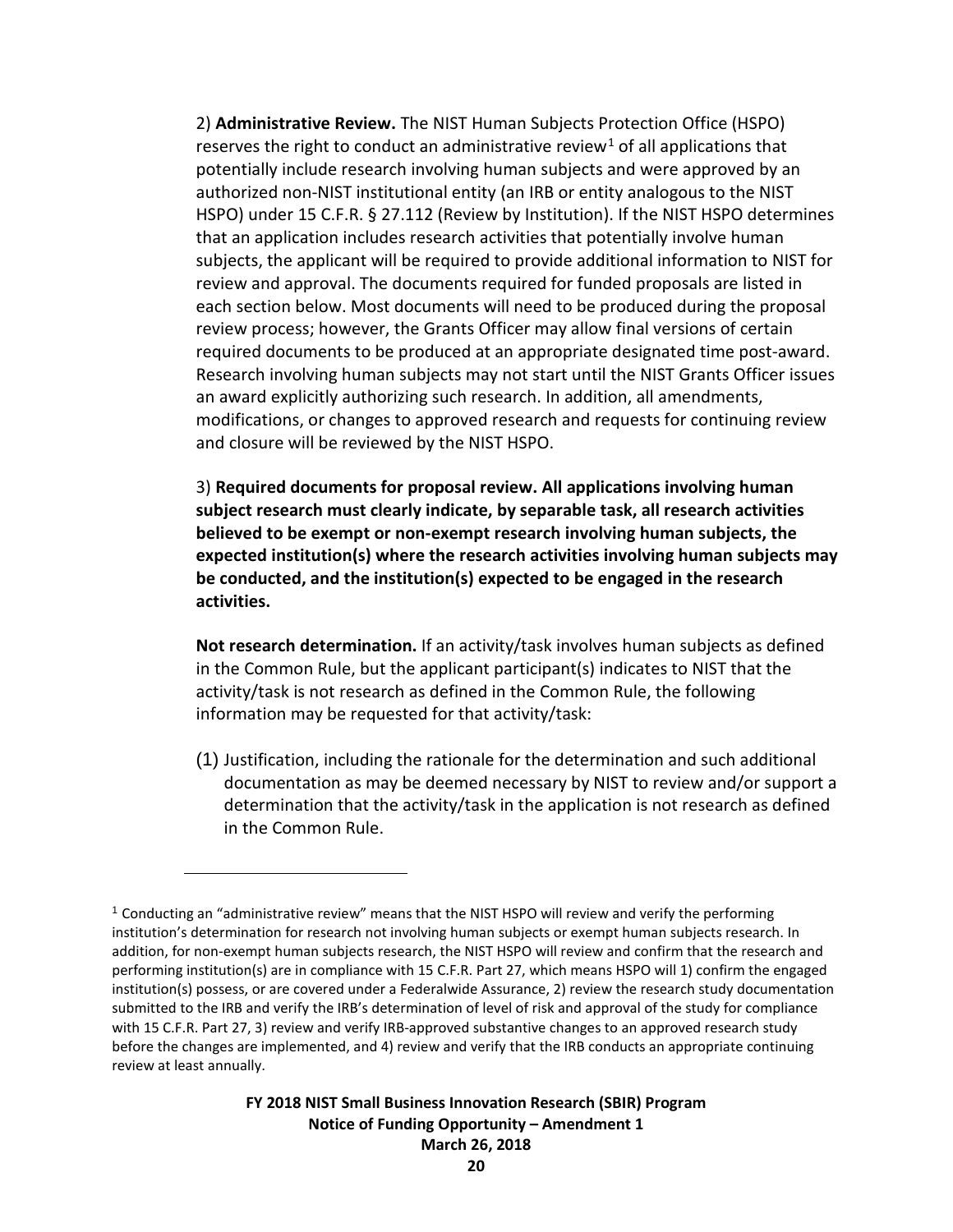(2) If the applicant participant(s) used a cognizant IRB that provided a determination that the activity/task is not research, a copy of that determination documentation must be provided to NIST. The applicant participant(s) is not required to establish a relationship with a cognizant IRB if they do not have one.

NIST will review the information submitted and may coordinate further with the applicant before determining whether the activity/task will be defined as research under the Common Rule in the applicable NIST financial assistance program or project.

**Research not involving human subjects**. If an activity/task is determined to be research and involves human subjects, but is determined to be *not human subjects research* (or *research not involving human subjects*) under the Common Rule, the following information may be requested for that activity/task:

- (1) Justification, including the rationale for the determination and such additional documentation as may be deemed necessary by NIST to review and/or support a determination that the activity/task in the application is not research as defined in the Common Rule.
- (2) If the applicant participant(s) used a cognizant IRB that provided a determination that the activity/task is research not involving human subjects, a copy of that determination documentation must be provided to NIST. The applicant participant(s) is not required to establish a relationship with a cognizant IRB if they do not have one.

**Exempt research determination with no IRB.** If the application appears to NIST to include exempt research activities, and the performer of the activity or the supplier and/or the receiver of the biological materials or data from human subjects **does not** have a cognizant IRB to provide an exemption determination, the following information may be requested during the review process so that NIST can evaluate whether an exemption under the Common Rule applies (*see* 15 C.F.R. § 27.101(b), (c) and (d)):

- (1) The name(s) of the institution(s) where the exempt research will be conducted.
- (2) The name(s) of the institution(s) providing the biological materials or data from human subjects.
- (3) A copy of the protocol for the research to be conducted; and/or the biological materials or data from human subjects to be collected/provided, not pre-existing samples (*i.e.,* will proposed research collect only information without personal identifiable information, will biological materials or data be de-identified and when and by whom was the de-identification performed, how were the materials or data originally collected).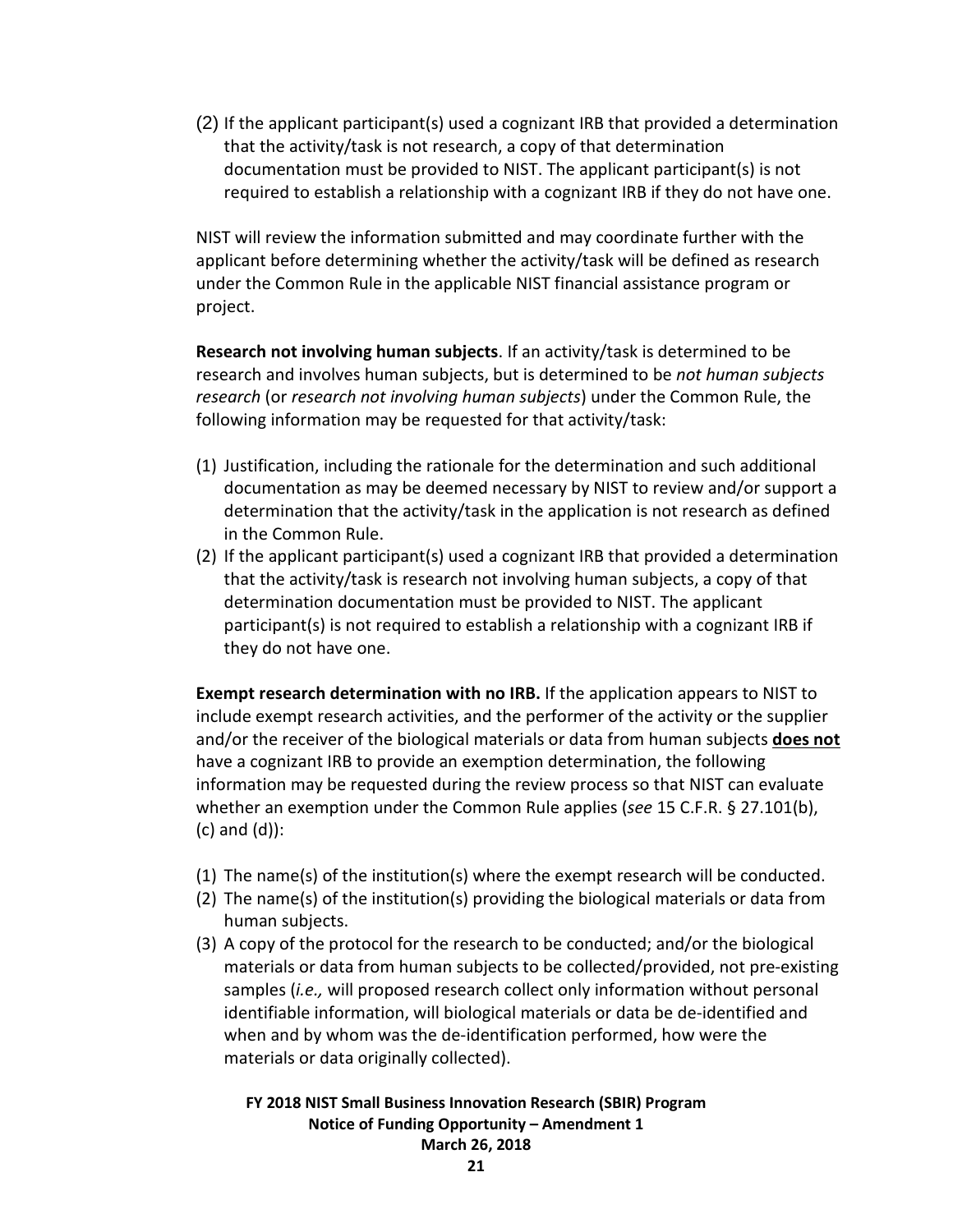- (4) For pre-existing biological materials or data from human subjects, provide copies of the consent forms used for collection and a description of how the materials or data were originally collected and stripped of personal identifiers. If copies of consent forms are not available, explain.
- (5) Any additional clarifying documentation that NIST may deem necessary in order to make a determination whether the activity/task or use of biological materials or data from human subjects is exempt under the Common Rule.

**Research review with an IRB.** If the application appears to NIST to include research activities (exempt or non-exempt) involving human subjects, and the proposed performer of the activity has a cognizant IRB registered with OHRP, and linked to their Federalwide Assurance, the following information may be requested during the review process:

- (1) The name(s) of the institution(s) where the research will be conducted.
- (2) The name(s) and institution(s) of the cognizant IRB(s), and the IRB registration number(s).
- (3) The FWA number of the applicant linked to the cognizant IRB(s);
- (4) The FWAs associated with all organizations engaged in the planned research activity/task, linked to the cognizant IRB.
- (5) If the IRB review(s) is pending, the estimated start date for research involving human subjects.
- (6) The IRB approval date (if currently approved for exempt or non-exempt research).
- (7) If any of the engaged organizations has applied for or will apply for an FWA or IRB registration, those details should be clearly provided for each engaged organization.

If the application includes research activities involving human subjects to be performed in the first year of an award, additional documentation may be requested by NIST during pre-award review for those performers, and may include the following for those research activities:

- (1) A signed (by the study principal investigator) copy of each applicable final IRBapproved protocol.
- (2) A signed and dated approval letter from the cognizant IRB(s) that includes the name of the institution housing each applicable IRB, provides the start and end dates for the approval of the research activities, and any IRB-required interim reporting or continuing review requirements.
- (3) A copy of any IRB-required application information, such as documentation of approval of special clearances (*i.e.,* biohazard, HIPAA, etc.) conflict-of-interest letters, or special training requirements.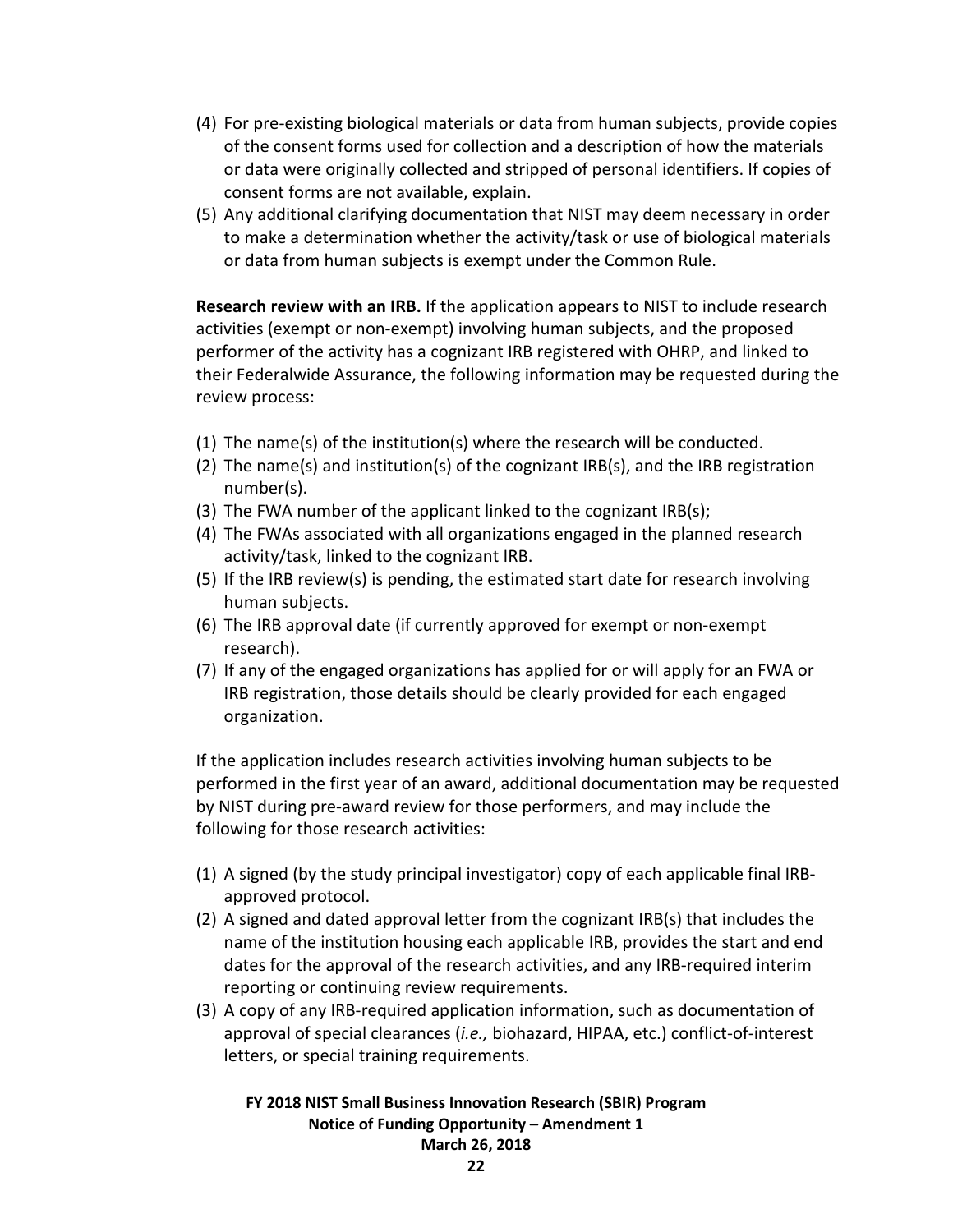- (4) A brief description of what portions of the IRB submitted protocol are specifically included in the application submitted to NIST, if the protocol includes tasks not included in the application, or if the protocol is supported by multiple funding sources. For protocols with multiple funding sources, NIST will not approve the study without a non-duplication-of-funding letter indicating that no other federal funds will be used to support the tasks proposed under the proposed research or ongoing project
- (5) If a new protocol will only be submitted to an IRB if an award from NIST is issued, a draft of the proposed protocol.
- (6) Any additional clarifying documentation that NIST may request during the review process to perform the NIST administrative review of research involving human subjects. (*See* 15 C.F.R. § 27.112 (Review by Institution)).

This clause reflects the existing NIST policy and requirements for Research Involving Human Subjects. Should the policy be revised prior to award, a clause reflecting the policy current at time of award may be incorporated into the award.

If the policy is revised after award, a clause reflecting the updated policy may be incorporated into the award.

For more information regarding research projects involving human subjects, contact Anne Andrews, Director, NIST Human Subjects Protection Office (e-mail: [anne.andrews@nist.gov;](mailto:anne.andrews@nist.gov) phone: 301-975-5445).

## <span id="page-22-0"></span>**2.03 Research Applications Involving Live Vertebrate Animals or Pre-Existing Cell Lines/Tissues from Vertebrate Animals**

Any application that proposes research activities involving live vertebrate animals that are to be cared for, euthanized, or used by award recipients to accomplish research goals, teaching, or testing must meet the requirements of the Animal Welfare Act (AWA) (7 U.S.C. § 2131 et seq.), and the AWA final rules (9 C.F.R. Parts 1, 2, and 3), and if appropriate, the Good Laboratory Practice for Nonclinical Laboratory Studies (21 C.F.R. Part 58). In addition, such research activities should be in compliance with the *"U.S. Government Principles for Utilization and Care of Vertebrate Animals Used in Testing, Research, and Training"*  (Principles). The Principles and guidance on these Principles are available in the National Research Council's "Guide for the Care and Use of Laboratory Animals,'' which can be obtained from National Academy Press, 500 5<sup>th</sup> Street, N.W., Department 285, Washington, DC 20055, or as a free PDF online at [http://www.nap.edu/catalog/12910/guide-for-the](http://www.nap.edu/catalog/12910/guide-for-the-care-and-use-of-laboratory-animals-eighth)[care-and-use-of-laboratory-animals-eighth.](http://www.nap.edu/catalog/12910/guide-for-the-care-and-use-of-laboratory-animals-eighth)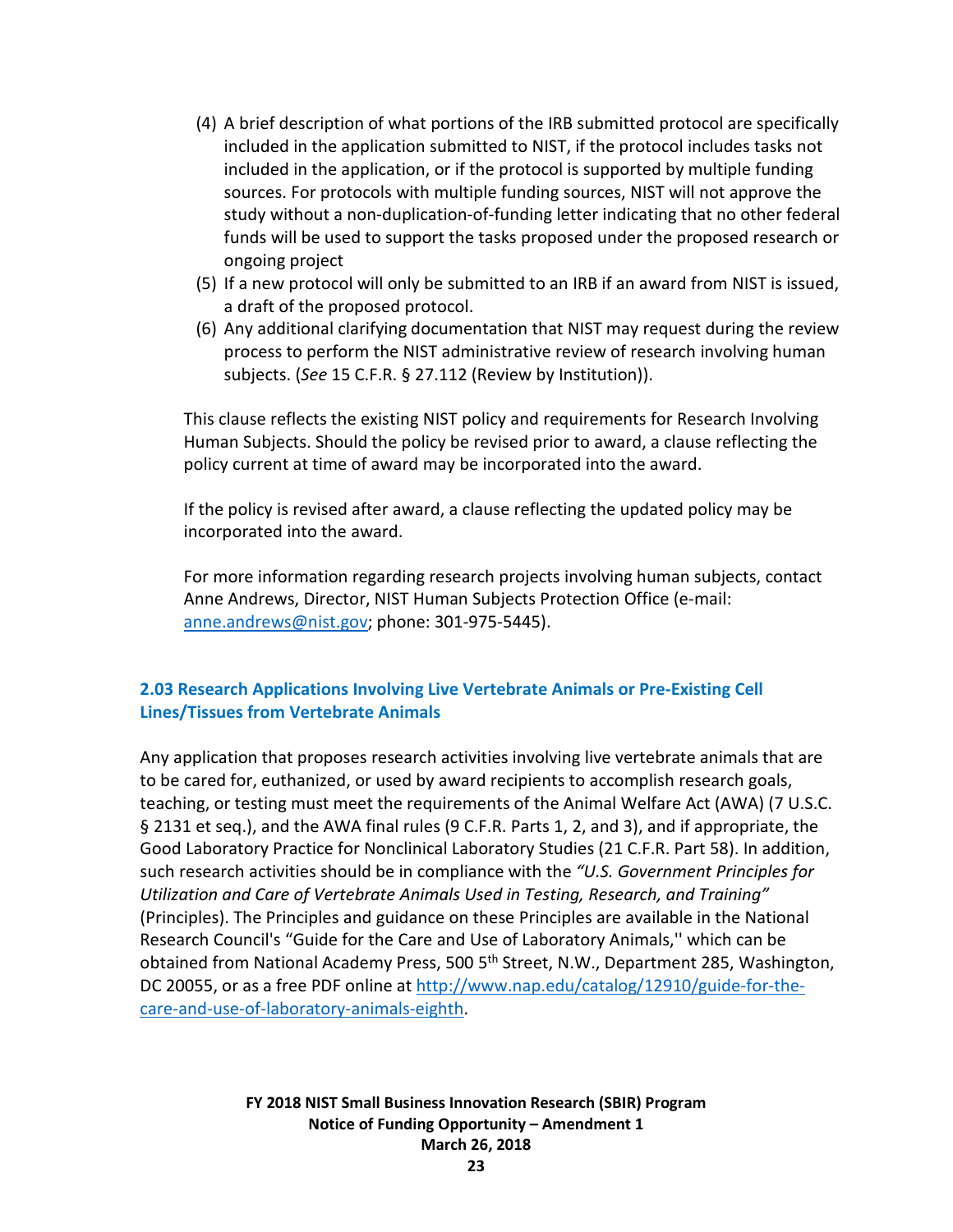- **1) Administrative Review.** NIST reserves the right to conduct an administrative review<sup>2</sup> of all applications that potentially include research activities that involve live vertebrate animals, or custom samples from, or field studies with live vertebrate animals. If the application includes research activities, field studies, or custom samples involving live vertebrate animals, the applicant will be required to provide additional information for review and approval. In addition, NIST will verify the applicant's determination(s) of excluded samples from vertebrate animals. The documents required for funded proposals are listed in each section below. Some may be requested for a pre-review during the proposal review process; however, the Grants Officer may allow final versions of certain required documents to be produced at an appropriate designated time post-award. If an award is issued, no research activities involving live vertebrate animals shall be initiated or costs incurred for those activities under the award until the NIST Grants Officer issues written approval. In addition, all re-approvals, amendments, modifications, changes, annual reports and closure will be reviewed by NIST.
- **2) Required documents for NIST proposal review.** *The applicant should clearly indicate in the application, by separable task, all research activities believed to include research involving live vertebrate animals and the institution(s) where the research activities involving live vertebrate animals may be conducted. In addition, the applicant should indicate any activity/task that involves an excluded or custom collection from vertebrate animals, or a field study with animals.*
	- a) **Excluded Collections from Vertebrate Animals:** The requirements for review and approval by an Institutional Animal Care and Use Committee (IACUC) do not apply to proposed research using preexisting images of animals or to research plans that do not include live animals. These regulations also do not apply to obtaining stock or pre-existing items from animal material suppliers (*e.g.,* tissue banks), such as preexisting cell lines and tissue samples, or from commercial food processors, where the vertebrate animal was euthanized for food purposes and not for the purpose of sample collection.

For pre-existing cell lines and tissue samples originating from vertebrate animals, NIST requires that the proposer provide documentation or the rationale for the

 $\overline{a}$ 

<span id="page-23-0"></span> $2$  Conducting an "administrative review" means that the NIST HSPO will review and verify the performing institution's IACUC's approval of research with live vertebrate animals, and confirm that the research and performing institution(s) have an appropriate assurance and are in compliance with applicable regulations. HSPO will 1) confirm the engaged institution(s) possess, or are covered under an applicable assurance, 2) review the research study documentation submitted to the IACUC and verify the IACUC's determination of level of risk and approval of the study for compliance with applicable regulations, 3) review and verify IACUC-approved substantive changes to an approved research study before the changes are implemented, and 4) review and verify that the IACUC receives an annual report for the study and conducts an appropriate continuing review at least every three years.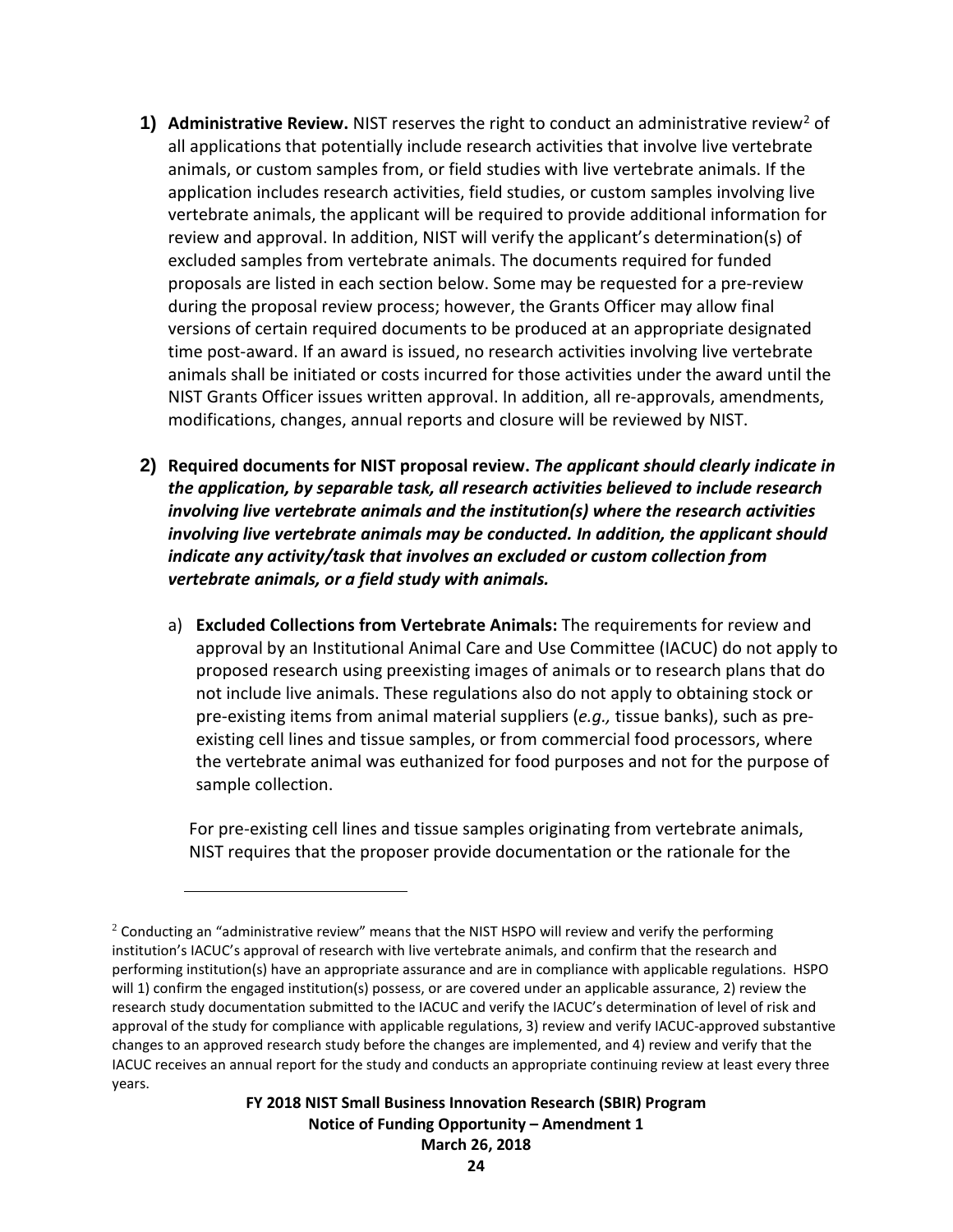determination that the cell line or tissue is pre-existing and not a custom collection from live vertebrate animals for an activity/task within the proposal. NIST may require additional documentation to review and/or support the determination that the cells and/or tissues from vertebrate animals are excluded from IACUC review.

- b) **Custom Collections Harvested from Live Vertebrate Animals:** NIST requires documentation for obtaining custom samples from live vertebrate animals from animal material suppliers and other organizations (*i.e.,* universities, companies, and government laboratories, etc.). A custom sample includes samples from animal material suppliers, such as when a catalog item indicates that the researcher is to specify the characteristics of the live vertebrate animal to be used, or how a sample is to be collected from the live vertebrate animal.
- c) **Field Studies of Animals:** Some field studies of animals may be exempt under the Animal Welfare Act from full review and approval by an animal care and use committee, as determined by each institution. Field study is defined as "*… a study conducted on free-living wild animals in their natural habitat...".* 9 C.F.R. § 1.1. However, this term excludes any study that involves an invasive procedure or that harms or materially alters the behavior of an animal under study. Field studies, with or without invasive procedures, may also require obtaining appropriate federal or local government permits (marine mammals, endangered species, etc.). If the applicant's institution requires review and approval by an animal care and use committee, NIST will require that documentation to be provided as described below.
- d) **For custom collections or studies with live vertebrate animals that require review and approval by an animal care and use committee the following documentation is required:**
	- (1) **Requirement for Assurance.** An applicable assurance for the care and use of the live vertebrate animal(s) to be used in the proposed research is required. NIST may request documentation to confirm an assurance, if adequate confirmation is not available through an assuring organization's website. The cognizant IACUC where the research activity is located may hold one or more assurances applicable to the research activity that are acceptable to NIST. These three assurances are:
		- i. Animal Welfare Assurance from the Office of Laboratory Animal Welfare (OLAW) indicated by the OLAW assurance number, *i.e.,* A-1234;
		- ii. USDA Animal Welfare Act certification indicated by the certification number, *i.e.,* 12-R-3456;
		- iii. Association for the Assessment and Accreditation of Laboratory Animal Care (AAALAC) indicated by providing the organization name accredited by AAALAC as listed in the AAALAC Directory of Accredited Organizations.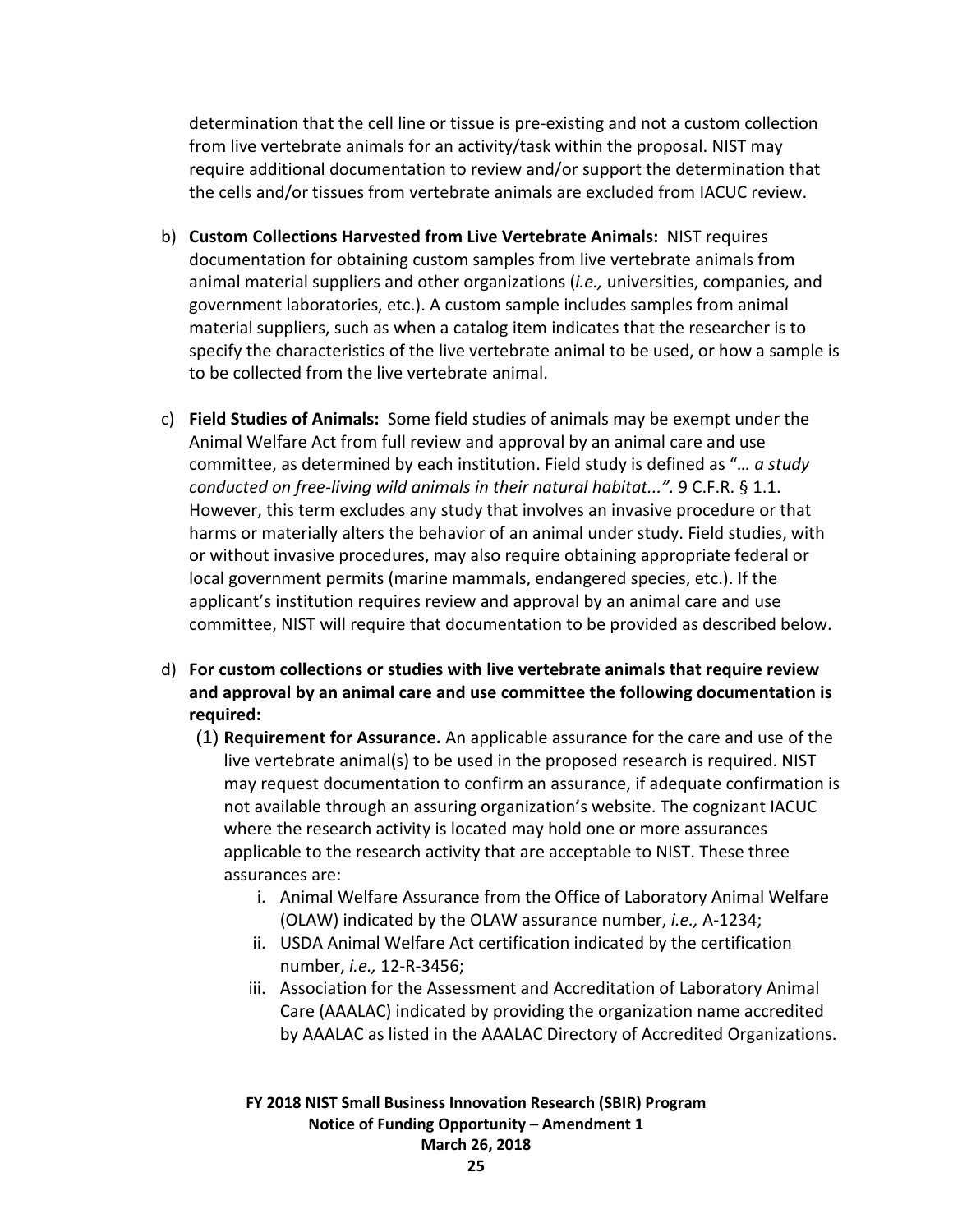- (2) **Documentation of Research Review by an IACUC:** If the applicant's application appears to include research activities, field studies, or custom sample collections involving live vertebrate animals the following information regarding review by an applicable IACUC may be requested during the application review process:
	- 1. The name(s) of the institution(s) where the research involving live vertebrate animals will be conducted and/or custom samples collected.
	- 2. The assurance type and number, as applicable, for the cognizant Institutional Animal Care and Use Committee (IACUC) where the research activity is located. [For example: Animal Welfare Assurance from the Office of Laboratory Animal Welfare (OLAW) should be indicated by the OLAW assurance number, i.e. A-1234; an USDA Animal Welfare Act certification should be indicated by the certification number i.e. 12-R-3456; and an Association for the Assessment and Accreditation of Laboratory Animal Care (AAALAC) should be indicated by AAALAC.]
	- 3. The IACUC approval date for the Animal Study Protocol (ASP) (if currently approved).
	- 4. If the review by the cognizant IACUC is pending, the estimated start date for research involving vertebrate animals.
	- 5. If any assurances or IACUCs need to be obtained or established, that should be clearly stated.
	- 6. If any special permits are required for field studies, those details should be clearly provided for each instance, or indicated as pending.

If the application includes research activities involving vertebrate animals to be performed in the first year of an award, additional documentation may be requested by NIST during pre-award review for those performers, and may include the following for those research activities, which may also include field studies, custom sample collections involving live vertebrate animals:

- 1. A signed (by the Principal Investigator) copy of the IACUC approved ASP.
- 2. Documentation of the IACUC approval indicating the approval and expiration dates of the ASP.
- 3. If applicable, a non-duplication-of-funding letter if the ASP is funded from several sources.
- 4. If a new ASP will only be submitted to an IACUC if an award from NIST is issued, a draft of the proposed ASP may be requested.
- 5. Any additional clarifying documentation that NIST may request during review of applications to perform the NIST administrative review of research involving live vertebrate animals.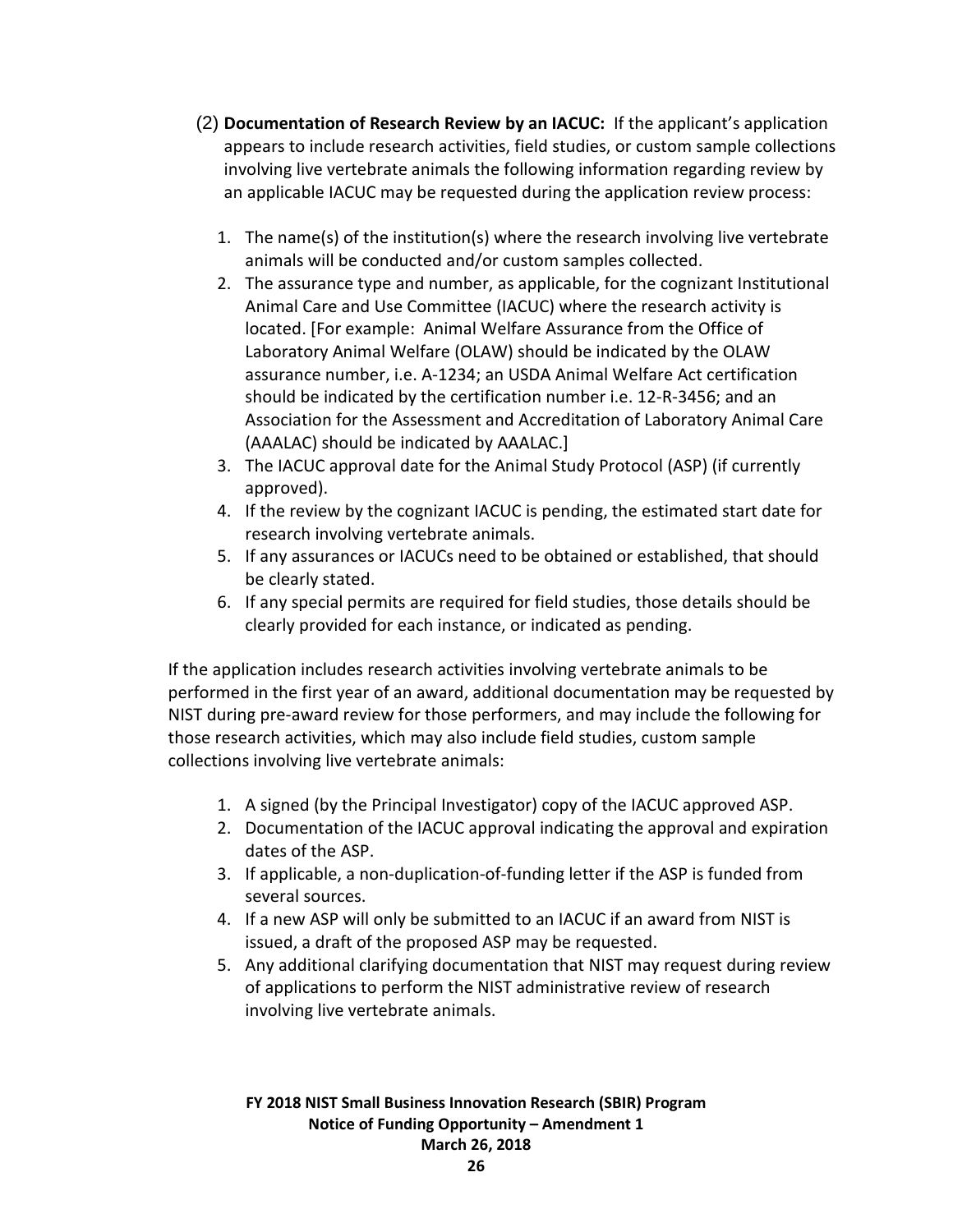This clause reflects the existing NIST policy for Research Involving Live Vertebrate Animals. Should the policy be revised prior to award, a clause reflecting the policy current at time of award may be incorporated into the award.

If the policy is revised after award, a clause reflecting the updated policy may be incorporated into the award.

For more information regarding research projects involving live vertebrate animals, contact Linda Beth Schilling, Senior Analyst (e-mail: [linda.schilling@nist.gov;](mailto:linda.schilling@nist.gov) phone: 301-975-2887).

## <span id="page-26-0"></span>**2.04 Certifications Regarding Federal Felony and Federal Criminal Tax Convictions, Unpaid Federal Tax Assessments and Delinquent Federal Tax Returns**

In accordance with Federal appropriations law, an authorized representative of the selected applicant(s) may be required to provide certain pre-award certifications regarding federal felony and federal criminal tax convictions, unpaid federal tax assessments, and delinquent federal tax returns.

## <span id="page-26-1"></span>**3.0 APPLICATION PREPARATION INSTRUCTIONS AND REQUIREMENTS**

## <span id="page-26-2"></span>**3.01 Phase I Application Requirements**

**Only FY 2018 Phase I applications may be submitted in response to this NOFO**. **Phase II applications are not being accepted at this time**. NIST publishes a Phase II NOFO approximately 30 days prior to the end of the previous year's Phase I period of performance to request Phase II applications. That NOFO provides instructions for Phase I awardees to prepare a Phase II application and the closing date for submission of applications. To reiterate, only the previous year's Phase I awardees are eligible to submit a Phase II application.

The application must provide sufficient information to demonstrate that the proposed work represents a sound approach to the investigation of an important scientific or engineering innovation worthy of support. The application must sufficiently address the applicable subtopic in Section 9. The application must be self-contained and written with all the care and thoroughness of a scientific paper submitted for publication. It should indicate a thorough knowledge of the current status of research in the subtopic area addressed by the application. Each application should be checked carefully by the applicant to ensure inclusion of all essential material needed for a complete evaluation (see Sections 4.02 and 8.01).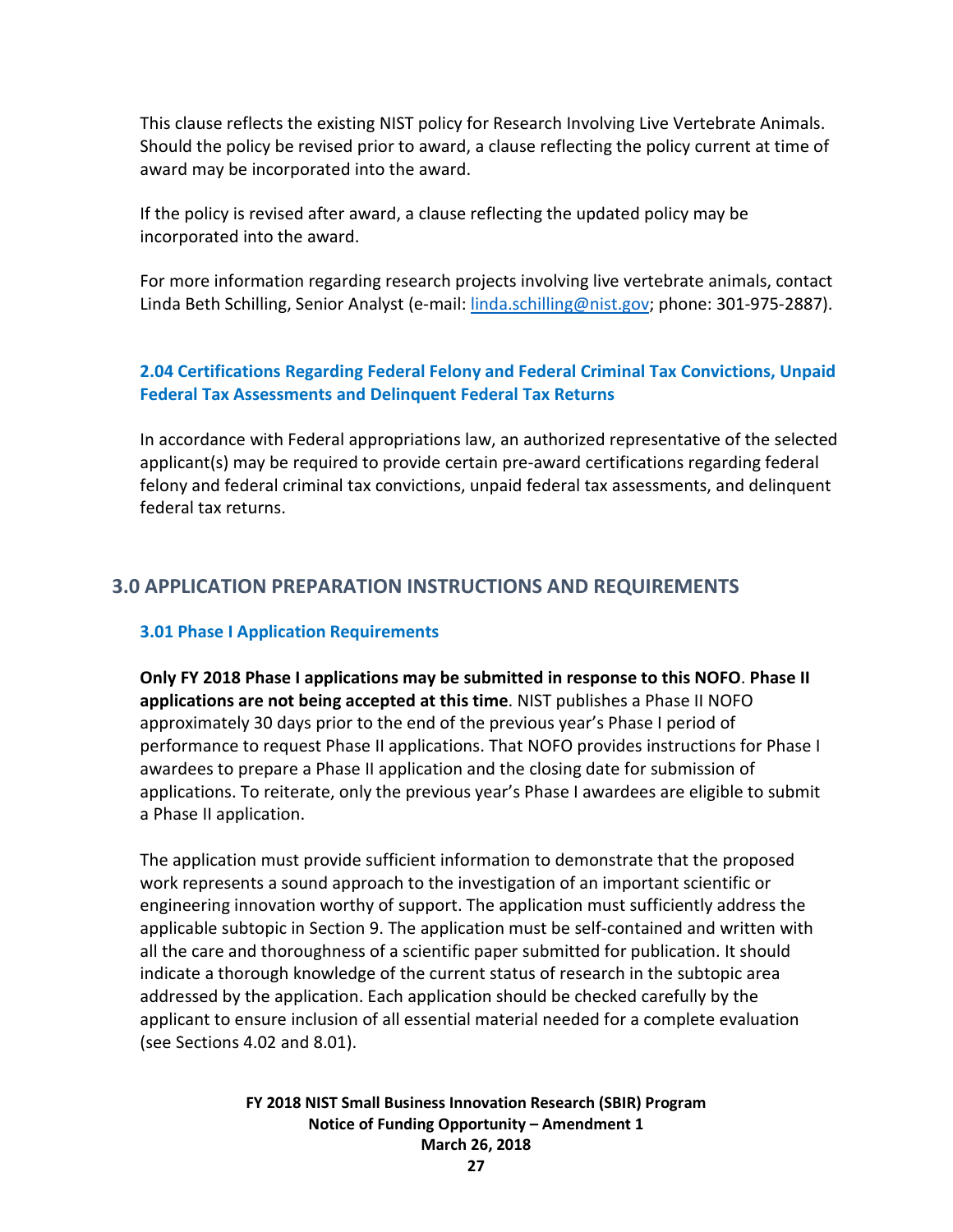The application must not only be responsive to the specific NIST program interests described in Section 9 of the NOFO, but also must serve as the basis for technological innovation leading to new commercial products, processes, or services that benefit the public.

NIST reserves the right to not submit an application for technical review if NIST determines the application has insufficient scientific and technical information, fails to comply with the administrative procedures as outlined in the applicable Screening Criteria in Section 4.02, or is missing any of the required forms and documents listed in Section 8.01.

All applicants are required to provide information for SBA's database [\(www.sbir.gov\)](http://www.sbir.gov/). The following are examples of the data to be entered by applicants into the database:

- Any business concern or subsidiary established for the commercial application of a product or service for which an SBIR award is made.
- Revenue from the sale of new products or services resulting from the research conducted under each Phase II award.
- Additional investment from any source, other than Phase I or Phase II awards, to further the research and development conducted under each Phase II award.
- Updated information in the SBA Tech-Net database on sbir.gov for any prior award received by the SBC. The SBC may apportion sales or additional investment information relating to more than one Phase II award among those awards, if it notes the apportionment for each award.

Each Phase II awardee is required to update appropriate information on the award in the database upon completion of the last program objective under the funding agreement and is requested to voluntarily update the information in the database annually thereafter for a minimum period of 5 years.

## <span id="page-27-0"></span>**3.02 Phase I Application**

A complete application must include a Technical Proposal (described below) and all other forms and documents listed in Section 8.01.

An applicant may submit one application on multiple subtopics or more than one application on one subtopic under this NOFO. When the proposed innovation applies to more than one subtopic, the applicant must submit its application under the subtopic that is most relevant to the applicant's technical concept. Applications on multiple subtopics or multiple applications to the same subtopic must be clearly differentiated.

The Technical Proposal, both the Cover Sheet and Technical Content, is limited to 25 pages. The only exception to the 25-page limit is for applicants covered by the provision for Prior SBIR Phase II Awards (Section 3.02.02 (14)). Additional pages beyond the 25-page limit will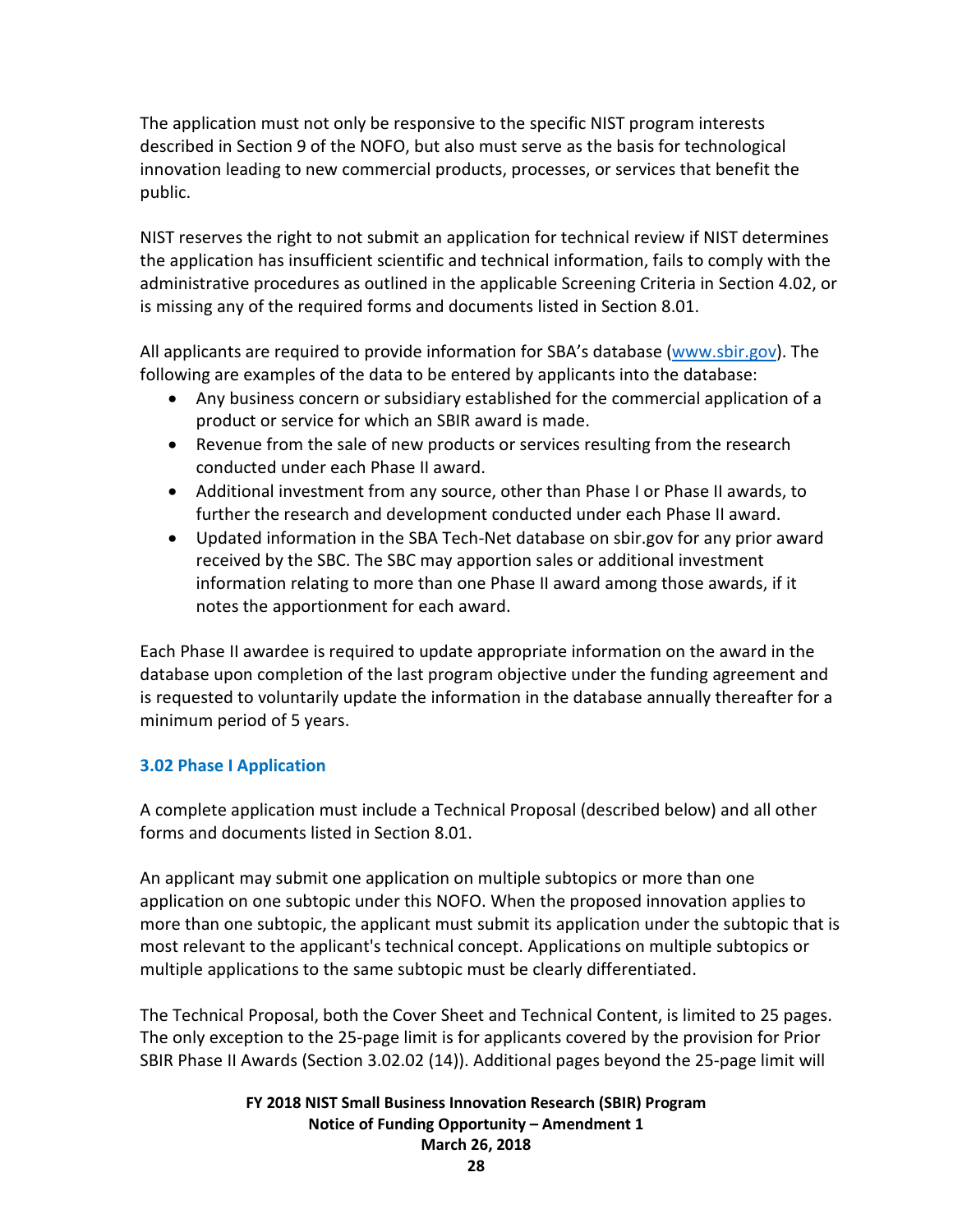not be considered in the evaluation process. Pages should be of standard size (8  $1/2$ " x  $11$ "; 21.6 cm x 27.9 cm) with margins of 2.5 cm and type at least 10-point font. All units of measurement should be presented in metric units.

**The Technical Proposal portion of the application requires the following: (a) Cover Sheet (3.02.01) pages 1 and 2, and**

**(b) Technical Content (3.02.02) pages 3 through 25.**

**The listing of all forms and documents needed to complete the application is given in Section 8.01 of this NOFO.** The additional required forms and documents in Section 8.01 are not included in the 25-page count.

See Section 6.0 for information on the submission of applications in response to this NOFO.

## **3.02.01 Cover Sheet**

A completed Cover Sheet (*see* Appendix A of this NOFO) is a required part of the Technical Proposal. The Cover Sheet is counted as pages 1 and 2 of the Technical Proposal.

If an applicant checks 'Yes' on #11, the applicant's contact information will be provided to the NIST Hollings Manufacturing Extension Partnership (MEP). Such applicants may be contacted by your local MEP Center to explore a wide range of services and initiatives to help identify potential opportunities to accelerate and strengthen growth and competitiveness in the global marketplace for small and medium-sized manufacturers, including business-related support services that could potentially benefit the applicant's proposed project.

The applicant must provide in the space available on the Cover Sheet an abstract (limited to 200 words) and summary of potential commercial application of the research results (limited to 100 words). Each applicant's abstract and summary of potential commercial applications will be provided to the SBA and should not contain proprietary information. Awardee's abstract and summary of potential commercial applications will be published on the NIST SBIR website [\(www.nist.gov/tpo/small-business-innovation-research-program\)](http://www.nist.gov/tpo/small-business-innovation-research-program) and [www.sbir.gov.](http://www.sbir.gov/)

## **3.02.02 Technical Content**

Beginning on page 3 of the Technical Proposal, include the following items with headings as shown:

**(1) Identification and Significance of the Problem or Opportunity.** Make a clear statement of the specific research problem or opportunity addressed, its innovativeness, commercial potential, and why it is important. Explain how it applies to a specific subtopic in Section 9.

## **FY 2018 NIST Small Business Innovation Research (SBIR) Program**

**Notice of Funding Opportunity – Amendment 1**

**March 26, 2018**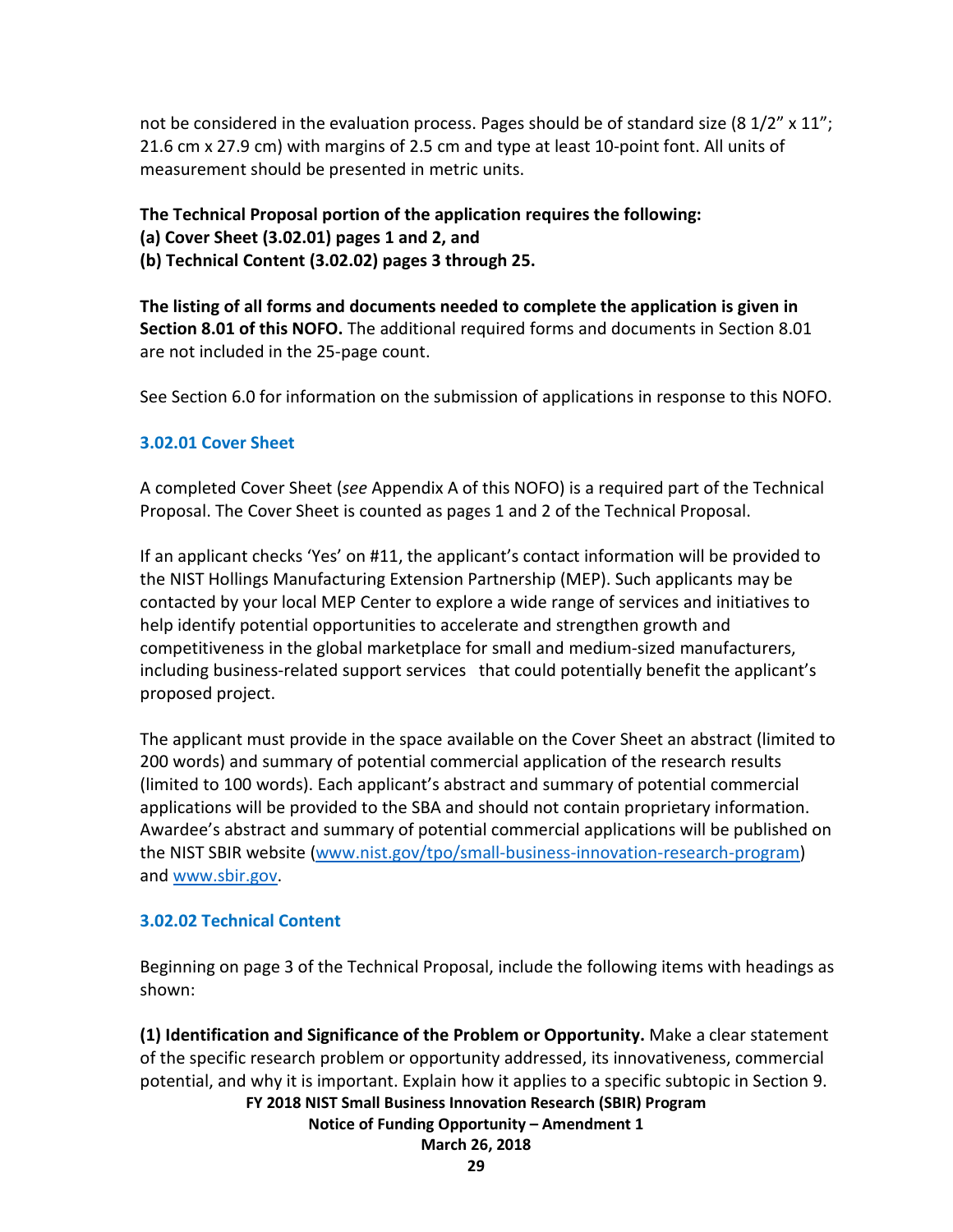**(2) Phase I Technical Objectives.** State the specific objectives of the Phase I effort, including the technical questions it will try to answer, to determine the feasibility of the proposed approach.

**(3) Phase I Work Plan**. Include a detailed description of the Phase I feasibility research plan. The plan should indicate what will be done, where it will be done, and how the research will be carried out. The method(s) planned to achieve each objective or task should be discussed in detail.

**(4) Related R/R&D.** Describe significant R/R&D that is directly related to the application, including any conducted by the principal investigator or by the proposing SBC. Describe how it relates to the proposed effort, and describe any planned coordination with outside sources. The applicant must persuade evaluators of his or her awareness of key, recent R/R&D conducted by others in the specific topic area.

**(5) Key Individuals and Bibliography of Related Work.** Identify key individuals involved in Phase I, including their related education, experience, and publications. Where vitae are extensive, summaries that focus on the most relevant experience and publications are desired and may be necessary to meet application size limitations.

**(6) Relationship with Future R/R&D.** Discuss the significance of the Phase I effort in providing a foundation for the Phase II R/R&D effort. Also state the anticipated results of the proposed approach if Phases I and II of the project are successful.

**(7) Facilities and Equipment.** A detailed description, availability, and location of instrumentation and physical facilities proposed for Phase I should be provided.

**(8) Consultants, Contracts, and Subawards.** The purpose of this section is to show that any third-party research assistance would materially benefit the proposed effort and that arrangements for such assistance are in place at time of application submission.

For Phase I, a minimum of two-thirds of the research and/or analytical effort must be performed by the awardee. Outside involvement in the project is encouraged where it strengthens the conduct of the research. Outside involvement is not a requirement of this program and is limited to no more than one-third of the research and/or analytical effort in Phase I. The total cost for all consultant fees, facility leases, usage fees, and other subcontract/subaward or purchase agreements may not exceed one-third of the total award.

No individual or entity may serve as consultant, contractor, or subrecipient if they:

- 1. had any role in suggesting, developing, or reviewing the NIST subtopic; or
- 2. have been the recipient of any NIST information on the subtopic not available to

# **FY 2018 NIST Small Business Innovation Research (SBIR) Program**

**Notice of Funding Opportunity – Amendment 1**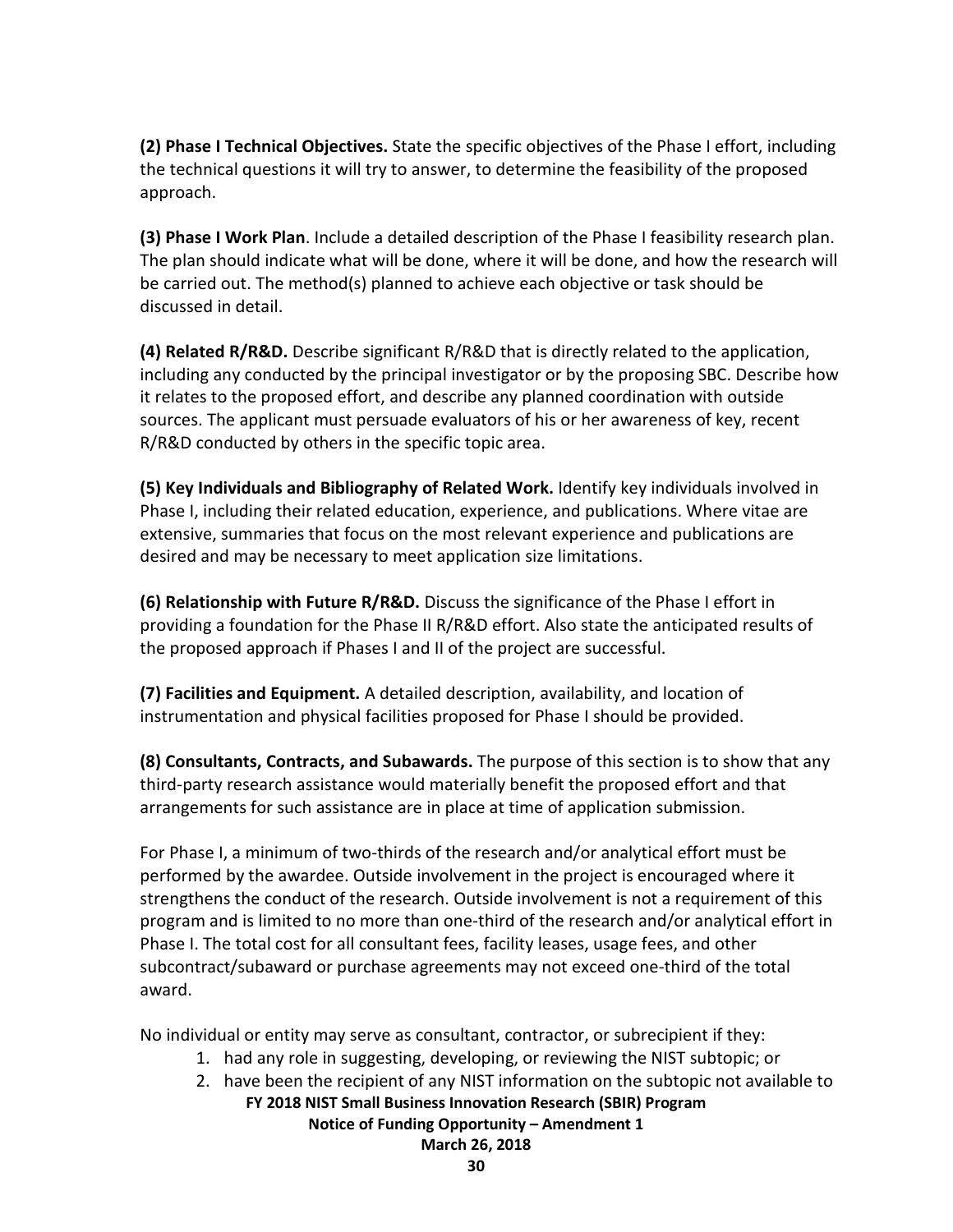the public.

The following definitions apply to this NOFO:

1. Consultant - A person outside the firm, named in the application as contributing to the research, must provide a signed statement confirming his/her availability, role in the project, and agreed consulting rate for participation in the project.

2. Contract - Similarly, where a contract is involved in the research, the contractor institution must furnish a letter signed by an appropriate official describing the programmatic arrangements and confirming its agreed participation in the research, with its proposed budget for this participation.

3. Subawards - As the funding instrument used in this program is financial assistance, an awardee might pass through funds to another organization to carry out part of the Federally-supported project. A "subaward" relationship fits the circumstances more appropriately than a contract to carry out part of the Federally-supported project. *See* 2 CFR §§ 200.92 (subaward), 200.93 (subrecipient), and 200.330 (Subrecipient and contractor determinations), respectively.

The subrecipient institution must furnish a letter signed by an appropriate official describing the programmatic arrangements and confirming its agreed participation in the research, with its proposed budget for this participation.

**(9) Potential Commercial Application.** A program goal is to provide opportunities for small businesses to convert research into technological innovation in the private sector. All proposed research should have some potential commercial outcome. Describe in detail the commercial potential of the proposed research, how commercialization would be pursued and potentially used by the private sector and/or the Federal Government. Include any optional letters of support and relevant supporting material such as references to journal articles, literature, or government publications. Provide any indicators of commercial potential and address the following:

(a) Market opportunity – Describe the current and anticipated target market, the size of the market, and include a brief profile of the potential customer(s).

(b) Technology and competition – Describe the competitive landscape, the value proposition and competitive advantage of the product or service enabled by the proposed innovation. Also include what critical milestones must be met to get the product or process to market and the resources required to address the business opportunity.

(c) Finances – Describe your strategy for financing the innovation beyond the SBIR award. Describe the existence of any outside, non-SBIR funding or partnering commitments including any Phase II funding commitments from private sector or non-SBIR funding sources and/or the existence of Phase III follow-on commitments for the subject research.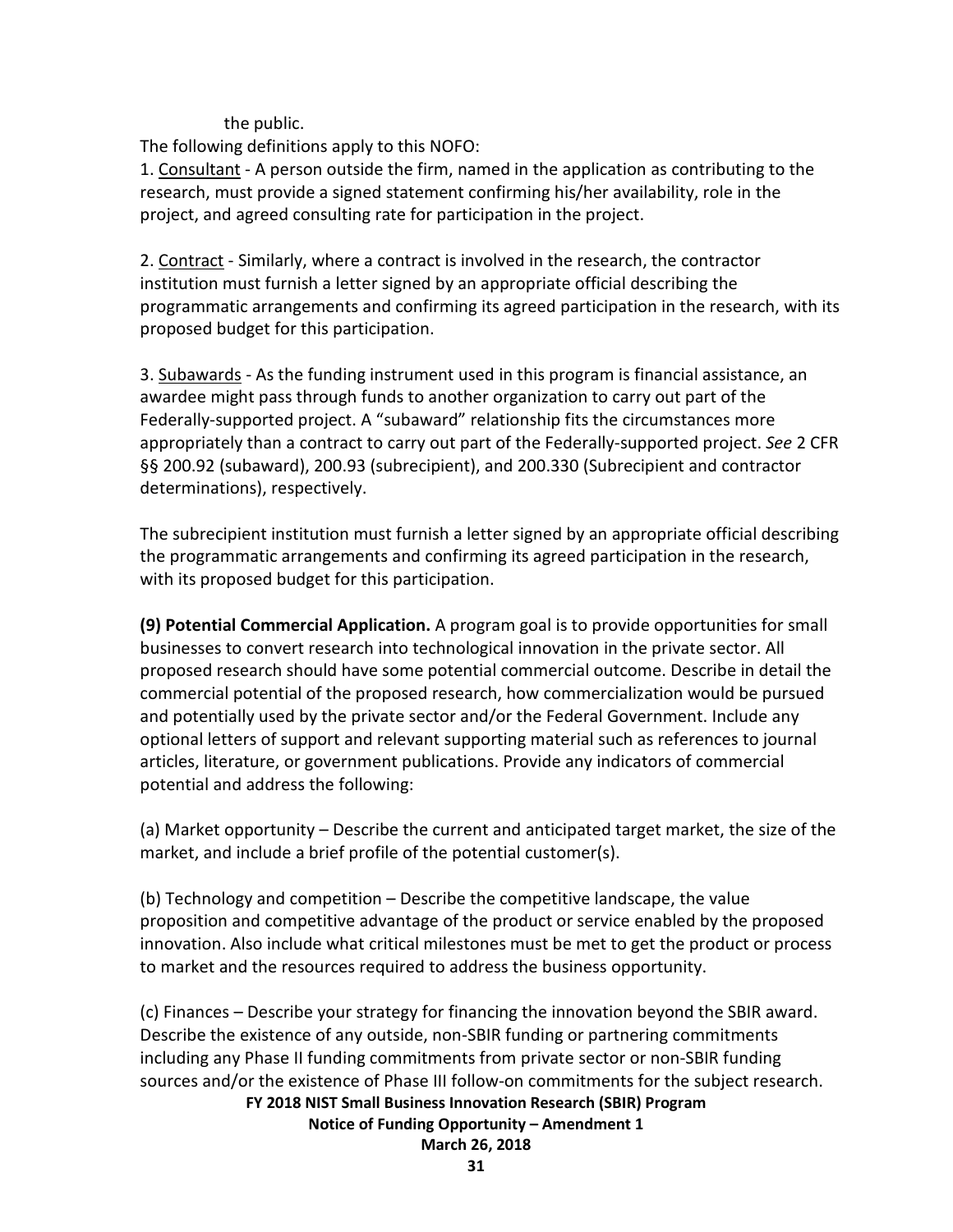**(10) Cooperative Research and Development Agreements (CRADA).** State if the applicant is a former or current CRADA partner with NIST, or with any other Federal agency, naming the agency, title of the CRADA, and any relationship with the proposed work. The statement of work of an SBIR award awarded under this NOFO cannot overlap with the statement of work of an existing CRADA with any federal agency, including NIST, with the awardee. NIST will consider whether there is any overlap on a case by case basis.

**(11) Guest Researcher.** State if the applicant or any of its consultants, contractors, or subrecipients or their employees is a domestic or foreign guest researcher at NIST (see [http://www.nist.gov/tpo/collaborations/guestresearchers.cfm\)](http://www.nist.gov/tpo/collaborations/guestresearchers.cfm), naming the sponsoring laboratory.

**(12) Cost Sharing.** Cost sharing is not required and is not considered during the evaluation process for Phase I applications.

**(13) Similar Applications or Awards. WARNING --** While it is permissible to submit identical applications or applications containing a significant amount of essentially equivalent work for consideration under numerous Federal program funding announcements, **it is unlawful to enter into a funding agreement requiring essentially equivalent work to an SBIR award (***see* **15 U.S.C. § 638(bb)(3)).** If there is any question concerning this, it must be disclosed to the soliciting agency or agencies before award.

If an application submitted in response to this NOFO is substantially the same as another application that has been funded, is now being funded, or is pending with another Federal Agency, the applicant must provide the following information:

(a) Names and addresses of agencies to which an application was submitted or from which an award was received.

(b) Date of application submission or date of award.

(c) Title, number, and date of NOFO(s) under which an application was submitted or award received.

(d) Specific applicable research topic(s) for each application submitted or award received.

(e) Title of research projects for each application submitted or award received.

(f) Name and title of principal investigator or project manager for each application submitted or award received.

**FY 2018 NIST Small Business Innovation Research (SBIR) Program** If no equivalent application is under consideration or award for equivalent work received, a

#### **Notice of Funding Opportunity – Amendment 1**

**March 26, 2018**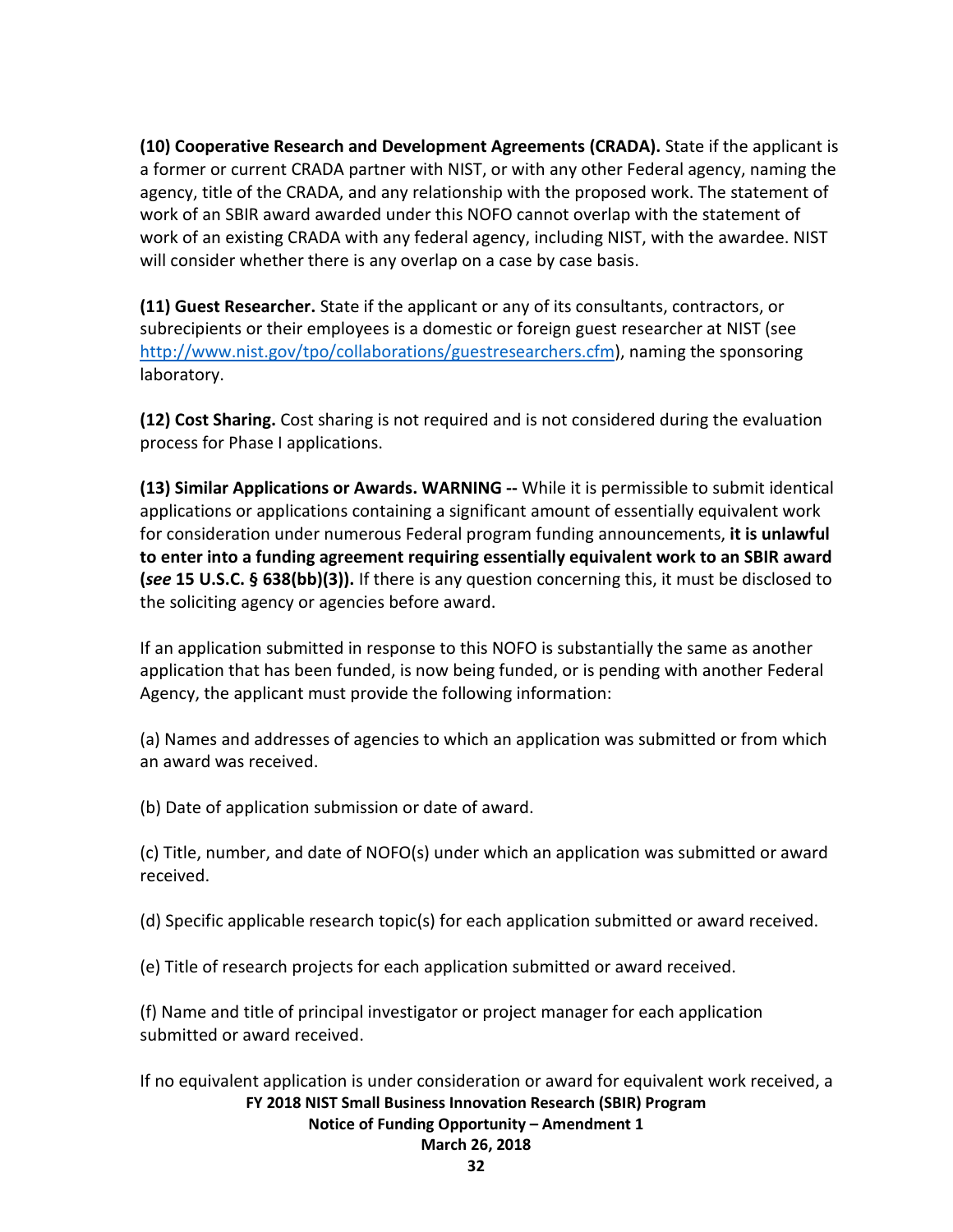statement to that effect **must** be included in this section of the technical content area of the application.

**(14) Prior SBIR Phase II Awards.** If the SBC has received more than 15 Phase II awards in the prior 5 fiscal years, the SBC must submit the following information in its Phase I application: name of the awarding agency; date of award; funding agreement number; amount of award; topic or subtopic title; follow-on agreement amount; source and date of commitment; and current commercialization status for each Phase II award. This required information will not be counted toward the 25-page Technical Proposal limitation.

## <span id="page-32-0"></span>**4.0 METHOD OF SELECTION AND EVALUATION CRITERIA**

## <span id="page-32-1"></span>**4.01 Introduction**

All applications will be evaluated and judged on a competitive basis. Applications will be evaluated based only on information provided in the application. Applications will be initially screened to determine responsiveness, eligibility, and completeness (see Sections 4.02 and 8.01). Applications passing these initial screenings will be technically evaluated in accordance with the evaluation criteria (see Section 4.03). Each application will be judged on its own merit. NIST is under no obligation to fund any application or any specific number of applications in a given topic. NIST may elect to fund several or none of the applications for the same topic or subtopic. If an application is submitted for a subtopic that requires a license to use a NIST-owned invention covered by a patent or patent application and such NIST-owned invention has become unavailable for licensing prior to the close of this NOFO in the field of use relevant to the subtopic, NIST has the sole discretion to deem such application ineligible under the subtopic.

## <span id="page-32-2"></span>**4.02 Phase I Screening Criteria**

Please carefully read the entire NOFO and review the following Phase I Screening Criteria to assure that your application meets NIST requirements. Phase I applications that do not satisfy all the screening criteria will not be reviewed and will be eliminated from consideration for award. However, NIST, in its sole discretion, may continue the review process for an application that is missing minor non-substantive information, the absence of which may easily be rectified. The screening criteria are:

(1) The application must be received by NIST before the deadline specified in Section 6.01.

(2) The proposing firm must qualify as eligible according to the criteria provided in Section 1.03.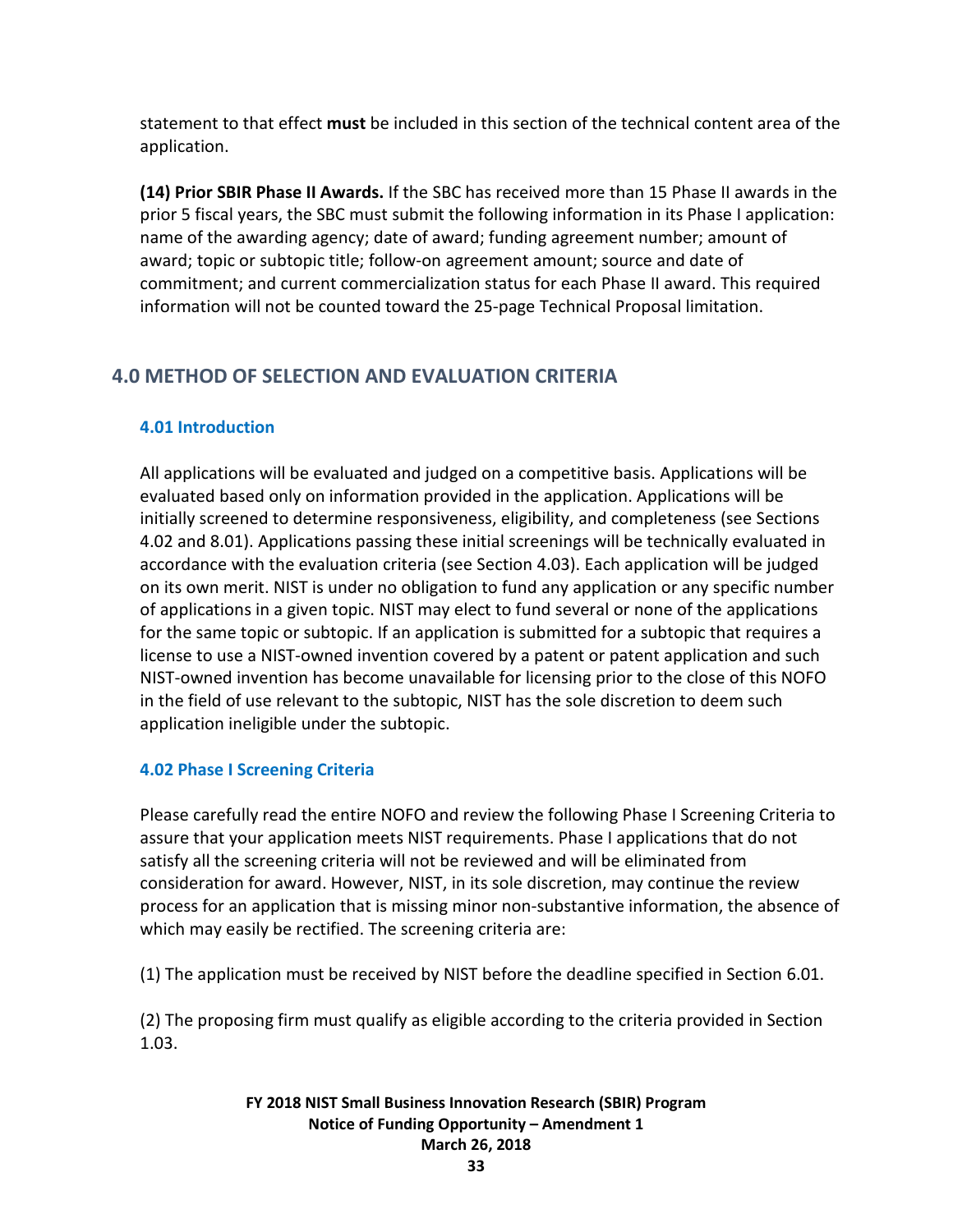(3) The Phase I application must include all required forms and documents listed in Section 8.01:

- i) SF-424, Application for Federal Assistance
- ii) SF424A, Budget Information Non-Construction Programs
- iii) SF-424B, Assurances Non Construction Programs
- iv) CD-511, Certification Regarding Lobbying
- v) SF-LLL Disclosure of Lobbying Activities (if applicable)
- vi) Technical Content see Section 3.02
	- a. Cover Sheet see Section 3.02.01
	- b. Technical Proposal see Section 3.02.02
- vii) Budget Narrative see Section 8.01.7
- viii) Indirect Cost Rate Agreement see Section 8.01.8
- ix) SBA Company Registry Form see Section 8.01.9
- x) Data Management Plan -see Section 8.01.10
- xi) Research and Related Personal Data see Section 8.01.11
- xii) Compliance with SBIR Program Requirements, Applicant Fraud Awareness Training Certificate of Training Completion – see Section 8.01.12

(4) The Phase I application must be submitted only under one of the subtopics in Section 9 and must clearly address research priorities for that subtopic.

(5) The Phase I total proposed budget must not exceed \$100,000. For Phase I, a minimum of two-thirds of the research and/or analytical effort must be performed by the awardee. The total cost for all consultant fees, facility leases, usage fees, and other subcontract/subaward or purchase agreements may not exceed one-third of the total award (Section 1.03).

(6) The feasibility research duration for the Phase I project must not exceed 6 months. (7) If an application is submitted for a subtopic that requires a license to use a NIST-owned invention covered by a patent or patent application, the relevant NIST-owned invention must be available for licensing prior to the close of this NOFO in the field of use relevant to the subtopic.

## <span id="page-33-0"></span>**4.03 Phase I Evaluation Criteria**

Phase I applications that comply with the screening criteria in Section 4.02 will undergo an internal, two-step scored review process.

**Step 1: Technical Review.** The applications will be evaluated by three reviewers in accordance with the following equally weighted criteria, on a scale of 1 to 5, for a maximum of 20 points:

(1) The soundness of the technical approach to the proposed research.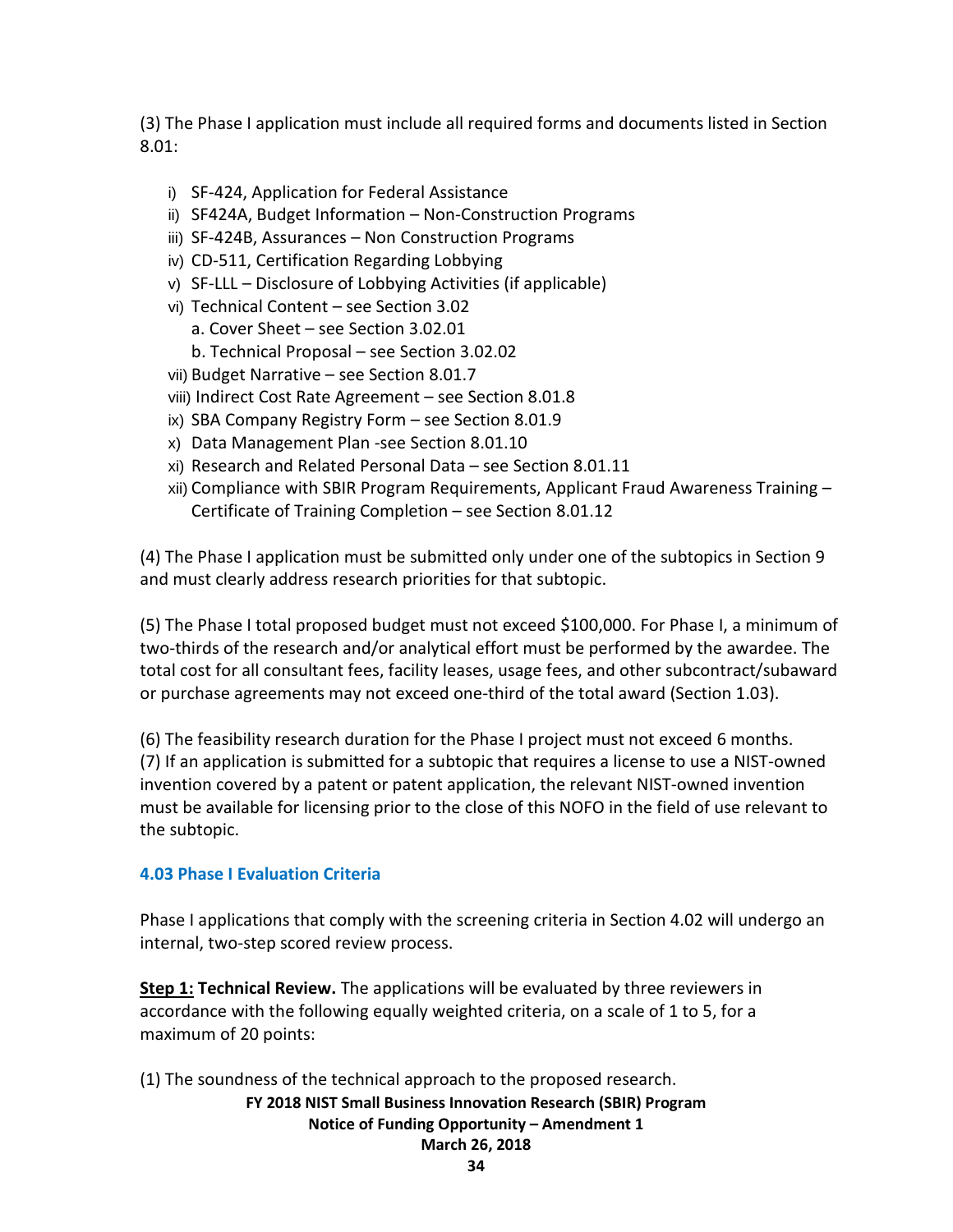(2) The likelihood the proposed effort will yield significant results leading to a product within the subtopic.

(3) The likelihood the proposed approach will contribute to the field of study of the subtopic.

(4) Qualifications of the proposed principal/key investigators, supporting staff, and consultants as they relate to accomplishing the proposed research effort.

Technical reviewers will base their evaluations only on information contained in the application.

Applicants should be specific and clear when writing their applications and not assume information not clearly spelled out can be inferred by the reviewer. No technical clarifications may be made after application submission. The Selecting Official will determine the average score above which applications will be considered "technically superior." Applications not rated as technically superior will not be considered further.

**Step 2: Evaluation Panel.** A panel composed of at least three (3) NIST employees will review the content of applications rated as technically superior in Step 1, score them based on the following evaluation factors, and by consensus develop a final ranking:

- (1) The economic impact (e.g., ability of the company to develop a commercially viable product, service or process); record of past performance for SBIR and STTR awards; assessment of whether the applicant's participation would diversify the nature and types of firms participating in the NIST SBIR program; existence of outside, non-SBIR, funding or partnering commitments; and/or the presence of other relevant supporting material contained in the application that indicates the commercial potential of the idea (such as optional letters of support and references to journal articles, literature, and Government publications). (10 points)
- (2) The SBIR program priorities including manufacturing-related research; energy efficiency or renewable energy; participation by woman-owned and socially and economically disadvantaged SBCs, and SBCs from HUBZones or under-served states. (5 points)

## <span id="page-34-0"></span>**4.04 Phase I Award Selections**

Final selection decisions will be made by the Selecting Official, the Director of the NIST Technology Partnerships Office, or designee, considering the following selection factors:

- (1) Scores, comments and recommendations provided by the technical reviewers;
- (2) rankings assigned by the evaluation panel;
- (3) diversity across the sub-topics and participants;

**FY 2018 NIST Small Business Innovation Research (SBIR) Program**

**Notice of Funding Opportunity – Amendment 1**

**March 26, 2018**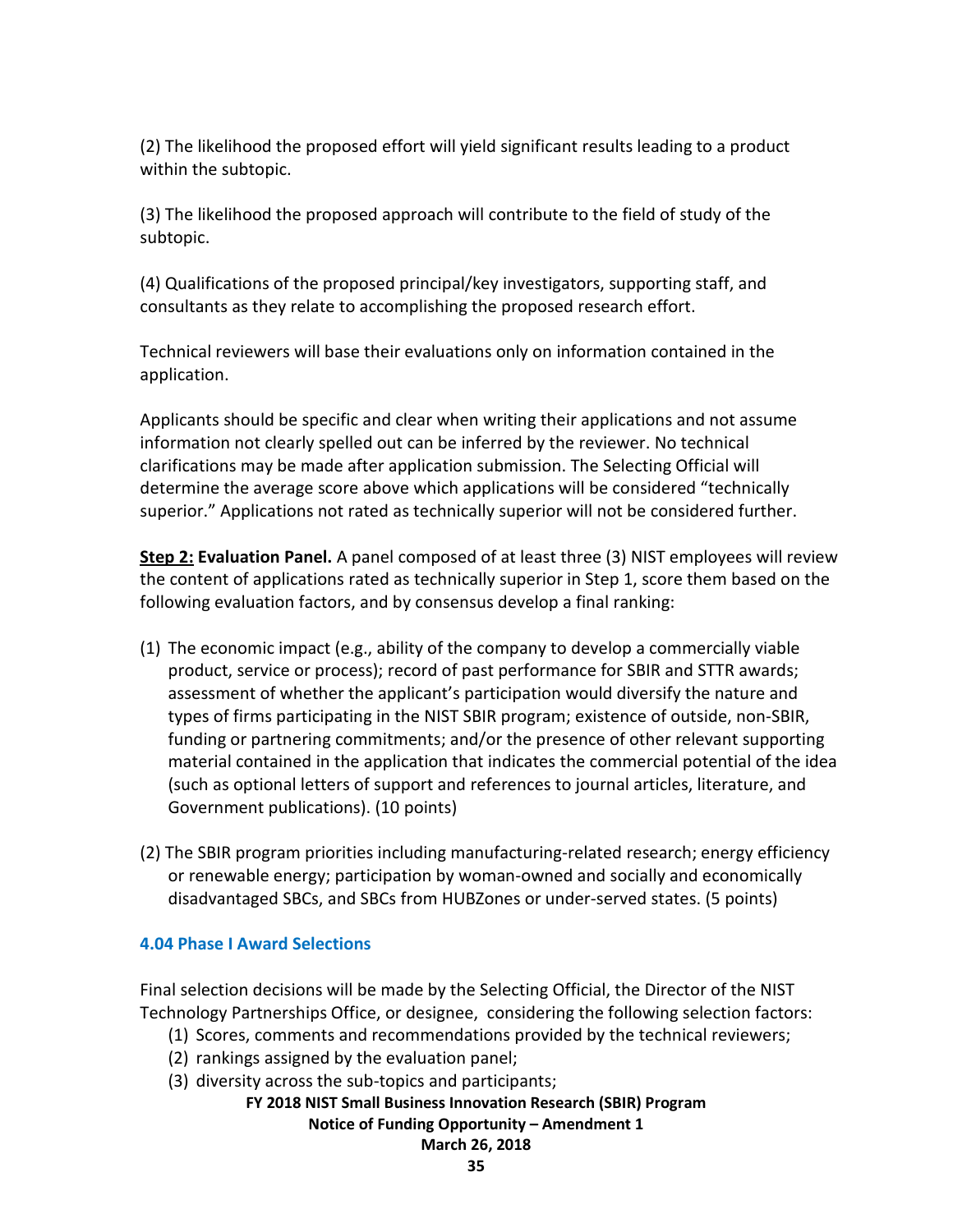- (4) possible duplication of other federally-funded research; and
- (5) availability of funding.

The Selecting Official will give preference to applicants that have received fewer than 20 SBIR awards in the past. In the event of a "tie" between applications, manufacturing-related projects, as well as those regarding energy efficiency and renewable energy system will receive priority in the award selection process. NIST may select some, all, or none of the applications, or part(s) of any particular application. Subsequent to the assessment and prior to award, NIST may ask for supplemental information and may negotiate the scope and amount of the award. The final approval of selected applications and issuance of awards will be by the NIST Grants Officer. The award decisions of the NIST Grants Officer are final.

## **4.04.01 Federal Awarding Agency Review of Risk Posed by Applicants**

After applications are proposed for funding by the selecting official, the NIST Grants Management Division (GMD) performs administrative reviews, which may include a review of the financial stability of an applicant, the quality of the applicant's management systems, the history of performance, and/or the applicant's ability to effectively implement statutory, regulatory, or other requirements imposed on non-Federal entities. Upon review of these factors, if appropriate, special conditions that correspond to the degree of risk may be applied to an award.

In addition, prior to making an award where the total Federal share is expected to exceed the simplified acquisition threshold (currently \$150,000), NIST GMD will review and consider the publicly available information about that applicant in the Federal Awardee Performance and Integrity Information System (FAPIIS). An applicant may, at its option, review and comment on information about itself previously entered into FAPIIS by a Federal awarding agency. As part of its review of risk posed by applicants, NIST GMD will consider any comments made by the applicant in FAPIIS in making its determination about the applicant's integrity, business ethics, and record of performance under Federal awards.

Upon completion of the pre-award risk assessment, the Grants Officer will make a responsibility determination concerning whether the applicant is qualified to receive the subject award and, if so, whether appropriate special conditions that correspond to the degree of risk posed by the applicant should be applied to an award.

## **4.04.02 Release of Proposal Review Information**

After final award decisions have been announced, the reviewers' technical evaluations of applications that passed the screening criteria will be provided to the applicant with written notification of award/non-award. The identity of the reviewers will not be disclosed.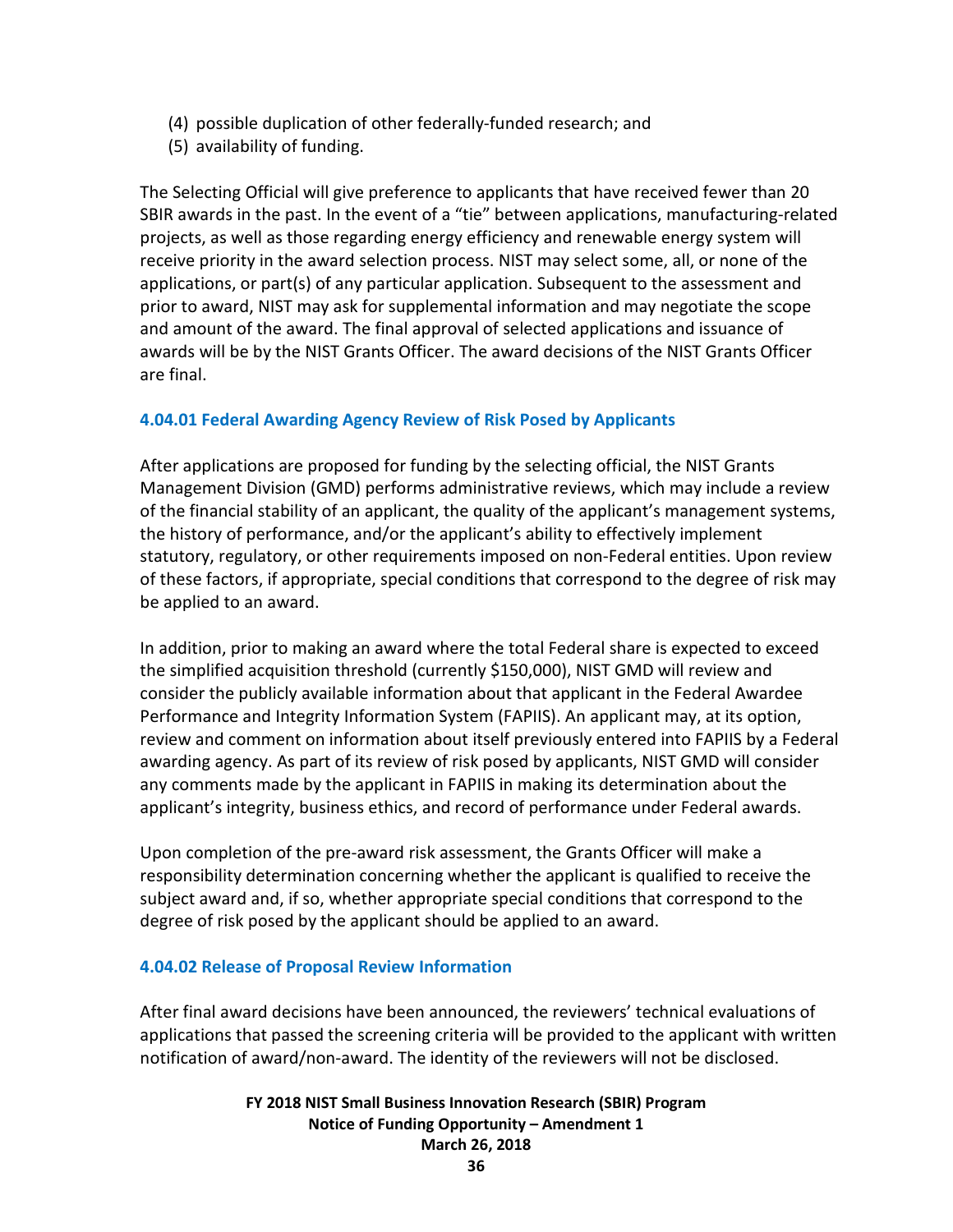# **5.0 CONSIDERATIONS**

### **5.01 Awards**

Through 2 C.F.R. § 1327.101, the Department of Commerce adopted **Uniform Administrative Requirements, Cost Principles, and Audit Requirements for Federal Awards** at 2 C.F.R. Part 200, which apply to awards in this program. Refer to <http://go.usa.gov/SBYh> and<http://go.usa.gov/SBg4>.

The **Department of Commerce Financial Assistance Standard Terms and Conditions** will apply to this award. A current version of these terms, dated March 28, 2017, is available at <https://go.usa.gov/xXRxK> .

The **Department of Commerce Pre-Award Notification Requirements for Grants and Cooperative Agreements**, 79 FR 78390 (December 30, 2014), are applicable to this NOFO and are available at [http://go.usa.gov/hKkR.](http://go.usa.gov/hKkR)

Contingent upon availability of funds, NIST anticipates making a total number of approximately twelve (12) Phase I awards of no more than \$100,000 each. The total performance period shall be no more than seven (7) months beginning on the agreement start date. A period of one (1) month is allotted after the six (6) month R&D duration for the awardee to prepare and submit a final report.

Phase II awards shall be for no more than \$300,000. The R&D activity period of performance in Phase II will depend upon the scope of the research, but should not exceed 24 months. One year after completing the R&D activity, the awardee shall be required to report on its commercialization activities. The total period of performance for Phase II is 36 months.

It is anticipated that approximately half of the Phase I awardees will receive Phase II awards, depending upon the availability of funds. To provide for an in-depth review of the Phase I final report and the Phase II application, Phase II awards will be made approximately 4 months after the completion of Phase I, contingent upon availability of funds.

Funding for the program listed in this notice is contingent upon the availability of appropriations. In no event will NIST or the Department of Commerce be responsible for application preparation costs. This NOFO does not obligate NIST or the Department of Commerce to make any awards under either Phase I or Phase II. Furthermore, NIST will not fund any costs incurred by the applicants before awards are made. Publication of this NOFO does not oblige NIST or the Department of Commerce to award any specific project or to obligate any available funds.

### **5.02 Reporting Requirements**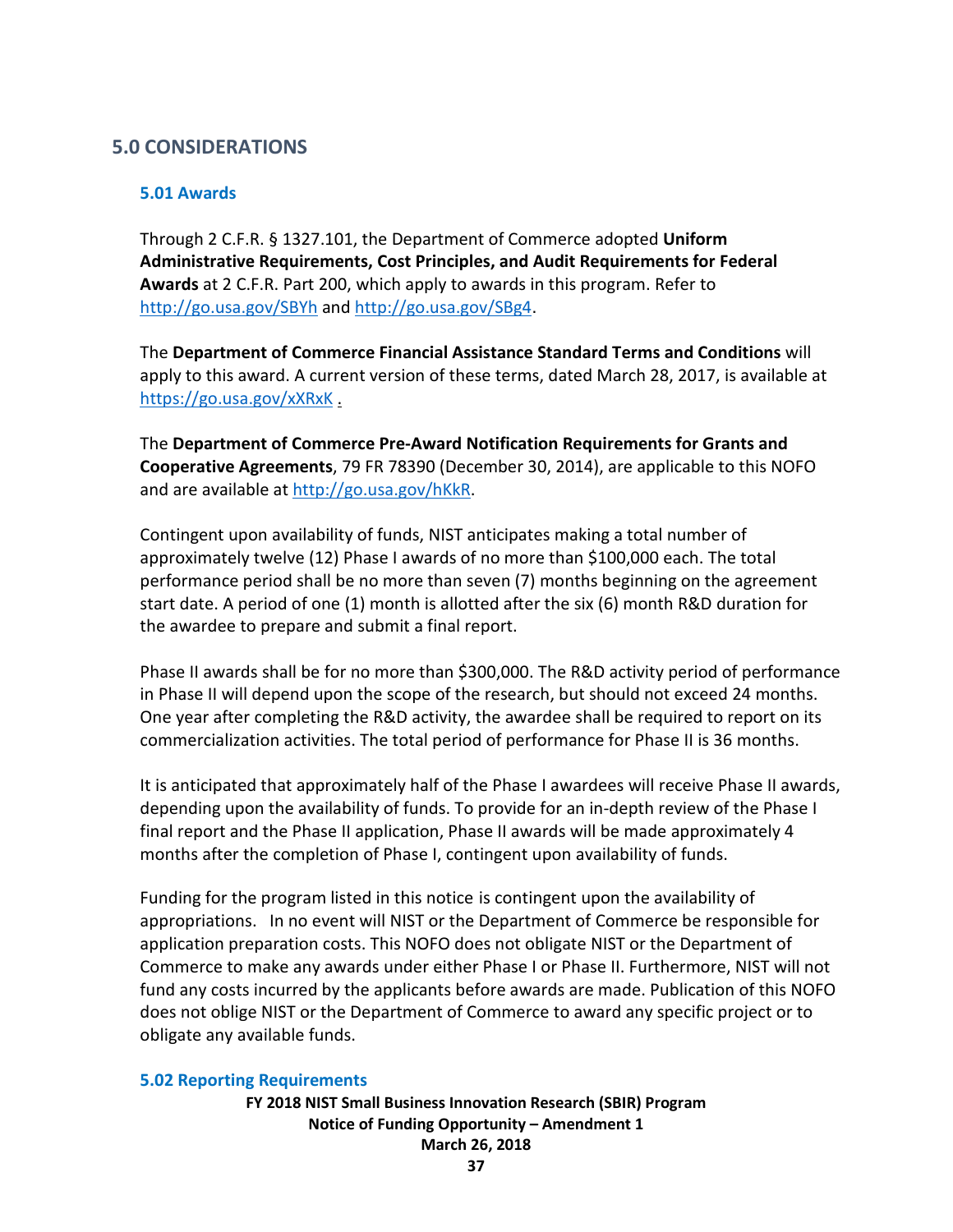Phase I awardees will be required to submit a performance (technical) report covering the award's first three months during the fourth month of the period of performance, and a final report seven months after the start of the award.

Performance (technical) reports should include technical details regarding the research conducted up to that point in the project and provide detailed plans for the next stages of the project. Consideration will be given to changes from the solicited and proposed milestones if results from experimentation warrant a deviation from the plan. Inclusion of proprietary information within the performance (technical) reports and final report may be necessary in order to effectively communicate progress and gain appropriate consultation from NIST experts regarding next steps. All such proprietary information must be marked by the awardee according to instructions provided in Section 5.04.02.(d)(1).

Final reports shall include a single-page project summary as the first page. The remainder of the report should indicate the research objectives, research work carried out, results obtained, and estimates of technical feasibility.

All final reports must carry an acknowledgment on the cover page such as: "This material is based upon work supported by the National Institute of Standards and Technology (NIST) under cooperative agreement entity and all the conclusions of the conclusions or  $\overline{\phantom{a}}$ . Any opinions, findings, conclusions or recommendations expressed in this publication are those of the author(s) and do not necessarily reflect the views of NIST."

To help assess the effectiveness of our program in meeting programmatic and SBIR objectives, NIST may periodically request information from small businesses about progress taken towards commercialization of the technology after the completion of Phase I and II awards.

### **5.03 Payment Schedule**

Cooperative agreements will include an award term with electronic payment system information. Pursuant to 2 C.F.R. § 200.305 awardees are to be paid in advance, provided they maintain or demonstrate the willingness to maintain: written procedures that minimize the time elapsing between the transfer of funds and disbursement by the recipient, and financial management systems that meet the standards for fund control and accountability as established in 2 C.F.R. § 200.302. Advances of funds to a recipient organization shall be limited to the minimum amounts needed and be timed to be in accordance with the actual, immediate cash requirements of the recipient organization in carrying out the purpose of the approved program or project.

**FY 2018 NIST Small Business Innovation Research (SBIR) Program Notice of Funding Opportunity – Amendment 1 March 26, 2018** The Department of Commerce policy requires that in the usual case, non-Federal entities time advance payment requests so that Federal funds are on hand for a maximum of three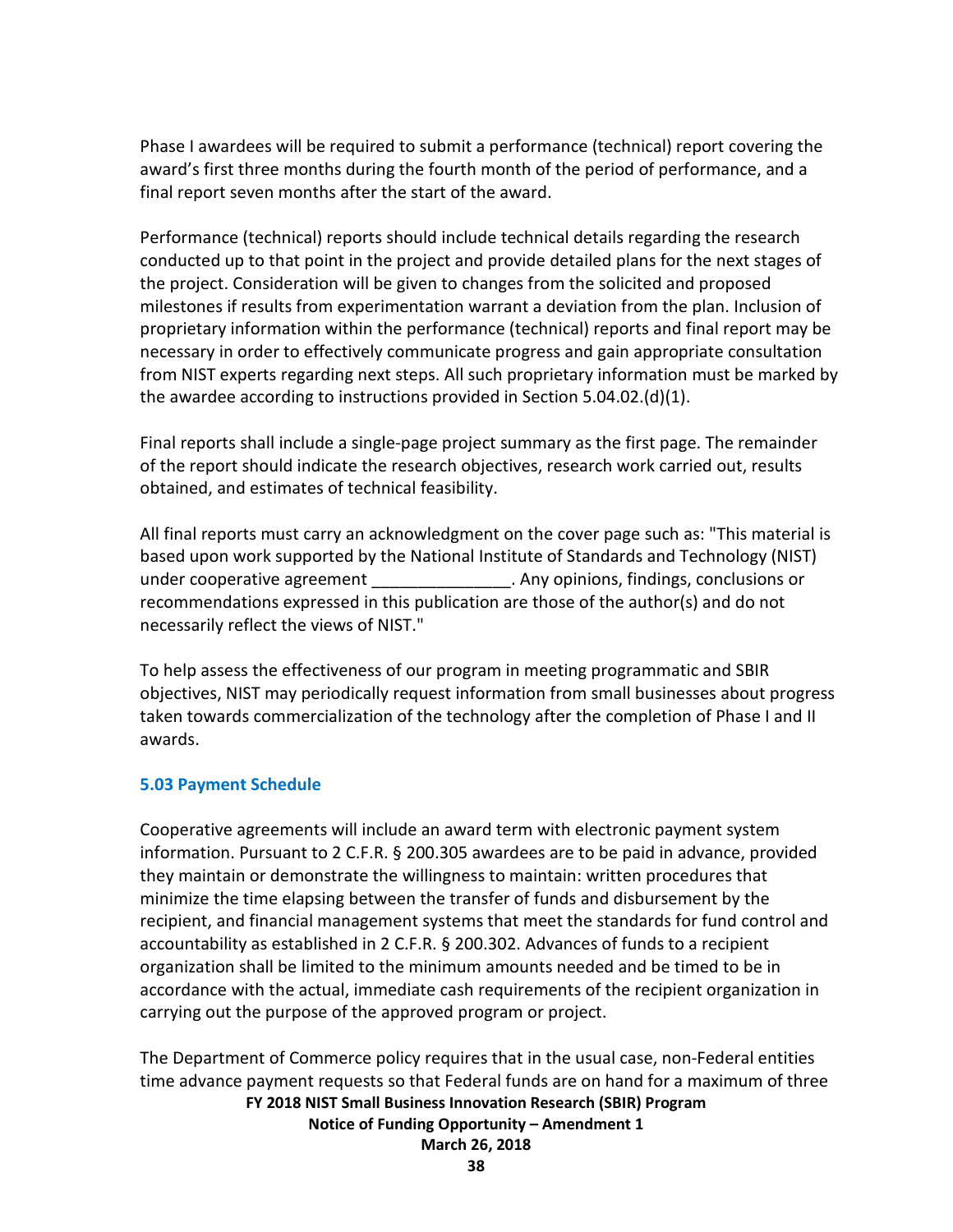calendar days before being disbursed by the non-Federal entity for eligible award costs. In no case should advances exceed the amount of cash required for a 30-day period.

#### **5.04 Innovations, Inventions and Patents**

#### **5.04.01 Proprietary Information Proposals**

Applicants are discouraged from submitting proprietary information unless the information is deemed essential for proper evaluation of the application. If proprietary information is provided by an applicant in a proposal, which constitutes a trade secret, proprietary commercial or financial information, confidential personal information or data affecting the national security, it will be treated in confidence, to the extent permitted by law. This information must be clearly marked by the applicant with the term "confidential proprietary information" and the following legend must appear on the title page of the proposal:

"These data shall not be disclosed outside the Government and shall not be duplicated, used, or disclosed in whole or in part for any purpose other than evaluation of this proposal. If a funding agreement is awarded to this applicant as a result of or in connection with the submission of these data, the Government shall have the right to duplicate, use, or disclose the data to the extent provided in the funding agreement and pursuant to applicable law. This restriction does not limit the Government's right to use information contained in the data if it is obtained from another source without restriction. The data subject to this restriction are contained on pages of this proposal."

Any other legend may be unacceptable to the Government and may constitute grounds for removing the proposal from further consideration, without assuming any liability for inadvertent disclosure. The Government will limit dissemination of such information to within official channels. Information contained in unsuccessful proposals will remain the property of the applicant. The Government may, however, retain copies of all proposals. Public release of information in any proposal submitted will be subject to existing statutory and regulatory requirements. These provisions are consistent with and do not supersede, conflict with, or otherwise alter the employee obligations, rights, or liabilities created by existing statute or Executive order relating to (1) classified information, (2) communications to Congress, (3) the reporting to an Inspector General of a violation of any law, rule, or regulation, or mismanagement, a gross waste of funds, an abuse of authority, or a substantial and specific danger to public health or safety, or (4) any other whistleblower protection. The definitions, requirements, obligations, rights, sanctions, and liabilities created by controlling Executive orders and statutory provisions are incorporated into this agreement and are controlling.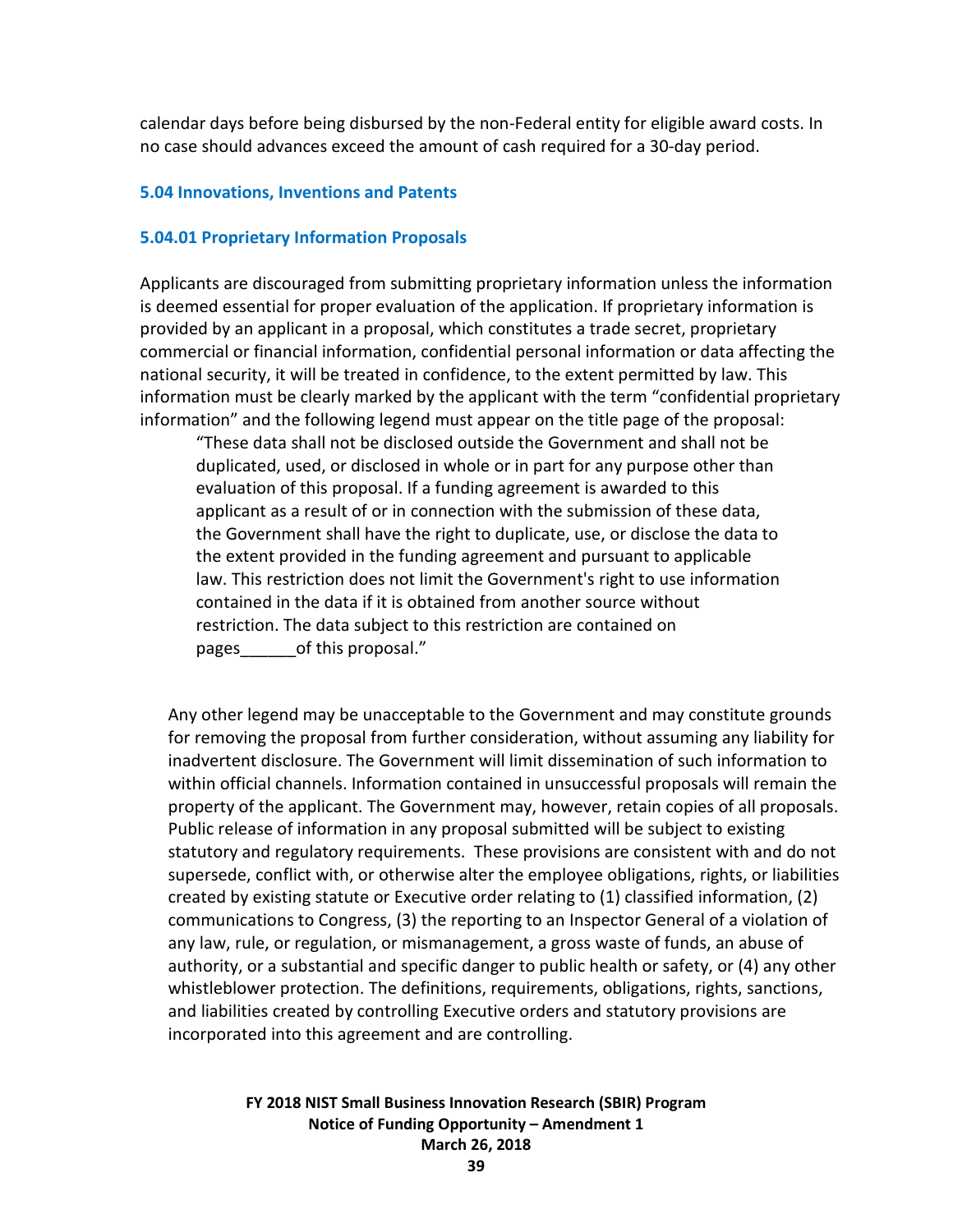## **5.04.02 Rights in Data Developed Under SBIR Funding Agreements**

In lieu of Department of Commerce Financial Assistance Standard Terms and Conditions (dated March 31, 2017, available at [https://go.usa.gov/xXRxK\)](https://go.usa.gov/xXRxK), Section C.03, Intellectual Property Rights, the following terms and conditions will apply to and be included in all SBIR awards issues under this NOFO:

**(a)** *Definitions*. As used in regards this NOFO and awards made pursuant to this NOFO:

"**Computer database**" or "**database**" means a collection of recorded information in a form capable of, and for the purpose of, being stored in, processed, and operated on by a computer. The term does not include computer software.

"**Computer software**" (1) means: (i) computer programs that comprise a series of instructions, rules routines, or statements, regardless of the media in which recorded, that allow or cause a computer to perform a specific operation or series of operations; and (ii) recorded information comprising source code listings, design details, algorithms, processes, flow charts, formulas, and related material that would enable the computer program to be produced, created, or compiled; and (2) does not include computer databases or computer software documentation.

"**Computer software documentation**" means owner's manuals, user's manuals, installation instructions, operating instructions, and other similar items, regardless of storage medium, that explain the capabilities of the computer software or provide instructions for using the software.

"**Data**" means recorded information, regardless of form or the media on which it may be recorded. The term includes technical data and computer software. The term does not include information incidental to contract administration, such as financial, administrative, cost or pricing or management information.

*"***Form, fit, and function data**" means data relating to items, components, or processes that are sufficient to enable physical and functional interchangeability as well as data identifying source, size, configuration, mating and attachment characteristics, functional characteristics, and performance requirements. For computer software it means data identifying source, functional characteristics, and performance requirements but specifically excludes the source code, algorithms, processes, formulas, and flow charts of the software. "Limited rights data" means data (other than computer software) developed at private expense that embody trade secrets or are commercial or financial and confidential or privileged.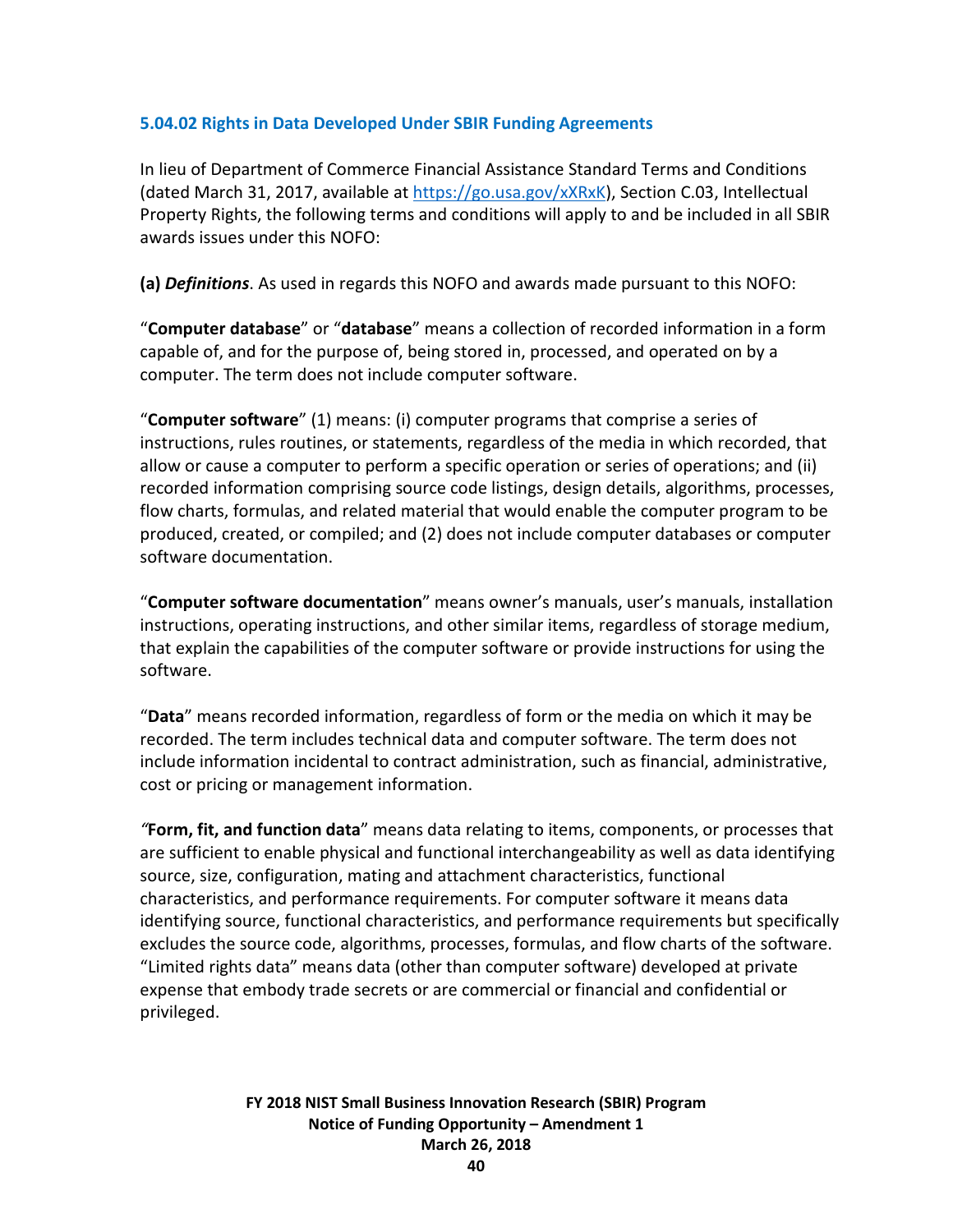"**Restricted computer software**" means computer software developed at private expense and that is a trade secret; is commercial or financial and confidential or privileged; or is copyrighted computer software; including modifications of the computer software.

"**SBIR data**" means data first produced by an Awardee that is a small business concern in performance of a small business innovation research award issued under the authority of 15 U.S.C. § 638, which data are not generally known, and which data without obligation as to its confidentiality have not been made available to others by the Awardee or are not already available to the Government.

"**SBIR rights**" means the rights in SBIR data set forth in the SBIR Rights Notice of paragraph (d) of this clause.

"Technical data" means recorded information (regardless of the form or method of the recording) of a scientific or technical nature (including computer databases and computer software documentation). This term does not include computer software or financial, administrative, cost or pricing, or management data or other information incidental to contract administration. (*See* 41 U.S.C. § 403(8)).

"Unlimited rights" means the right of the Government to use, disclose, reproduce, prepare derivative works, distribute copies to the public, and perform publicly and display publicly, in any manner and for any purpose whatsoever, and to have or permit others to do so.

# **(b)** *Allocation of rights*.

(1) Except as provided in paragraph (c) section regarding copyright, the Government shall have unlimited rights in—

(i) Data specifically identified in this award as data to be delivered without restriction;

(ii) Form, fit, and function data delivered under this award;

(iii) Data delivered under this award (except for restricted computer software) that constitute manuals or instructional and training material for installation,

operation, or routine maintenance and repair of items, components, or processes delivered or furnished for use under this award; and

(iv) All other data delivered under this award unless provided otherwise for SBIR data in accordance with paragraph (d) of this clause or for limited rights data or restricted computer software in accordance with paragraph (f) of this clause.

(2) The Awardee shall have the right to—

(i) Assert copyright in data first produced in the performance of this award to the extent provided in paragraph (c)(1) of this clause;

(ii) Protect SBIR rights in SBIR data delivered under this award in the manner and to the extent provided in paragraph (d) of this clause;

**FY 2018 NIST Small Business Innovation Research (SBIR) Program Notice of Funding Opportunity – Amendment 1**

## **March 26, 2018**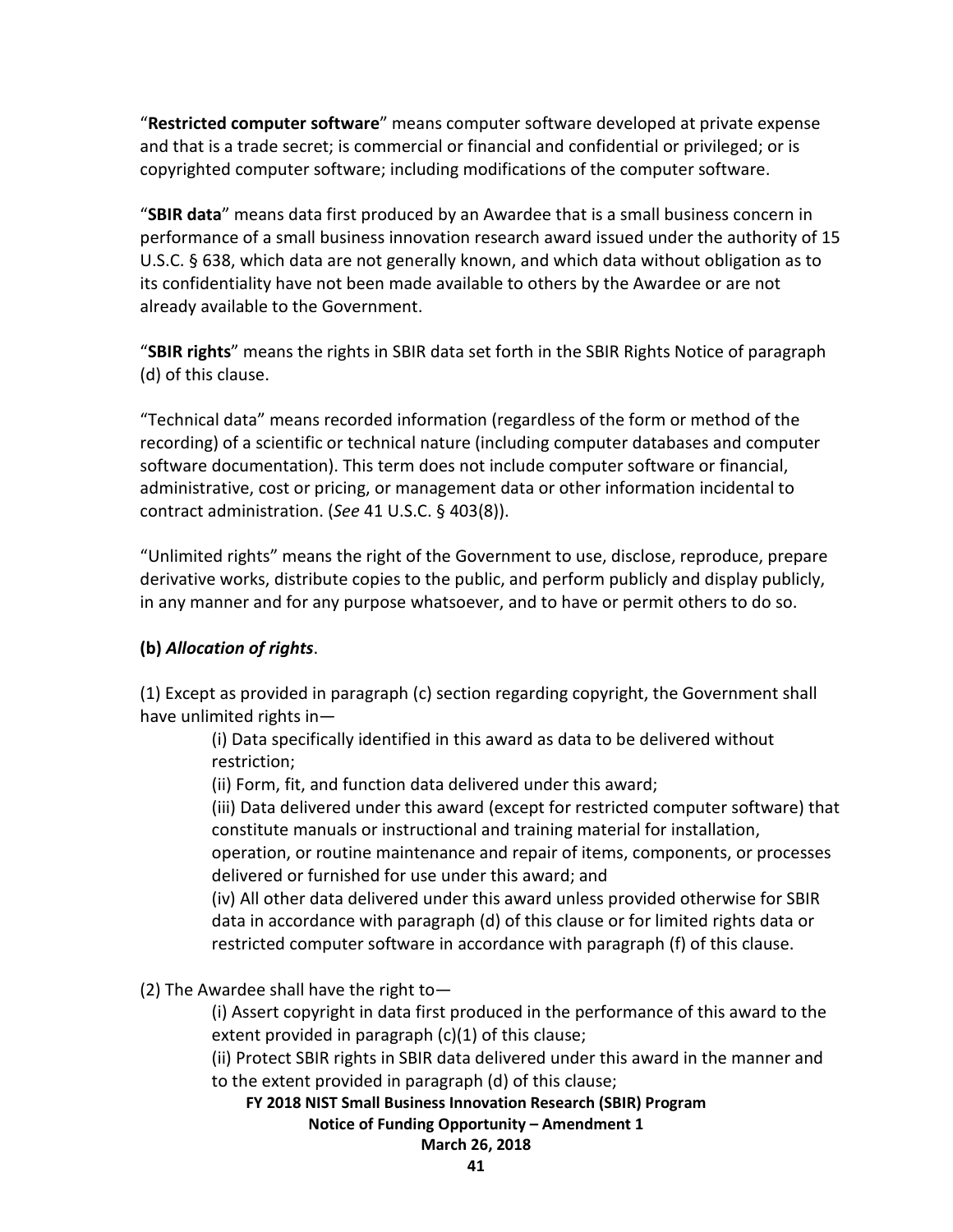(iii) Substantiate use of, add, or correct SBIR rights or copyright notices and to take other appropriate action, in accordance with paragraph (e) of this clause; and (iv) Withhold from delivery those data which are limited rights data or restricted computer software to the extent provided in paragraph (f) of this clause.

### **(c)** *Copyright***.**

(1) *Data first produced in the performance of this award*.

(i) Except as otherwise specifically provided in this award, the Awardee may assert copyright subsisting in any data first produced in the performance of this award. (ii) When asserting copyright, the Awardee shall affix the applicable copyright notice of 17 U.S.C. § 401 or § 402 and an acknowledgment of Government sponsorship (including award number).

(iii) For data other than computer software, the Awardee grants to the Government, and others acting on its behalf, a paid-up nonexclusive, irrevocable, worldwide license to reproduce, prepare derivative works, distribute copies to the public, and perform publicly and display publicly, by or on behalf of the Government. For computer software, the Awardee grants to the Government, and others acting on its behalf, a paid-up, nonexclusive, irrevocable, worldwide license in such copyrighted computer software to reproduce, prepare derivative works, and perform publicly and display publicly, by or on behalf of the Government.

(2) *Data not first produced in the performance of this award.* The Awardee shall not, without prior written permission of the Grants Officer, incorporate in data delivered under this award any data that are not first produced in the performance of this award unless the Awardee: (i) identifies such data; and (ii) grants to the Government, or acquires on its behalf, a license of the same scope as set forth in subparagraph  $(c)(1)$  of this clause.

(3) *Removal of copyright notices*. The Government will not remove any copyright notices placed on data pursuant to this paragraph (c), and will include such notices on all reproductions of the data.

### **(d)** *Rights to SBIR data.*

(1) The Awardee is authorized to affix the following "SBIR Rights Notice" to SBIR data delivered under this award and the Government will treat the data, subject to the provisions of paragraphs (e) and (f) of this clause, in accordance with such Notice:

#### **SBIR Rights Notice**

**FY 2018 NIST Small Business Innovation Research (SBIR) Program Notice of Funding Opportunity – Amendment 1 March 26, 2018** These SBIR data are furnished with SBIR rights under Award No.\_\_\_\_\_ (and contract or subaward \_\_\_\_\_, if appropriate). For a period of 4 years, unless extended, after acceptance of all items to be delivered under this award, the Government will use these data for Government purposes only, and they shall not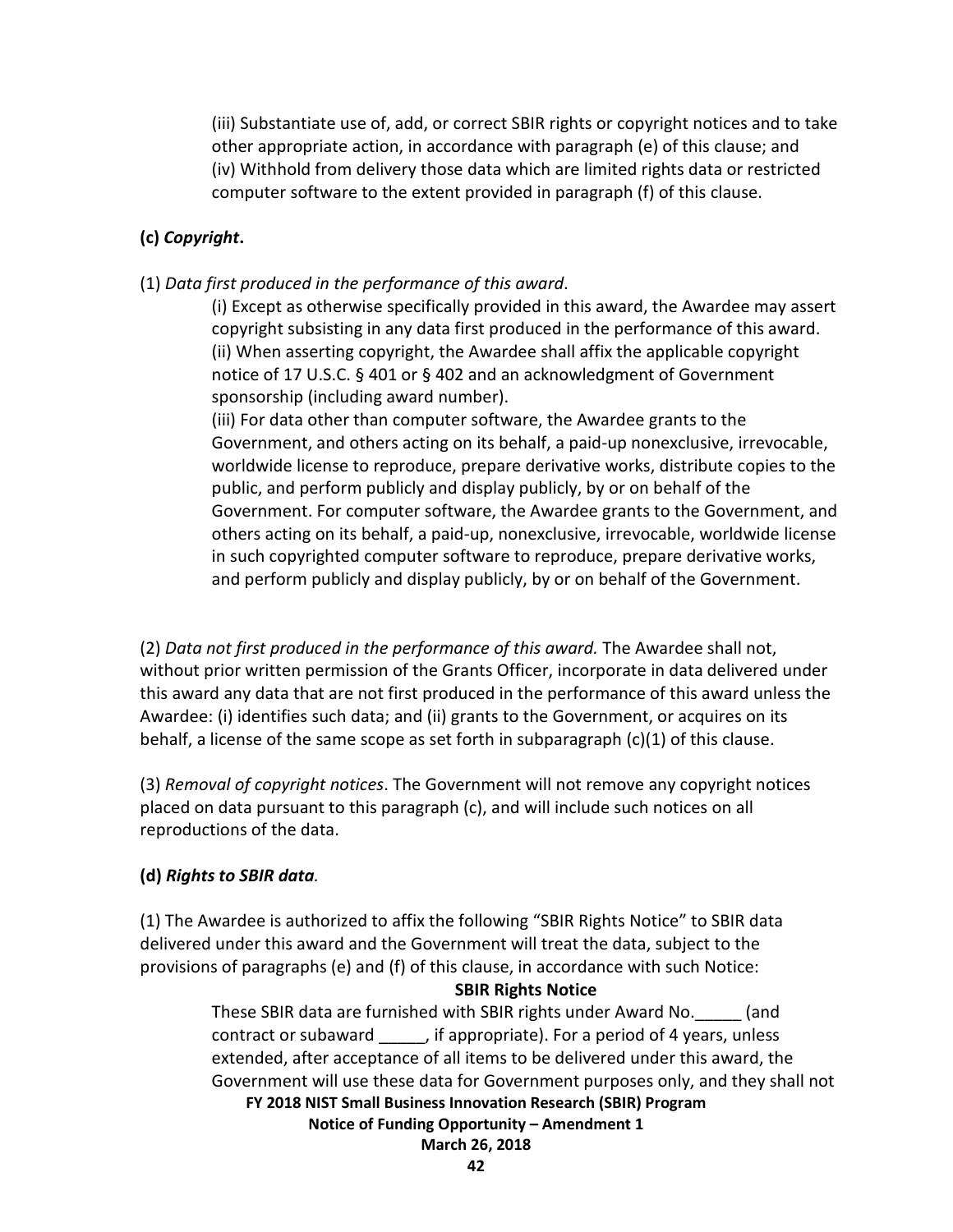be disclosed outside the Government (including disclosure for procurement purposes) during such period without permission of the Awardee, except that, subject to the foregoing use and disclosure prohibitions, these data may be disclosed for use by support contractors and/or subrecipients. After the protection period, the Government has a paid-up license to use, and to authorize others to use on its behalf, these data for Government purposes, but is relieved of all disclosure prohibitions and assumes no liability for unauthorized use of these data by third parties, except that any such data that is also protected and referenced under a subsequent SBIR award shall remain protected through the protection period of that subsequent SBIR award. This Notice shall be affixed to any reproductions of these data, in whole or in part.

(End of notice)

(2) The Government's sole obligation with respect to any SBIR data shall be as set forth in this paragraph (d).

## **(e)** *Omitted or incorrect markings*.

(1) Data delivered to the Government without any notice authorized by paragraph (d) of this clause shall be deemed to have been furnished with unlimited rights. The Government assumes no liability for the disclosure, use, or reproduction of such data.

(2) If the unmarked data has not been disclosed without restriction outside the Government, the Awardee may request, within six months (or a longer time approved by the Grants Officer in writing for good cause shown) after delivery of the data, permission to have authorized notices placed on data at the Awardees expense, and the Grants Officer may agree to do so if the Awardee—

(i) Identifies the data to which the omitted notice is to be applied;

- (ii) Demonstrates that the omission of the notice was inadvertent;
- (iii) Establishes that the use of the proposed notice is authorized; and

(iv) Acknowledges that the Government has no liability with respect to the disclosure or use of any such data made prior to the addition of the notice or resulting from the omission of the notice.

(3) If the data has been marked with an incorrect notice the Grants Officer may— (i) Permit correction, at the Awardee's expense, if the Awardee identifies the data and demonstrates that the correct notice is authorized, or (ii) Correct any incorrect notices.

**(f)** *Protection of limited rights data and restricted computer software***.** The Awardee may withhold from delivery qualifying limited rights data and restricted computer software that are not identified in paragraphs (b)(1)(i), (ii), and (iii) of this clause. As a condition to this withholding the Awardee shall identify the data being withheld and furnish form, fit, and function data instead.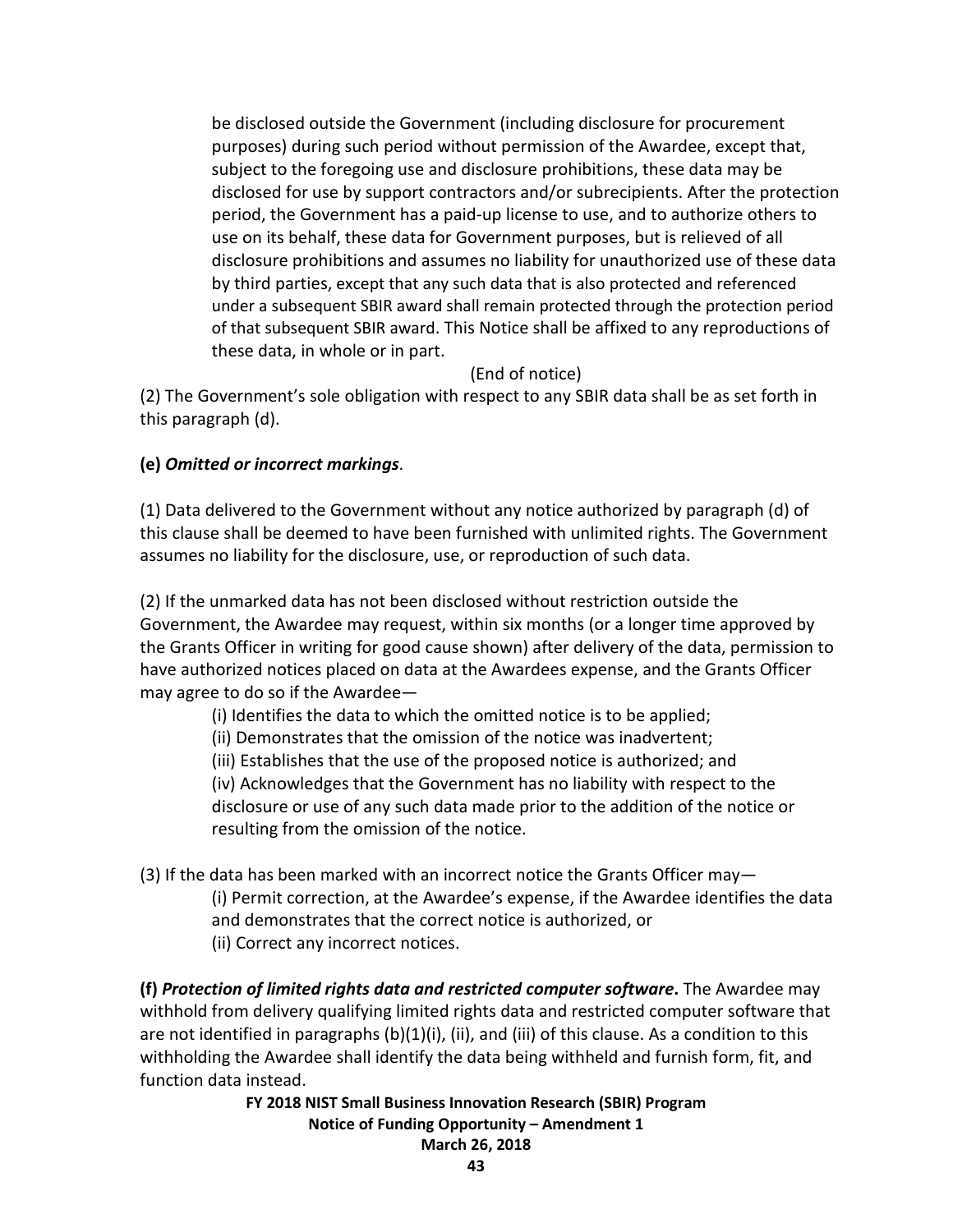**(g)** *Contracting and Subawards***.** The Awardee shall obtain from its contractors and subawardees all data and rights therein necessary to fulfill the Awardee's obligations to the Government under this award. If a contractor or subawardee refuses to accept terms affording the Government those rights, the Awardee shall promptly notify the Grants Officer of the refusal and not proceed with the contract or subaward without further authorization in writing from the Grants Officer.

**(h)** *Relationship to patents*. Nothing contained in this subsection shall imply a license to the Government under any patent or be construed as affecting the scope of any license or other right otherwise granted to the Government.

## **5.04.03 NIST-Owned Inventions**

Awardees will not have any automatic rights to make, use or sell products or services incorporating NIST-owned inventions. For any SBIR award for a subtopic that requires a license to use a NIST-owned invention covered by a patent or patent application, the SBIR awardee will be required to contact NIST's Technology Partnerships Office for a patent license for research or for commercial use.

Such awardees will be granted a non-exclusive research license and will be given the opportunity to negotiate a non-exclusive or an exclusive commercialization license to the NIST-owned invention, in accordance with the Federal patent licensing regulations, set forth in 37 C.F.R. Part 404, and to the extent that such NIST-owned invention is available for licensing and has not otherwise been exclusively licensed to another party.

### **5.04.04 Patent Rights**

Normally, small business concerns may retain worldwide patent rights to any invention developed with Federal support. The specific requirements governing the development, reporting, and disposition of rights to inventions and patents resulting from Federal awards are described in more detail in 37 C.F.R. Part 401, which implements 35 U.S.C. 202 through 204 and includes standard patent rights clauses in 37 C.F.R. § 401.14, which will be incorporated by reference into all awards.

### **5.04.05 Invention Reporting**

SBIR awardees must report inventions to the NIST SBIR Program Office within 2 months of the inventor's report to the awardee. Inventions must also be reported through the iEdison Invention Reporting System at [www.iedison.gov.](http://www.iedison.gov/)

### **5.05 Cost Sharing**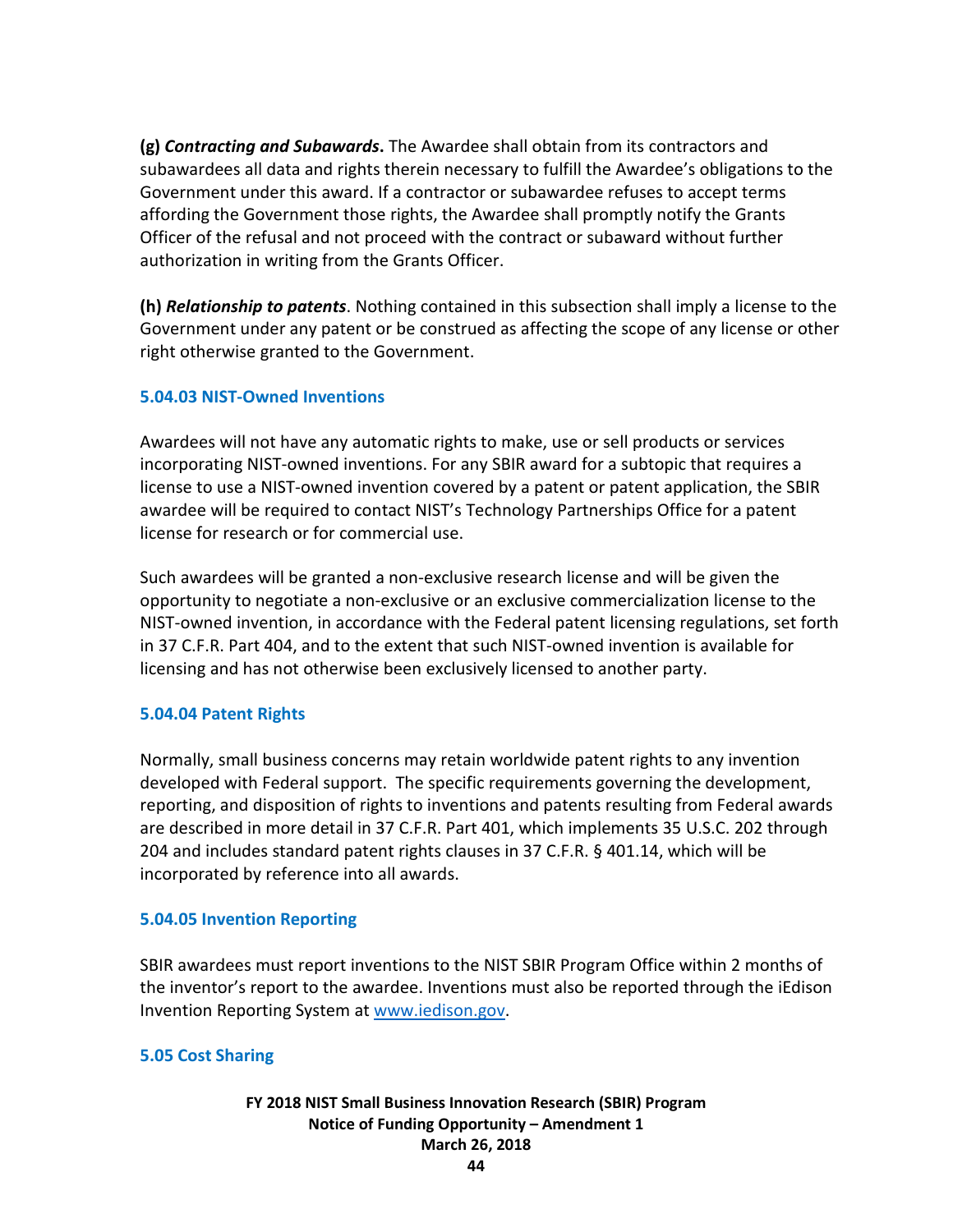Cost sharing is permitted for applications under this program NOFO; however, cost sharing is not required and will not be considered in evaluation of applications.

## **5.06 Profit or Fee**

A reasonable profit or fee not to exceed 7% of the sum of the direct and indirect costs is allowed.

#### **5.07 Joint Ventures or Limited Partnerships**

*See* [13 C.F.R. § 121.103\(h\).](http://www.ecfr.gov/cgi-bin/text-idx?SID=e26c2e0b9f32468dbb0cedb609a8d238&mc=true&node=se13.1.121_1103&rgn=div8) Joint ventures and limited partnerships are eligible, provided the entity created qualifies as a small business as defined in this NOFO. The awardee may enter into contracts, subawards, or other agreements with universities or other non-profit organizations.

#### **5.08 Research and Analytical Work**

For Phase I, a minimum of two-thirds of the research and/or analytical effort, per Section 1.03, must be performed by the proposing SBC. The total cost for all consultant fees, facility leases, usage fees, and other subcontract/subaward or purchase agreements may not exceed one-third of the total award. For Phase II, a minimum of one-half of the research and/or analytical effort, per Section 1.03, must be performed by the applicant. The total cost for all consultant fees, facility leases, usage fees, and other subcontract/subaward or purchase agreements may not exceed one-half of the total award.

### **5.09 Awardee Commitments**

Upon award of a funding agreement, the awardee will be required to make certain legal commitments through acceptance of numerous Special Award Conditions (SAC) in the funding agreement. Awards also will be governed by the Department of Commerce Financial Assistance Standard Terms and Conditions (March 31, 2017), Uniform Administrative Requirements, Cost Principles, and Audit Requirements for Federal Awards at 2 C.F.R. Part 200, adopted by the Commerce Department through 2 C.F.R. § 1327.101; when applicable, 48 C.F.R. Subpart 31.2, Contracts with Commercial Organizations; and the Department of Commerce Pre-Award Notification Requirements for Grants and Cooperative Agreements, 79 FR 78390 (December 30, 2014).

Section 5.10 describes the types of terms and conditions to which the awardee would commit. This list is not a complete list of terms and conditions to be included in Phase I and Phase II funding agreements and is not the specific wording of such terms and conditions.

#### **5.10 Summary Statements**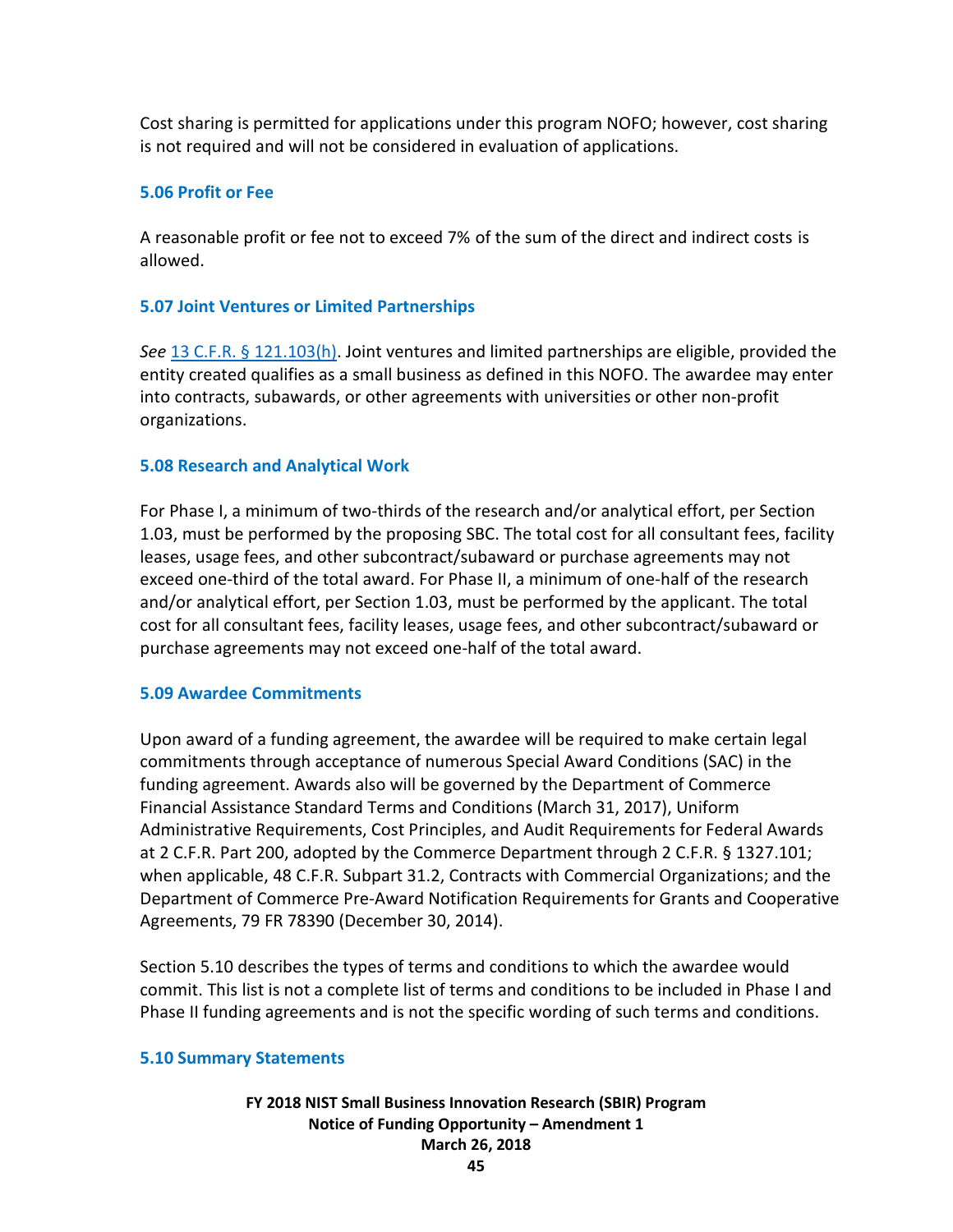The following statements apply to Phase I and Phase II awards and are examples of some of the topic areas that will be addressed in the award terms and conditions.

(1) Access to Records. Government officials have the right of timely and unrestricted access to records of awardees, including access to personnel for discussion related to the records. *See* 2 C.F.R. § 200.336, available at [www.gpo.gov/fdsys/pkg/CFR-2017-title2-vol1/pdf/CFR-](http://www.gpo.gov/fdsys/pkg/CFR-2017-title2-vol1/pdf/CFR-2017-title2-vol1-sec200-336.pdf)[2017-title2-vol1-sec200-336.pdf.](http://www.gpo.gov/fdsys/pkg/CFR-2017-title2-vol1/pdf/CFR-2017-title2-vol1-sec200-336.pdf)

(2) Termination. Awards may be terminated (a) by the NIST Grants Officer, if an awardee materially fails to comply with the terms and conditions of an award, or for cause; (b) by the NIST Grants Officer with the consent of the awardee, in which case the two parties shall agree upon the termination conditions, including the effective date and, in the case of partial termination, the portion to be terminated; (c) by the awardee upon sending to the NIST Grants Officer written notification setting forth the reasons for such termination, the effective date, and, in the case of partial termination, the portion to be terminated. *See* 2 C.F.R. §§ 200.338-342 available at [www.gpo.gov/fdsys/granule/CFR-2014-title2-vol1/CFR-](http://www.gpo.gov/fdsys/granule/CFR-2014-title2-vol1/CFR-2014-title2-vol1-sec200-338)[2014-title2-vol1-sec200-338.](http://www.gpo.gov/fdsys/granule/CFR-2014-title2-vol1/CFR-2014-title2-vol1-sec200-338)

(3) Non-Discrimination. The awardee will be required to comply with statutory and other non-discrimination requirements. No person in the United States shall, on the ground of race, color, national origin, handicap, age, religion, or sex, be excluded from participation in, be denied the benefits of, or be subject to discrimination under any program or activity receiving Federal financial assistance. *See* Department of Commerce Financial Assistance Standard Terms and Conditions, available at [https://go.usa.gov/xXRxK,](https://go.usa.gov/xXRxK) Section G.02.

(4) Audit Requirements. Government officials may conduct an audit of an award at any time. Unless otherwise specified in the award, for-profit organizations that expend \$750,000 or more in Department of Commerce funds during their fiscal year must have an audit conducted for that year in accordance with Subpart F of 2 C.F.R. Part 200. *See*  Department of Commerce Financial Assistance Standard Terms and Conditions, Section F**.** 

(5) Codes of Conduct. Codes of Conduct. Pursuant to the certification in Form SF-424B, paragraph 3, the awardee must maintain written standards of conduct to establish safeguards to prohibit employees from using their positions for a purpose that constitutes or presents the appearance of personal or organizational conflict of interest, or personal gain in the administration of the award. *See* Department of Commerce Financial Assistance Standard Terms and Conditions, Section J.01.

## **5.11 Additional Information**

**FY 2018 NIST Small Business Innovation Research (SBIR) Program Notice of Funding Opportunity – Amendment 1 March 26, 2018** If there is any inconsistency between the information contained herein and the terms of any resulting SBIR funding agreement, the terms of the funding agreement are controlling. Before award of a SBIR funding agreement, the Government may request the applicant to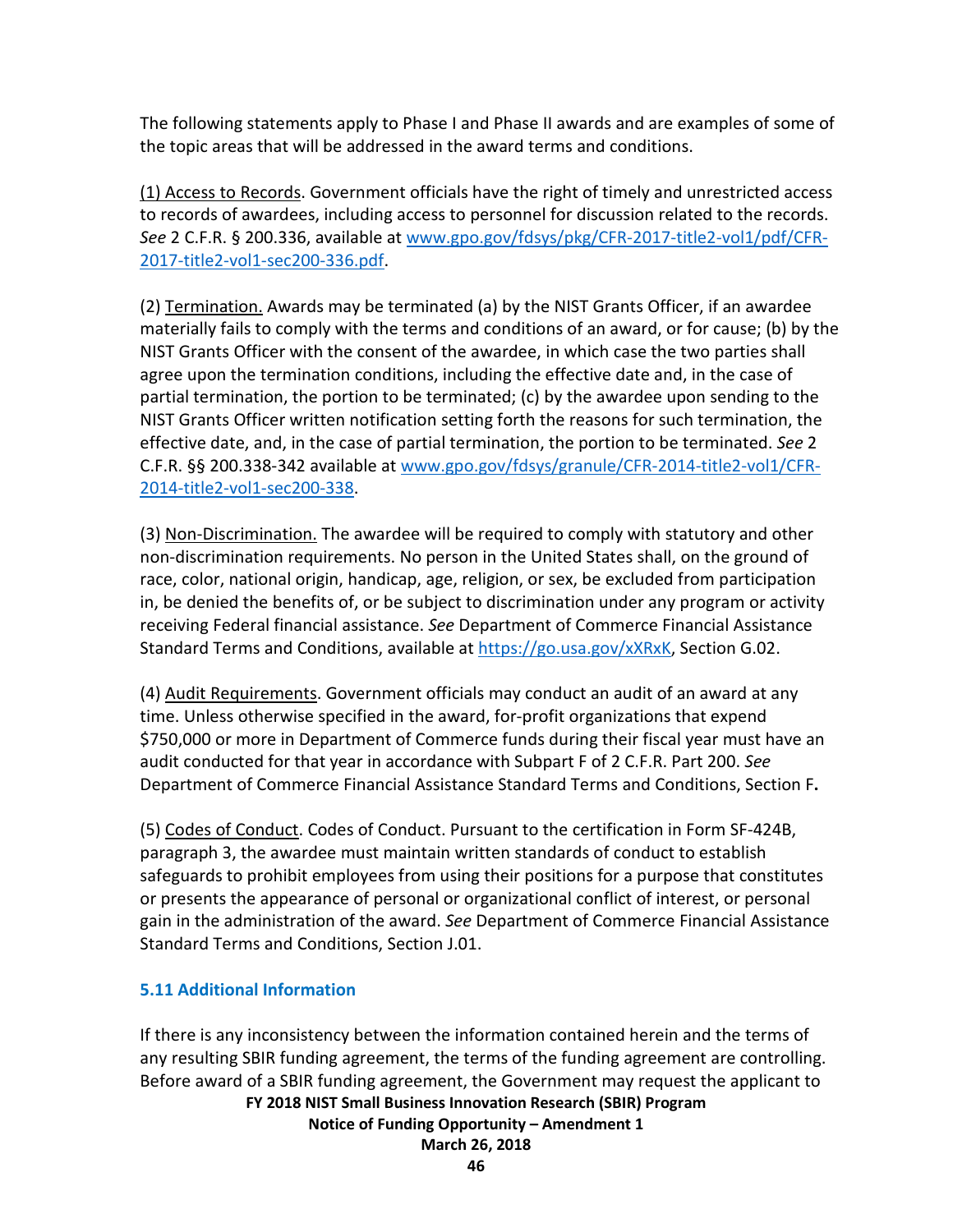submit certain organizational, management, personnel, and financial information to assure responsibility of the applicant.

The Government is not responsible for any funds expended by the applicant before award of any funding agreement.

This program NOFO is not an offer by the Government and does not obligate the Government to make any specific number of awards. Also, awards under the SBIR Program are contingent upon the availability of funds.

The SBIR Program is not a substitute for existing unsolicited application mechanisms. Unsolicited applications will not be accepted under the SBIR Program in either Phase I or Phase II.

If an award is made pursuant to an application submitted under this SBIR Program NOFO, a representative of the awardee will be required to certify that the concern has not previously been, nor is currently being, paid for essentially equivalent work by any Federal agency.

The responsibility for the performance of the principal investigator, and other employees or consultants who carry out the proposed work, including those of subrecipients or contractors, lies with the management of the organization receiving an award.

NIST is committed to the goal of commercialization of the results of SBIR projects and may provide discretionary technical and commercialization assistance to awardees as allowed by legislation.

## **5.12 Technical Assistance for Application Preparation and Project Conduct**

Applicants may wish to contact the NIST Hollings Manufacturing Extension Partnership (MEP), a nationwide network of locally managed extension centers whose sole purpose is to provide small- and medium-sized manufacturers with the help they need to succeed. The centers provide guidance to high-technology companies seeking resources and teaming relationships. To be referred to an MEP center for technical assistance, call 1-800-MEP-4- MFG (1-800-637-4634) or visit MEP's website at<http://www.nist.gov/mep>**.** 

MEP Centers are also prepared to provide referrals to state and local organizations offering resources and technical assistance to all NIST SBIR applicants after awards have been announced. If you would like your local MEP Center to contact you, please respond affirmatively to the statement (#11) about MEP on the Cover Sheet.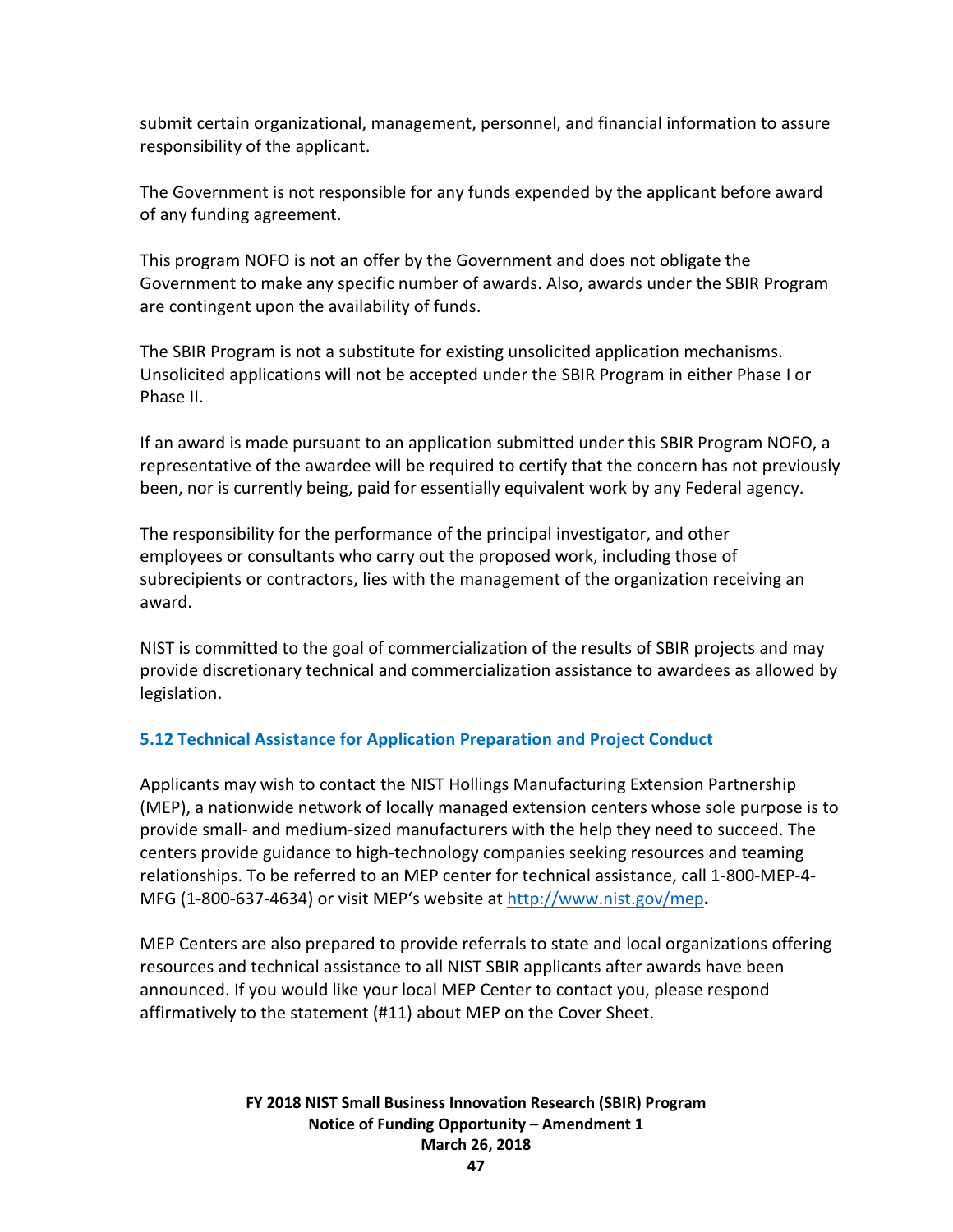# **6.0 SUBMISSION OF APPLICATIONS**

## **6.01 Deadline for Applications**

Phase I applications must be received no later than 11:59 p.m. Eastern Time, Wednesday, April 4, 2018. Only electronic applications submitted via Grants.gov will be accepted.

Applicants are cautioned to be careful of unforeseen delays that can cause late arrival of applications, with the result that they **will not** be forwarded for evaluation.

Applications not received by the specified due date and time, as recorded by Grants.gov, or that do not adhere to the other requirements of this NOFO (*see* Section 4.02 Screening Criteria and Section 8.01 Required Forms and Documents) will not be considered.

NIST strongly recommends that applicants do not wait until the last minute to submit an application. NIST will not make allowance for any late submissions. To avoid any potential processing backlogs due to last minute Grants.gov registrations, applicants are highly encouraged to begin their Grants.gov registration process early. No extensions will be granted.

When developing your submission timeline, please keep in mind that (1) all applicants are required to have a current registration in the System for Award Management (SAM.gov); (2) the free annual registration process in the electronic System for Award Management (SAM.gov) (*see* Section 6.03.1.b) of this NOFO) may take between three and five business days or as long as more than two weeks; and (3) applicants are required to have a current registration in Grants.gov; and (4) applicants will receive a series of e-mail messages from Grants.gov over a period of up to two business days before learning whether a Federal agency's electronic system has received its application. **Please note that a federal assistance award cannot be issued if the designated recipient's registration in the System for Award Management (SAM.gov) is not current at the time of the award.**

**Applicants will find instructions on registering with SAM.gov as part of the Grants.gov process at: [http://www.grants.gov/web/grants/applicants/organization-registration.html.](http://www.grants.gov/web/grants/applicants/organization-registration.html)**

### **6.02 Address to Request Application Package**

The standard application package, consisting of the standard forms, i.e., SF-424, SF-424A, SF-424B, SF-LLL, and the CD-511, is available at  $www.grants.gov$ . The standard application package may be requested by contacting the NIST personnel listed below:

J'aime Maynard by phone: (301) 975-8408 or by e-mail: [jmaynard@nist.gov.](mailto:jmaynard@nist.gov)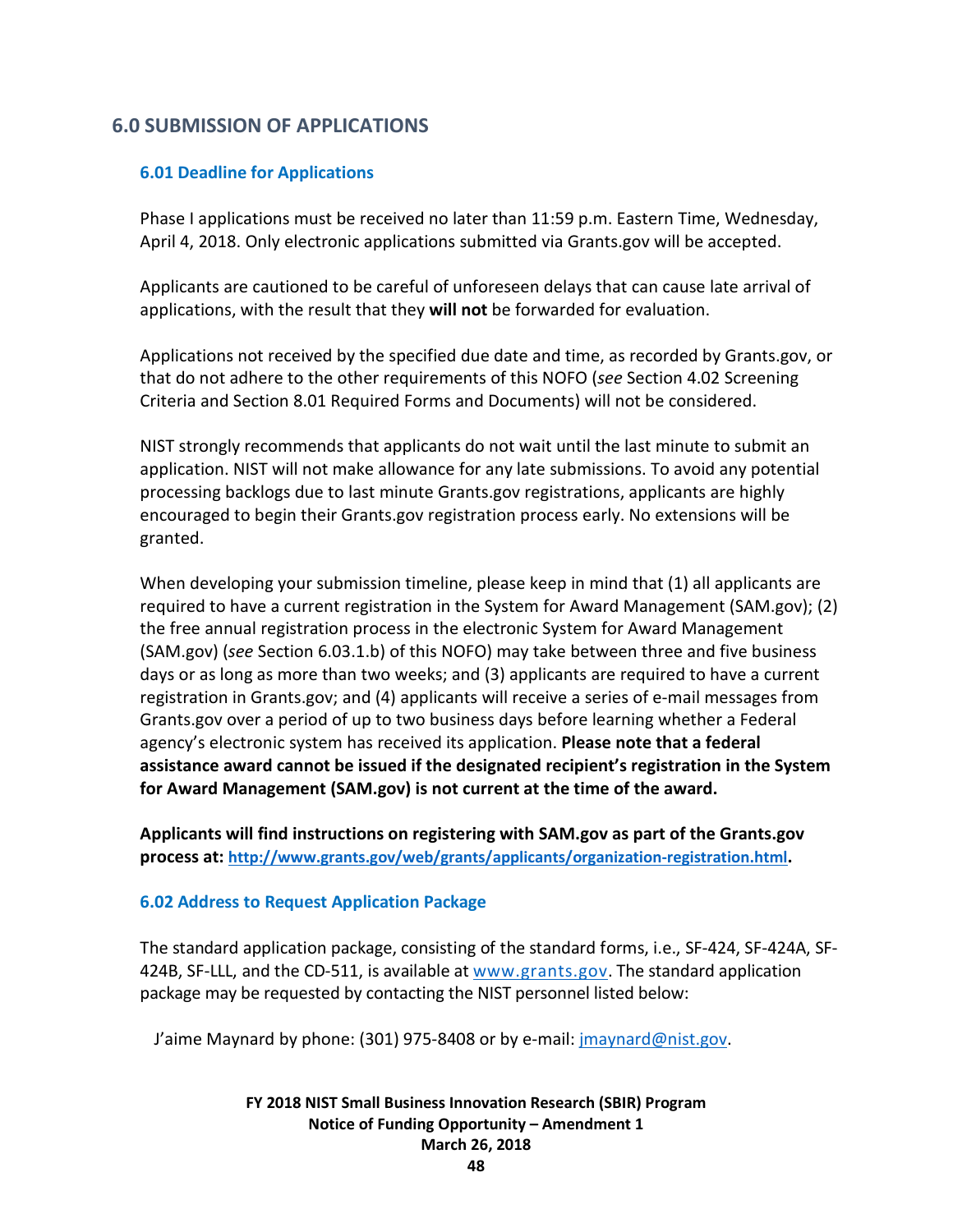It can also be obtained by writing to:

National Institute of Standards and Technology NIST SBIR Program Office Attn: J'aime Maynard 100 Bureau Dr., MS 2200 Gaithersburg, MD 20899

## **Please see Section 8.01 for a complete list of required forms and documents.**

## **6.03 Application Submission**

Applications must be submitted electronically through Grants.gov at [www.grants.gov.](http://www.grants.gov/) Paper applications or applications submitted by other electronic means will not be accepted.

Supplementary material, revisions, substitutions, audio or video tapes, or computer storage media or devices will **not** be accepted. While applicants may not submit replacement pages or missing documents once an application has been submitted, an applicant may submit a complete, new application including such information by the required deadline. The last application received in Grants.gov will be used for evaluation. Applications to multiple subtopics or multiple applications to the same subtopic must be clearly differentiated.

(1) Applications must be submitted via Grants.gov at [www.grants.gov,](http://www.grants.gov/) under announcement 2018-NIST-SBIR-01.

a) Applicants should carefully follow specific Grants.gov instructions to ensure the attachments will be accepted by the Grants.gov system. A receipt from Grants.gov indicating an application is received does not provide information about whether attachments have been received. For further information or questions regarding the electronic application process for the 2018-NIST-SBIR-01 announcement, contact Christopher Hunton by phone at 301-975-5718 or by e-mail at [grants@nist.gov.](mailto:grants@nist.gov)

b) Applicants are strongly encouraged to start early and not wait until the approaching due date before logging on and reviewing the instructions for submitting an application through Grants.gov. The Grants.gov registration process must be completed before a new registrant can apply. If all goes well, the registration process takes three (3) to five (5) business days. If problems are encountered, the registration process can take up to two (2) weeks or more. Applicants must have a valid unique entity identifier number and must maintain a current registration in the Federal government's primary registrant database, the System for Award Management [\(www.sam.gov/](http://www.sam.gov/)), as explained on the Grants.gov Web site. *See also* Section 8.03 of this NOFO. After registering, it may take several days or longer from the initial logon before a new Grants.gov system user can submit an application. Only authorized individuals(s) will be able to submit an application, and the system may need time to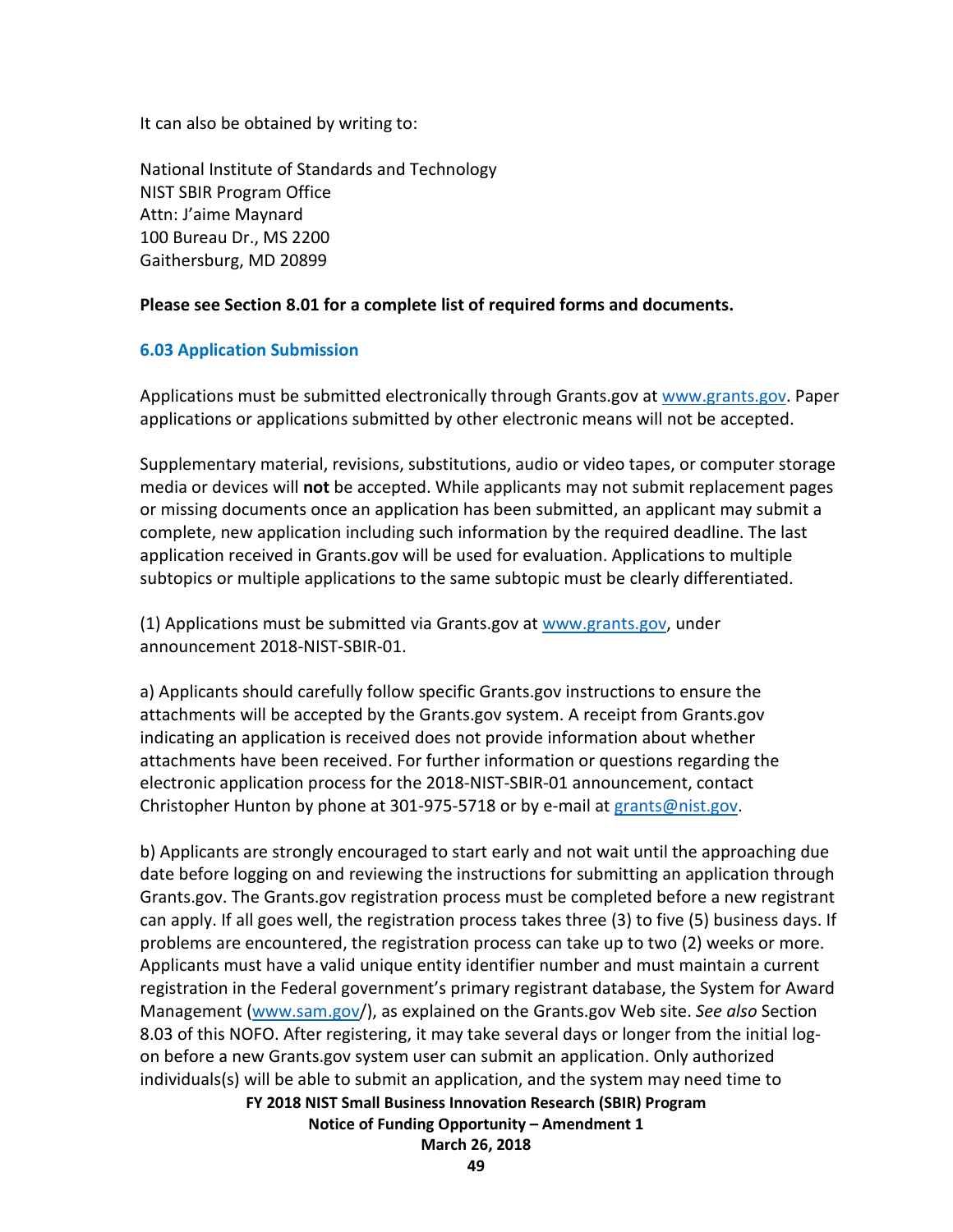process a submitted application. Applicants should save and print the proof of submission they receive from Grants.gov. If problems occur while using Grants.gov, the applicant is advised to (a) print any error message received and (b) call Grants.gov directly for immediate assistance. If calling from within the United States or from a U.S. territory, please call 800-518-4726. If calling from a place other than the United States or a U.S. territory, please call 606-545-5035. Assistance from the Grants.gov Help Desk will be available around the clock every day, with the exception of Federal holidays. Help Desk assistance will resume at 7:00 a.m. Eastern Time the day after Federal holidays. For assistance using Grants.gov, you may also contact [support@grants.gov.](mailto:support@grants.gov)

c) To find instructions on submitting an application on Grants.gov, Applicants should refer to the "Applicants" tab in the banner just below the top of the [http://www.grants.gov](http://www.grants.gov/) home page. Clicking on the "Applicants" tab produces two exceptionally useful sources of information, Applicant Actions and Applicant Resources, which applicants are advised to review.

Applicants will receive a series of e-mail messages over a period of up to two business days before learning whether a Federal agency's electronic system has received its application. Closely following the detailed information in these subcategories will increase the likelihood of acceptance of the application by the Federal agency's electronic system.

Applicants should pay close attention to the guidance under "Applicant FAQs," as it contains information important to successful submission on Grants.gov, including essential details on the naming conventions for attachments to Grants.gov applications.

The Grants.gov Online Users Guide available at the Grants.gov site [\(http://go.usa.gov/cjaEh\)](http://go.usa.gov/cjaEh) provides vital information on checking the status of applications. See especially the "Check My Application Status" option, found by clicking first on Applicants, and then by clicking on Applicant Actions.

The application must be both received and validated by Grants.gov. The application is "received" when Grants.gov provides the applicant a confirmation of receipt and an application tracking number. If an applicant does not see this confirmation and tracking number, the application has not been received. After the application has been received, it must still be validated. During this process, it may be "validated" or "rejected with errors." To know whether the application was rejected with errors and the reasons why, the applicant must log in to Grants.gov, select "Applicants" from the top navigation, and select "Track my application" from the drop-down list. If the status is "rejected with errors," the applicant may still seek to correct the errors and resubmit your application before the deadline. If the applicant does not correct the errors, the application will not be forwarded to NIST by Grants.gov.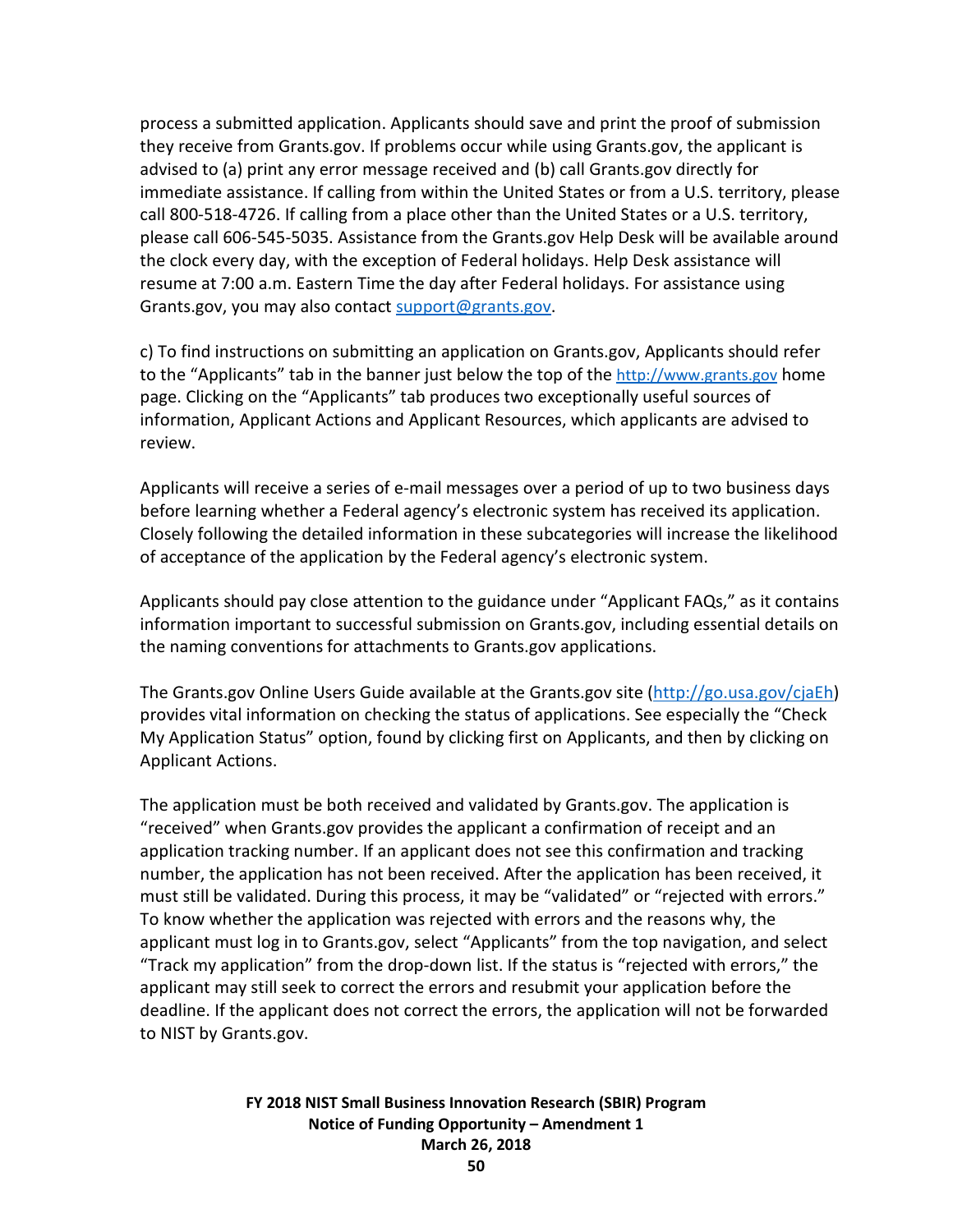NIST uses the Tracking Numbers assigned by Grants.gov, and does not issue Agency Tracking Numbers.

## *Applicants should be aware that adequate time must be factored into applicants' schedules for delivery of their application. Submitters are advised that volume on Grants.gov may be extremely heavy leading up to the deadline date.*

Refer to important information in Section 6.01 Deadline for Applications, to help ensure your application is received on time.

Any amendments to this NOFO will be announced through Grants.gov. Applicants can sign up for Grants.gov NOFO amendments or may request copies from J'aime Maynard by telephone at 301-975-8408, or by e-mail to [jmaynard@nist.gov.](mailto:jmaynard@nist.gov)

Applicants are advised to check the public Question and Answer website located at <http://www.nist.gov/sbir> for up-to-date information concerning specific subtopics that may be posted during the NOFO open period.

# **7.0 SCIENTIFIC AND TECHNICAL INFORMATION SOURCES**

Background information related to the NIST research programs referenced within the subtopics may be found within the NIST website at: [www.nist.gov.](http://www.nist.gov/) The NIST Virtual Library, <http://nvl.nist.gov/> may also provide valuable scientific and technical information resources. Wherever possible, reference citations are provided within the individual subtopics.

# **8.0 SUBMISSION FORMS AND CERTIFICATIONS**

# **8.01 Required Forms and Documents**

Applicants should review the following list carefully to ensure the proposal includes all required forms and documents. **Failure to include any of the applicable listed forms and/or documents will result in rejection of the proposal without consideration.** All required forms and documents must be complete. Please also review Section 4.02 Phase I Screening Criteria. Guidelines provided below are based on frequently asked questions and are not intended to be comprehensive – all forms must be fully completed.

A complete application contains the following forms and documents:

**1. SF-424, Application for Federal Assistance.** Item 12 should list the NOFO number 2018-NIST-SBIR-01. The response to #19 should be 'no' – the NIST SBIR Program is not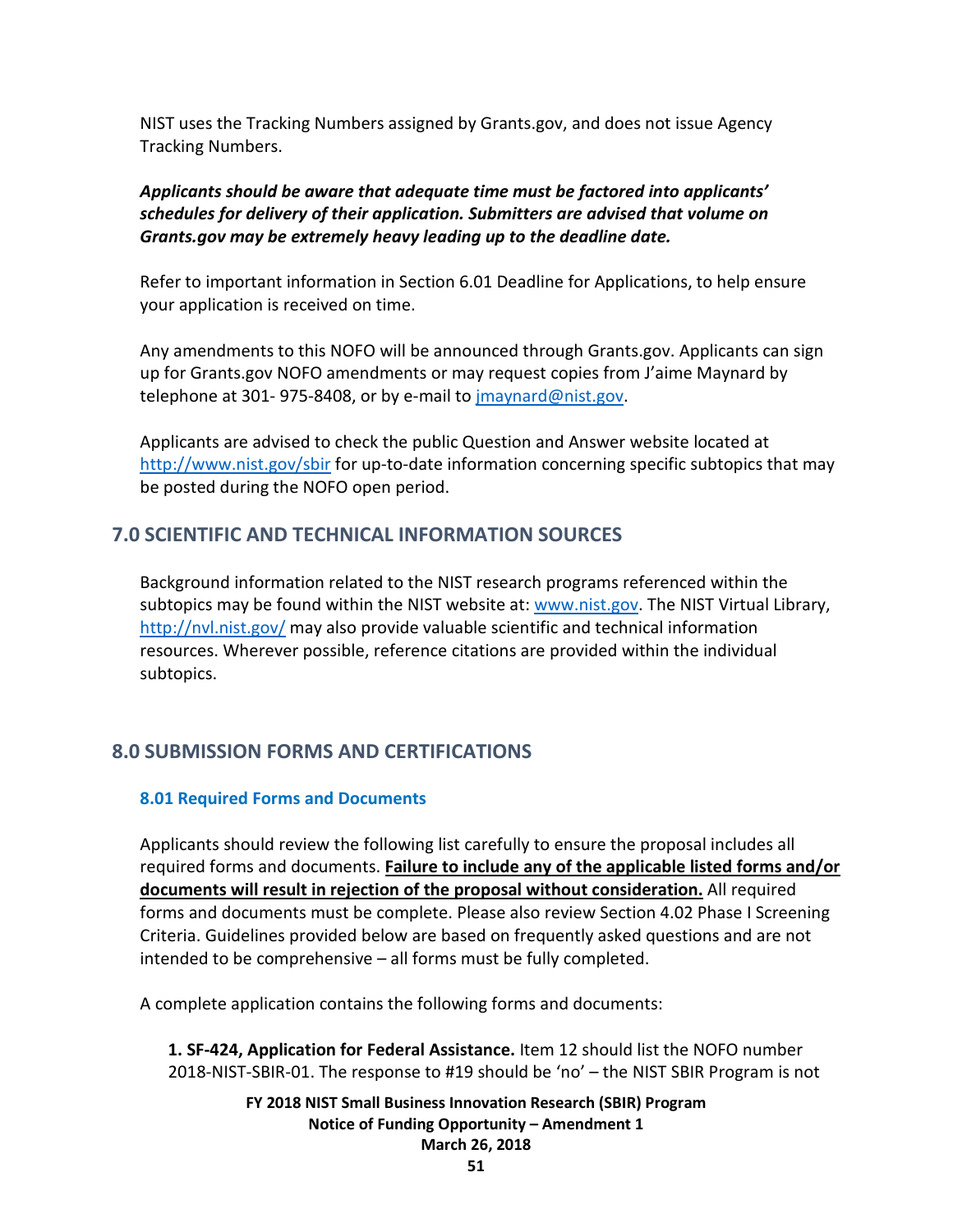covered by that Executive Order. For SF-424, Item 21, the list of certifications and assurances is contained in the SF-424B, which is item 3 in this list of Required Forms and Documents.

**2. SF-424A, Budget Information – Non-Construction Programs**. The budget should reflect all anticipated expenses for the project.

In Section A, the Grant Program Function or Activity on Line 1 under Column (a) should be entered as "Science, Tech., Business and/or Educ. Outreach". The Catalog of Federal Domestic Assistance Number on Line 1 under Column (b) should be entered as "11.620".

In Section B, Acceptable fees (see Section 5.06 of this NOFO) should be included in "Other (h)".

These sections of the SF-424A should reflect funds for the entirety of the award: Section A; Section B; Section C; and Section D. Section E is not relevant to the 2018-NIST-SBIR-01 program.

## **3. SF-424B, Assurances - Non-Construction Programs.**

**4. CD-511, Certification Regarding Lobbying.** Enter "2018-NIST-SBIR-01" in the Award Number Field. Enter the title of the application used in field 15 of the SF-424, or an abbreviation of that title, in the Project Name field.

**5. SF-LLL, Disclosure of Lobbying Activities (if applicable).**

**6. Cover Sheet and Technical Proposal. Read Section 3.02 of this NOFO very carefully, and in its entirety, for directions on completing this section of the application**. Attach this document to the SF-424 as described at the end of Section 8.01.

**7. Budget Narrative.** In addition to other mandatory budget information, a separate Budget Narrative is required. There is no set format for the budget narrative; however, it should provide a detailed breakdown of costs under each applicable object class category as reflected on the SF-424A (personnel, fringe benefits, equipment, travel, supplies, other direct costs and indirect costs), and written justification that includes the necessity and the basis for the cost. Proposed funding levels must be consistent with the project scope, and only allowable costs that fall within the spending limitations specified in Section 1.03.01 of this NOFO should be included in the budget. The proposed budget should reflect planned costs, but the awardee must charge actual costs to the award consistent with cost principles applicable to the type of awardee in accordance with the Uniform Administrative Requirements, Cost Principles, and Audit Requirements for Federal Awards at 2 C.F.R. Part 200, which apply to awards in this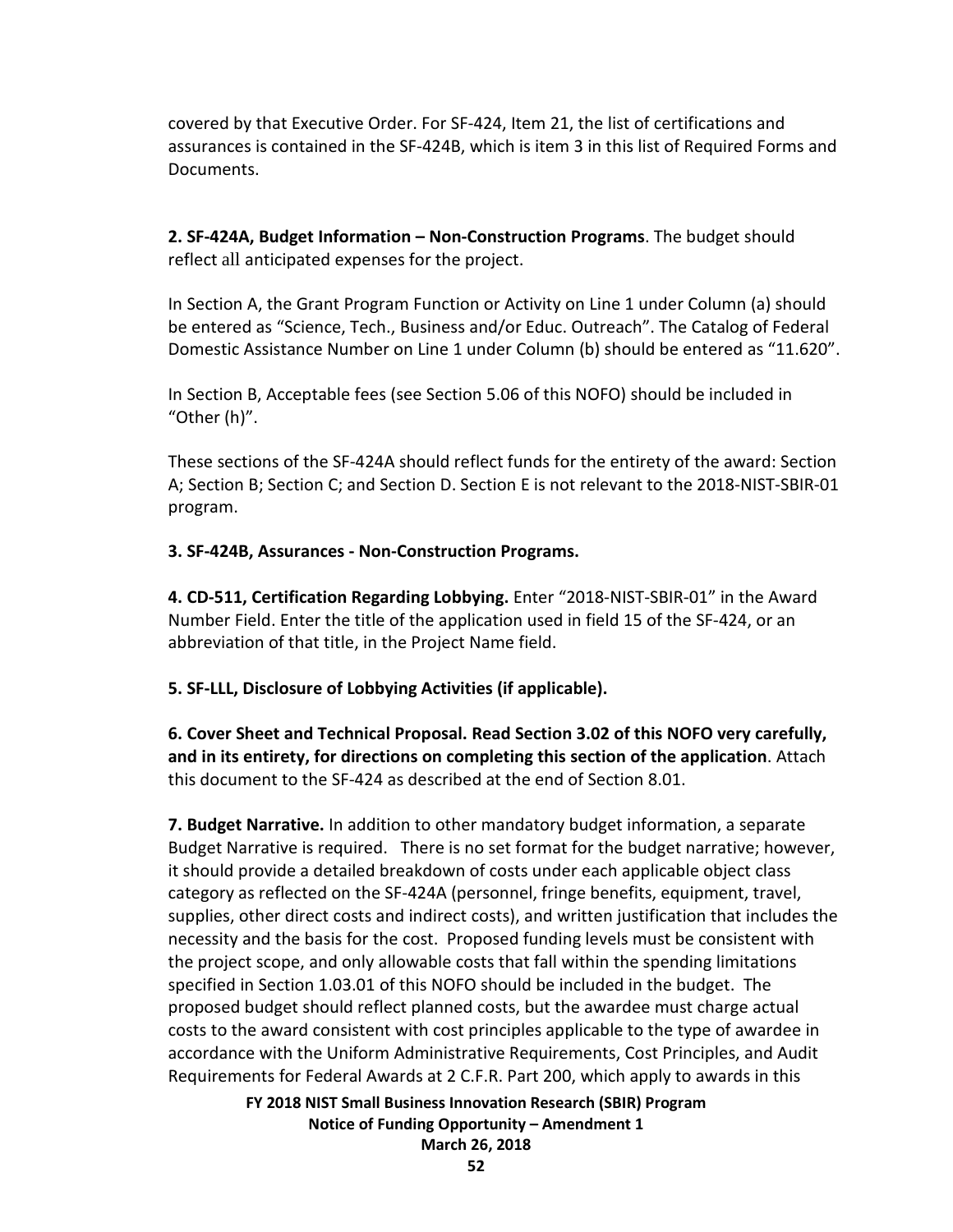program. More information is available at<http://go.usa.gov/SBYh> and [http://go.usa.gov/SBg4.](http://go.usa.gov/SBg4) Information needed for each category in the budget narrative is as follows. Attach this document to the SF-424 as described at the end of Section 8.01.

- (a) **Personnel** At a minimum, the budget justification for all personnel should include the following: name; job title; commitment of effort on the proposed project in terms of average number of hours per week or percentage of time; salary rate; total direct charges on the proposed project; description of the role of the individual on the proposed project; and the work to be performed. For Phase I, a minimum of two-thirds of the research and/or analytical effort must be performed by the awardee.
- (b) **Fringe Benefits** Fringe benefits should be identified separately from salaries and wages and based on rates determined by organizational policy. The items included in the fringe benefit rate (e.g. health insurance, workers' compensation, etc.) should not be charged under another cost category.
- (c) **Travel**  For all travel costs, the budget justification for travel should include the following: destination; names or number of people traveling; dates and/or duration; mode of transportation, lodging and subsistence rates; and description of how the travel is directly related to the proposed project. For travel that is yet to be determined, please provide best estimates based on prior experience. If a destination is not known, an approximate amount may be used with the assumptions given for the location of the meeting.
- (d) **Equipment**  Equipment is defined as an item of property that has an acquisition cost of \$5,000 or more (unless the organization has established lower levels) and an expected service life of more than one year. Any items that do not meet the threshold for equipment can be included under the supplies line item. The budget justification should list each piece of equipment, the cost, and a description of how it will be used and why it is necessary to the successful completion of the proposed project. Please note that any general use equipment (computers, etc.) charged directly to the award should be allocated to the award according to expected usage on the project (i.e. prorated cost).
- (e) **Supplies** –– Supplies are defined as all tangible personal property other than that described as equipment. Provide a list of each supply, and the breakdown of the total costs by quantity or unit of cost. Include the necessity of the cost for the completion of the proposed project.
- **FY 2018 NIST Small Business Innovation Research (SBIR) Program Notice of Funding Opportunity – Amendment 1 March 26, 2018** (f) **Contractual (i.e. Contracts/Subawards)** – Each contract or subaward should be treated as a separate item. Identify the cost, and describe the services to be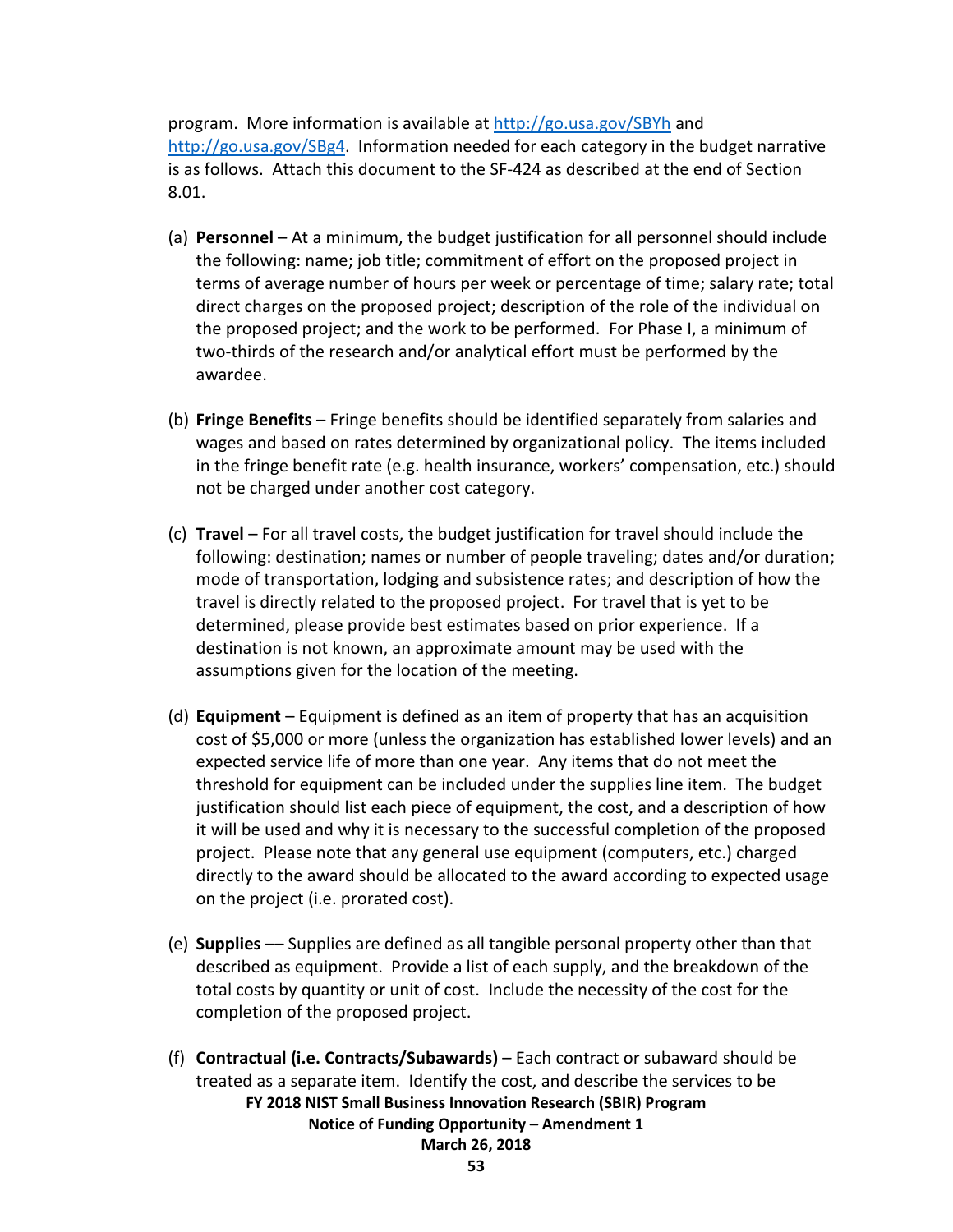provided and the necessity of the subaward or contract to the successful performance of the proposed project. Contracts are for obtaining normal goods and services. Subawardees perform part of the project scope of work. The total cost for all consultant fees, facility leases, usage fees, and other subcontract/subaward or purchase agreements may not exceed one-third of the total award.

(g) **Other Direct Costs** – For costs that do not easily fit into the other cost categories, please list the cost, and the breakdown of the total costs by quantity or unit of cost. Include the necessity of the cost for the completion of the proposed project. Only allowable costs can be charged to the award. Profit or fee not to exceed 7% of the sum of the direct and indirect costs must be listed in this cost category if included in the applicant's budget.

**8. Indirect Cost Rate Agreement.** NIST will not negotiate indirect cost rates for Phase I awards. If indirect costs are included in the proposed budget, include the cost computation in the budget narrative, and provide a copy of the current, approved negotiated agreement if this rate was negotiated with a cognizant Federal audit agency. Attach this document to the SF-424 as described at the end of Section 8.01. If a rate has not been established, provide a statement to this effect and a computation for the cost in the budget narrative. Applicants without an established rate may propose estimated indirect costs at a rate not to exceed 40 percent of the total direct costs and will not be required to provide further justification if selected for an award. Any profit or fee requested is not considered a direct cost for the purpose of the indirect cost base calculation.

**9. SBA Company Registry Form.** SBA maintains and manages a Company Registry at <http://www.sbir.gov/registration> to track ownership and affiliation requirements for all companies applying to the SBIR Program. The SBIR Policy Directive requires each Phase I applicant to register in the Company Registry prior to submitting an application. The applicant must save its information from the registration in a .pdf document. Attach this document to the SF-424 as described at the end of Section 8.01.

**10. Data Management Plan.** In accordance with NIST Policy 5700.00[3,](#page-53-0) *Managing Public Access to Results of Federally Funded Research,* and NIST Order 5701.00[4](#page-53-1), *Managing Public Access to Results of Federally Funded Research*", applicants must include a Data Management Plan (DMP).

The DMP is a supplementary document of not more than two pages that must include, at a minimum, a summary of proposed activities that are expected to generate data, a

 $\overline{a}$ 

<span id="page-53-0"></span><sup>&</sup>lt;sup>3</sup> http://www.nist.gov/data/upload/Final-P-5700.pdf<br><sup>4</sup> [http://www.nist.gov/data/upload/Final-O-5701\\_0.pdf](http://www.nist.gov/data/upload/Final-O-5701_0.pdf)

<span id="page-53-1"></span>

**FY 2018 NIST Small Business Innovation Research (SBIR) Program Notice of Funding Opportunity – Amendment 1 March 26, 2018**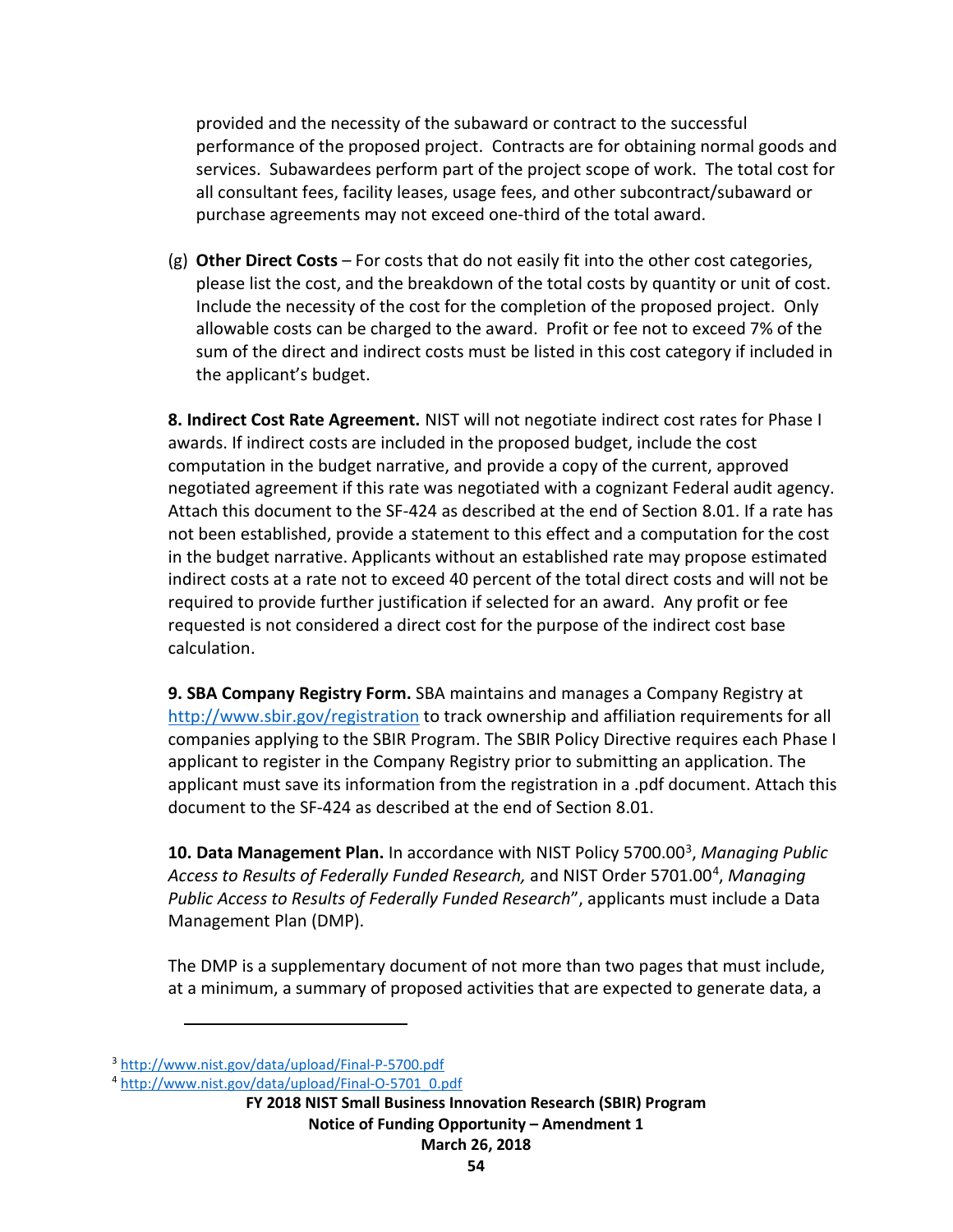summary of the types of data expected to be generated by the identified activities, a plan for storage and maintenance of the data expected to be generated by the identified activities, and a plan describing whether and how data generated by the identified activities will be reviewed and made available to the public. As long as the DMP meets these NIST requirements, it may take the form specified by the applicant's institution or some other entity (e.g., the National Science Foundation<sup>[5](#page-54-0)</sup> or the National Institutes of Health $6$ ).

All applications for activities that will generate scientific data using NIST funding are required to adhere to a DMP or explain why data sharing and/or preservation are not within the scope of the project.

For the purposes of the DMP, NIST adopted the definition of "research data" at 2 C.F.R. § 200.315(e)(3) (available at [http://go.usa.gov/3sZvQ\)](http://go.usa.gov/3sZvQ).

Reasonable costs for data preservation and access may be included in the application.

The sufficiency of the DMP will be considered as part of the administrative review (*see* Section 4.02. of this NOFO); however, the DMP will not be evaluated against any evaluation criteria. Attach this document to the SF-424 as described at the end of Section 8.01.

11. **Research & Related Personal Data**. Complete and print the form available at [https://www.grants.gov/web/grants/forms/r-r-family.html#sortby=1.](https://www.grants.gov/web/grants/forms/r-r-family.html#sortby=1) Attach this document to the SF-424 as described at the end of Section 8.01.

**12. Compliance with SBIR Program Requirements, Applicant Fraud Awareness Training - Certificate of Training Completion**. Complete the training at:

[https://www.nist.gov/file/384881\)](https://www.nist.gov/file/384881). After completion, print and fill out the last page of the training presentation. Attach this document to the SF-424 as described at the end of Section 8.01.

Items (1) through (5) above are part of the standard application package in Grants.gov and are completed through the download application process**. Items (6) through (12) must be completed and attached by clicking on "Add Attachments" found in item 15 of the SF-424, Application for Federal Assistance. This will create a zip file that allows for transmittal of the documents electronically via Grants.gov**. Applicants should carefully follow specific Grants.gov instructions at [www.grants.gov](http://www.grants.gov/) to ensure the attachments will be accepted by the Grants.gov system. **A receipt from Grants.gov indicating an application is received** 

 $\overline{a}$ 

<span id="page-54-0"></span><sup>5</sup> <http://www.nsf.gov/bfa/dias/policy/dmp.jsp>

<span id="page-54-1"></span><sup>6</sup> [https://grants.nih.gov/grants/policy/data\\_sharing/data\\_sharing\\_guidance.htm](https://grants.nih.gov/grants/policy/data_sharing/data_sharing_guidance.htm)

**FY 2018 NIST Small Business Innovation Research (SBIR) Program Notice of Funding Opportunity – Amendment 1 March 26, 2018**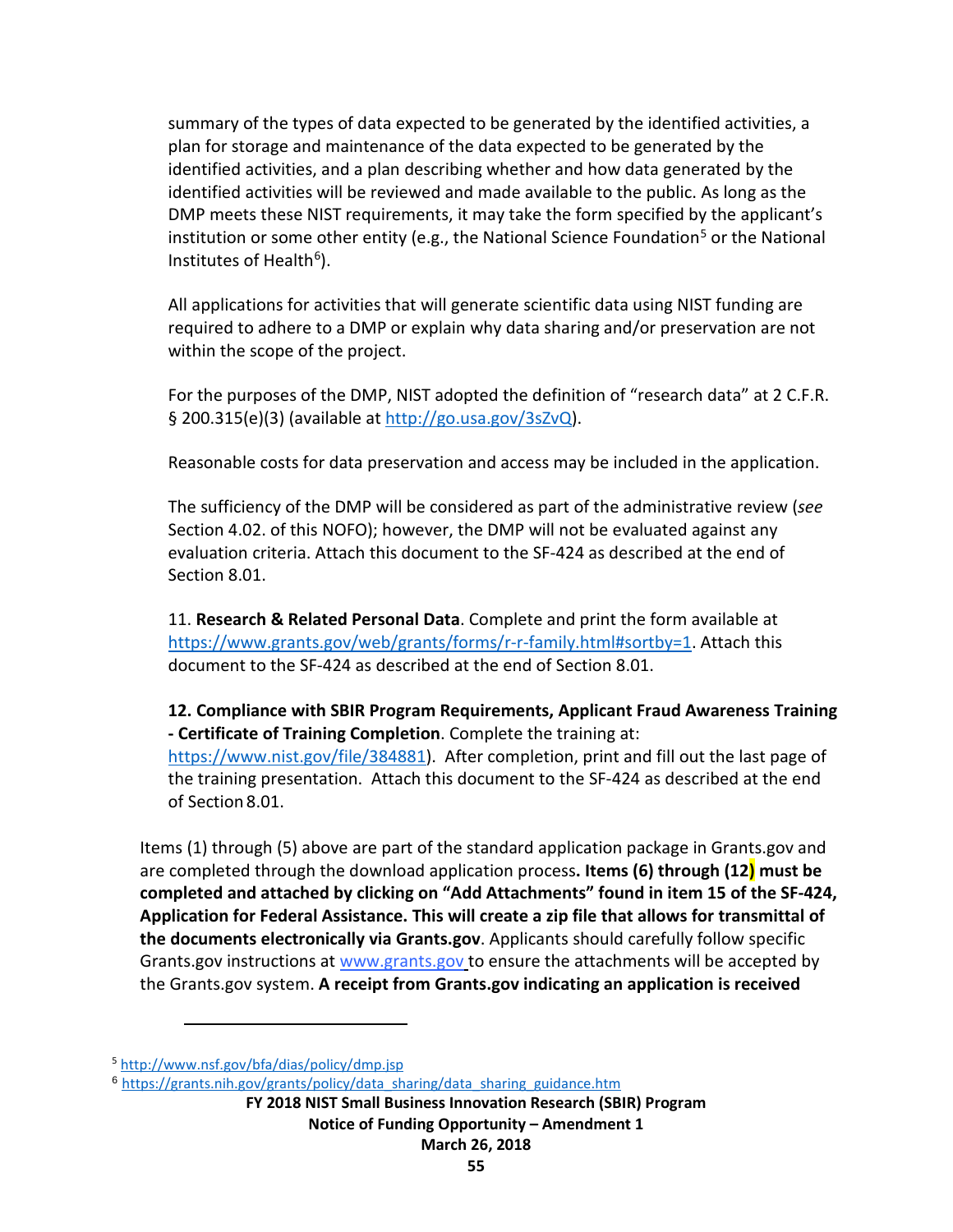**does not provide information about whether attachments have been received.**

## **8.02 Verifying the Submission and Tracking the Application**

**Applicants are urged to use Grants.gov's "Download Submitted Forms and Applications" feature to check that all required attachments were contained in their submission. After submitting the application, follow the directions found at this link, <https://go.usa.gov/xQqeh> in the Grants.gov Online Users Guide.**

**If any, or all, of the required attachments are absent from the submission, follow the attachment directions found above, resubmit the application, and check again for the presence of the required attachments.** 

**If the directions found at<https://go.usa.gov/xQqeh> are not effective, please contact the Grants.gov Help Desk immediately. If calling from within the United States or from a U.S. territory, please call 800-518-4726. If calling from a place outside the United States or a U.S. territory, please call 606-545-5035. E-mails should be addressed to [support@grants.gov.](mailto:support@grants.gov) Assistance from the Grants.gov Help Desk will be available around the clock every day, with the exception of Federal holidays. Help Desk service will resume at 7:00 a.m. Eastern Time the day after Federal holidays.**

**It can take up to two business days for an application to fully move through the Grants.gov system to NIST.**

### **8.03 Unique Entity Identifier and System for Award Management (SAM)**

Pursuant to 2 C.F.R. Part 25, applicants and recipients (as the case may be) are required to: (i) be registered in SAM before submitting its application; (ii) provide a valid unique entity identifier in its application; and (iii) continue to maintain an active SAM registration with current information at all times during which it has an active Federal award or an application or plan under consideration by a Federal awarding agency, unless otherwise excepted from these requirements pursuant to 2 C.F.R. § 25.110. NIST will not make a Federal award to an applicant until the applicant has complied with all applicable unique entity identifier and SAM requirements and, if an applicant has not fully complied with the requirements by the time that NIST is ready to make a Federal award pursuant to this NOFO, NIST may determine that the applicant is not qualified to receive a Federal award and use that determination as a basis for making a Federal award to another applicant.

## **9.0 RESEARCH TOPICS**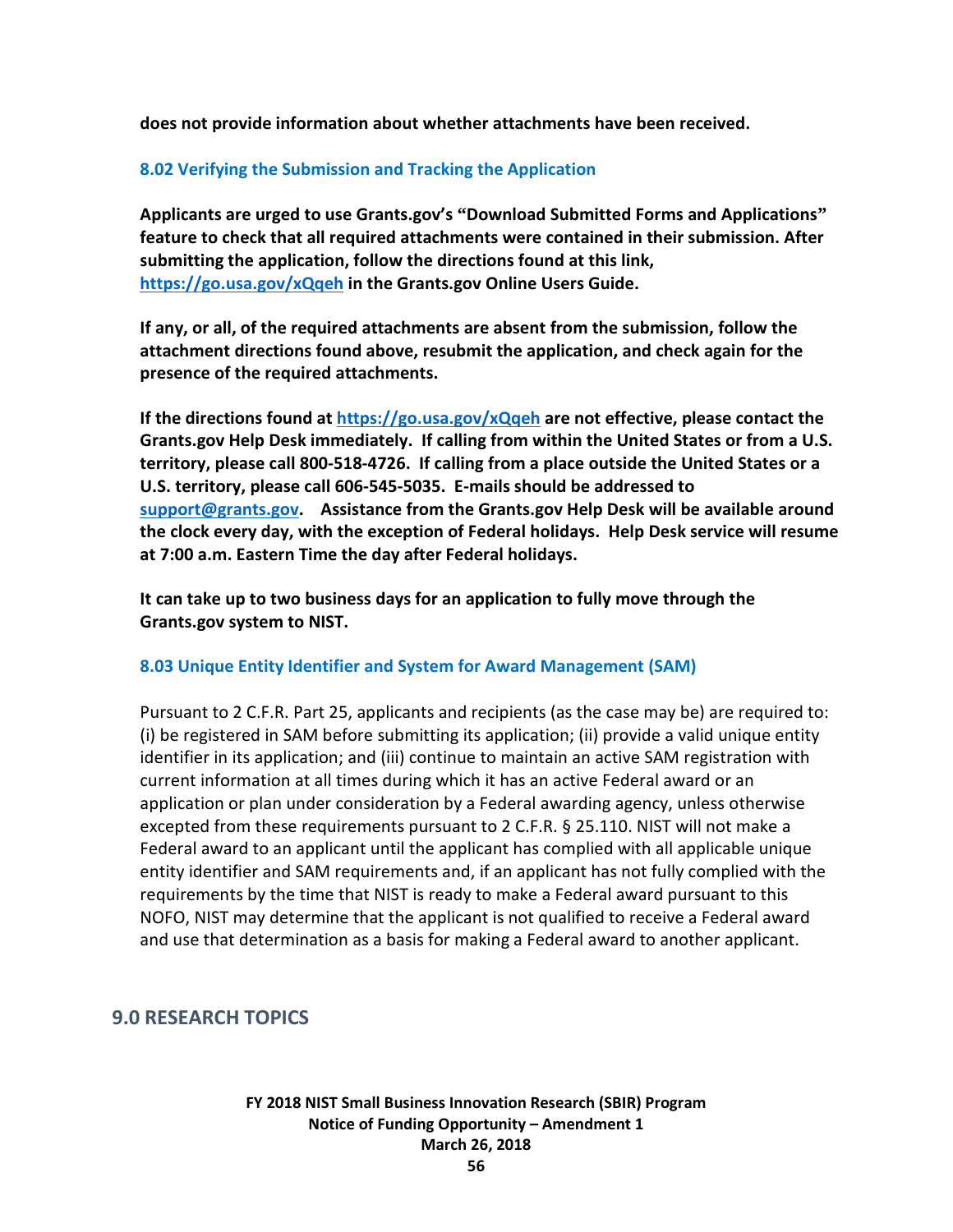The research topic areas that will be supported by NIST's SBIR program are those aligned with NIST's investment priority areas identified in NIST's Three-Year Programmatic Plan, FY 2017-2019: [http://www.nist.gov/director/planning/planning.cfm.](http://www.nist.gov/director/planning/planning.cfm)

## **9.01 Advanced Communications, Networks, and Scientific Data Systems**

### **9.01.01.77 SDN Enabled Secure Inter-Domain Routing**

There are numerous efforts in the industry and research communities to leverage software defined networking (SDN) in support of the Border Gateway Protocol (BGP). Internet service providers (ISPs) and Internet Exchange Point (IXP) Operators are exploring this integration of BGP and SDN to enable: (a) rich, application specific routing diversity, (b) tight coupling of control and data plane policies, and (c) more efficient deployments of BGP [1,2,3,4,5].

Recent standardization efforts in the Internet Engineering Task Force (IETF) have developed a series of security extensions for BGP. Specifications for both BGP Origin Validation [6] and Path Validation [7] have reached Request for Comments (RFC) status. The objective of this topic is to explore, through design and prototyping, the integration of these new BGP security protocols in emerging SDN-enable BGP architectures. The scope shall address both BGP Origin Validation and Path Validation and their incorporation into both SDN-enabled BGP routing within an autonomous system and at Internet exchange points.

The goal of this subtopic is to explore, through design and prototyping, the integration of new BGP protocols in emerging SDN-enable BGP architectures. The scope shall address both BGP Origin Validation and Path Validation and their incorporation into both SDNenabled BGP routing within an autonomous system and at Internet exchange points. Solutions should explore how these technologies can be integrated to: (a) offer routing policies that allow opt-in preference for validated paths/origins for some users/peers, (b) couple data plane routing policies to those of control plane, and (c) offload the computational cost of BGP security mechanisms from edge routers to centralized SDN controllers. Solution designs should be validated through prototype implementation and evaluation in one or more open source BGP/SDN platforms.

### Phase I expected results:

In Phase I, a feasibility study and integration plan of BGPsec into one or more of the selected open source SDN-enabled inter-domain routing platforms is expected. The integration of the selected platform must include RPKI origin validation [6] and BGPsec path validation [7]. The results of this phase shall include a design specification of how BGP security technologies can be incorporated into chosen routing platforms and how the approach addresses the suggested capabilities above. The design should include initial prototype experimentation as a proof of concept.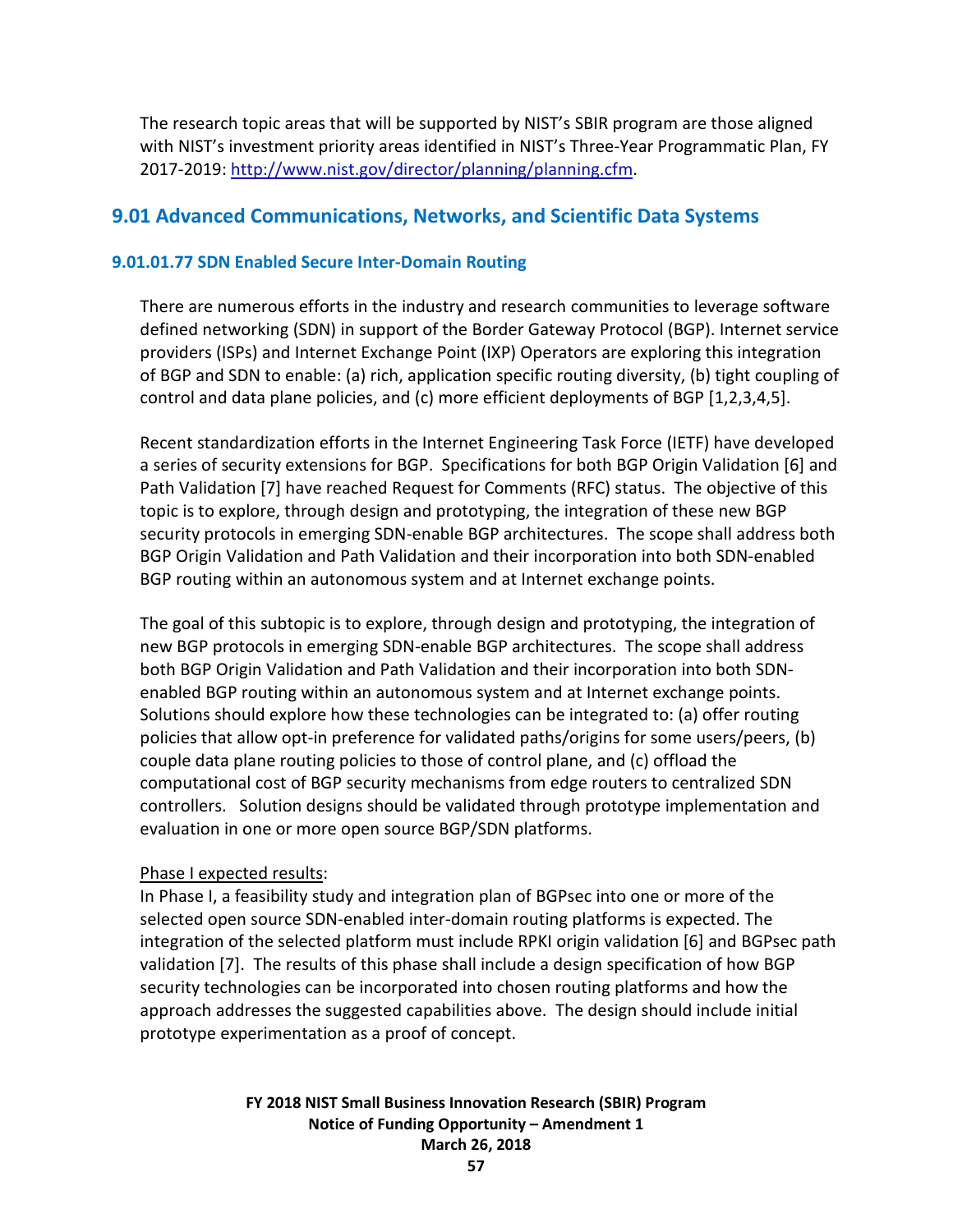Phase II expected results:

Phase II consists of a full integration of BGPsec path validation and RPKI origin validation as specified in Phase I, into one or more of the selected open source SDN enabled BGP platforms. Phase II includes development of prototype software, documentation, test suites and an evaluation report of the capabilities, performance, and interoperability of the prototype. It is preferred that the BGPsec path validation and RPKI-based origin validation capabilities be based upon the relevant modules of the NIST BGP-SRx software suite [4].

As appropriate based on the mutual interest of both NIST and the awardee, the NIST-ANTD BGP team [6] may provide limited support as subject matter experts and as well as limited support with the usage of the BGP-SRx Software Suite and its components.

## References:

[1] A. Gupta et al. SDX: A Software Defined Internet Exchange, ACM SIGCOMM'14, August 2014. [http://gtnoise.net/papers/2014/gupta-sigcomm2014.pdf.](http://gtnoise.net/papers/2014/gupta-sigcomm2014.pdf)

[2] SDN-IP / ONOS Project. [https://wiki.onosproject.org/display/ONOS/SDN-IP.](https://wiki.onosproject.org/display/ONOS/SDN-IP)

[3] SDX A Software Defined Internet Exchange Point. [http://sdx.cs.princeton.edu/.](http://sdx.cs.princeton.edu/)

[4] OpenDaylight Border Gateway Protocol (BGP) plugin. [http://docs.opendaylight.org/en/stable-nitrogen/user-guide/bgp-user-guide.html.](http://docs.opendaylight.org/en/stable-nitrogen/user-guide/bgp-user-guide.html)

[5] SDN WAN BGP GATEWAY. [https://www.corsa.com/solutions/sdn-wan-bgp-gateway/.](https://www.corsa.com/solutions/sdn-wan-bgp-gateway/)

[6] P. Mohapatra et al. BGP Prefix Origin Validation, RFC 6811, January 2013. [https://tools.ietf.org/html/rfc6811.](https://tools.ietf.org/html/rfc6811)

[7] M. Lepinsky (Ed.) and K. Sriram (Ed.). BGPsec Protocol Specification, RFC 8205, September 2017[. https://tools.ietf.org/html/rfc8205.](https://tools.ietf.org/html/rfc8205)

[8] BGP-SRx Software Suite. [https://bgpsrx.antd.nist.gov.](https://bgpsrx.antd.nist.gov/)

[9] NIST Robust Inter-Domain Routing project. [https://www.nist.gov/programs](https://www.nist.gov/programs-projects/robust-inter-domain-routing)[projects/robust-inter-domain-routing.](https://www.nist.gov/programs-projects/robust-inter-domain-routing)

## **9.01.02.77 Secure and Distributed Network Measurement**

Interest in network measurement has existed since the early days of the Internet. However, today's networks have very limited measurement capabilities used for diagnostic services (such as the traceroute and ping utilities based on the Internet Control Message Protocol-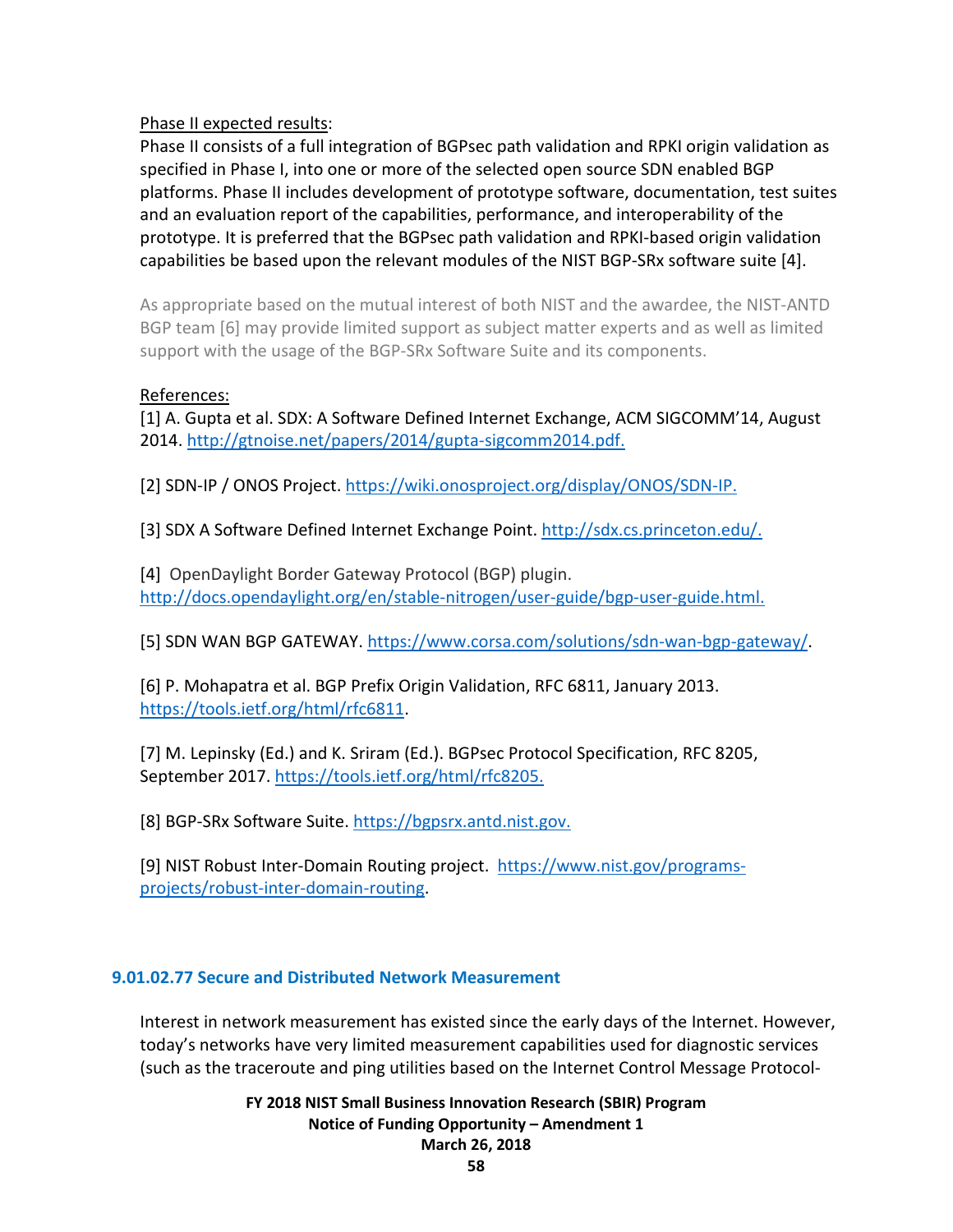(ICMP). Consequently, complex and ad-hoc procedures are frequently combined to assess network behavior, often using techniques that rely on inference rather than direct measurement. In [1] authors propose measurability as a goal of protocol design, and argue for measurement as a first-class component of the network architecture, rather than conducting measurements through inference from convoluted techniques.

Any deployed IT infrastructure will benefit from a strong network measurement capability. A first step toward developing a general purpose network measurement framework that supports a variety of use cases with flexibility and extensibility is introduced in [2]. Such a framework would allow for built-in measurement and diagnostic capabilities so that as new applications are developed, they can be instrumented with measurement probes and make use of the framework to meet their measurement needs. The network is thus empowered with a built-in measurement framework that can be used by different applications that need to produce and/or consume network measurements.

Implementation of the framework can be done for a network stack based on IP or on Information Centric Networking (ICN) paradigm. The latter would be more convenient given its clean-slate nature and the availability of Named Data Networking (NDN) as an ICN instance with associated codebase and nationwide NDN testbed available for experimentation. Moreover, ICN is a promising technology for the Internet of Things (IoT) applications [3] and having a suitable measurement infrastructure will accelerate adoption of IoT applications.

Network measurement tools with well-designed measurement probes can result in commercial products and solutions for network operations and network analytics.

The goal is to develop a rich set of network measurement probes that can be deployed in networks to achieve higher levels of network measurability. It is also desirable to explore solutions for correlating measurements from multiple probes for network forensics, for monitoring overall network health, and to achieve higher degrees of network observability. Security of the measurement infrastructure is important and needs to be addressed, including privacy and access control to measurement data.

## Phase I activities and expected results:

Provide input to the measurement framework and its security model, propose network measurement probes and associated features that fit within the framework, explore passive and active measurement probes, develop proof-of-concept software implementation (a simple network of IoT sensors, devices, and applications can be emulated for this purpose), provide a discussion of the security properties/features it addresses and how this fits within the measurement framework, explore use cases that involve cooperation between probes.

## Phase II activities and expected results:

**FY 2018 NIST Small Business Innovation Research (SBIR) Program Notice of Funding Opportunity – Amendment 1 March 26, 2018** Expand and mature the Phase I proof-of-concept, provide design details with practical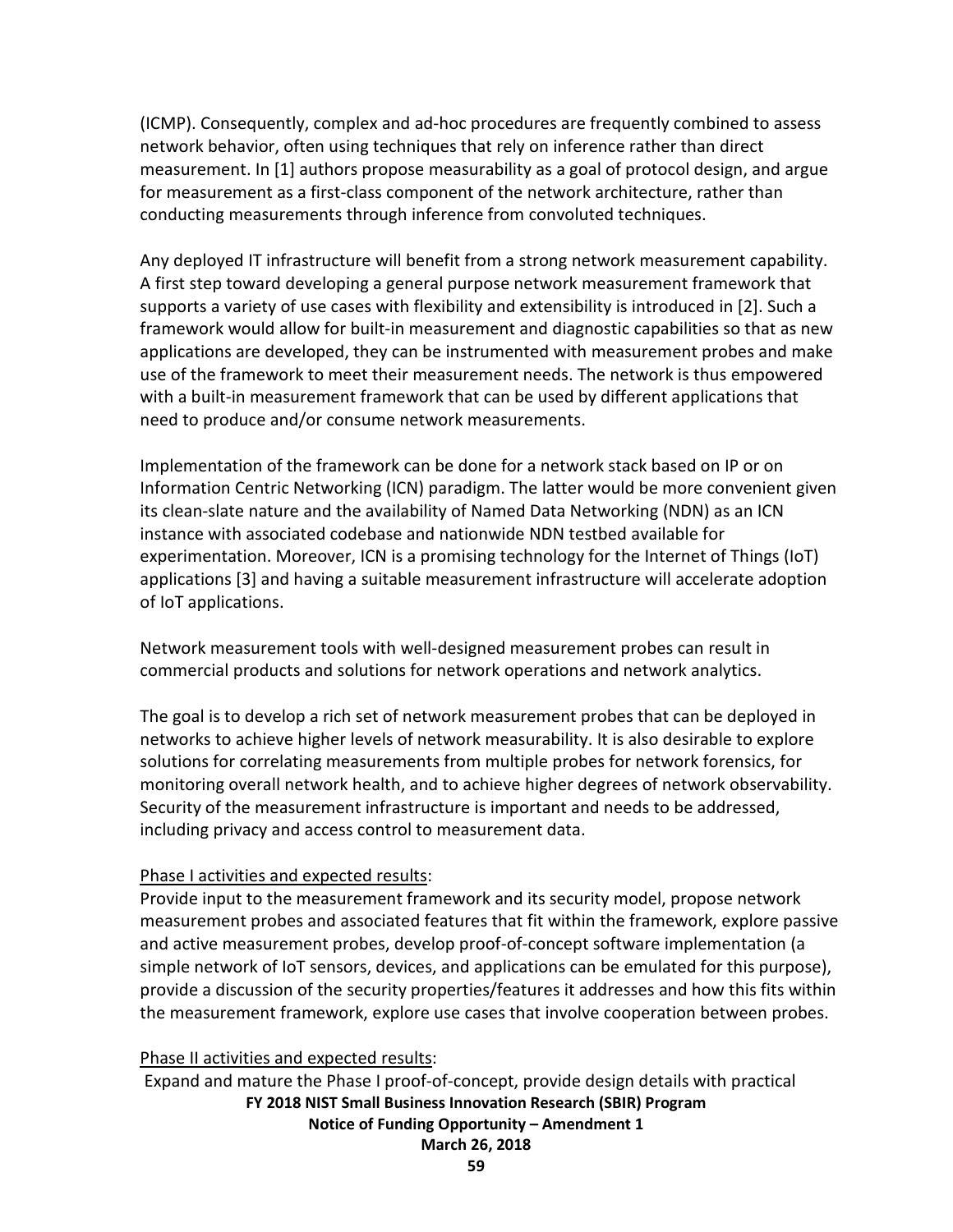applications in support of potential commercial product or service, evaluate a working prototype of a commercially viable network measurement solution, assess features of the measurement probes, conduct testbed measurements and testing for a number of use cases.

As appropriate based on the mutual interest of both NIST and the awardee, NIST may be available to work collaboratively on design concepts, discuss potential solutions, and evaluate proposed implementations.

#### References:

[1] Principles for Measurability in Protocol Design. [https://doi.org/10.1145/3089262.3089264.](https://doi.org/10.1145/3089262.3089264)

[2] A Network Measurement Framework for Named Data Networks. [https://conferences.sigcomm.org/acm-icn/2017/proceedings/icn17-1005.pdf.](https://conferences.sigcomm.org/acm-icn/2017/proceedings/icn17-1005.pdf)

[3] Design Considerations for Applying ICN to IoT. [https://tools.ietf.org/html/draft-zhang-icnrg](https://tools.ietf.org/html/draft-zhang-icnrg-icniot-01)[icniot-01.](https://tools.ietf.org/html/draft-zhang-icnrg-icniot-01)

### **9.01.03.77 Using the DNSSEC and DANE to Improve Web Browser Security**

For many users, the Internet is experienced through a web browser. Internet users engage in communication, commerce, exchange heath information, control devices and services, and interact with their government through web based tools. Naturally, attackers have focused on intercepting various forms of web traffic in order to eavesdrop on the data, divert the communications to malicious sites, etc. This is often done by tricking the browser into using unencrypted channels (i.e., a downgrade from HTTPS to HTTP), or spoofing the legitimate server and acting as a Man-in-the-Middle (MITM) and intercepting/decrypting all HTTPS traffic. The latter is often accomplished using fraudulently obtained X.509 certificates [1].

Several protocols and protocol extensions have been proposed to combat these types of attacks against web browser users. Some of these proposed solutions have gained traction but suffer from drawbacks. HTTPS Strict Transport Security (HSTS) [2] can be used to inform browsers to only connect via HTTPS, but suffers from a downgrade attack on the first visit to a given web site. HSTS with preloading can prevent the downgrade attack by having a list of known HSTS domains stored locally in the browser. Preloading suffers from the inability to scale to the size of the entire Internet [3] as the global list of HTTPS protected websites could not be stored or accessed quickly in a web browser. Other applications that use HTTPS for things such as accessing media or other information may also have to download and store the pre-load list in order to insure an initial secure connection to a given service.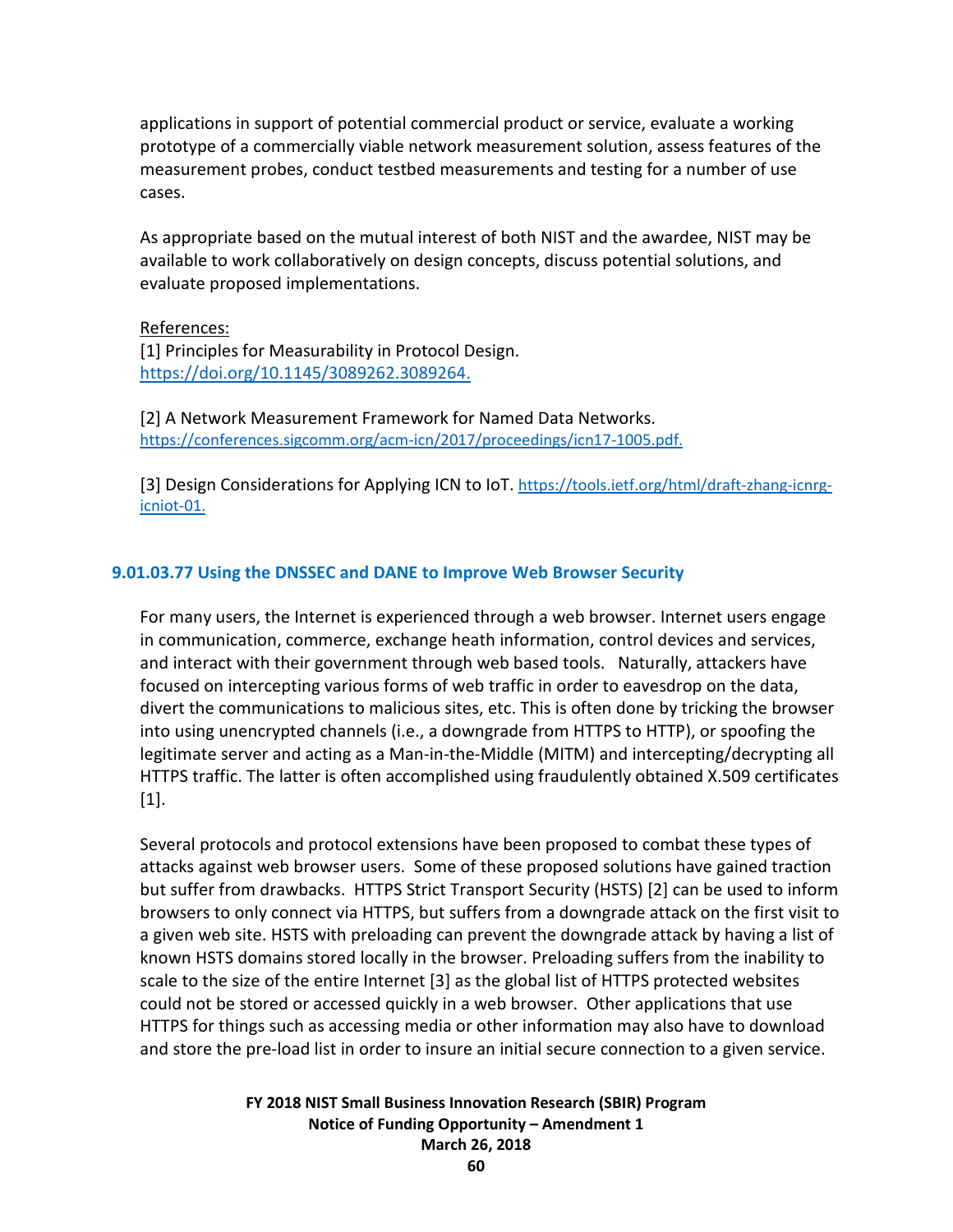Domain-based Authentication of Named Entities (DANE)[4] uses the Domain Name System (DNS) to store publish security information about a given host. DANE allows a domain owner to be very flexible with regards to the type of certificates used (including the use of CAs that are otherwise unknown by clients. DANE does suffer from a perceived performance impact because of the required use of the DNS Security Extensions (DNSSEC). There have been some proposed solutions to this problem, but they are not yet fully specified. There is also some ambiguity in DANE as to how to handle policy discovery and caching, such as provided by HSTS. To date, there has been little published work on how DANE and HSTS should interact.

Ideally, web browsers should be able to benefit from multiple ways of authenticating an HTTPS protected website. That way, an end user will be further protected against various TLS attacks seeking to compromise their communication. However, DANE support in web browsers is lacking and there are no major versions of browsers that currently use DANE to protect end users.

The primary goal of this project is to develop a prototype web browser that can use DANE resource records stored in the DNS to establish an authenticated, TLS protected connection to a web server. Existing open source components can be used in this effort, including an open source web browser as the candidate code base for the prototype. Possible options include (but are not limited to): Chromium, Firefox, Brave, etc. The DANE component may also leverage pre-existing libraries such as OpenSSL [5].

The secondary goal of the project is to develop and implement extensions to the DANE technologies to provide HSTS-like behavior for policy discovery and caching. Prototype implementations should address how to realize/present different validation results (e.g., PKIX validation vs. DANE validation) to the user.

### Phase I activities and expected results:

Phase I consists of identifying possible candidates to use as the base code and designing the algorithms to query the DNS for digital certificates and how to interpret the response. A prototype of a web browser that can use certificate information obtained via the DANE to establish HTTPS connections should be part of the deliverables. A report should also be produced that details the design choices for policy enforcement and any recommendations on new specifications to improve policy discovery for TLS clients.

### Phase II activities and expected results:

Phase II consists of further development and improvement of the prototype from Phase I. The prototype web browser for Phase II should be able to handle all DANE certificate scenarios as well as implement the DNSSEC serialized chain extension for TLS [6]. The prototype should also include implementations of proposed policy discovery solutions discussed in the report deliverable from Phase I.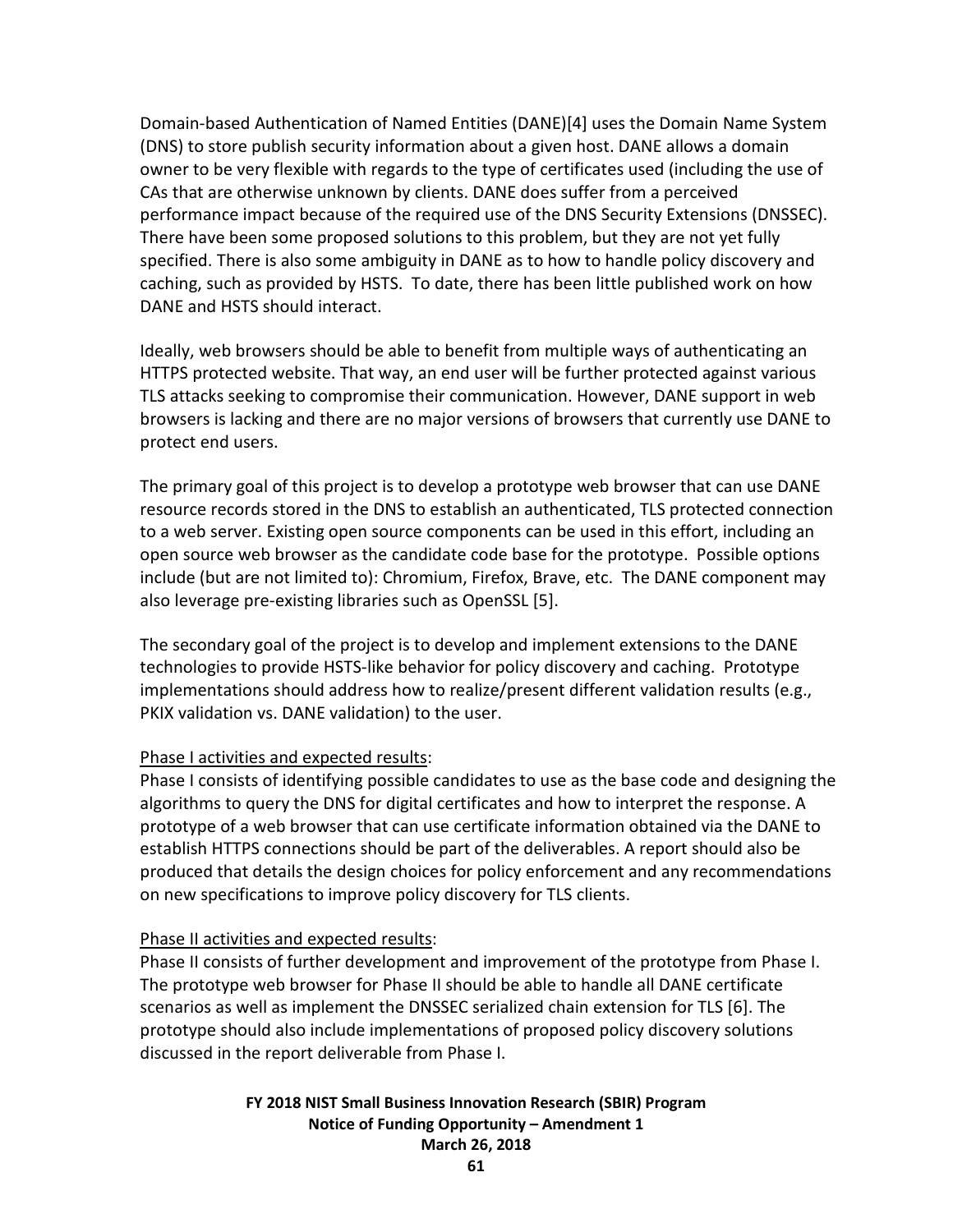As appropriate based on the mutual interest of both NIST and the awardee and on a caseby-case basis for Phase I and Phase II awards, NIST may provide technical experts to act as subject matter experts in DNS and DNSSEC as needed. NIST may also be available to establish the network and DNS infrastructure that would be needed to conduct testing of the resulting prototype web browser.

References:

[1] G. Fleishman. The Huge Web Security Loophole That Most People Don't Know About, and How It's Being Fixed, FastCompany Feb. 2015. [https://www.fastcompany.com/3042030/the-huge-web-security-loophole-that-most](https://www.fastcompany.com/3042030/the-huge-web-security-loophole-that-most-people-dont-know-about-and-how-its-be)[people-dont-know-about-and-how-its-be.](https://www.fastcompany.com/3042030/the-huge-web-security-loophole-that-most-people-dont-know-about-and-how-its-be)

[2] J. Hodges et al. HTTPS Strict Transport Security (HSTS). RFC 6797. Nov 2012.

[https://tools.ietf.org/html/rfc6797.](https://tools.ietf.org/html/rfc6797)

[3] ICANN 60 Tech Day.

[https://schd.ws/hosted\\_files/icann60abudhabi2017/ab/13%20Broadening%20HSTS%20-](https://schd.ws/hosted_files/icann60abudhabi2017/ab/13%20Broadening%20HSTS%20-%20McIlwain.pdf) [%20McIlwain.pdf.](https://schd.ws/hosted_files/icann60abudhabi2017/ab/13%20Broadening%20HSTS%20-%20McIlwain.pdf)

[4] P. Hoffman and J. Schlyter. The DNS-Based Authentication of Named Entities (DANE)Transport Layer Security (TLS) Protocol: TLSA, RFC 6698. Aug 2012. [http://datatracker.ietf.org/doc/rfc6698/.](http://datatracker.ietf.org/doc/rfc6698/)

[5] Open SSL 1.1.0 Released. [https://www.internetsociety.org/blog/2016/09/openssl-1-1-0](https://www.internetsociety.org/blog/2016/09/openssl-1-1-0-released/) [released/.](https://www.internetsociety.org/blog/2016/09/openssl-1-1-0-released/)

[6] M. Shore et al. A DANE and DNSSEC Authentication Chain Extension for TLS, Work in Progress[. https://datatracker.ietf.org/doc/draft-ietf-tls-dnssec-chain-extension/.](https://datatracker.ietf.org/doc/draft-ietf-tls-dnssec-chain-extension/)

# **9.02 Advanced Manufacturing and Material Measurements**

## **9.02.01.49 Biomanufacturing**

The biopharmaceutical industry is a critical component of the U.S. economy, directly employing nearly 900,000 workers, with a \$1 trillion economic footprint. By 2020, it is projected that more than 50% of the all prescription drug sales will be biologicallymanufactured therapeutics, including protein therapeutics, and emerging gene and cell therapy products. A key challenge to the domestic competitiveness of the U.S. biopharmaceutical industry is development of agile and scalable manufacturing processes for these biologic therapies. Technology innovation that enables better process control and more quantitative and real-time product characterization is needed to move the industry meet that challenge.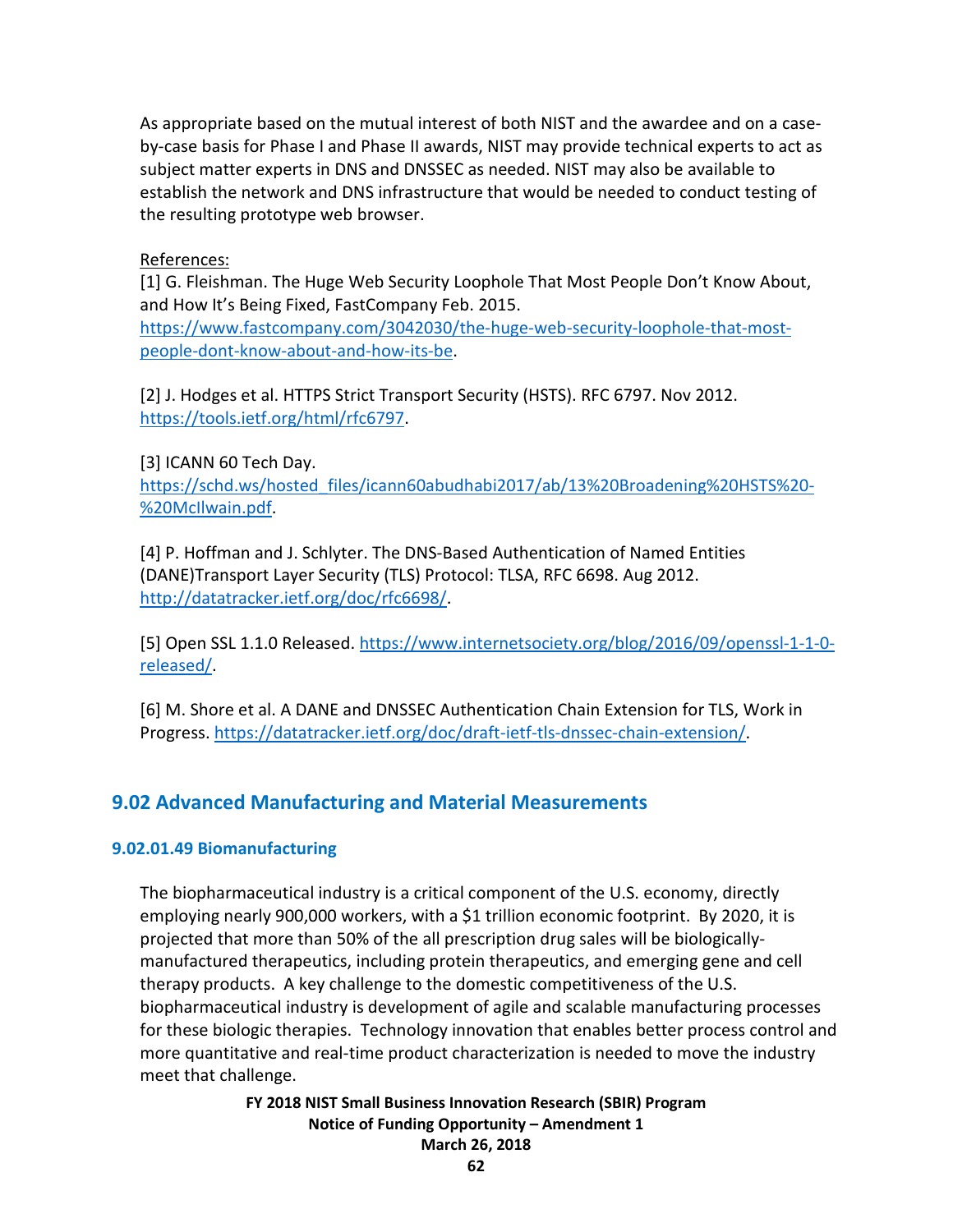To this end, NIST seeks the development of new or improved measurement tools and methods to efficiently, accurately, and precisely monitor and characterize both processes and products across the diversity of biologic products. Advances in such measurement technology will:

- Improve risk-analysis of process, equipment and raw material changes on product attributes.
- Aid development of scalable manufacturing platforms for emerging types of biologic therapies.
- Build generalizable knowledge to improve industry understanding of the tolerance for change in relation to product quality.

Of interest in this opportunity are new or improved analytical technologies to evaluate key product attributes to aid in the development and control of bioprocesses.

- Improved and generalizable tools for detection of host cell proteins: The co-purification of host-cell proteins (HCPs) during production of protein therapeutics is a challenge for industry, as HCP contaminants can be immunogenic and may affect the safety and efficacy of the final product. The most common detection methods are based on immunoassays, but industry is increasingly seeking alternatives, such as the use of mass spectrometry. This opportunity seeks the development of more standardized and efficient mass spectrometry approaches, or other orthogonal methods to detect HCP.
- Analytical tools to assess the quality and integrity of single-use bioprocess equipment: As the biopharmaceutical industry moves toward single-use systems, analytical tools and standards that enable efficient and robust detection and characterization of leachables under relevant process conditions are needed. Additionally, improved design of single-use systems to enable rapid confirmation of the integrity of components and connections are desirable.
- Quantitative assessment of filled vs. unfilled viral capsids for manufacturing gene therapies: Development of scalable manufacturing processes for gene therapies is hampered by significant technical challenges. Among these is the need for characterization of filled vs. unfilled capsids in AAV vector generation. The presence of the empty capsids can influence the clinical outcome of these gene therapies, yet efficient and robust measurement tools to quantify and characterize the filled, partially filled, and unfilled capsids have not been well-established. We seek innovative approaches to this measurement challenge to advance the development of manufacturing platforms for gene therapies.

## Phase I expected results:

The awardee will establish proof of concept for new or improved analytical technology to measure desired process or product attributes. The performance characteristics of the new or improved analytical technology should be optimized for sensitivity, resolution,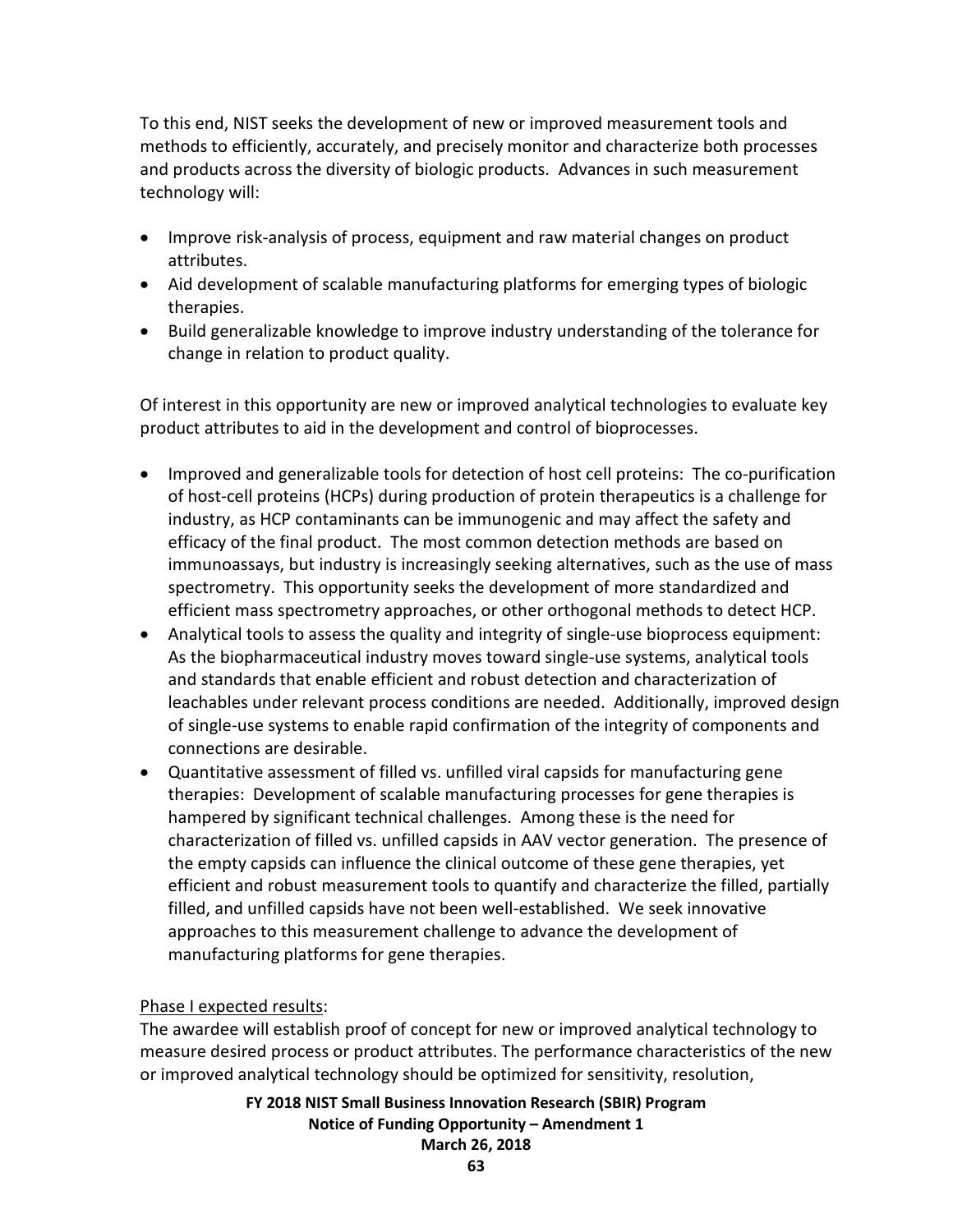quantitation, speed of measurement (including sample preparation), accuracy, precision, and reproducibility.

## Phase II expected results:

The new or improved analytical technology will be directly compared with current state-ofthe-art methodology for the relevant bioprocess or biologic product attribute, and will demonstrate a factor of 2X or greater improvement in the performance characteristics listed for Phase I above.

As appropriate based on the mutual interest of both NIST and the awardee, NIST may be available to consult or for potential collaboration, depending on the measurement technology to be developed. NIST may also be willing to provide, where appropriate, reference materials to better compare performance of the proposed new method or technology with that of the current state-of-the-art.

## References**:**

[1] Battelle/PhRMA report: The US Biopharmaceutical Industry: Perspectives on Future Growth and the Factors That Will Drive It, 2014.

[2] D.G. Bracewell et al. The Future of Host Cell Protein (HCP) Identification During Process Development and Manufacturing Linked to a Risk-based Management for Their Control, Biotechnology and Bioengineering, 112(9), 1727–1737, 2015.

[3] Deloitte Development LLC. Advancing Biopharmaceutical Manufacturing: An Evolution Underway, 2015.

[4] R. Hernandez. Special Considerations for Extractables and Leachables Testing in Biological Products, Pharmaceutical Technology, 39 (2), 2015.

[5] J.F. Wright, Product-Related Impurities in Clinical-Grade Recombinant AAV Vectors: Characterization and Risk Assessment, Biomedicines, *2*(1), 80–97, 2014.

# **9.02.02.63 Compton Scattering Tomography System with Sub-keV Energy Resolution for Gamma Ray Energy at 1-10 MeV Range**

Advance materials analyses increasingly demand non-destructiveness with spatial and spectral information. Combining the high penetrability of neutrons and gamma rays, nuclear analytical techniques such as prompt gamma activation analysis (PGAA) has long been a special tool for bulk material analysis that reveals the composition with minimal substrate interference and with multi-elemental sensitivity, due to the characteristic nuclear signature of the emitted gamma rays. However, the high penetrability is accompanied by the inherently low detection efficiency for high energy gamma rays. To date, there is no "off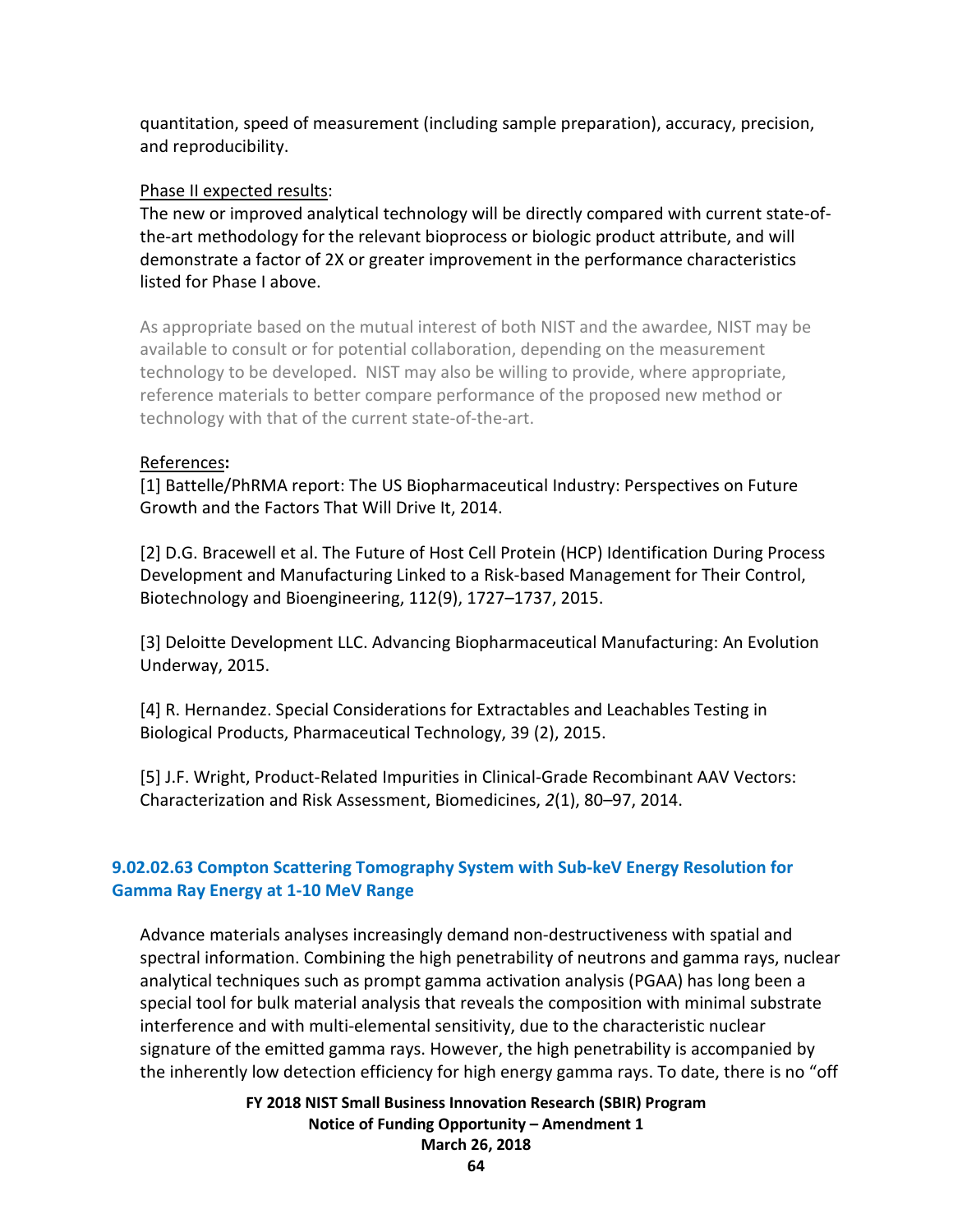the shelf" commercial detector technology that can be made suitable for spectrally resolved MeV gamma ray tomographic applications, unlike detectors for x rays and lower energy radiations which are routinely performed at micrometer scale. For both spatial and energy sensitivity requirements, traditional detectors have given way to the newer class of materials such Cadmium Zinc Telluride (CZT) which can be miniaturized and with wider band gap which enables room temperature operations. Fast on-board electronics allow near-real time image reconstruction of Compton scattered events which dominate the MeV energy range have seen rapid advances in recent years due to better electronic components and computing power. Recent development for clinical applications of such a system [1] shows promise that innovations in detector technology and reconstruction algorithm [2] can make prompt gamma emission tomography a reality. The NIST Center for Neutron Research is a leader in neutron tomography, which can resolve the physical structure of a bulk component such as a fuel cell element and its liquid flow in-situ. However, it does not provide compositional information that PGAA can. With gamma ray tomography, we can provide a new vision by creating a 3D composition map inside a bulk material/manufactured component at a scale and depth that x-ray and surface analysis techniques cannot reach.

NIST solicits proposals to develop a gamma ray spectrometer and tomographic system based on Compton scattering of MeV gamma rays specifically for the cold neutron beam based prompt gamma activation analysis instrument for composition analysis and spatial distribution of light elements in metal or other solid matrices. The key goal is spatially resolving characteristic energy lines in a bulk material via single-sided tomography that does not require physical collimations.

Phase I of this project would be to construct a suitable prototype of detector and electronics to assess energy resolution, spatial resolution, and elemental sensitivity, with a working reconstruction algorithm that can be off-line, and address the gamma ray background issues surrounding the facility. The expectation for Phase I is to achieve 5 mm spatial resolution for 5% mass fraction of hydrogen in solid matrices.

For Phase II, the detector hardware is optimized for gamma ray energy peaks of interest and for sample geometry. Mostly importantly, the data acquisition and reconstruction algorithm are fully developed and tested for robustness. The desired goal for the phase II product is 1% hydrogen at 1 mm spatial resolution. The finished product can be deployed to other PGAA facilities as well as possible special applications using portable neutron generators.

As appropriate based on the mutual interest of both NIST and the awardee, NIST may work collaboratively with the awardee, providing access to the PGAA experimental station at NCNR for the testing of the detectors throughout the developmental stages.

### References**:**

[1] J. Polf et al. Phys. Med. Biol. 60, 7085–7099, 2015.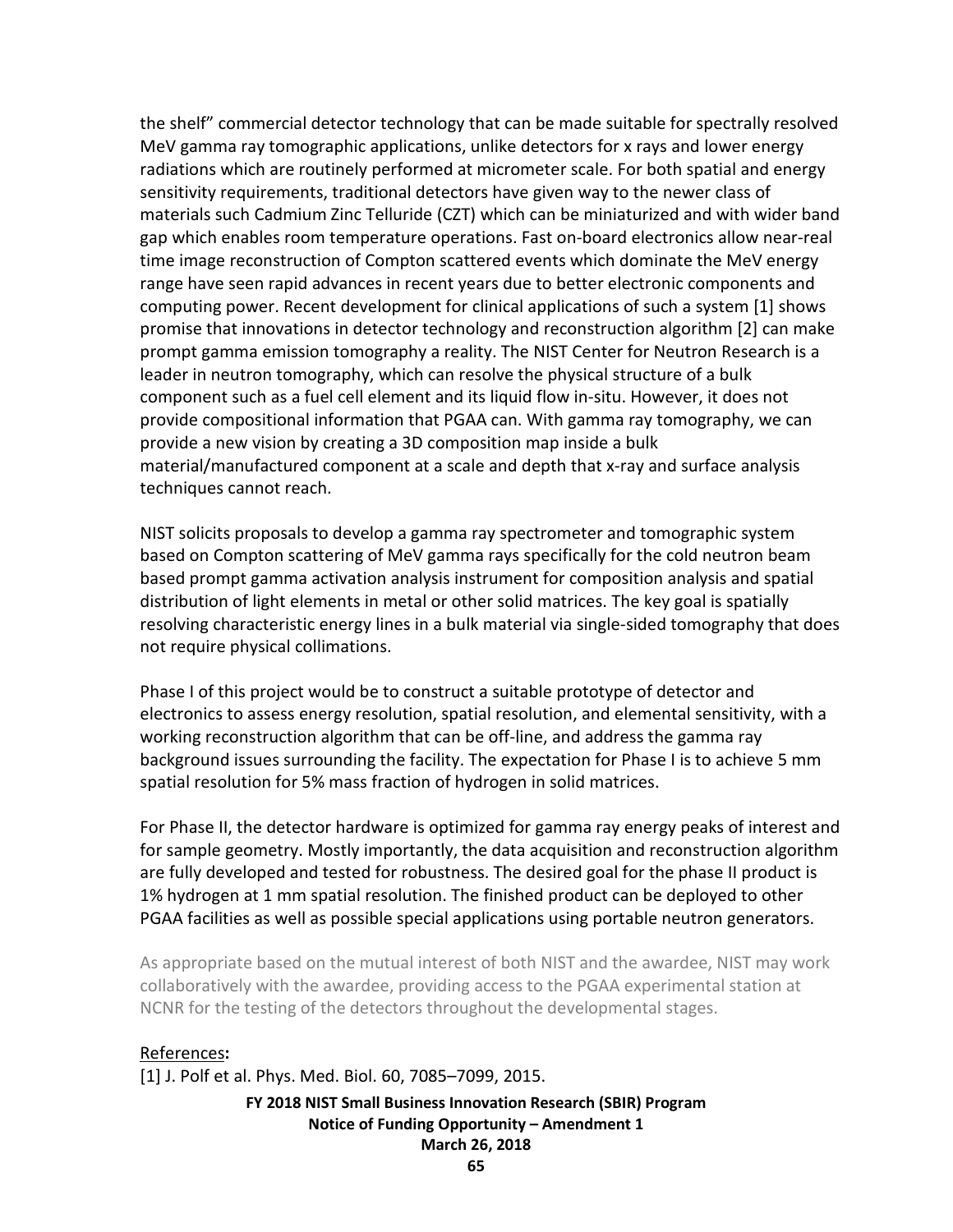[2] D. Mackin et al. Phys. Med Biol. 57, 3537–3553, 2012.

## **9.02.03.73 Continuous Learning for Additive Manufacturing Processes Through Advanced Data Analytics**

Many hurdles continue to hinder the widespread adoption of Additive Manufacturing (AM) technologies for production, including: constrained material choices, low repeatability and quality inconsistency associated with AM processes, and high cost and time in AM qualification[\[0\]](#page-67-0). A key step in overcoming each of these hurdles is to understand process– structure-property (PSP) relationships across materials and geometries for a given process.

Data-driven modeling approaches are foundational to a better comprehension of materials behavior [2]. Such approaches can be used to harness experimental data and data analytics techniques, such as data preprocessing, metamodeling, and machine learning, etc., to identify process-structure-property relationships. With almost unprecedented variability for a manufacturing process, AM provides a unique opportunity for data-driven materials characterization. As new data sets begin to emerge, the AM community expects that, with appropriate data driven modeling methods, heterogeneous data sets with a multitude of geometries, material types, and processes can be mined to develop empirical equations that correlate material properties, microstructure, part geometry, and process parameters [3, 4].

Towards advanced data analytics, intensive research has been done in employing metamodeling techniques in design and optimization [5]. AM builds are well suited for such techniques, especially for metal parts, where costs for conducting large scale sampling over many variables can be prohibitive. Experimental studies often contain only a few measurements and focus on specific sub-processes. The small sets of data captured do not adequately represent the inherently large sets of process variables and material microstructure variances that must be analyzed for establishing AM PSP relationships. It is critical to develop and validate efficient and effective data-driven modeling methods, complemented by physics-based models, capable of undertaking rapid explorations of AM PSP relationship with limited and diverse data sets.

This subtopic addresses gaps in adopting AM processes as production technologies, specifically through deepening the understanding of AM process-structure-property relationships using data science and material informatics. It addresses the need for effective data-driven modeling methods to establish multiscale models that link AM processes to highly complex material structures and link AM microstructure to properties. These methods should be general enough to apply to any material, process, and complex geometry while being effective enough for materials, process, and part qualification.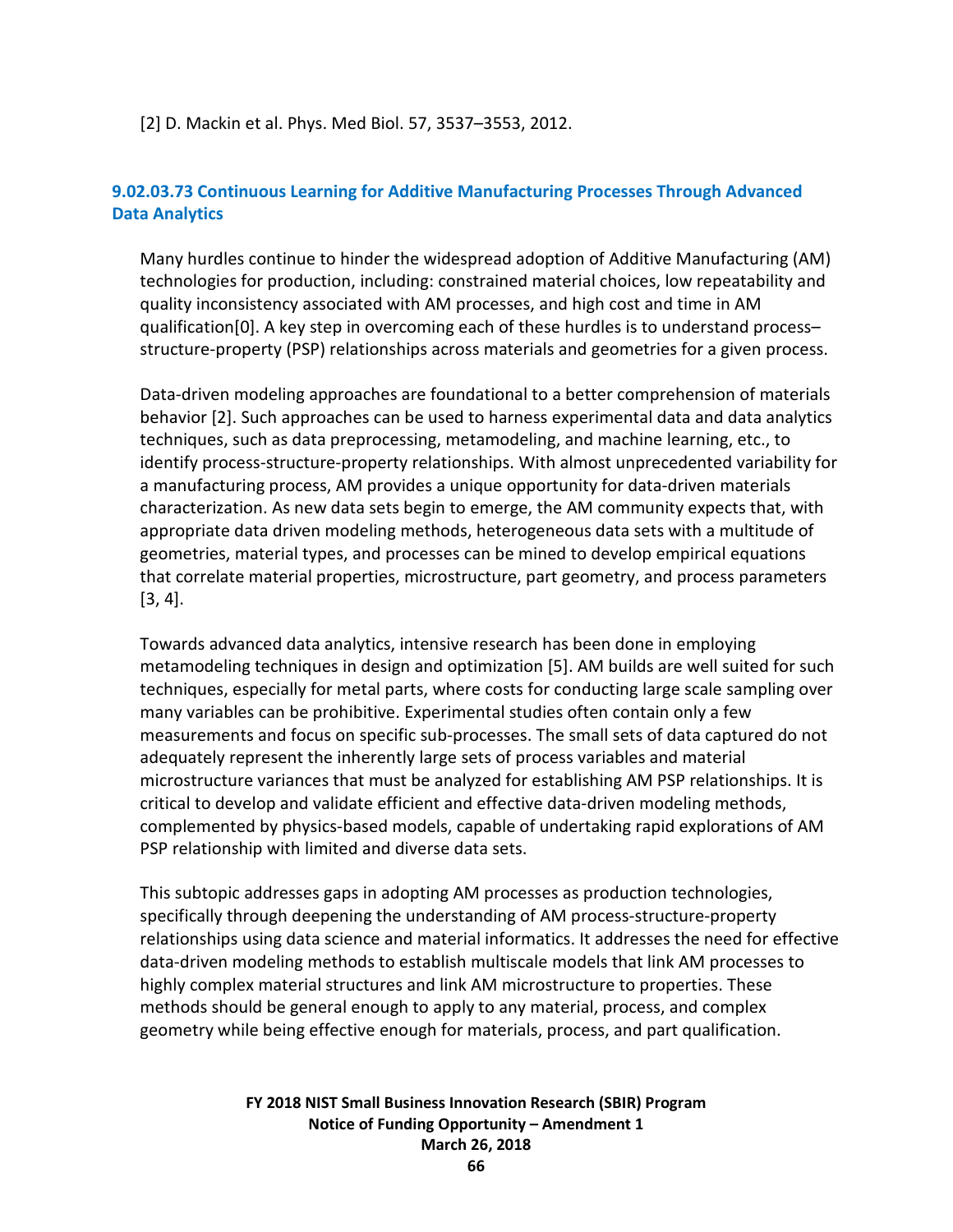This subtopic directly relates to NIST's goal of supporting U.S. commerce through measurement science. Successful development of the techniques will enable AM industry developing a comprehensive set of design guidelines, qualification methods, engineering tools, and standardization of best practices.

This project aims to develop and validate novel AM informatics and data analytics that are well suited for the low-volume, high complexity, high cost production requirements in metals AM. Methods to be investigated include: multi-scale microstructure data representation; in-situ process monitoring and NDT data pre-processing for complexity reduction; advanced data mining algorithms to develop geometry/process/structure/property relationships using limited data sets from disparate sources; augmentation of experimental data sets with knowledge and simulation data from AM modeling; and methods to transfer PSP metamodels from one material or process to another material or process.

Methods developed for this subtopic are to include advanced data analysis and mining methods to solve both "small data sets" and "big data" problems in AM modeling. Data mining algorithms are expected to address the formation of AM PSP relationships from multimodal data sets contributed through collaborative efforts. Data analysis and data mining methods are expected to address in-situ monitoring and NDT data. The AM data analytics methods are expected to support the acceleration of AM material characterization, AM manufacturability analysis, AM part quality prediction, and AM design and process optimization.

This project will develop data driven methods for identifying AM PSP relationships and support process optimization to manufacture high quality parts. Goals include establishing the following methods:

- 1) AM data-driven modeling methods to establish PSP relationships based on small and diverse data sets from collaborative efforts, without the need for sophisticated design of experiments. Specifically designed data analytics methods are required to support continuous learning (also named generative learning) for model improvement, as new data points are added frequently by the AM community.
- 2) Adaptive/sequential sampling methods to conduct cost-effective experiments based on existing model characterizations.
- 3) Methods to integrate and analyze in-situ process monitoring data and NDT data for AM PSP relationship modeling.
- 4) Methods to transfer PSP metamodels developed for one material or process to another material or process based on transfer learning concepts [6].
- 5) Multi-objective AM process optimization methods based on data-driven AM models.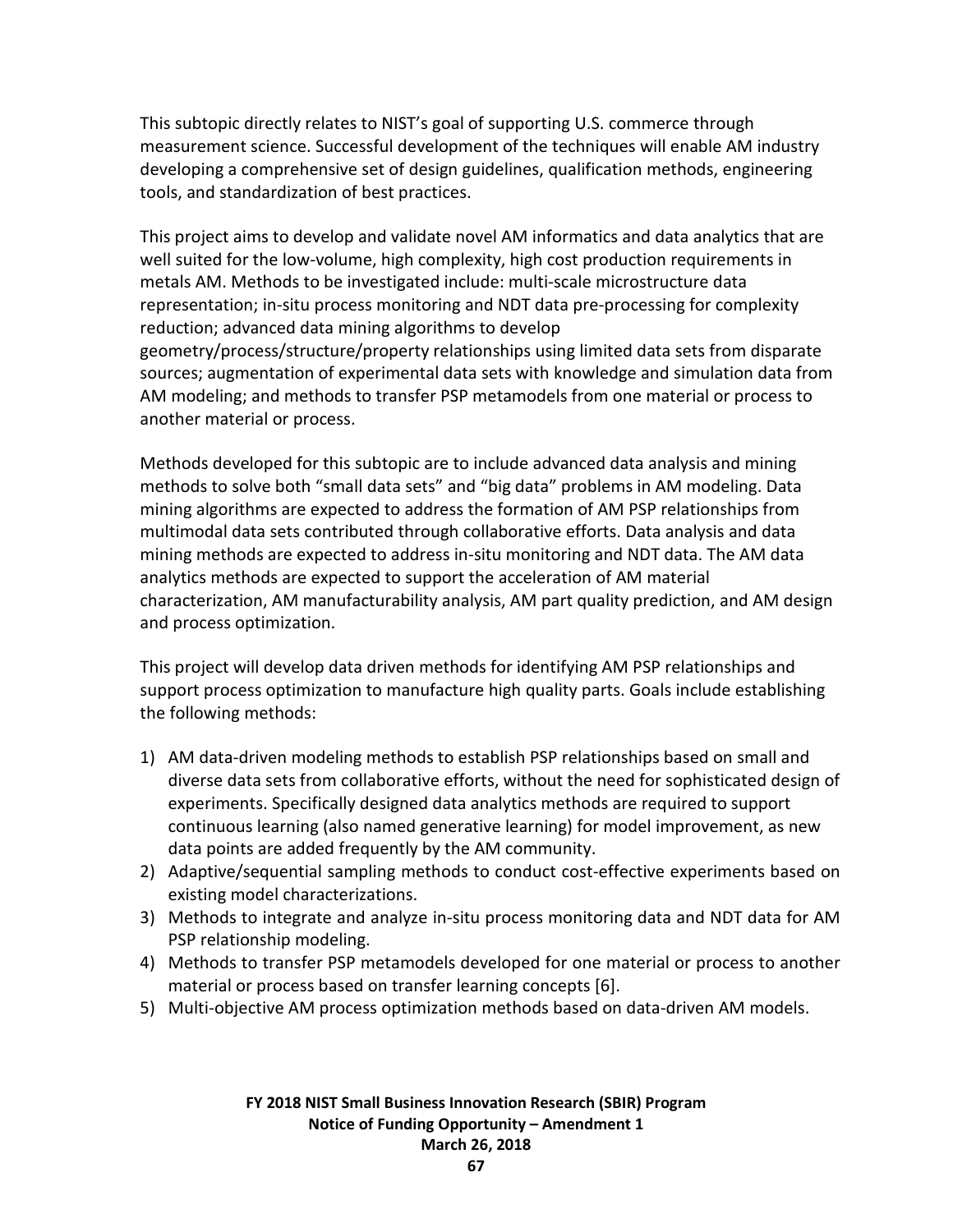Applied in concert, these methods will support AM part failure prediction and AM design and process optimization for part quality (shape and performance) with controlled cost and acceptable throughput.

## Phase I expected results:

1. Development of an analytics-driven method to incorporate in-situ process monitoring and NDT data into existing data structures [7].

2. Demonstration of a data analytics method that incorporates adaptive sampling, generative learning, and hybrid modeling techniques (combining physics based modeling with data driven modeling) to establish a single PSP relationship in a metal based PBF process.

3. Demonstration and implementation of a machine learning method to transfer a PSP metamodel developed for one type of AM material to another type of AM material. 4. Prototype software that implements and integrates 1-3 with NIST AMMD [\(https://ammd.nist.gov\)](https://ammd.nist.gov/) through an open API.

## Phase II expected results:

1. Validation of Phase 1-developed methods and algorithms by establishing PSPs for three materials for a single metal AM process.

2. Development of software that customizes the application and implementation of Phase I algorithms for various AM community stakeholders for material characterization, AM manufacturability analysis, design optimization and feedback process control.

3. Extended validation of methods and algorithms developed in Phase I by establishing 10 PSPs for a second AM process.

4. Demonstration of the software suite in a production process case study. Validation of results with experimental measurements at identified process intervals.

As appropriate based on the mutual interest of both NIST and the awardee, NIST may work collaboratively, provide technical direction, and consultation.

## <span id="page-67-0"></span>References**:**

[1] NIST. Measurement Science Roadmap for Metal-based Additive Manufacturing, National Institute of Standards and Technology, 2013.

[https://www.nist.gov/sites/default/files/documents/el/isd/NISTAdd\\_Mfg\\_Report\\_FINAL-](http://www.nist.gov/el/isd/upload/NISTAdd_Mfg_Report_FINAL-2.pdf)[2.pdf.](http://www.nist.gov/el/isd/upload/NISTAdd_Mfg_Report_FINAL-2.pdf)

[2] S.R. Kalidindi et al. Vision for Data and Informatics in the Future Materials Innovation Ecosystem, JOM, JOM, Vol. 68, No. 8, 2016.

[3] Zhuo Yang et al. Investigating Predictive Metamodeling for Additive Manufacturing, Volume 1A: 36th Computers and Information in Engineering Conference, Charlotte, North Carolina, USA, August 21–24, 2016.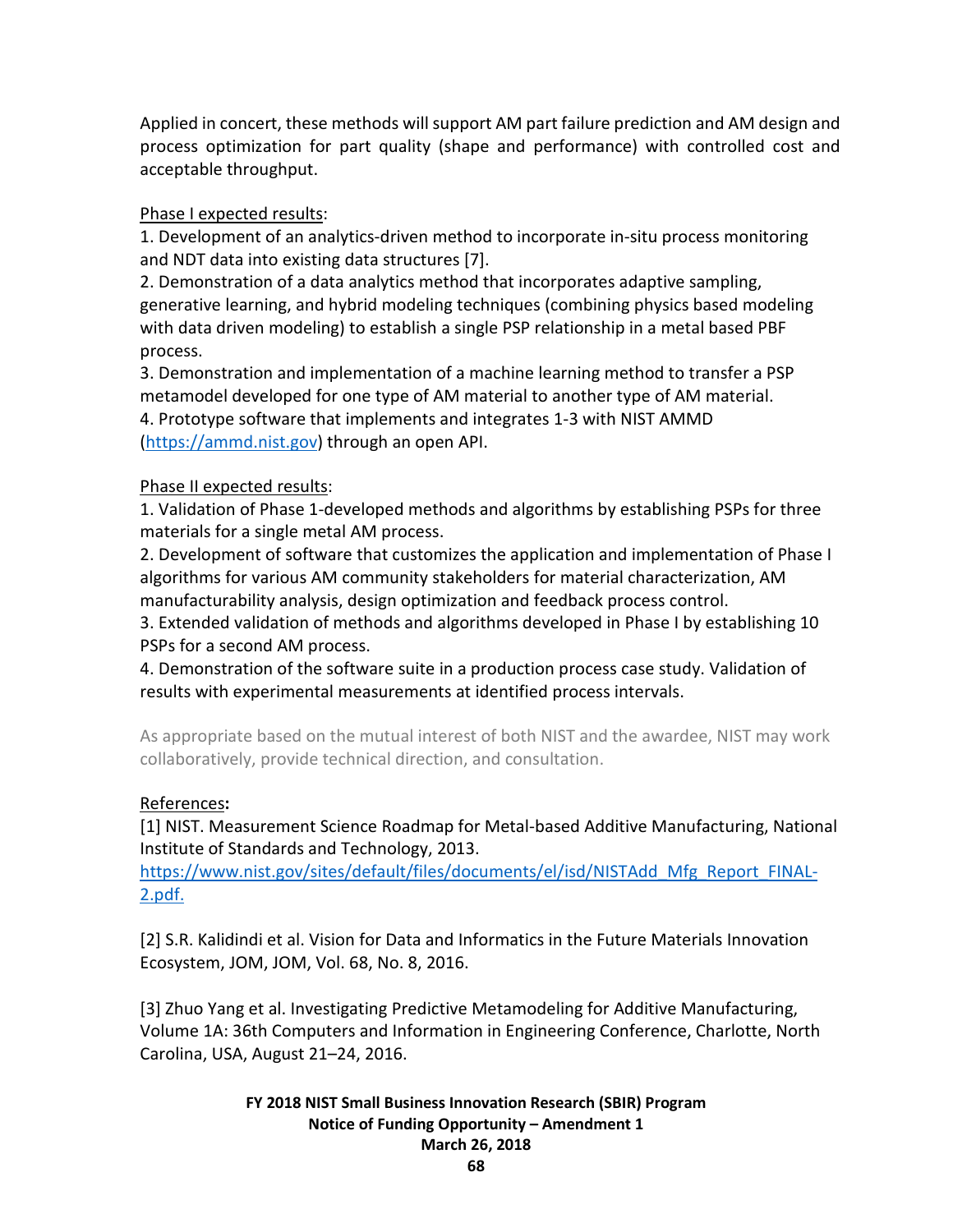[4] Z. Yang et al. A Domain Driven Approach to Metamodeling in Additive Manufacturing, CIE 2017, Cleveland, OH, Aug. 6-9, 2017.

[5] Y. Pan and M. Hu. A Data-driven Modeling Approach for Digital Material Additive Manufacturing Process Planning, International Symposium on Flexible Automation (ISFA), Cleveland, OH, 1-3 Aug. 2016.

[6] S.J. Pan and Q. Yang. A Survey on Transfer Learning, IEEE Transactions on Knowledge and Data Engineering, Vol 22, Issue 10, 2009.

[7] Y. Lu et al. A Collaborative Data Management System for Additive Manufacturing, CIE 2017, Aug. 6-9, 2017, Cleveland, Ohio.

## **9.02.04.63 Design of a High-speed, Multiplexed Infrared Sensor Platform for Dynamic Chemical Analysis**

NIST seeks to determine the technical feasibility of a compact ( $\leq 1$  m<sup>3</sup> physical footprint), long-path (≥ 35 m), broad-band (≥ 1 THz) multiplexed infrared sensor platform (MISP) capable of high frequency resolution ( $\leq 1$  GHz) and high acquisition rates ( $\geq 1$  kHz), achieved via the integration of emerging technology in chip-based lasers, mid-infrared fibers, and dispersive optics. We propose development towards a commercial MISP which utilizes one or more quantum cascade laser (QCL) frequency combs [1] as the active source(s) and a virtually imaged phased array (VIPA) spectrometer and infrared camera as the broad-band detector [2, 3]. The purpose of the sensor platform will be to perform accurate and precise quantitative analysis of trace chemicals using their unique "quantum fingerprints" within the long-wave infrared atmospheric window ( $\lambda = 8$  µm to  $\lambda = 12$  µm) [4]. As the relevant optical technologies are only now becoming commercially viable, NIST is interested in this feasibility (Phase I) and prototyping (Phase II) study to promote U.S. leadership in laser sensor development throughout the long-wave infrared atmospheric window.

Proof-of-principle multiplexed spectrometers operating in the mid-wave infrared ( $\lambda = 3 \mu m$ to  $\lambda$  = 5 µm) have reported novel time-resolved chemical kinetics [5, 6] as well as the openpath detection of  $CH_4$  and  $H_2O$  [7]. However, many large molecules of interest to advanced manufacturing, air-quality evaluations, and national security applications have strongly absorbing fundamental vibrations in the long-wave infrared atmospheric window. Therefore, NIST seeks to unite in a synergistic way emerging optics and photonics technologies (QCL frequency combs, long-path sample cells, mid-infrared fibers, VIPA etalons, and compact infrared cameras) by studying the feasibility of a compact and broadband MISP for the high-resolution, simultaneous interrogation of a variety of chemicals using their unique infrared absorbances.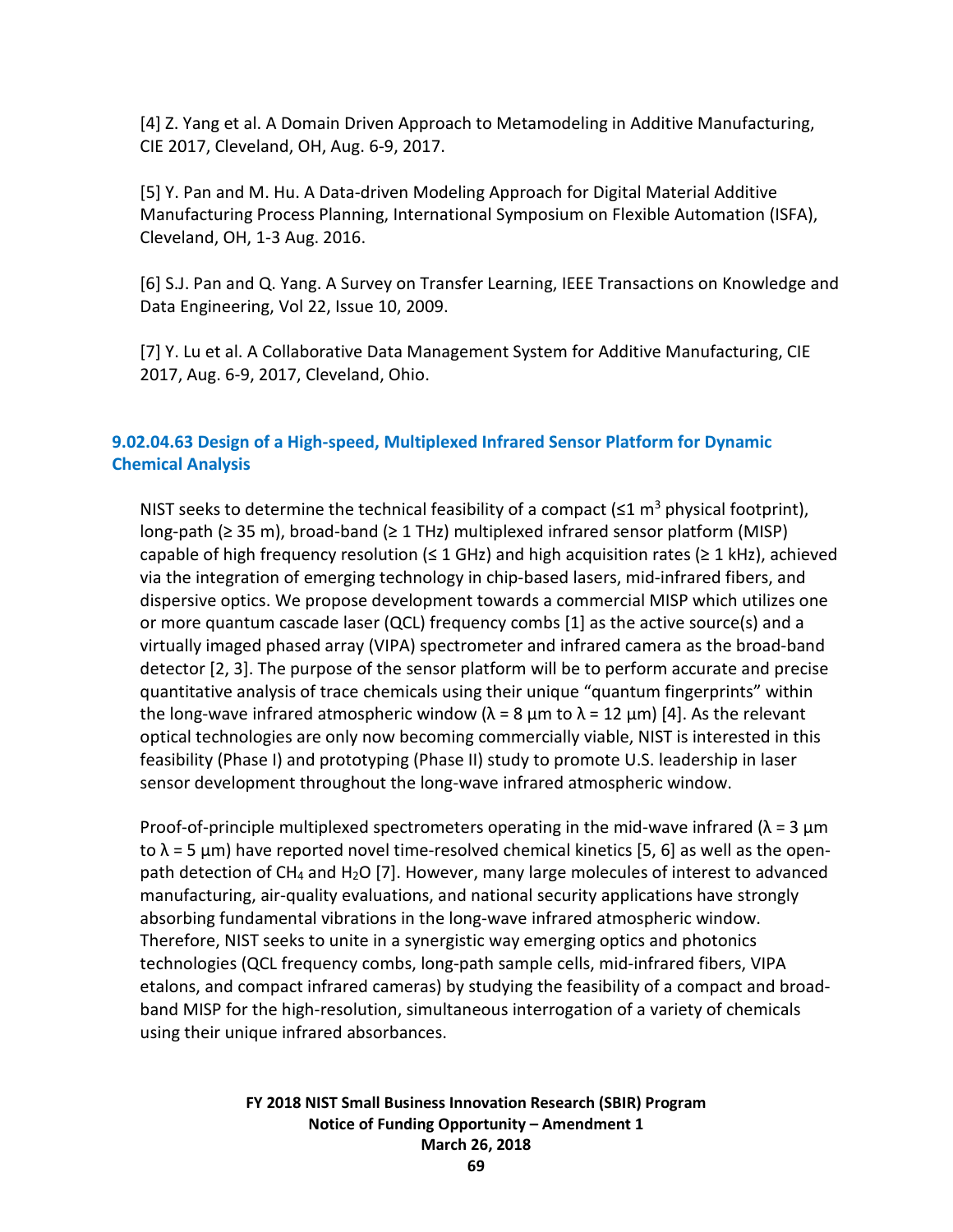Using this multiplexed infrared sensor platform, one could potentially perform simultaneous, *in situ* measurements of isoprene (C<sub>5</sub>H<sub>8</sub>) and ozone (O<sub>3</sub>) fluxes, and thus begin to elucidate the impact of biogenic volatile organic compounds (BVOCs) released by the urban ecosystems on air quality and human health [8]. To most efficiently achieve commercialization, the proposer/awardee should ultimately identify additional specific MISP chemical targets and sensing applications. Broadly speaking, the development of a MISP would both leverage and further strengthen the United States industrial expertise in laser sensors for advanced manufacturing and quantum science using emerging optics and photonics technology [9, 10]. Relevant activities include the ruggedization of high-resolution imaging dispersive spectrometers and associated high-fidelity data processing, as well as the integration of mid-infrared fiber optics and compact, low-volume, long-path gas cells with chip-based frequency combs.

## Phase I expected results:

Determine the technical feasibility of a multiplexed infrared sensor platform (MISP) using a quantum cascade laser (QCL) frequency comb(s), compact and long-path absorption cell, and virtually imaged phase array (VIPA) spectrometer.

## Phase II expected results:

Develop a prototype MISP which operates in the long-wave infrared atmospheric window  $(\lambda)$ = 8 μm to  $\lambda$  = 10 μm). Identify and potentially demonstrate active optical sensing of awardee-identified chemical targets that will ultimate drive MISP commercialization.

As appropriate based on the mutual interest of both NIST and the awardee, NIST anticipates working collaboratively by providing technical guidance, discussing design concepts, and aiding in component/prototype evaluation.

## References:

- [1] Y. Bidaux et al. Opt. Lett. 42, 1604 2017.
- [2] L. Nugent-Glandorf et al. Opt. Lett. 37, 3285 2012.
- [3] A.J. Fleisher. Frontiers in Optics 2017, OSA Technical Digest (online), paper JTu3A.19.
- [4] A. Schliesser et al. Nat. Photonics 6, 440 2012.
- [5] A.J. Fleisher et al. J. Phys. Chem. Lett. 5, 2241 2014.
- [6] B.J. Bjork et al. Science 354, 444 2016.
- [7] L. Nugent-Glandorf et al. Appl. Phys. B 119, 327 2015.
- [8] T. Zenone et al. Sci. Rep. 6, 32676 2016.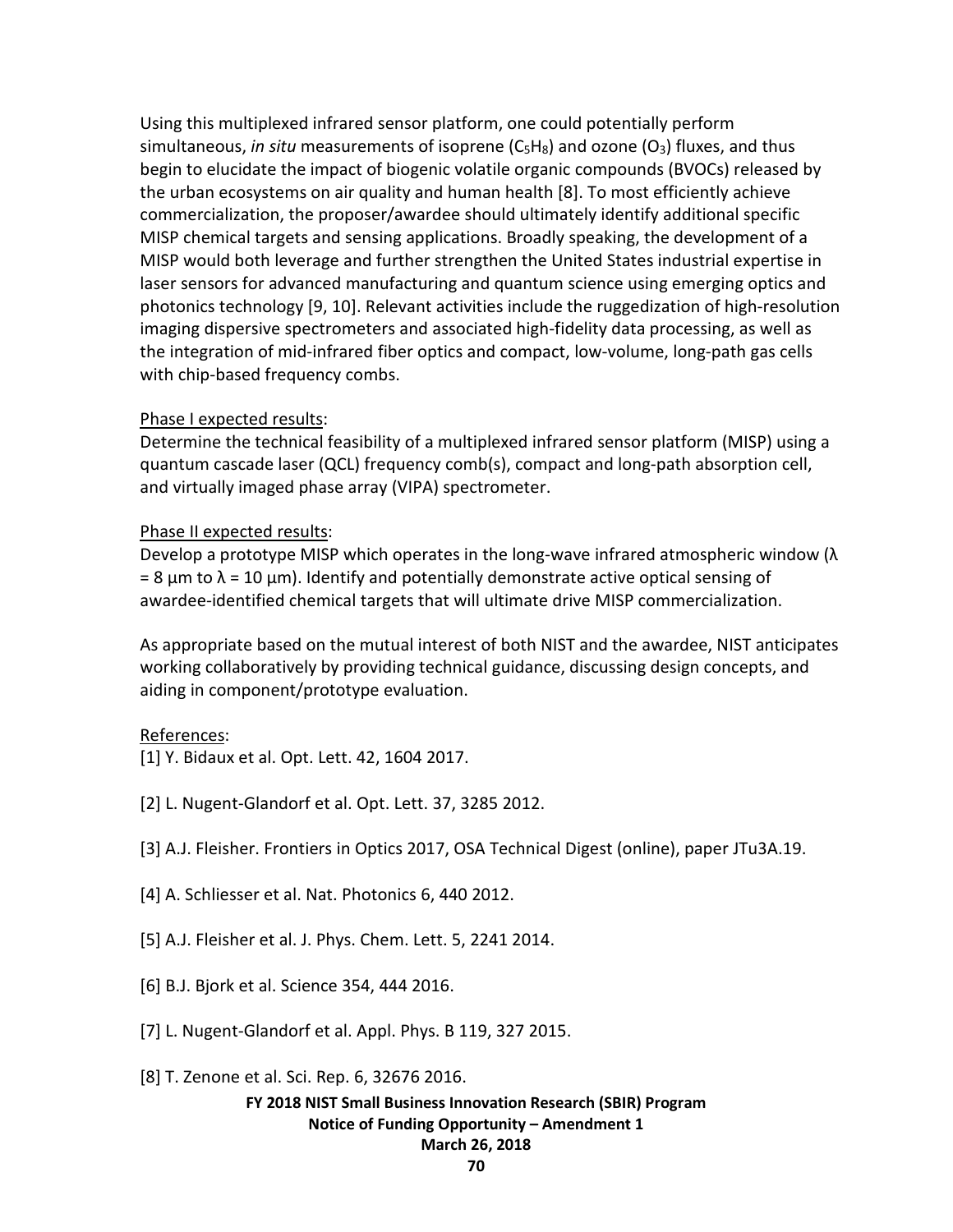[9] National Photonics Initiative. Photonics: Enabling American Innovation, Competition and Security, February 1, 2017.

[10] National Photonics Initiative. Call for a National Quantum Initiative: Proposal to Address the Urgent Need to Develop the Information Infrastructure of Tomorrow, June 22, 2017.

## **9.02.05.63 High Throughput, Fast-temperature Response, Force Sensing Material Extrusion Print Head**

Thermoplastic material extrusion additive manufacturing is hampered by low production rates, low-fidelity temperature control, weak or nonexistent performance feedback, and no raw material qualification methods. Creating an integrated system meeting these needs will allow wider adoption of material extrusion technologies in the medical, aerospace, and automotive sectors where throughput and qualification are crucial requirements.

The NIST mission in the soft matter additive manufacturing space is well aligned with the proposed technology in several key areas.

- Promoting technological advances in advanced manufacturing
- Basic research in thermoplastic additive manufacturing
- Standard Reference Material and Research Material development
- Standard test method development (ASTM/ISO)

The goals are three-fold: 1) development of a high-throughput, low-slip printing head to further basic research on the fundamental polymer physics underlying the layer-by-layer welding during higher shear rate extrusion. This goal will speed adoption of material extrusion additive manufacturing by making throughput more competitive with traditional manufacturing methods. 2) Integration of force sensing technology, which will provide a feedback mechanism to assess material quality, measure standard reference materials, and provide a quality assurance signature for a given print. Melt flow indexes are commonly used to assess raw material quality, however, currently there is no equivalent method to assess raw material quality with a filament as the raw material. A print head with integrated force sensing can be used to both assess filament quality and measure reference filaments. 3) Incorporation of a fast temperature response system. Voxel-by-voxel control of material properties is a key feature of additive manufacturing systems, however, the slow equilibration time in current material extrusion print heads limits the fidelity to layer-by-layer control. A system with fast temperature response would be capable of rapidly switching the inter-layer adhesion quality within a given layer, radically changing the design space available to the designer/manufacturer. Incorporation of a fast-thermal response will support standard test method development by improving thermal equilibration in systems which prone to temperature fluctuation due to negligible thermal mass.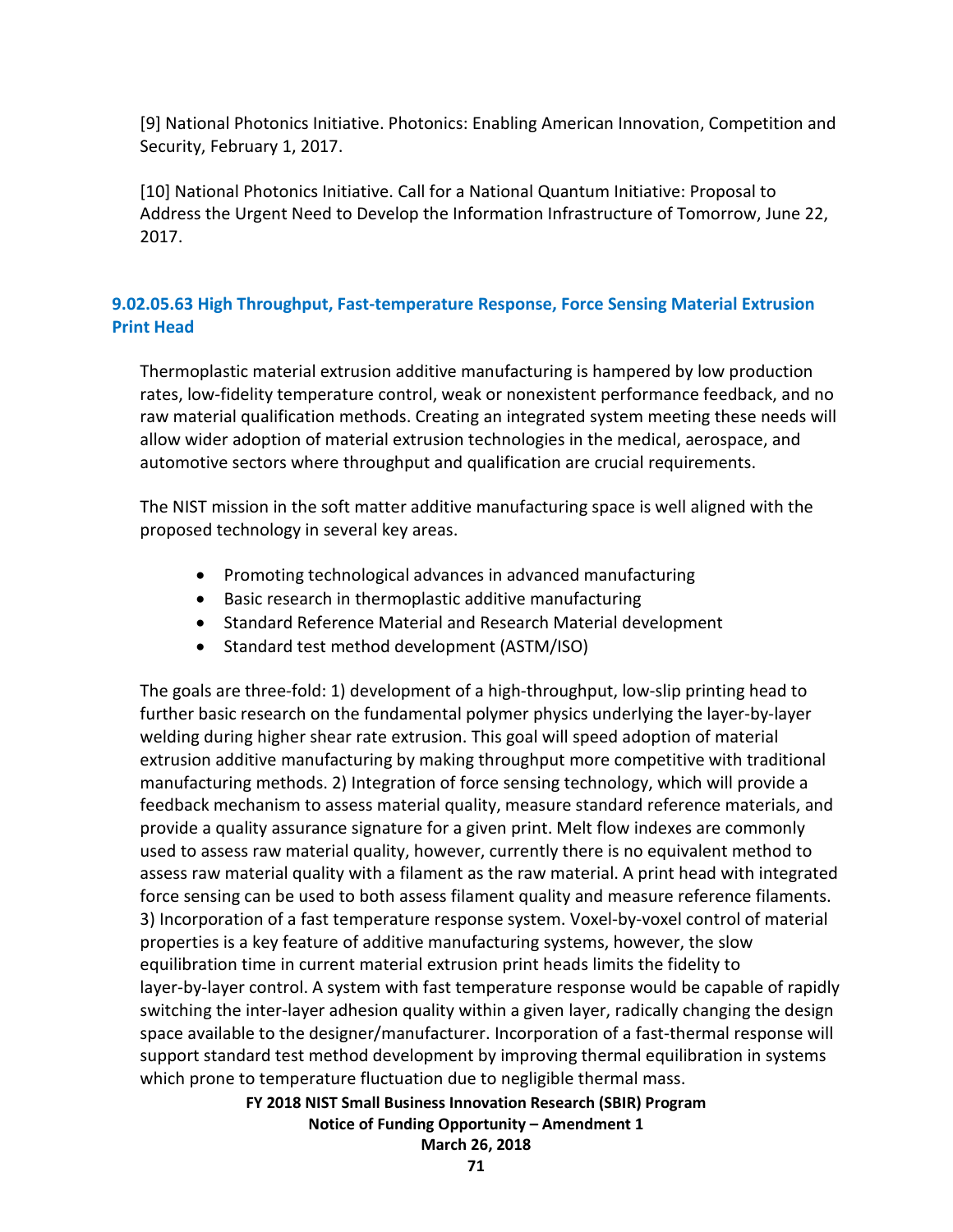## Phase I expected results:

Stand-alone thermoplastic material extrusion head integrating the following technologies: counter-rotating nut drive (expanding on nut drive from ref [2]), laser assisted pre-heating zone [2], hyperbolic tapered heating zone [2], and strain-gauge for force sensing [1]. The system shall be capable of ~10-fold increase in throughput and ~10-fold increase temperature response/equilibration time over current pinch wheel systems while simultaneously reporting a viscosity index value. Assessment of accuracy and precision of force sensing system. The system should accept standard 1.75 mm or 2.88 mm diameter filaments.

## Phase II expected results:

## Transition from stand-alone system prototype to production system and integration with core-XY motion control system.

As appropriate based on the mutual interest of both NIST and the awardee, NIST may work collaboratively on design and performance measurements and provide Reference Material filaments.

## References:

[1] J. Go et al. Rate Limits of Additive Manufacturing by Fused Filament Fabrication and Guidelines for High-Throughput System Design, Additive Manufacturing, 16, 1-11, 2016.

[2] J. Go and A.J. Hart. Fast Desktop-Scale Extrusion Additive Manufacturing, Additive Manufacturing, 2017, in press.

## **9.02.06.62 Integrated Nanophotonic Probes for Scanning Optical Measurements and Atomic Force Microscopy**

Recently, novel chip-scale probes with integrated nanophotonics were invented [5,6] and developed by NIST [1-6] and shown to enhance performance and achieve new functionality in scanning probe microscopy [1,2]. In one example, new capability for optical probing of integrated photonic devices has been demonstrated, which may be of commercial interest in the nanophotonics manufacturing. In another example, higher performance and new capabilities were demonstrated [1] using an atomic force microscopy probe with integrated nanophotonic readout [2,3]. In both cases these novel chip-scale probes were integrated with commercial scanning probe systems, lowering the entry barrier for commercial adoption.

Proposals are sought to improve manufacturability and develop batch fabrication of such probes and simplify their integration with commercial scanning probe microscopes and probe stations. Licensing conditions will be the same as in subtopic 9.07.01.40. Currently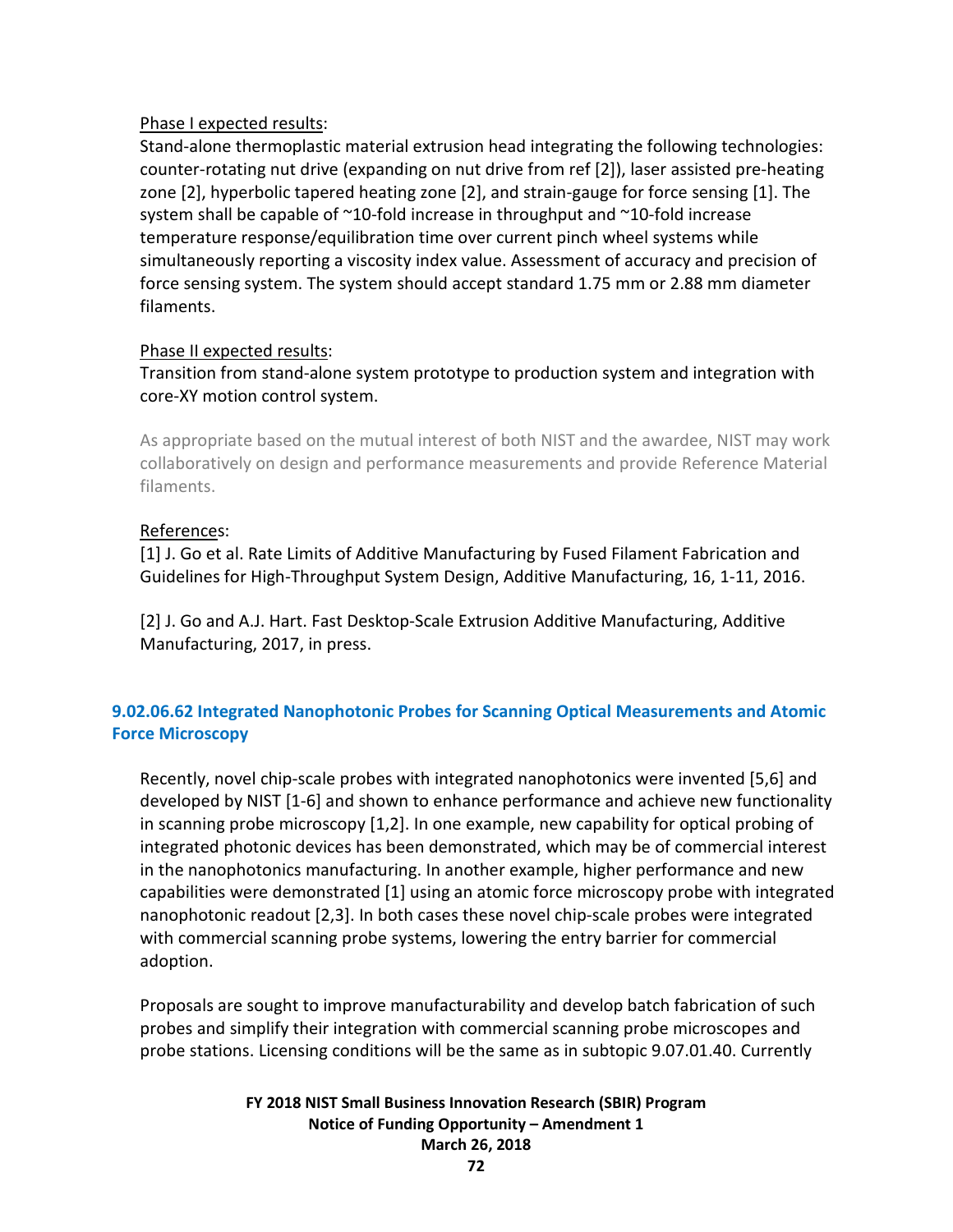such probes are difficult to produce in quantity economically, and are hard to integrate with commercial microscopes.

Further development and commercialization of such probes, together with the development of the associated measurement techniques, will enable large improvements in the state of the art of optical/photonic device testing and AFM metrology, and its dissemination to a broader community. NIST in general, and the Center for Nanoscale Science and Technology in particular, are interested in enabling innovative commercial research to achieve such improvement in optical and AFM metrology, and fulfill its mission to support the U.S. nanotechnology enterprise from discovery to production by providing industry, academia, NIST, and other government agencies with access to nanoscale measurement and fabrication methods and technology.

Probing integrated photonics devices by evanescent optical coupling can play a role similar to the role of electrical probing in electronics manufacturing, facilitating quick in-line testing and determining known good die. Evanescent coupling approach with a nanofabricated probe does not require large and expensive dedicated probing areas, and can be applied at wafer scale, which are not currently possible with other techniques.

Atomic Force Microscopy (AFM) is a nanoscale metrology technique essential for both nanoscience and nanotechnology research as well as nanoscale structure and device manufacturing. Decreasing the mass and size of AFM cantilevers both improves the speed of their response and decreases thermal mechanical noise by decreasing drag when operated in air or fluid environments. In both cases the measurement quality and throughput can be increased. Currently such miniaturization is limited by the difficulty of realizing precision measurement of the motion of such cantilevers. NIST research has demonstrated a way to overcome this difficulty by integrating nanophotonic resonators in close proximity to extremely small cantilevers with masses below 1 pg. These allow motion measurements with a motion noise floor below 1 fm/Hz<sup>1/2</sup> and a force noise floor of a few  $fN/Hz^{1/2}$  in air, and a similarly low force noise in water. High resonance frequencies enable the devices to respond on sub-microsecond time scales.

The general goals of this research are to increase the quality, availability, and throughput of high-precision optical probing and AFM metrology by private sector commercialization of innovative, NIST-developed measurement technologies. In addition, this project should use small business to meet federal research and development needs, and to stimulate small business innovation in technology. The specific goals of this project are to eliminate manufacturing challenges and enables mass production of nanophotonic loop probe and nanoscale AFM probe microchips. Innovative research should address these specific challenges:

1) Mass production of microchips with overhanging photonic loops and/or nanomechanical AFM cantilevers.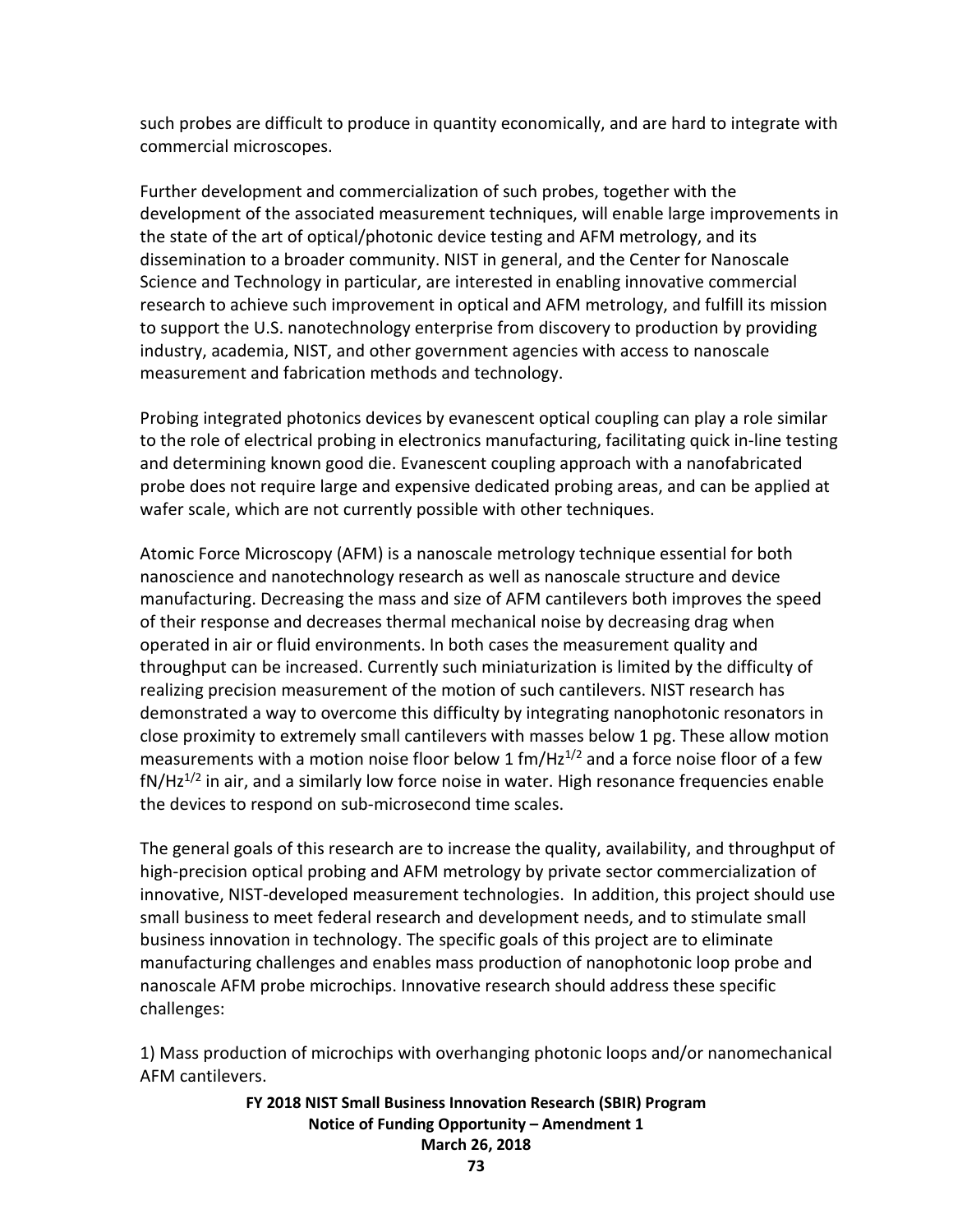2) Mass production of chips that can be efficiently coupled to two or more single mode optical fibers. While low-cost fiber pigtailing of probe chips may be considered initially, development of reusable scanning probe microscopy chip holders with built-in optical connections appears to be a preferred path to commercial adoption.

The probes should be compatible with commercial Scanning Probe Microscope / Atomic Force Microscope systems and should be easy to exchange. They should operate in the optical telecommunication wavelengths range and allow quick and efficient coupling to commercial single-mode optical fiber excitation and detection systems with minimal mechanical alignment.

Commercialization of this technology is expected to result in significant advances in the commercial state of the art in photonics testing and AFM instrumentation, with a further positive impact on U.S. nanomanufacturing and nanotechnology enterprise as a whole.

#### Phase I expected results:

Demonstration of key elements of proposed probe design and fabrication process. Specifically, demonstration of the feasibility of fabricating all on-chip elements required for 1) single-mode fiberoptic connection (such as single-mode fiber pigtailing or a disconnectable optical connection approach)

2) exposing the probe tip for interaction with a sample (such as, but not necessarily, overhanging over the edge of the chip)

3) batch fabricating probe chips on 100 mm, 150 mm or larger wafers (this may include ebeam lithography).

The demonstrated approach should be in principle suitable for optical probe loops of 10 micrometer diameter and width down to 150 nm or AFM probes with modal mass below 1 pg and stiffness in the sense direction of 1 N/m to 100 N/m and optomechanical readout with a noise floor below 1 fm/Hz^0.5, or both (preferred). We are not looking for detailed optomechanical probe structure design, but seeking to establish a clear path to batch fabrication on a wafer scale. Sufficient feasibility demonstration will require fabricating simplified test structures to demonstrate key fabrication process steps (such as overhanging the probe and/or fiber coupling), and a theoretical study specifying a detailed fabrication process flow.

#### Phase II expected results:

Implementation and demonstration of batch fabrication of functional optical or AFM probes or both (preferred). Probe functionality will be validated b NIST. Optimization of probe's design for improved performance and manufacturability. The optical probes shall have the width from 100 nm to 500nm and radius of curvature from 2.5 micrometer to 10 micrometer. AFM probes shall have the modal mass below 2 pg, and optomechanical readout noise below 3 fm/Hz^0.5. Probes shall be available in several different designs covering varying stiffnesses (AFM) and effective indexes (optical loop). We expect to have established a path to commercial fabrication of these probes at the end of the program.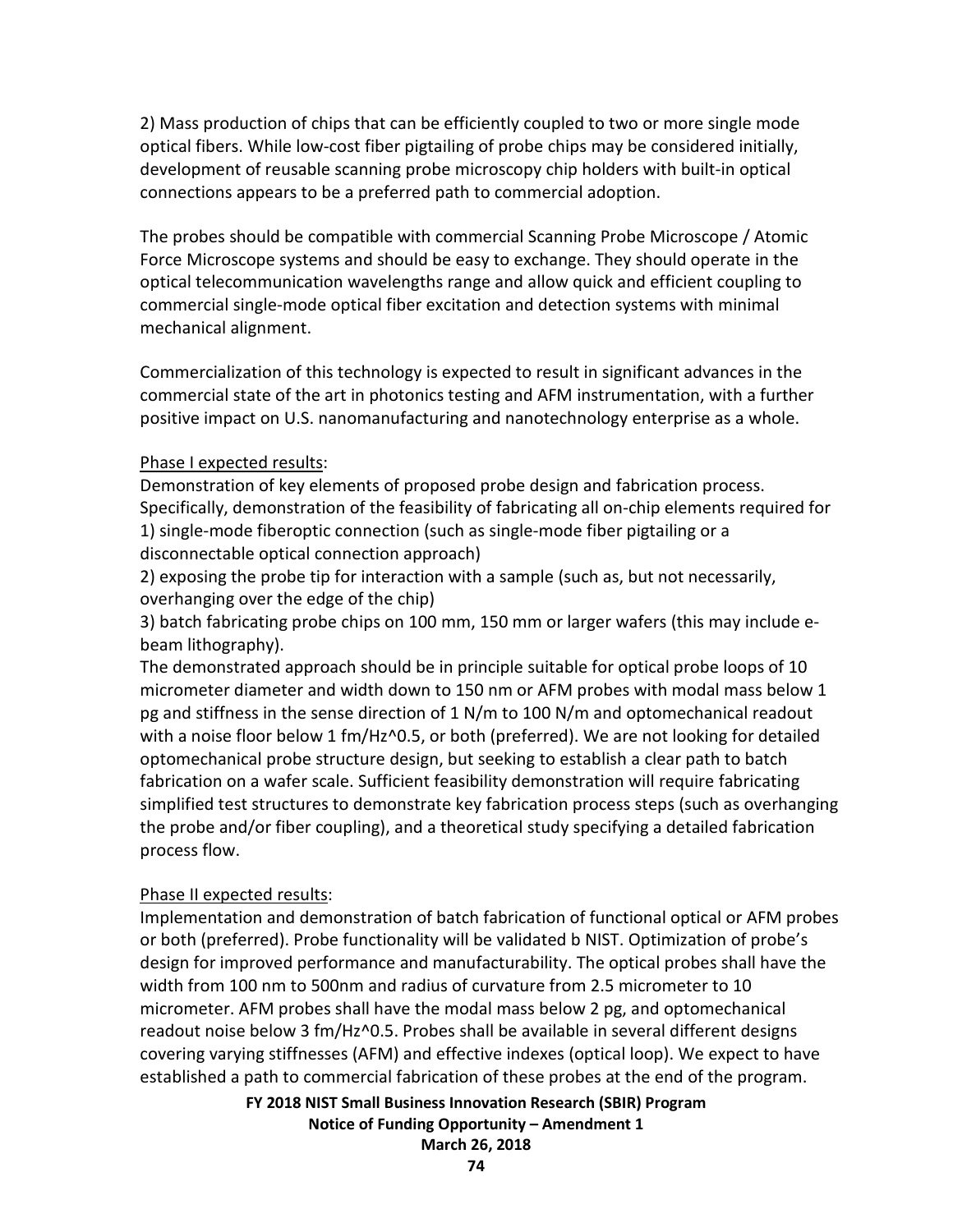As appropriate based on the mutual interest of both NIST and the awardee, NIST may provide to the awardee full data on current NIST optical and AFM probe design and performance. NIST researchers may be available to consult with the awardee on all aspects such probe designs and their perceived applications. NIST may provide full details of currently used fabrication process and its implementation in the NIST CNST NanoFab, including recipes for all steps. Some of these steps are not currently compatible with batch fabrication, and NIST seeks to remedy this. NIST may provide full details of the current approach to assembly and integration of these probes into commercial instruments. NIST is open to regular discussions/consultations regarding design, as well as all other aspects of fabrication, as well as use of the probes. NIST researchers may be available, and in Phase II will be expecting, to test the early prototype probes and final supplied probes in our fiberoptical sensing and AFM systems. NIST will implement the changes necessary to integrate and test the supplied probes in our systems (such as custom adaptors or fiberoptic couplers, if necessary).

To be considered under two subtopics, a separate application may be submitted to subtopic 9.07.01.40 NIST Technology Transfer.

# References:

[1] T. Michels and V.A. Aksyuk. Optical Probe for Nondestructive Wafer-scale Characterization of Photonic Elements, IEEE Photonics Tech. Lett., 29 (8), pp. 643 – 646, 2017. [https://www.nist.gov/publications/optical-probe-nondestructive-wafer-scale](https://www.nist.gov/publications/optical-probe-nondestructive-wafer-scale-characterization-photonic-elements)[characterization-photonic-elements.](https://www.nist.gov/publications/optical-probe-nondestructive-wafer-scale-characterization-photonic-elements)

[2] , J. Chae et al. Nanophotonic Atomic Force Microscope Transducers Enable Chemical Composition and Thermal Conductivity Measurements at the NanoscaleNano Letters, 17 (9), pp 5587–559, 2017[. https://www.nist.gov/publications/nanophotonic-atomic-force](https://www.nist.gov/publications/nanophotonic-atomic-force-microscope-transducers-enable-chemical-composition-and)[microscope-transducers-enable-chemical-composition-and.](https://www.nist.gov/publications/nanophotonic-atomic-force-microscope-transducers-enable-chemical-composition-and)

[3] S.M. An et al. Optomechanical Transducer-based Soft and High Frequency Nanoscale Cantilever for Atomic Force Microscopy, Proceedings, Solid State Sensor, Actuator and Microsystems Workshop, June 2016[. https://www.nist.gov/publications/optomechanical](https://www.nist.gov/publications/optomechanical-transducer-based-soft-and-high-frequency-nanoscale-cantilever-atomic)[transducer-based-soft-and-high-frequency-nanoscale-cantilever-atomic.](https://www.nist.gov/publications/optomechanical-transducer-based-soft-and-high-frequency-nanoscale-cantilever-atomic)

[4] T. Michels et al. Fabrication Process for an Optomechanical Transducer Platform with Integrated Actuation, NIST JRES, 121, pp. 507-536, 2016. [https://www.nist.gov/publications/fabrication-process-optomechanical-transducer](https://www.nist.gov/publications/fabrication-process-optomechanical-transducer-platform-integrated-actuation)[platform-integrated-actuation.](https://www.nist.gov/publications/fabrication-process-optomechanical-transducer-platform-integrated-actuation)

[5] Patent application NIST 17-015 US1, U.S. Patent Application serial number 15/799,337 "Photonic Probe for Atomic Force Microscopy, filed October 31, 2017.

[6] Patent application NIST 17-012 US1, Microfabricated Optical Probe.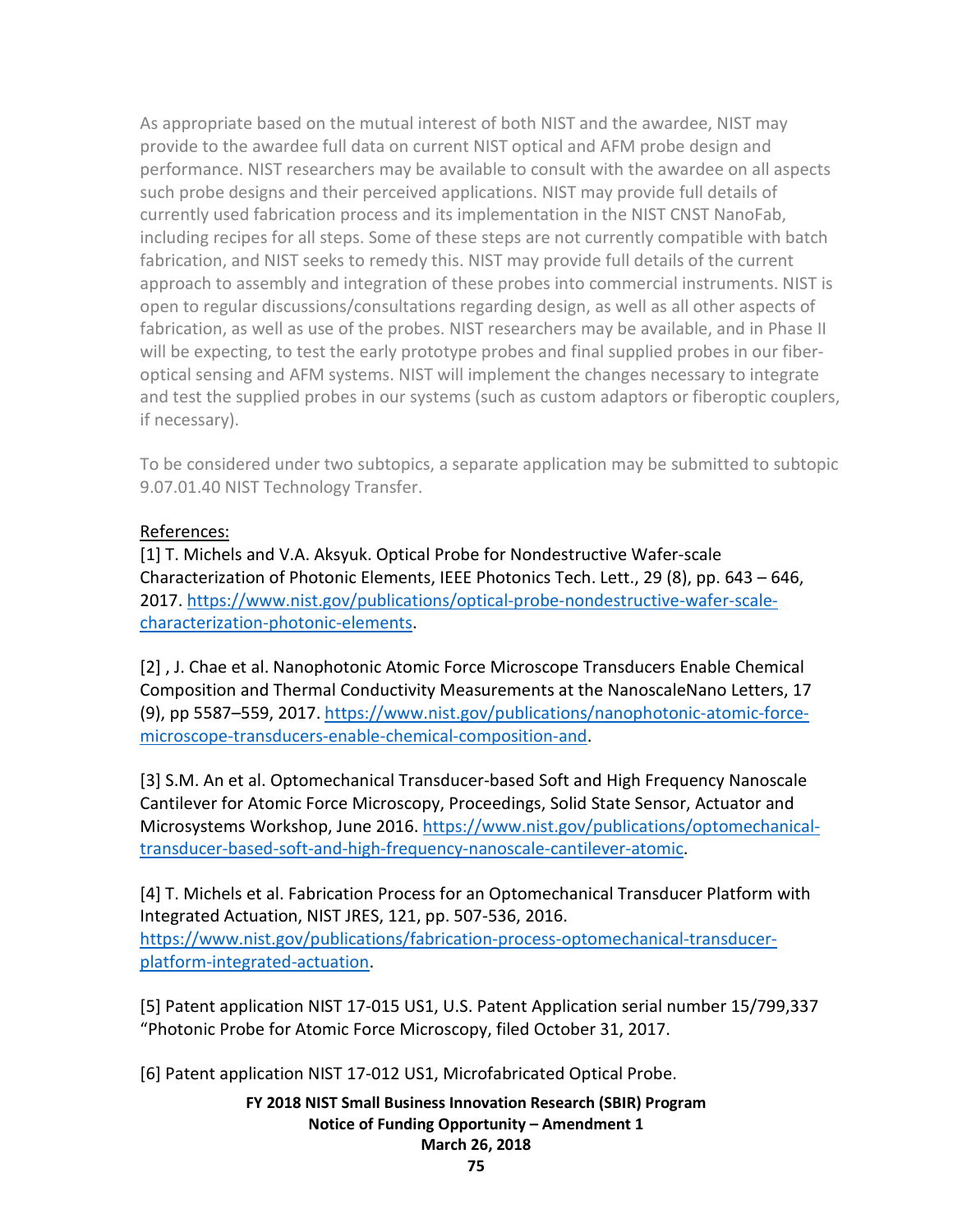#### **9.02.07.63 Measuring Handedness by Fluorescence**

Inorganic nanomaterials possess unique electronic and optical properties that may enable future quantum information technology and biomedical sensing and imaging. There is a growing appreciation that the intrinsic handedness of a nanomaterial, i.e. left- vs righthanded twist of the overall structure, plays a critical role in controlling the physical and chemical properties of the nanomaterial [1]. However, handedness character has been largely ignored in the past due to measurement challenges. Optical absorption based circular dichroism (CD) is a well-developed technique for characterizing small molecule enantiomers. However, this technique suffers from low speed, low sensitivity, and inability to derive stereochemical surface coating effect when applied to colloidal nanoparticles. Fast, sensitive, and accurate determination of handedness of manufactured nanomaterials is thus an unmet measurement need. This subtopic solicits proposals to develop fluorescence based measurement of enantiomeric colloidal nanomaterials. A spectrometer that carries out such measurement is expected to provide fast, sensitive, and quantitative assessment of the enantiomeric content of the colloidal nanomaterial under test, as well as stereochemical effects from the coating layer. It is envisioned that this fluorescence-based CD spectrometer can be eventually adopted in on-line monitoring of manufacturing process, high-throughput screening, and other application development for a wide range of nanomaterials.

The specific goals of the project are the following.

1. Construct a fluorescence spectrometer that uses left- and right- circular polarized excitation light covering the entire visible range (400-700 nm) via the state-of-the-art super continuum light excitation technique, and detect difference emission fluorescence in the (900-1600 nm) near IR range, achieving a signal/noise ratio > 100 for the resulting 2D excitation-emission spectrum in less than 2 min accumulation time.

2. Demonstrate the capability of such instrument for the analysis of enantiomeric enriched nanoparticle colloids, such as different chiral forms of single-wall carbon nanotubes, with sample volume no more than 400  $\Box$  and concentration no more than OD 1 (peak absorbance, 10 mm path length).

#### Phase I expected results:

Demonstrate feasibility of fluorescence based circular dichroism detection that meet specifications given in Project Goals.

#### Phase II expected results:

Assemble a functional unit of fluorescence based CD and deliver it to NIST for long term testing and further improvement. Develop commercialization plans to streamline production of the instrument assembly and reach out to wider research and industrial community for adopting the new measurement capability.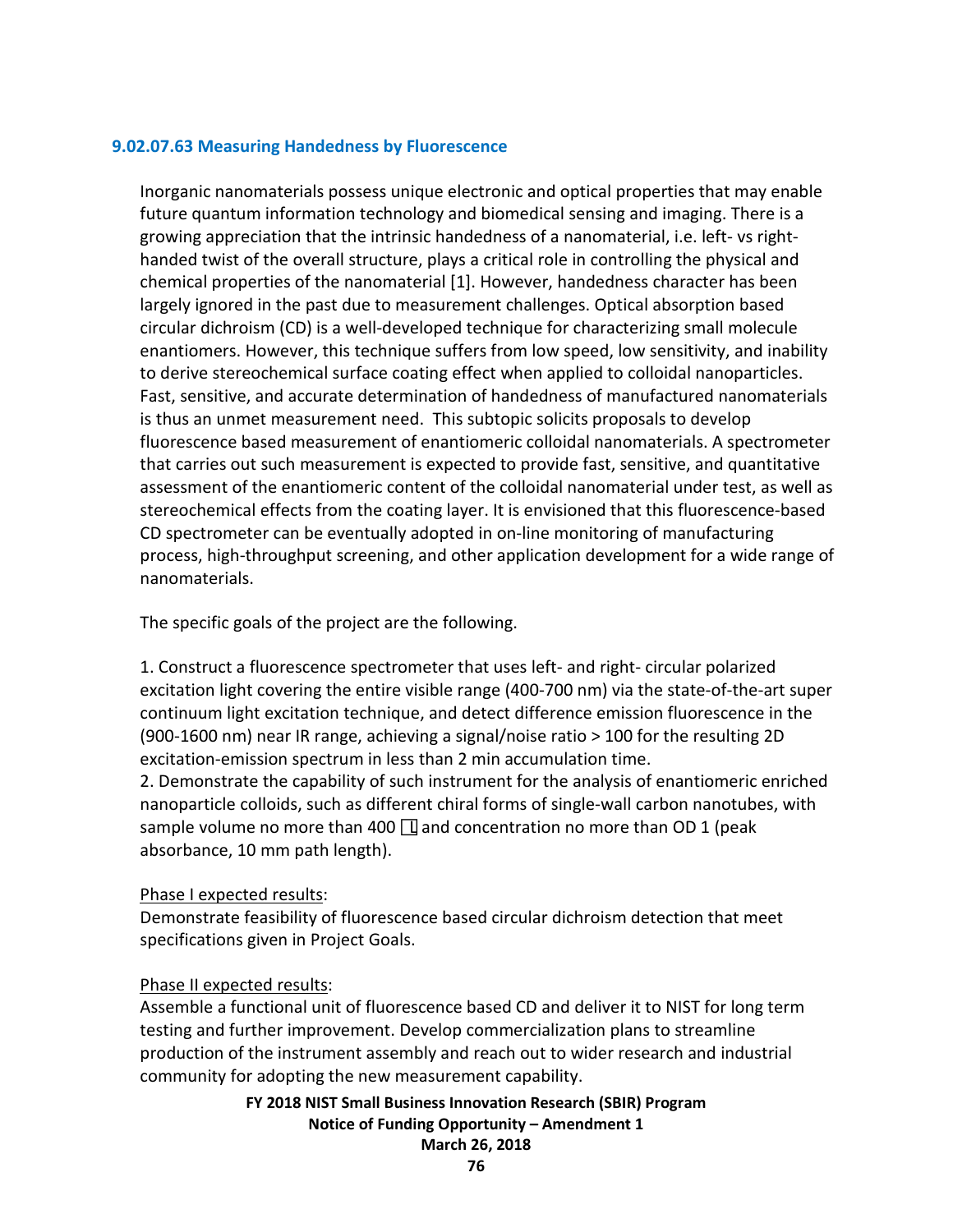As appropriate based on the mutual interest of both NIST and the awardee, NIST may be available to work collaboratively with the awardee, providing consultation and input, and answering questions related to details of measurement needs. More importantly, NIST will be able to provide nanostructures of defined handedness for instrument development and testing.

#### References:

[1] G. Ao et al. J. Am. Chem. Soc. 138, 16677-16685, 2016.

#### **9.02.08.73 Smart Visualization for Smart Manufacturing**

Today's manufacturing systems are able to collect vast amounts of data; however, much of that data is never used unless and until there is a known problem with the equipment. Sometimes the problem will not even be detected until the product is being used in the field, implying that the manufacturing problem may have persisted for several generations of the product. Advances in data visualization, which is a fundamental means of observing data and discovering problems, hold the potential of faster detection of issues and more rapid improvements. However, data visualization still requires considerable effort to easily integrate with the systems generating data [1].

Current approaches (drag-and-drop dashboards, tableaus, etc.) to visualizing smart and sustainable manufacturing enterprises are limited and suffer from many drawbacks. Substantial manual effort from experienced practitioners is required. In some cases, skilled programming is necessary. In other cases, significant visualization expertise is necessary. Understanding large amounts of data, often stored as combinations of relational and nonrelational data in a variety of quasi-federated databases or being streamed directly from machines and not well understood by anyone in an enterprise, adds further difficulty. Combining all of these skills in a single person is costly and is likely to remain out of reach, particularly for small manufacturers. (Large manufacturers have similar problems although for different reasons – while visualization teams exist, inordinately larger data sets make visualization harder in other ways.)

Currently, even the best results are inflexible, unable to adapt to in-process schema changes or schema-less databases. This leads to inflexible software that either suffers from "bit rot" as schemas and databases change out from under the visualization software or from the inability to incorporate new data to improve visualizations.

Manufacturing systems pose other unique characteristics for data. For instance, correlations between time and spatial coordinates are one fundamental concept for assessing manufacturing performance. Performance is often plagued by the interaction of variables along multiple dimensions, rather than a two-factor correlation. In response, some solutions focus on prioritizing dimensions or mathematically reducing dimensionality to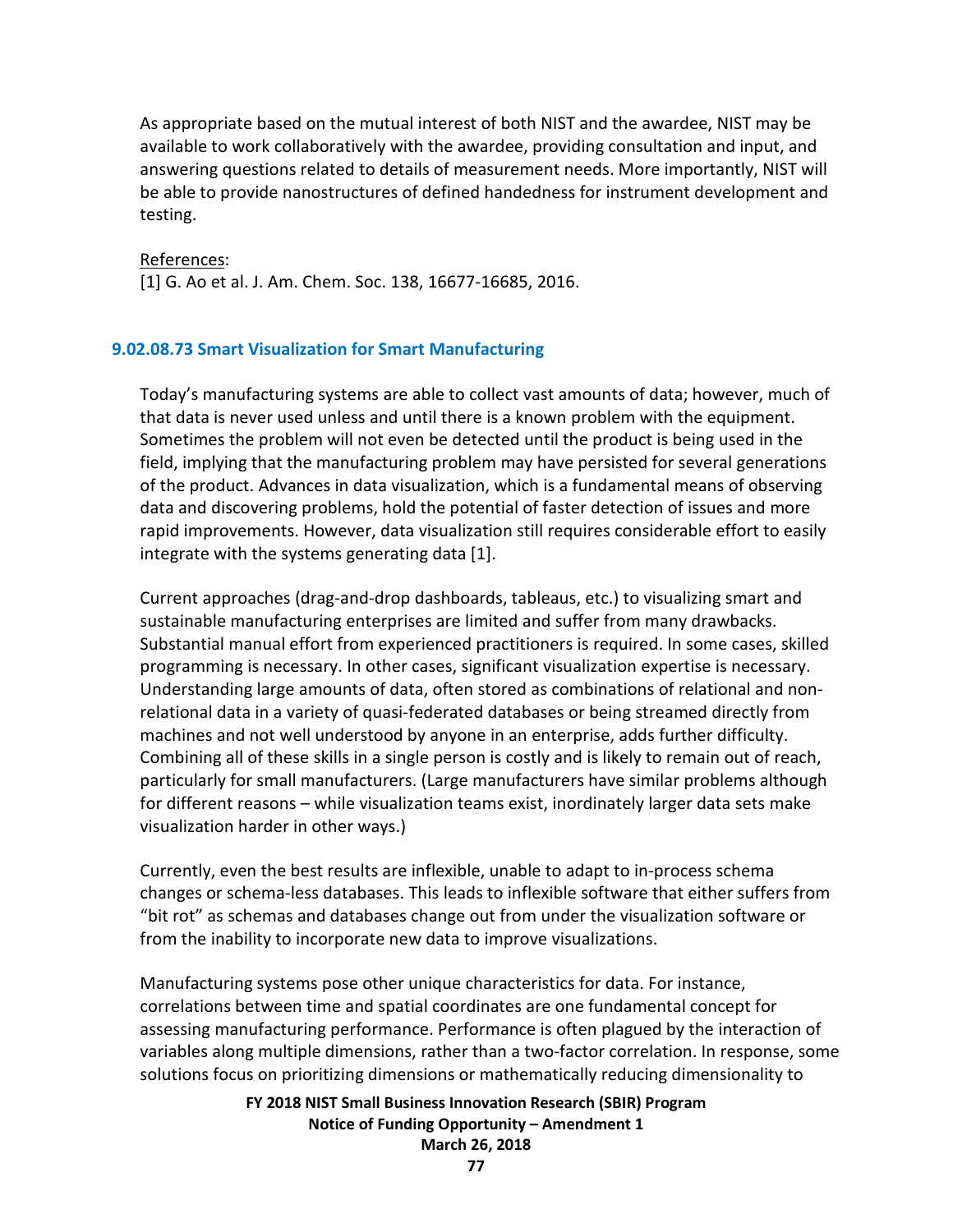best fit to practical visualizations. However, such data transformations can lead to a loss in context and information. Other unique characteristics exist. All in all, the manufacturing environment has become *data rich* but *information poor*.

The goal of this subtopic is to make available manufacturing visualization software that is more flexible, powerful, and easy to use than existing tools. The project will study fundamental concepts that are of relevance to manufacturing data, develop procedures for automatically applying visualization techniques to those concepts, and provide a natural language-based user interface to allow manufactures to quickly assemble their own visualizations based on their datasets. The solution is expected to make use of accepted and practical visualization principles, such as the proper mapping of visual variables to its target data [2], and apply these principles to create a manufacturing-focused toolset.

Additional features of the toolset may include a natural language-based front-end, user guidance on types of visualizations to apply to a given dataset, and data crawling capabilities. A natural language-based front-end will be a helpful component and, for some users, a superior interface to traditional drag-and-drop techniques. User guidance may come in the form of proffering certain visualization techniques that are recognizably appropriate for a dataset, dissuading the use of visualization techniques that are inappropriate for given data, and explaining visualizations that are not immediately obvious. The tool should offer and suggest appropriate choices to deal with challenging data such as high-dimension data. The software should include an expandable library of plugin visualization components allowing for inclusion of new visualization technologies as they become available. A backend data crawler may adapt to new data as it becomes available within the enterprise, with and even without explicit schemas.

Phase I of the project will demonstrate the feasibility of developing software for visualizations using limited natural language and based on a library of visualizations for manufacturing-specific "big data" (large and varied databases).

Phase II will focus on richer natural language interfaces, techniques to recommend visualizations based on data, and automated assistance at understanding novel visualizations.

At the end of the project, non-visualization specialists should be able to interact with the system, producing visualizations that are better than Excel, at least as good as those from R, Wolfram, D3JS, etc., but much more quickly and without the development time or skills required by current visualization software.

As appropriate based on the mutual interest of both NIST and the awardee, NIST expects to work collaboratively with the awardee providing consultation and input on the activities and directions and providing data and scenarios as appropriate.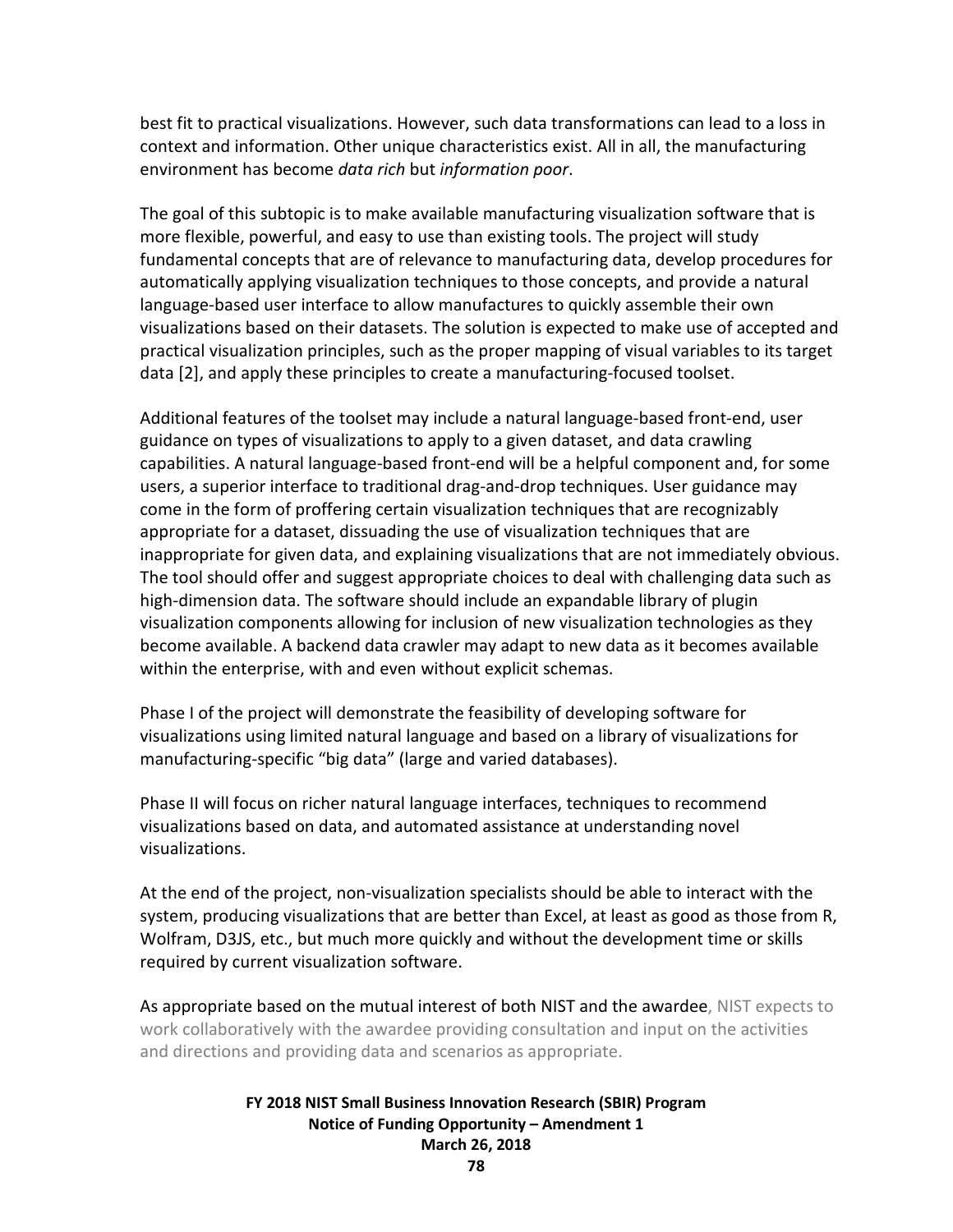### References**:**

[1] Visualization-related collections described in "visualization zoos" such as [https://queue.acm.org/detail.cfm?id=1805128.](https://queue.acm.org/detail.cfm?id=1805128), [http://www.idea.org/blog/2012/10/25/great-tools-for-data-visualization/,](http://www.idea.org/blog/2012/10/25/great-tools-for-data-visualization/) and [http://d3js.org.](http://d3js.org/)

[2] M.S.T. Carpendale. Considering Visual Variables as a Basis for Information Visualization. Computer Science TR #2001-693-16. Dept. Computer Science, University of Calgary 2003. [http://dspace.ucalgary.ca/handle/1880/45758.](http://dspace.ucalgary.ca/handle/1880/45758)

# **9.02.09.73 Standards Development and Implementation Tools for Smart Manufacturing and Industrial Internet of Things Applications**

U.S. manufacturers are using new sensors, data processing, and internet technologies to create "smart" manufacturing systems that can compete more effectively. Making manufacturing smarter is all about connecting and using data using new, advanced data analytics tools.

Advanced data analytics, needed to achieve the agility and productivity goals in smart manufacturing systems, rely on cost- and time-efficient integration of data and services from various sources including the Industrial Internet of Things (IIoT) devices. Standards necessary for such integration are still too costly and take long time to develop and use/reuse.

There have been several previous efforts to develop a computational method to provide a new standards development method with needed capabilities. None of the efforts to date has resulted in a viable solution.

NIST has performed preliminary research, developed specifications and a software prototype (called Message Standard Semantic Refinement Tool – MSSRT) to address such needs. The prototype has proved to provide benefits to manufacturing companies albeit in a single company environment. To realize the full vision and benefit, the tool needs to be used in a cloud-based, multi-tenant environment with additional functionalities to rapidly share and reuse standards-usage information. Only in this way, integration costs will reduce because new requirements can be met through reuse rather than development of new information. In addition, standards development will be more efficient and higher quality by adapting the standard-usage information from the widespread inputs.

The targeted application is not a typical multi-tenant application. Typical multi-tenant applications do not allow tenants to share data across tenants; and current database technologies support such data compartmentalization out of the box. Therefore, the targeted application requirement is an innovation in software architecture that allows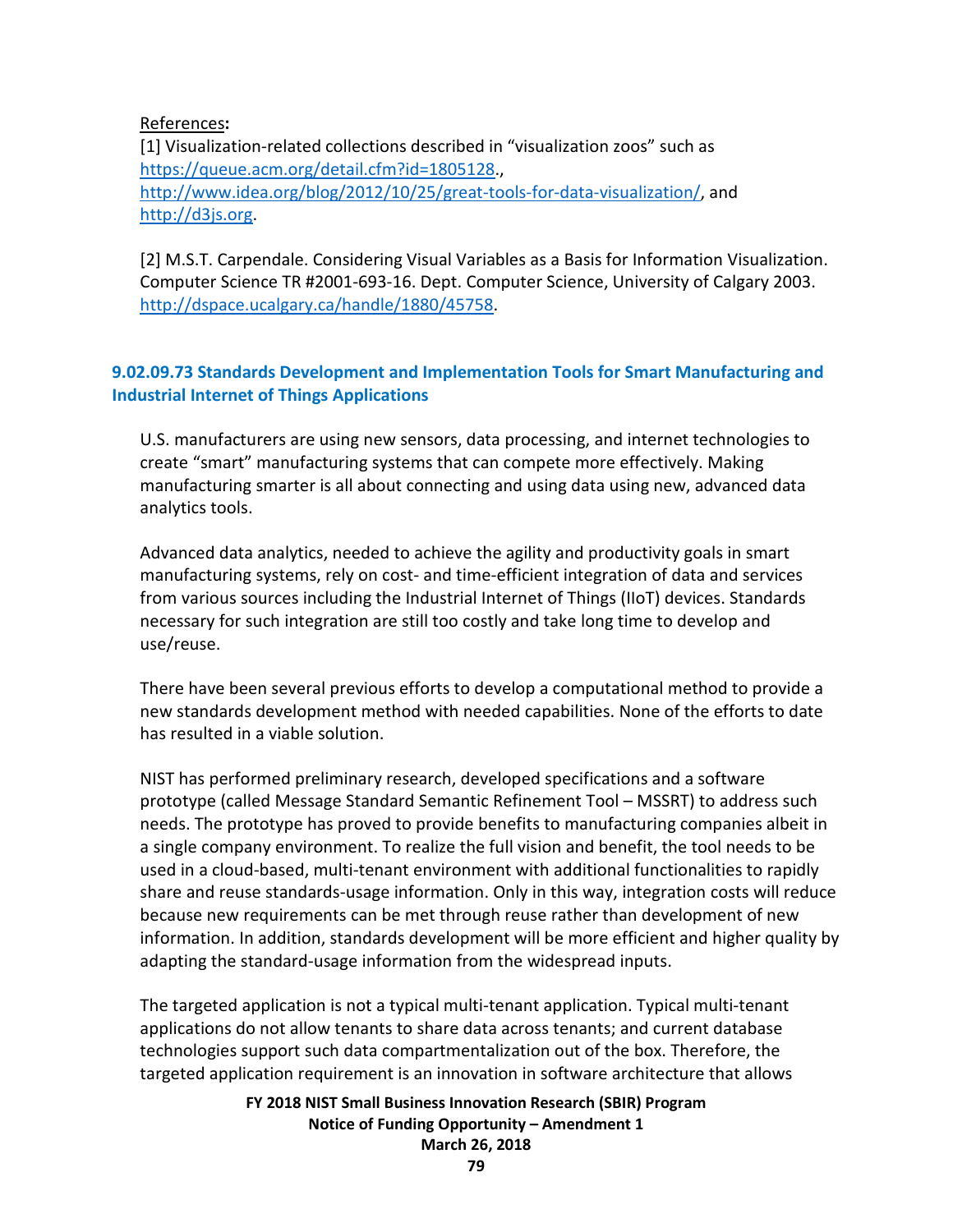specific data to be shared across tenants while ensuring that data cannot be leaked unintentionally across tenants at the application logic layer.

Such software application should be hosted and serviced by commercial entities such as a supply chain hub, standards development organizations, or a joint venture between these types of organizations. This will allow maximum sharing of standards usage information and maximum propagation of the requirements to the standards development organizations.

The goal of this subtopic is to develop a multi-tenant tool supporting standards development and usage with an architecture that supports security and confidentiality such that data can be securely and reliably shared and unshared across tenants.

### Phase I expected results:

A design document that includes assessments of various implementation architectures for developing a multi-tenant capability of the MSSRT and additional functionalities needed to support the sharing and the agile standard development life cycle. The document shall describe the trade-offs among the architectures and provide a justification for the most suitable architecture. The report shall describe security and confidentiality requirements and how different architectures are meeting and the way of their evaluation against these requirements. The document shall group the additional functionalities needed into immediate needs, future needs, and visionary needs.

# Phase II expected results:

1. A commercial grade multi-tenant MSSRT cloud-based application software implemented using the recommended architecture based on the Phase I design. It shall demonstrate the standard sharing and development life cycle functionalities and meet the security and confidentiality requirements specified in the Phase I design document.

2. The software shall include an HTML-based online user guide for the application.

3. A verification and validation test suite for the MSSRT implementation and test report for the test suite run against the implementation.

As appropriate based on the mutual interest of both NIST and the awardee, NIST staff may be available to work collaboratively with the awardee.

# References:

[1] The Open Applications Group Semantic Refinement Tool Working Group Description. [http://www.oagi.org/dnn2/OurCommunity/WorkingGroups.aspx.](http://www.oagi.org/dnn2/OurCommunity/WorkingGroups.aspx)

# [2] Semantic Refinement Tool Requirement Document Version 1.0.

[http://www.oagi.org/dnn2/LinkClick.aspx?link=https%3a%2f%2fdrive.google.com%2fopen](http://www.oagi.org/dnn2/LinkClick.aspx?link=https%3a%2f%2fdrive.google.com%2fopen%3fid%3d0B--IONsLNMMRV0hlRWFkc0tyQ0U&tabid=134&portalid=0&mid=494) [%3fid%3d0B--IONsLNMMRV0hlRWFkc0tyQ0U&tabid=134&portalid=0&mid=494.](http://www.oagi.org/dnn2/LinkClick.aspx?link=https%3a%2f%2fdrive.google.com%2fopen%3fid%3d0B--IONsLNMMRV0hlRWFkc0tyQ0U&tabid=134&portalid=0&mid=494)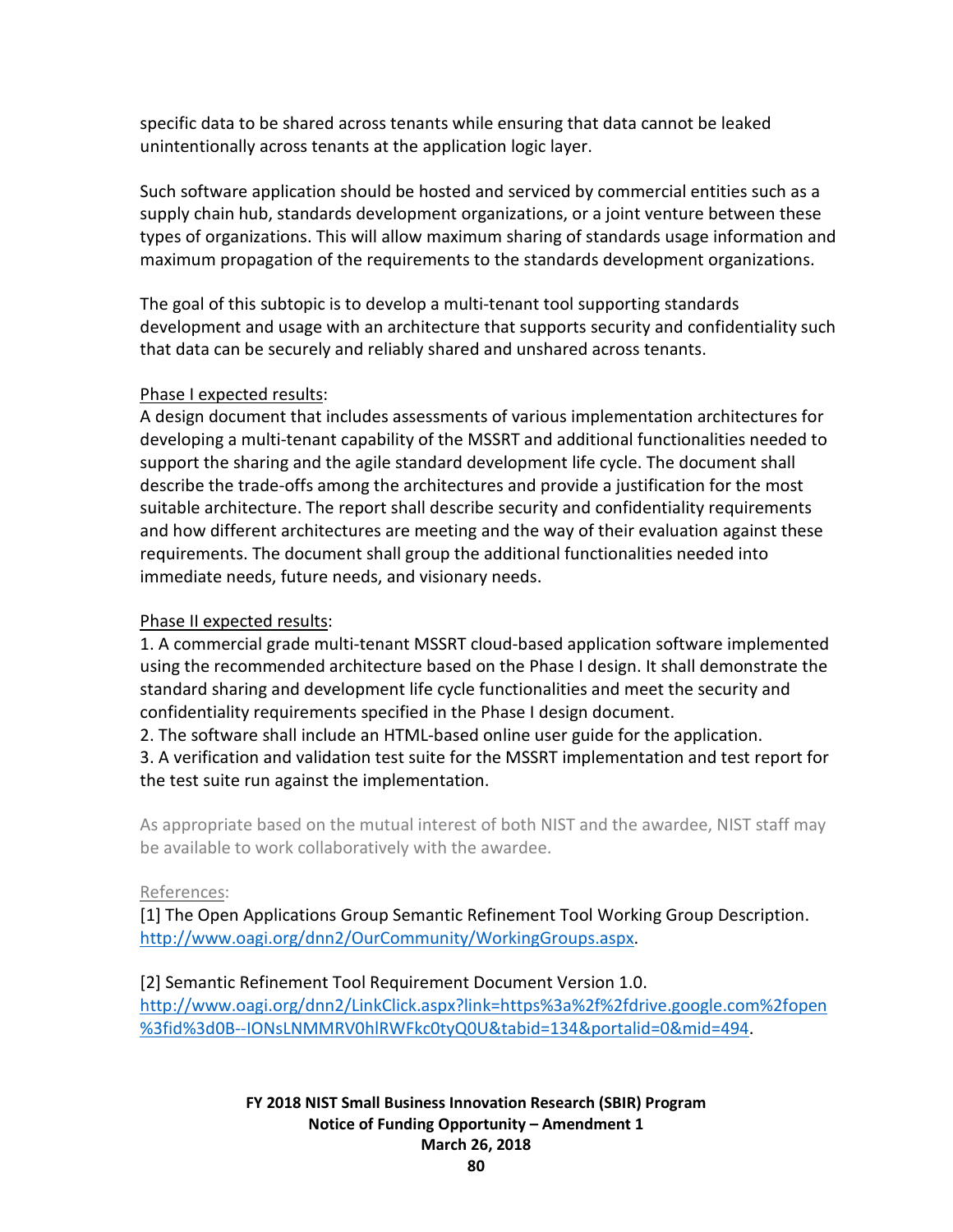[3] Semantic Refinement Tool Technical Design Document.

[http://www.oagi.org/dnn2/LinkClick.aspx?link=https%3a%2f%2fdrive.google.com%2fopen](http://www.oagi.org/dnn2/LinkClick.aspx?link=https%3a%2f%2fdrive.google.com%2fopen%3fid%3d0B--IONsLNMMRRjAzckhBcVN0OUk&tabid=134&portalid=0&mid=494) [%3fid%3d0B--IONsLNMMRRjAzckhBcVN0OUk&tabid=134&portalid=0&mid=494](http://www.oagi.org/dnn2/LinkClick.aspx?link=https%3a%2f%2fdrive.google.com%2fopen%3fid%3d0B--IONsLNMMRRjAzckhBcVN0OUk&tabid=134&portalid=0&mid=494) .

[4] Profile BOD Draft Specification.

[http://www.oagi.org/dnn2/LinkClick.aspx?link=https%3a%2f%2fdrive.google.com%2fopen](http://www.oagi.org/dnn2/LinkClick.aspx?link=https%3a%2f%2fdrive.google.com%2fopen%3fid%3d0B--IONsLNMMRUnh5YTg3VE45Qkk&tabid=134&portalid=0&mid=494) [%3fid%3d0B--IONsLNMMRUnh5YTg3VE45Qkk&tabid=134&portalid=0&mid=494.](http://www.oagi.org/dnn2/LinkClick.aspx?link=https%3a%2f%2fdrive.google.com%2fopen%3fid%3d0B--IONsLNMMRUnh5YTg3VE45Qkk&tabid=134&portalid=0&mid=494)

[5] Overview of the OAGIS Repository, a Component of the Semantic Refinement Tool. [http://www.oagi.org/dnn2/LinkClick.aspx?link=https%3a%2f%2fdrive.google.com%2fopen](http://www.oagi.org/dnn2/LinkClick.aspx?link=https%3a%2f%2fdrive.google.com%2fopen%3fid%3d0B--IONsLNMMRTmhzdklOOFRmN1U&tabid=134&portalid=0&mid=494) [%3fid%3d0B--IONsLNMMRTmhzdklOOFRmN1U&tabid=134&portalid=0&mid=494.](http://www.oagi.org/dnn2/LinkClick.aspx?link=https%3a%2f%2fdrive.google.com%2fopen%3fid%3d0B--IONsLNMMRTmhzdklOOFRmN1U&tabid=134&portalid=0&mid=494)

[6] The OAGIS Repository Installation Guide. [http://www.oagi.org/dnn2/LinkClick.aspx?link=https%3a%2f%2fdrive.google.com%2fopen](http://www.oagi.org/dnn2/LinkClick.aspx?link=https%3a%2f%2fdrive.google.com%2fopen%3fid%3d0B--IONsLNMMReHAxeVJOUktpdnc&tabid=134&portalid=0&mid=494) [%3fid%3d0B--IONsLNMMReHAxeVJOUktpdnc&tabid=134&portalid=0&mid=494.](http://www.oagi.org/dnn2/LinkClick.aspx?link=https%3a%2f%2fdrive.google.com%2fopen%3fid%3d0B--IONsLNMMReHAxeVJOUktpdnc&tabid=134&portalid=0&mid=494)

[7] The OAGIS Repository Example Query.

[http://www.oagi.org/dnn2/LinkClick.aspx?link=https%3a%2f%2fdrive.google.com%2fopen](http://www.oagi.org/dnn2/LinkClick.aspx?link=https%3a%2f%2fdrive.google.com%2fopen%3fid%3d0B--IONsLNMMReDJoTXBqS3E2Vnc&tabid=134&portalid=0&mid=494) [%3fid%3d0B--IONsLNMMReDJoTXBqS3E2Vnc&tabid=134&portalid=0&mid=494.](http://www.oagi.org/dnn2/LinkClick.aspx?link=https%3a%2f%2fdrive.google.com%2fopen%3fid%3d0B--IONsLNMMReDJoTXBqS3E2Vnc&tabid=134&portalid=0&mid=494)

[8] Semantic Refinement Tool GitHub Public Repository. [https://github.com/OAGi/OAGi-](https://github.com/OAGi/OAGi-NIST/wiki/OAGi-NIST-Semantic-Refinement-Tools-Home)[NIST/wiki/OAGi-NIST-Semantic-Refinement-Tools-Home.](https://github.com/OAGi/OAGi-NIST/wiki/OAGi-NIST-Semantic-Refinement-Tools-Home)

# **9.03 Cybersecurity and Privacy**

# **9.03.01.77 Cloud Security Rubik's Cube (CSRC) – Leveraging Cyber Security Framework to Identify the SP 800 53 Security and Privacy Controls for Cloud-based Information Systems**

**FY 2018 NIST Small Business Innovation Research (SBIR) Program** All Federal agencies are charged and entrusted with safeguarding the information that is contained in their systems and with ensuring that these systems operate securely and reliably. To support Federal agencies, NIST develops security and privacy risk management standards and guidelines that assist agencies in implementing integrated, organization-wide programs to manage information security risk as mandated by the Federal Information Systems Management Act (FISMA) of 2014 and the May 2017 Presidential Executive Order, Strengthening the Cybersecurity of Federal Networks and Critical Infrastructure: available at [https://www.whitehouse.gov/the-press-office/2017/05/11/presidential](https://www.whitehouse.gov/the-press-office/2017/05/11/presidential-executive-order-strengthening-cybersecurity-federal)[executive-order-strengthening-cybersecurity-federal.](https://www.whitehouse.gov/the-press-office/2017/05/11/presidential-executive-order-strengthening-cybersecurity-federal) Agencies manage many types of risk and develop specific policies to identify, assess, and help mitigate adverse effects across a wide range of risks, with cybersecurity among them. The latest broad adoption of cloudbased solution for the federal information systems has the potential to elevate the systems' security posture when solutions are properly architected and implemented. The complexity of such systems makes though the risk assessment and the design of a proper solution more

**Notice of Funding Opportunity – Amendment 1**

**March 26, 2018**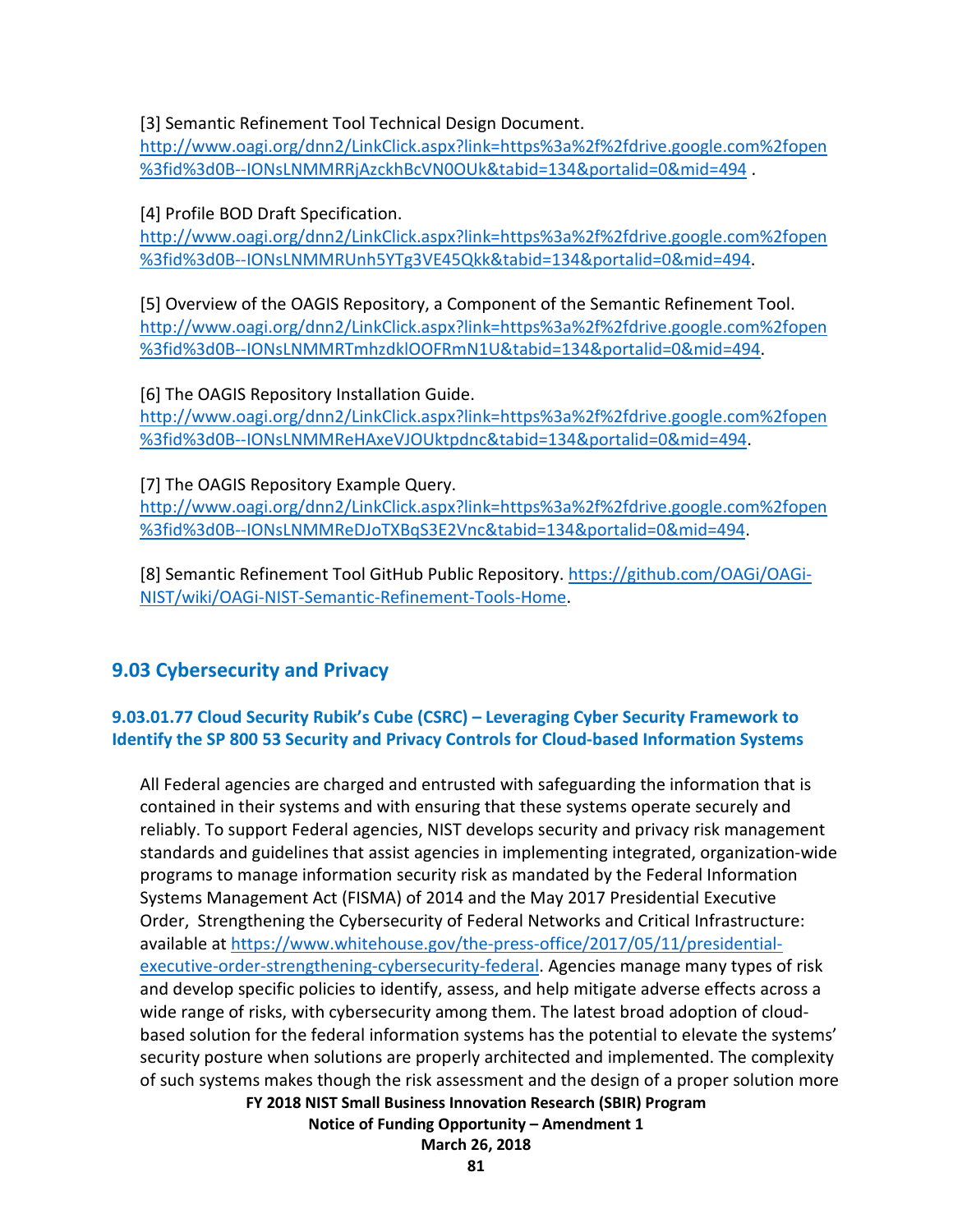difficult and much harder to achieve, especially when the IT security professionals' work is done in spreadsheets and documents driving paper-based compliance which is out-of-date the day after it's written, and often leaving critical risks undiscovered or unaddressed. The U.S. Chief Information Officer (CIO) tasked the National Institute of Standards and Technology (NIST), along with other agencies, with specific activities aimed at accelerating the adoption of cloud computing. The tasks include the delivery of a Cloud Computing Security Reference Architecture (SP 500-299 – recently renumbered to SP 800-200). The document provides a methodology of architecting a cloud-based federal information. Additional guidance referred to as SP 800-174: "Security and Privacy Controls for Cloudbased Federal Information Systems", leverages the methodology in SP 500-299/800-200 to provide exhaustive sets of SP 800-53 R4, security and privacy controls recommended for each functional capability or micro-service a system implements. Providing a user-friendly tool that leverages the NIST's cloud computing security architecture (SP 800-200) and the questionnaire that drives the selection process of functional capabilities and associated security and privacy controls deemed necessary to be implemented for the information system to operate as indented with minimum residual risk (data aggregated in the SP 800- 174) would support agencies in meeting the FISMA requirements and the Presidential Order mandates while creating a risk management dialog that facilitates the communication among agency stakeholders through the process of prioritization, implementation and integration of the security and privacy controls deemed necessary. The tool, referred to as Cloud Security Rubik's Cube (CSRC), should also allow system information analysis (e.g. user should be able to select a control and identify all its instances and the capabilities with which the instances are associated document the implementation of the controls, the generation), and visualization of the system's security posture.

The purpose of the project is to enhance and facilitate government agencies' adoption of secure cloud solution through the development of the Cloud Security Rubik's Cube (CSRC) – a tool that would draw on the exhaustive guidance NIST provides for the government agencies on how to secure information systems (cloud-based in particular) while meeting FISMA requirements regarding applying a risk based approach to securing information systems and the OMB mandate of using the NIST Cyber Security Framework for this purpose. CSRC would bring together guidance provide by NIST in: FIPS 199: "Standards for [Security Categorization of Federal Information and Information Systems"](http://nvlpubs.nist.gov/nistpubs/FIPS/NIST.FIPS.199.pdf), [FISP 200:](http://nvlpubs.nist.gov/nistpubs/FIPS/NIST.FIPS.200.pdf)  ["Minimum Security Requirements for Federal Information and Information Systems"](http://nvlpubs.nist.gov/nistpubs/FIPS/NIST.FIPS.200.pdf), [SP](http://collaborate.nist.gov/twiki-cloud-computing/pub/CloudComputing/CloudSecurity/NIST_Security_Reference_Architecture_2013.05.15_v1.0.pdf)  [500-299/800-200: "NIST Cloud Computing Security Reference Architecture",](http://collaborate.nist.gov/twiki-cloud-computing/pub/CloudComputing/CloudSecurity/NIST_Security_Reference_Architecture_2013.05.15_v1.0.pdf) [SP 800-53:](http://nvlpubs.nist.gov/nistpubs/SpecialPublications/NIST.SP.800-53r4.pdf)  ["Security and Privacy Controls for Federal Information systems and Organizations"](http://nvlpubs.nist.gov/nistpubs/SpecialPublications/NIST.SP.800-53r4.pdf), [SP 800-](https://github.com/usnistgov/CloudSecurityRubiksCube/blob/master/Documents/CC_Overlay-SRA-RubiksCube_2017.08.17.xlsx) [174: "Security and Privacy Controls for Cloud-based Federal Information Systems" \(dataset](https://github.com/usnistgov/CloudSecurityRubiksCube/blob/master/Documents/CC_Overlay-SRA-RubiksCube_2017.08.17.xlsx)  [only\) \(](https://github.com/usnistgov/CloudSecurityRubiksCube/blob/master/Documents/CC_Overlay-SRA-RubiksCube_2017.08.17.xlsx)requires GitHub account and proper permissions), NIST Cybersecurity Framework [\(v1.1\)](https://www.nist.gov/sites/default/files/documents/draft-cybersecurity-framework-v1.11.pdf), [NISTIR 8170: "The Cybersecurity Framework. Implementation Guidance for Federal](https://csrc.nist.gov/CSRC/media/Publications/nistir/8170/draft/documents/nistir8170-draft.pdf)  [Agencies"](https://csrc.nist.gov/CSRC/media/Publications/nistir/8170/draft/documents/nistir8170-draft.pdf) and NIST's proof of concept: GitHub project: [https://github.com/usnistgov/CloudSecurityRubiksCube.](https://github.com/usnistgov/CloudSecurityRubiksCube)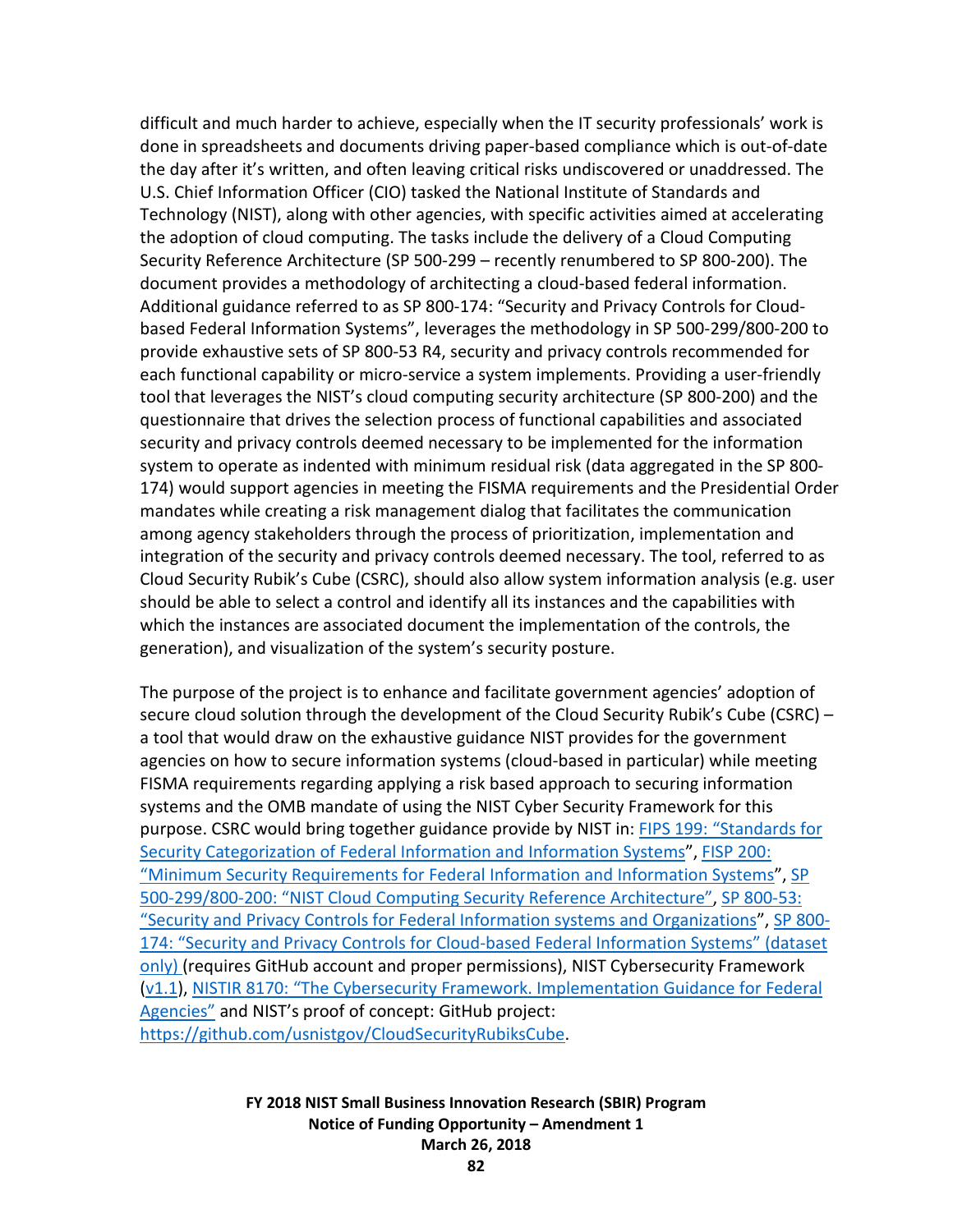### Phase I expected results:

The Cloud Security Rubik's Cube is developed as a standalone, enterprise-level application that can be installed on either Windows or Mac OS systems.

### Phase II expected results:

Update CSRC to support [SP 800-53 Rev5: "Security and Privacy Controls for Information](https://csrc.nist.gov/CSRC/media/Publications/sp/800-53/rev-5/draft/documents/sp800-53r5-draft.pdf)  [Systems and Organizations"](https://csrc.nist.gov/CSRC/media/Publications/sp/800-53/rev-5/draft/documents/sp800-53r5-draft.pdf) (currently on draft form), and containerize it in a way that makes the tool deployable in a cloud environment (e.g. Cloud.gov), either by the provider of a SaaS or by any interested cloud Consumer of a IaaS or PaaS

As appropriate based on the mutual interest of both NIST and the awardee, NIST may be available for consultation and input.

### References**:**

[1] [FIPS 199: Standards for Security Categorization of Federal Information and Information](http://nvlpubs.nist.gov/nistpubs/FIPS/NIST.FIPS.199.pdf)  [Systems.](http://nvlpubs.nist.gov/nistpubs/FIPS/NIST.FIPS.199.pdf)

[2] [FISP 200: Minimum Security Requirements for Federal Information and Information](http://nvlpubs.nist.gov/nistpubs/FIPS/NIST.FIPS.200.pdf)  [Systems.](http://nvlpubs.nist.gov/nistpubs/FIPS/NIST.FIPS.200.pdf)

[3] SP 500-299/800-200: NIST Cloud Computing Security Reference Architecture.

[4] [SP 800-53: Security and Privacy Controls for Federal Information Systems and](http://nvlpubs.nist.gov/nistpubs/SpecialPublications/NIST.SP.800-53r4.pdf)  [Organizations.](http://nvlpubs.nist.gov/nistpubs/SpecialPublications/NIST.SP.800-53r4.pdf)

[5] [SP 800-174 dataset](https://github.com/usnistgov/CloudSecurityRubiksCube/blob/master/Documents/CC_Overlay-SRA-RubiksCube_2017.08.17.xlsx) (requires GitHub account and proper permissions).

[6] NIST Cybersecurity Framework.

[https://www.nist.gov/sites/default/files/documents/draft-cybersecurity-framework](https://www.nist.gov/sites/default/files/documents/draft-cybersecurity-framework-v1.11.pdf)[v1.11.pdf.](https://www.nist.gov/sites/default/files/documents/draft-cybersecurity-framework-v1.11.pdf)

[7] [NISTIR 8170: The Cybersecurity Framework. Implementation Guidance for Federal](https://csrc.nist.gov/CSRC/media/Publications/nistir/8170/draft/documents/nistir8170-draft.pdf)  [Agencies.](https://csrc.nist.gov/CSRC/media/Publications/nistir/8170/draft/documents/nistir8170-draft.pdf)

# **9.03.02.60 Digital Forensics**

Digital forensics is a broad field that covers any investigation of digital systems or media ranging from traditional computers to mobile phone to drones and even medical devices. Digital forensics examines systems and media in order to find evidence of crimes and to determine who did them. This includes tasks such as identifying who created, sent, or viewed data, what types of data are on a system, reconstructing deleted data and so forth.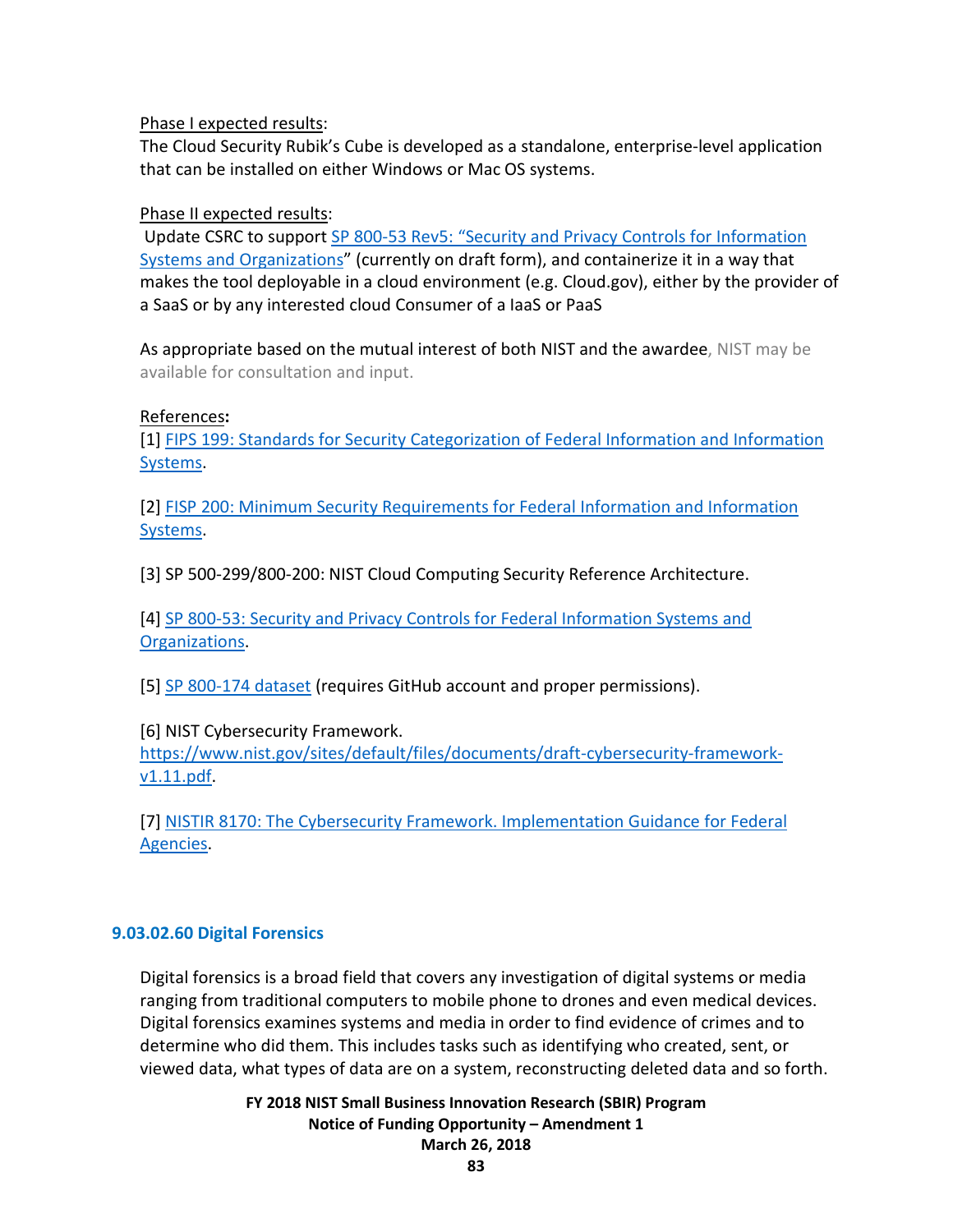Digital forensics is used not just by law enforcement, but in civil and corporate investigations.

Since the scope of digital forensics is vast, the community needs many tools to be able to examine both the variety of systems and media that come to the lab but also to be able to perform different types of analysis. To support this need, NIST has created datasets that support digital forensic examinations, especially through the National Software Reference Library (NSRL) program. The NSRL publishes several datasets related to software that are imported into digital forensic tools. The NSRL recently created new datasets for mobile device apps and gaming platform software.

There are currently no tools that use these datasets to increase the efficiency and effectiveness of digital forensic analysis. NIST is interested in having research performed to determine the best ways to use these datasets and then to create software that digital forensics labs, or other forensic tool makers, can use.

# Project goals are:

1. Research the potential for using new NSRL datasets in digital forensic examinations. There are multiple ways in which a dataset can be used to help with digital forensic examinations. Research is needed to understand what forensic processes can be improved by having access to this data. Each new system and media type presents new challenges to forensic examination. The goal is not to simply replicate how previous datasets were used, but to develop new approaches to the examination. The new approaches should address not just finding new types of evidence, but also helping address the problem that forensic examinations can be overwhelmed with the amount of data in a case. Efficiency is also an important goal.

2. Develop prototype software that increases the efficiency and effectiveness of digital forensic examinations by using the new NSRL datasets. The software can be either a standalone tool or appropriate for incorporation into existing tool suites.

3. Develop commercial grade software. The software can be either a standalone tool or appropriate for incorporation into existing tool suites.

# Phase I expected results:

Prototype software that increases the efficiency and effectiveness of digital forensic examinations by using the new NSRL datasets.

# Phase II expected results:

Commercial-level software that increases the efficiency and effectiveness of digital forensic examinations by using the new NSRL datasets.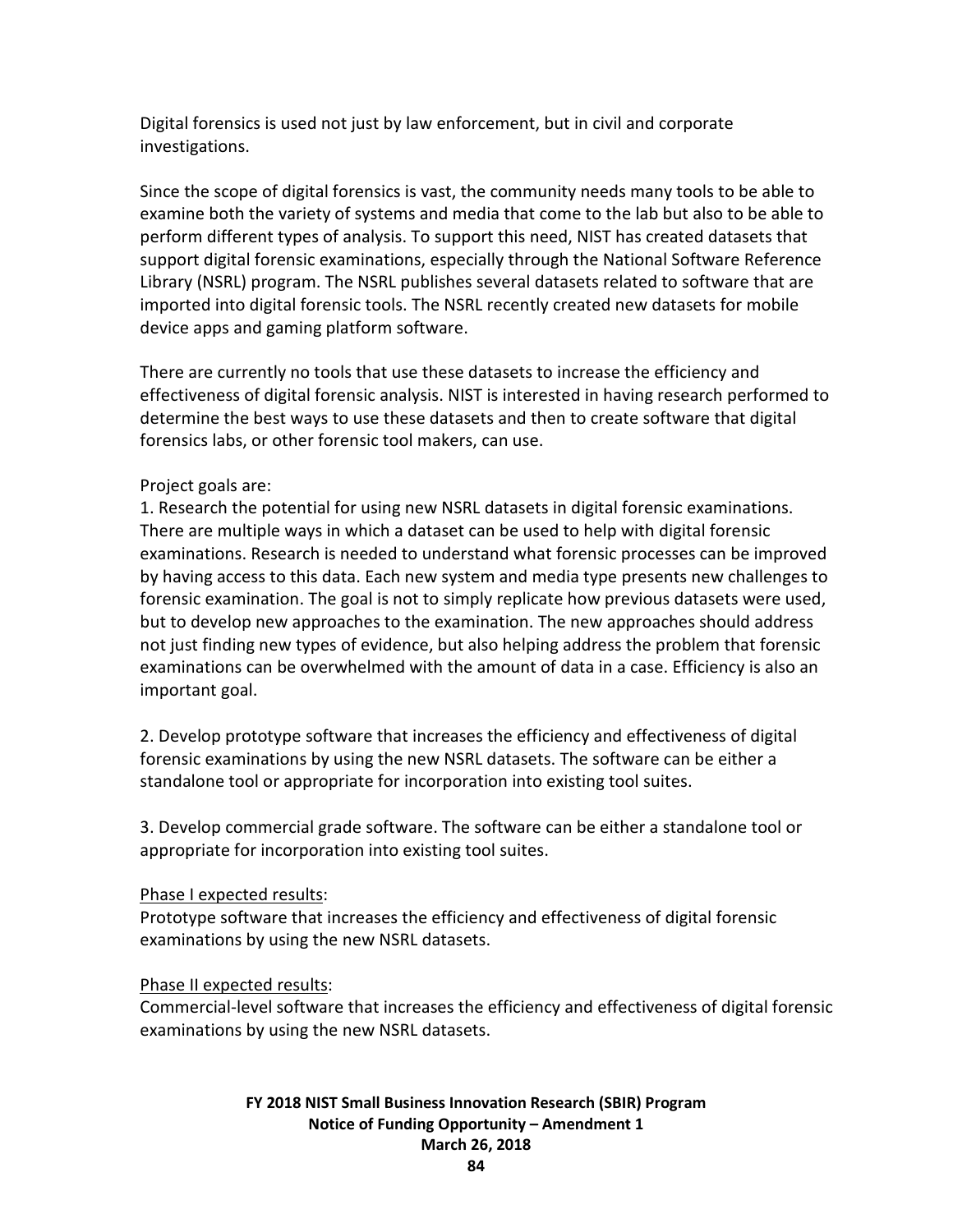As appropriate based on the mutual interest of both NIST and the awardee, NIST will provide datasets for mobile apps for both Android and iOS; for Steam/Valve software, and possibly for Blizzard and Origin games; NIST will also provide a research environment in which the awardee can test their software against the NSRL corpus.

#### Reference:

[1] National Software Reference Library (NSRL)[. http://www.nsrl.nist.gov.](http://www.nsrl.nist.gov/)

#### **9.03.03.77 Imposing Fine-grain Next Generation Access Control over Database Queries**

Relational Database Management Systems (RDBMSs) do not typically impose fine-grain access control directly on its data. To restrict access to sensitive data that might reside in a RDBMS, controls are typically implemented at the application level or through proprietary RDBMS methods such as views. These controls take on many forms including role-based access to "screens" with parameters that can be characterized and subsequently used to formulate and issue SQL queries. SQL queries comprise four basic types of operations– Select, Insert, Update, and Delete–that respectively read, create, write, and delete data in tables. An important feature of RDBMSs is that they can specify criteria and extract and/or alter data that might reside in one or more tables with great efficiency. For example, "give me all the employees over 50 years old that live in Virginia". NIST has developed a method for which a patent application has been filed [1] that leverages ANSI/INCITS Next Generation Access Control (NGAC) standard [2] called Next-generation Database Access Control (NDAC) for imposing access control over database queries at the data level, independent of the application and with minimal impact on performance. Licensing conditions will be the same as in subtopic 9.07.01.40. As a result, the same policies can protect multiple databases from queries sent from multiple applications. Furthermore, NDAC not only provides control down to the field level, but to varying fields of select rows. NDAC is unique in achieving this granularity of control without the use and coordination of multiple protection mechanisms. Operationally, users issue wide sweeping queries, and NDAC allows access to the optimal amount of data permissible for the user. The method includes an Access Manager for trapping and enforcing policy over SQL queries issued by applications as well as a Translator for converting SQL statements to NGAC inputs and converting NGAC authorization responses to either an access Deny or a permitted SQL statement that is submitted to the database. [4] provides a comprehensive description of the NDAC method.

In support of the NGAC standardization effort, NIST has developed an NGAC open source reference implementation [5] called the Policy Machine (PM), that includes an administrative tool for expressing policy and an NGAC authorization engine that may serve as a critical component in an NDAC implementation. In addition, NIST has developed a partial NDAC prototype implementation that demonstrates partial functionality for Select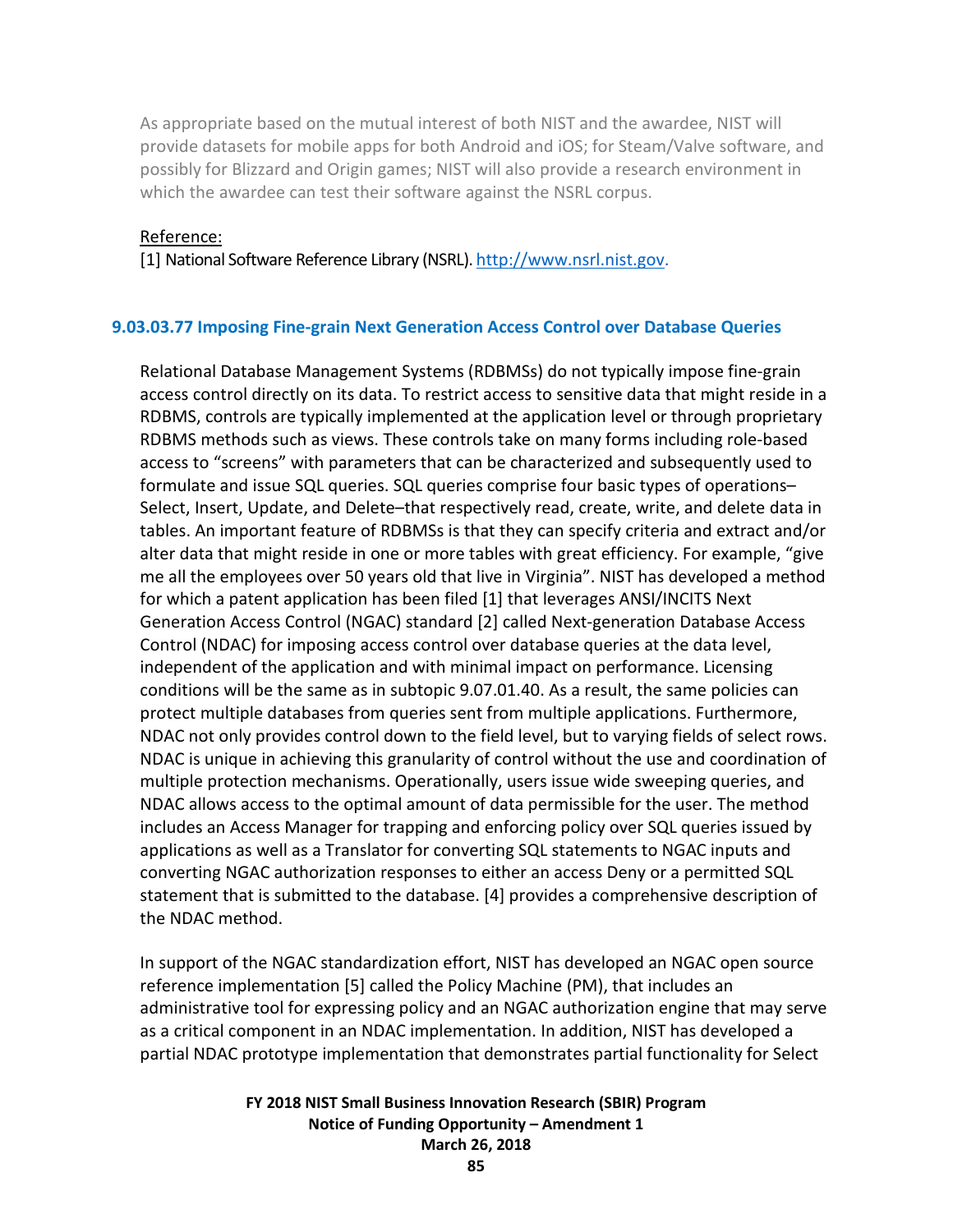and Update SQL statements to demonstrate the viability of NDAC. This prototype implementation can be found on GitHub as open source [6].

This SBIR subtopic seeks development of a commercially viable NDAC product that leverages Policy Machine opensource. This effort includes development of an Access Manger and Translator. The translator should include a SQL parser that may be developed from scratch, purchased, or adapted from an open source parser. The Access Manager must include a SQL proxy. In addition, a commercially viable product should include user, administrator, and application developer documentation. An anticipated challenge is capturing and extracting a user identity from an application that is required along with SQL as input to the Access Manager.

### Phase I activities and expected results:

1. Plan, specification and design for an NDAC implementation based on the existing PM open source for future commercial use.

2. Completed development plan, specification, and design including test plan for the proposed capabilities.

### Phase II activities and expected results:

1. Code development, documentation, and testing of the Beta version of a commercially viable NDAC product.

2. A robust beta version of NDAC product that contains the proposed capabilities, documentation for the code and user manual, and testing results to verify the completeness of the development.

As appropriate based on the mutual interest of both NIST and the awardee, NIST may provide PM source code [5], NDAC prototype source code [6], consultation, input, and discussion with the awardee to help with the evaluation of the proposed development. Upon request, NIST would conduct a demonstration of the prototype NDAC implementation.

To be considered under two subtopics, a separate application may be submitted to subtopic 9.07.01.40 NIST Technology Transfer.

# References:

[1] D. Ferraiolo, S. Gavrila, G. Katwala, J. Roberts. U.S. Patent App. 15/215,556.

[2] American National Standards Institute, Information technology - Next Generation Access Control - Functional Architecture (NGAC-FA), INCITS 499-2013, American National Standard for Information Technology, March 2013.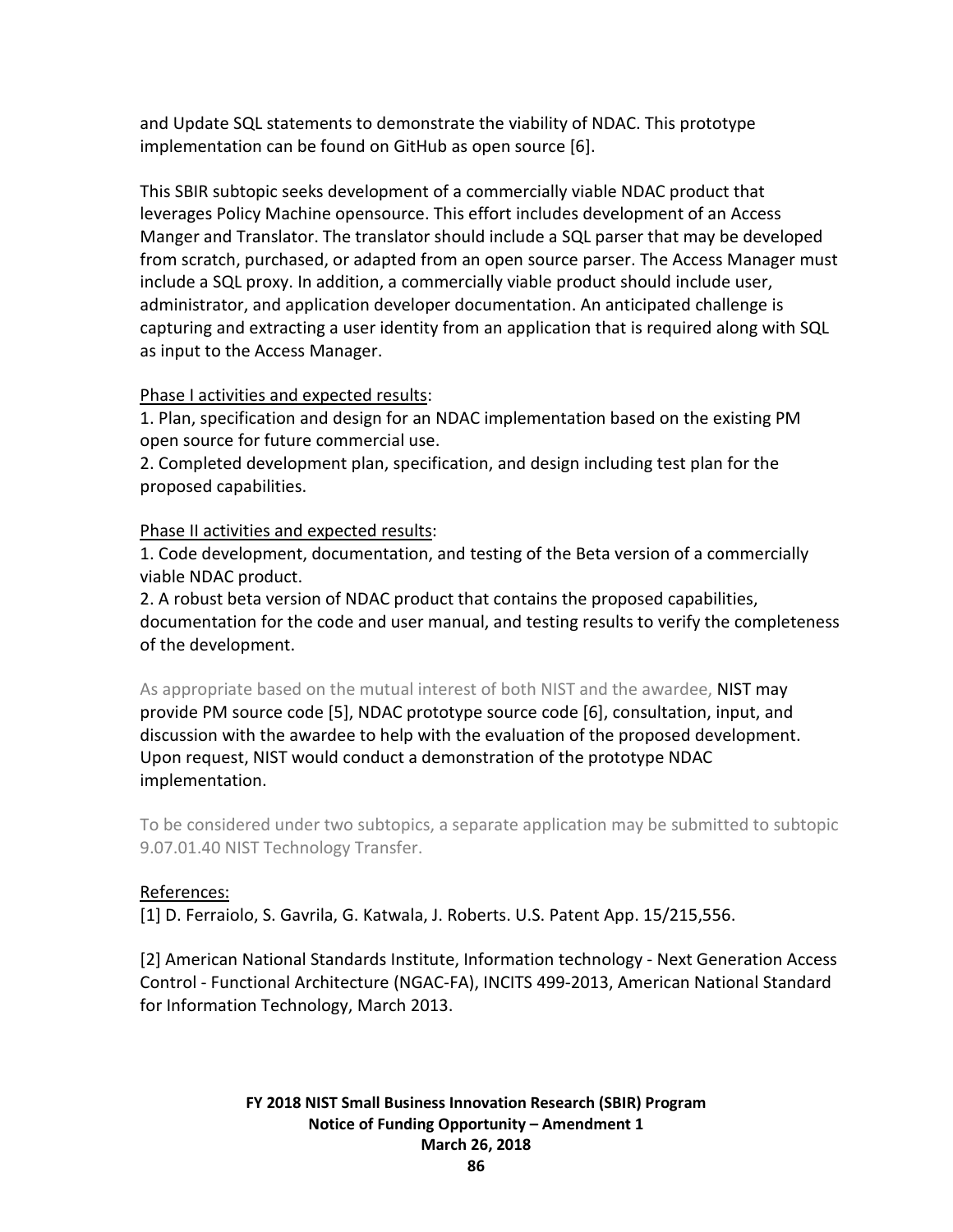[3] American National Standards Institute, Information technology – Next Generation Access Control – Generic Operations and Data Structures (GOADS), INCITS 526-2016, American National Standard for Information Technology, January 2016.

[4] D. Ferraiolo et al. Imposing Fine-grain Next Generation Access Control over Database Queries Proceedings of the 2nd ACM Workshop on Attribute-Based Access Control, pp 9-15, 2017.

[5] NIST Policy Machine Versions 1.5 and 1.6 - Harmonia [Website], [https://github.com/PM-](https://github.com/PM-Master)[Master](https://github.com/PM-Master) [accessed 9/26/16].

[6] NDAC prototype implementation, [https://github.com/PM-Master/NDAC.](https://github.com/PM-Master/NDAC)

# **9.04 Exploratory Measurement Science**

# **9.04.01.63 In-line Spectral Filtering for Integrated Raman Fiber Optic Probes**

Novel designs of Raman spectroscopic probes benefit from the flexibility afforded by the use of optical fibers, yet Raman scattering intrinsic to the fibers is an undesirable spectral background that results in reduced analyte sensitivity. Spectral filters can be deployed to eliminate this background at the cost of increased probe size and complexity. NIST seeks the development of optical fiber assemblies wherein the spectral filtering is engineered into the fibers themselves through the use of fiber Bragg gratings or other similar technology. Development of such fiber technology is expected to benefit wide ranging applications of Raman spectroscopy such as biomedical endoscopy and remote sensing, in addition to the development of integrated Raman/mechanical probes being pursued at NIST.

Raman spectroscopy is a widely used, non-destructive technique for extracting compositional and structural information about a wide variety of materials on micrometer length scales. In recent years, Raman instrumentation has moved beyond the traditional microscope and spectrometer paradigm to include a wide variety of portable form factors in which the analysis technology can be brought to the specimen, rather than the typical reverse approach. A key element in some of these new designs is the use of optical fibers for both delivery of the excitation light and collection of the Raman scattered photons. The use of fibers provides a great deal of flexibility over free space optics, particularly for analysis in remote (*e.g.*, undersea [1]) or difficult to access locations (*e.g.*, *in vivo* [2]). A complication of the use of silica fibers is the Raman scattering generated by the fibers themselves; this scattering can be of sufficient intensity to mask the detection of analytes in low wavenumber Raman scattering  $(< 1250 \text{ cm}^{-1})$  [2]. The fiber Raman scattering can be suppressed through the use of narrow bandpass filters (excitation beam) and steep long pass filters (Stokes scattered beam) located between the excitation/collection fibers and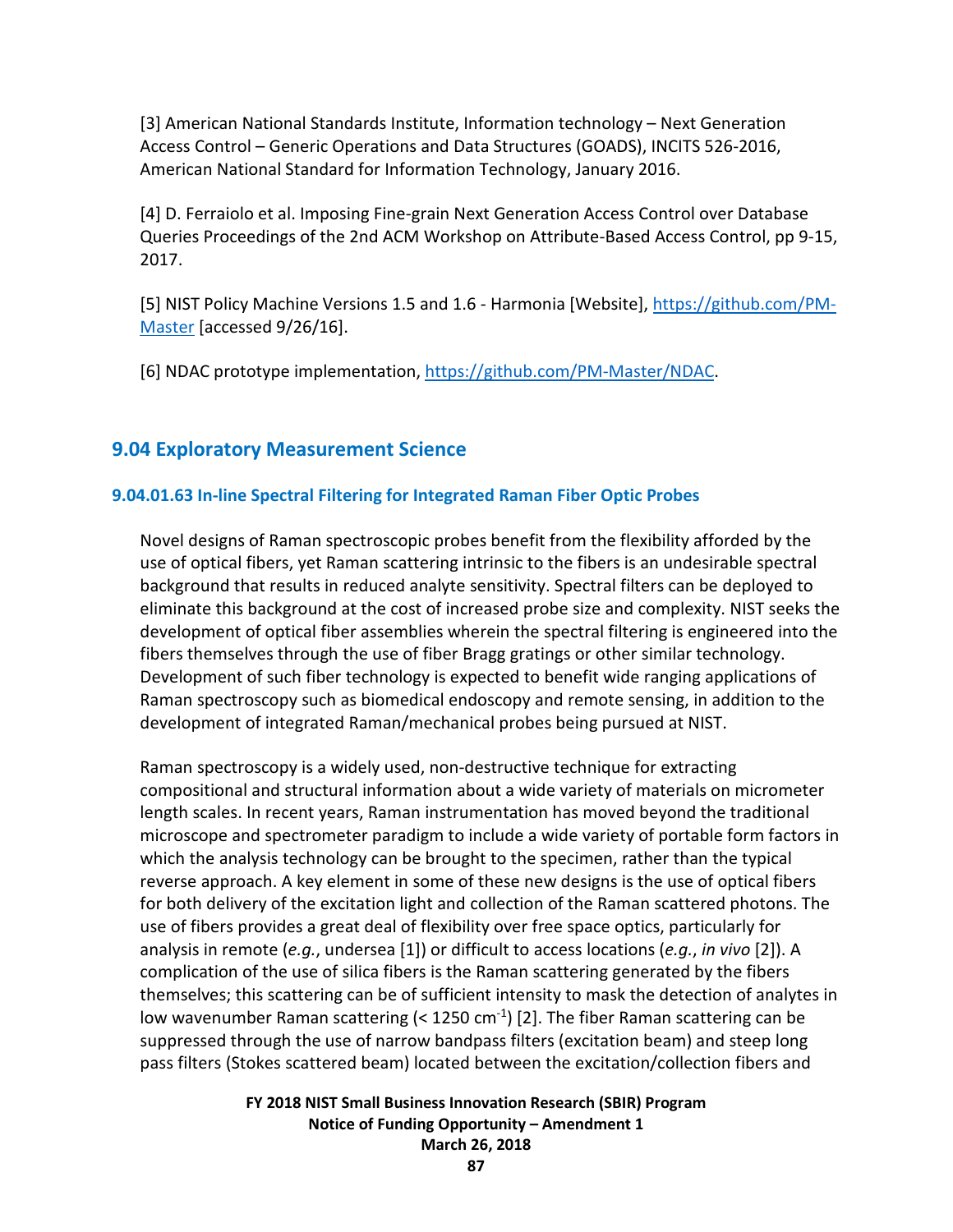the specimen. The use of such filters works well in conventional Raman instruments, but presents significant design challenges for applications with significant space limitations. It is worth noting that these are often the same applications that stand to benefit the most from the flexibility afforded by the use of fiber optics.

Several researchers have explored the idea of engineering the functionality of the Raman filters *directly* into optical fibers, thus eliminating the space constraints imposed by the need for the spectral filters. For example, Popp and co-workers demonstrated the use of Bragg gratings written into several collection fibers to suppress the silica fiber background in the Raman spectroscopy of brain tissue [3]. The further development of this type of technology opens the possibility of greatly simplifying the Raman probe designs for a wide variety of applications, including endoscopy [2] and remote Raman sensing (*e.g.*, mine shafts $[4]$ ).

NIST researchers have an interest in coupling an optical fiber or fiber bundle directly to an optically transparent mechanical probe (e.g., ceramic ball lens) to allow simultaneous Raman and mechanical measurements of materials. An optical fiber assembly with integrated spectral filtering of the silica fiber Raman from the excitation beam and rejection of Rayleigh scattered light in the collection fibers would greatly improve on current implementations of integrated Raman/mechanical probes.

#### Phase I expected results:

NIST expects a design for an optical fiber or fiber bundle with integrated filtering technology sufficient to suppress fiber Raman scattering to a degree comparable to commercial Raman filters (*e.g.*, narrow bandpass/longpass Raman filter combinations). The design should include fiber parameters derived from relevant optical modeling for fiber Bragg gratings (or other appropriate technology) that will yield sufficient filtering performance. Additionally, a plausible methodology for fabrication of fibers or fiber bundles with the integrated filtering technology that will allow coupling to NIST specified mechanical probes should also be developed.

# Phase II expected results:

NIST expects fabrication of a working prototype optical fiber assembly with integrated spectral filtering yielding performance comparable to commercial Raman filter sets. Additionally, the assembly design should accommodate reproducible coupling to ceramic ball lens mechanical probes specified by NIST.

As appropriate based on the mutual interest of both NIST and the awardee, NIST staff may be willing to consult awardees on specific details of planned use of fiber optics at NIST and to provide mechanical probes for testing along with providing general input on requirements for other possible applications.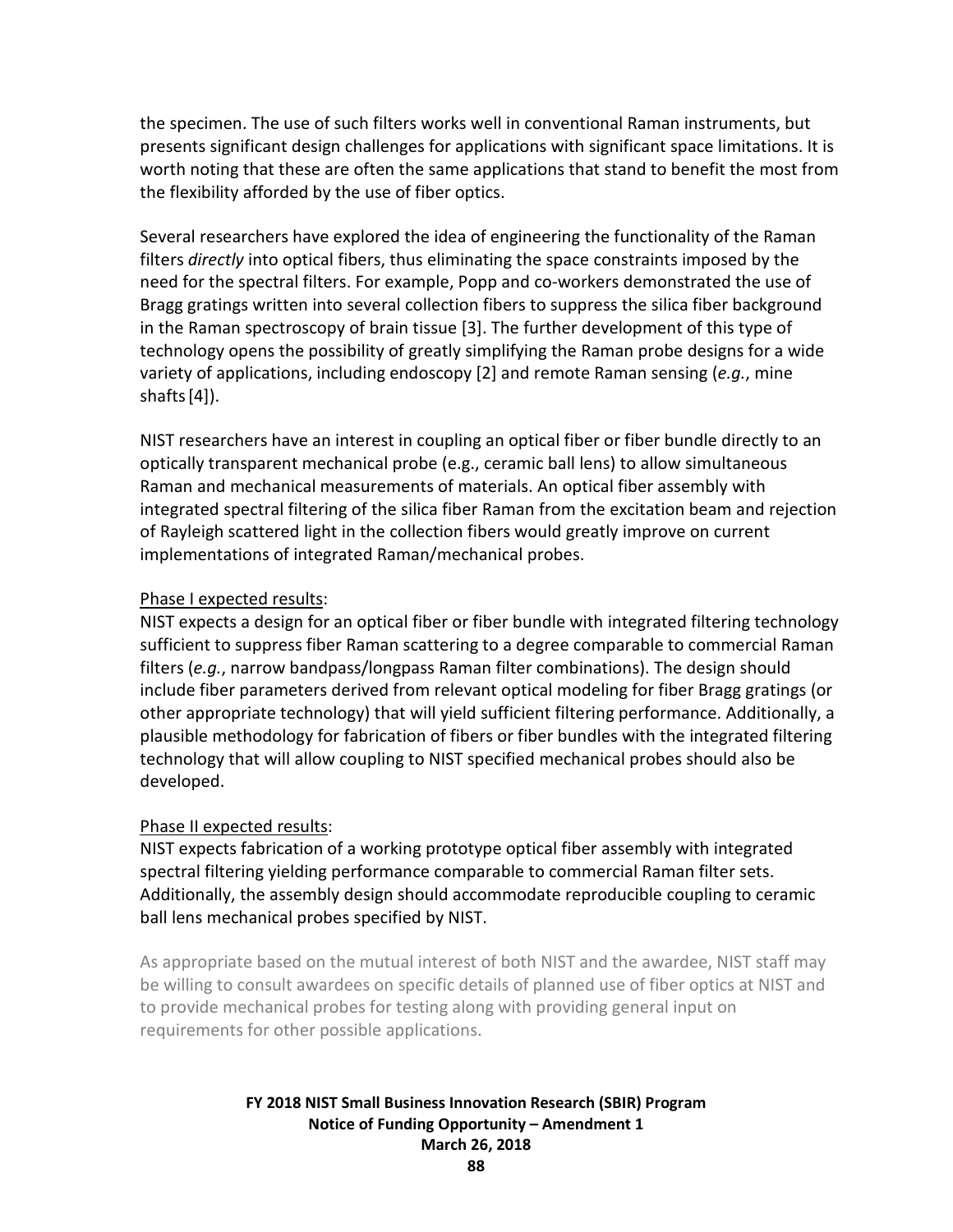#### References:

[1] X. Zhang et al. A Review of Advances in Deep-ocean Raman Spectroscopy, Appl. Spec., 66 (2012) pp. 237 – 249 DOI:10.1366/11-06539.

[2] O. Stevens et al. Developing Fibre Optic Raman Probes for Applications in Clinical Spectroscopy, Chem. Soc. Rev., 45 (2016) pp. 1919-1934 DOI: 10.1039/C5CS00850F.

[3] S. Dochow et al. Multicore Fiber with Integrated Fiber Bragg Gratings for Backgroundfree Raman Sensing," Opt. Express, 20 (2012), pp. 20156-20169 DOI: 10.1016/j.addr.2015.03.009.

[4] J. Pope, and J. Herries. In-situ Detection and Analysis of Methane in Coal Bed Methane Formations with Spectrometers, U.S. Patent 7,821,635, October 26, 2010.

# **9.04.02.68 Intermediate Frequency Conversion System for High-Bandwidth Multiplexed Sensors Arrays**

Arrays of cryogenic sensors below 1 Kelvin provide unique measurement capabilities for both industrial applications, for example materials analysis in a scanning electron microscope, and for fundamental scientific applications, for example x-ray beam-line science and cosmic microwave background research. New application areas are emerging as the arrays become larger and move beyond the domain of specialized cryogenic facilities. These systems use a variety of different cryogenic sensors, including microwave kinetic inductance detectors, magnetic calorimeters, and microcalorimeters and bolometers based on transition-edge sensors (TESs).

In order to read out cryogenic sensor arrays at the scale of tens to hundreds of thousands of sensors, multiplexing with GHz of bandwidth per output channel is necessary. Without this multiplexing, the heat load caused by electrical connections to room temperature would be prohibitive. Cryogenic sensor groups at NIST, as well as other institutions around the world, have been developing microwave multiplexing technologies to meet this need.

All solutions currently being developed rely on the measurement of the system with a superposition of microwave tones at different frequencies, one for each detector. The cryogenic circuit is designed to modulate the microwave tones, each with the signal from its own sensor. If the input tones can be digitally synthesized, and the modulated tones digitally processed, the sensor signals can then be demultiplexed using software-defined radio (SDR). However, room temperature hardware is needed to bridge to frequency gap between the GHz carrier tones and existing digital-to-analog (DAC) and analog-to-digital (ADC) converters.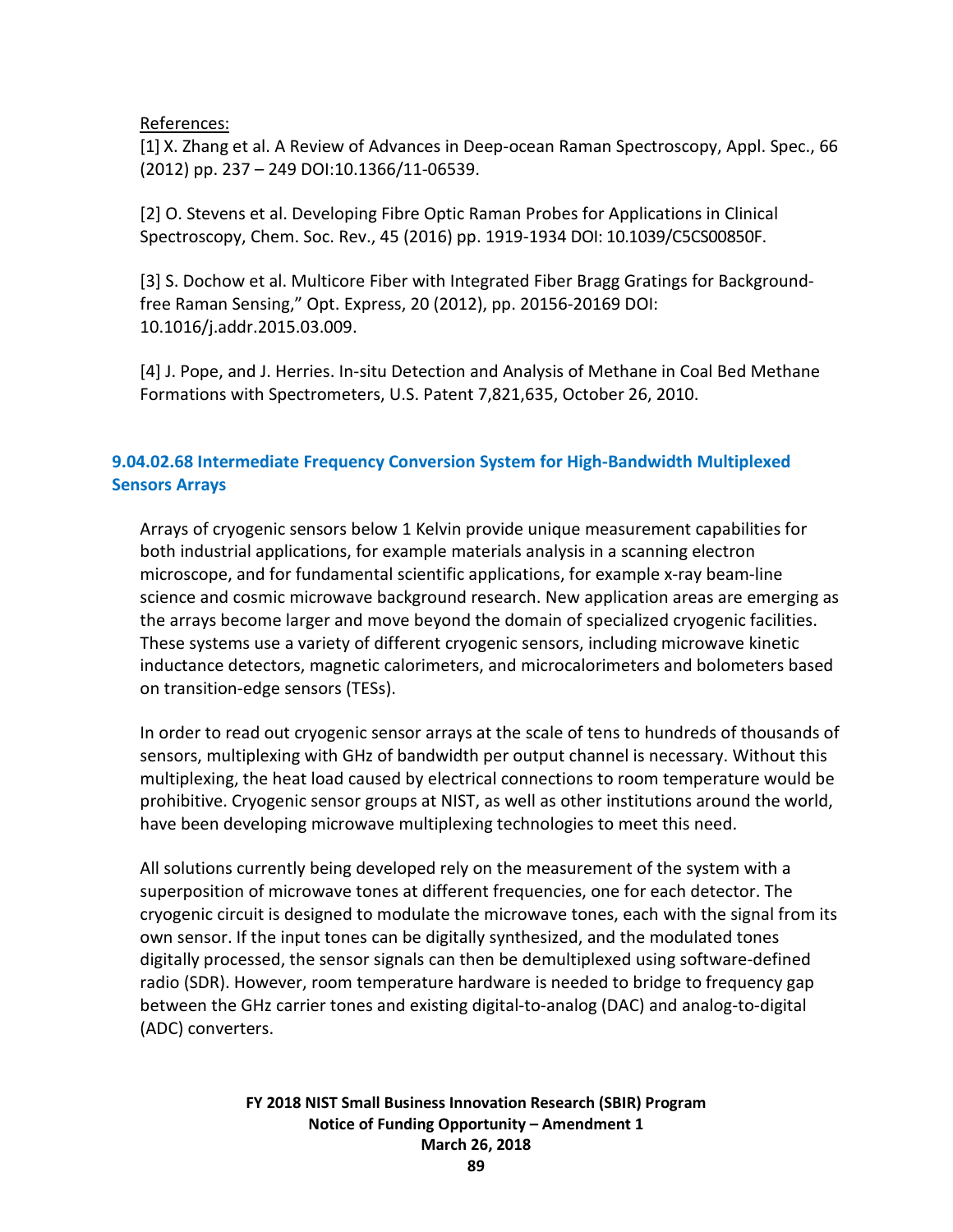The microwave carriers are generated using IQ mixing to upconvert baseband tones from a pair of DACs. The modulated signals are similarly mixed down and fed into a pair of ADCs. To read out more bandwidth than the DACs and ADCs provide, we split the signal from the cryostat (combine the signal into the cryostat), mix down (up), and filter to exclude aliasing from tones outside the band of interest. Currently the up-mix and down-mix are accomplished using discrete connectorized components including the mixers and various amplifiers, attenuators, and filters necessary to match the signals to both the sensors and digitizers. In order to read out future large arrays of cryogenic sensors, a more integrated and scalable commercial solution is necessary.

The project goal is to enable multiplexed readout of large scale cryogenic sensor arrays, we seek proposals for a scalable system to perform the frequency conversion between the microwave frequencies and existing DACs and ADCs that meets the following technical goals:

- Capability for up- and down-mix of several adjacent bands in the 4-8 GHz range. As the bandwidth of ADCs and DACs is rapidly evolving, system adaptability is preferred. However, our current system is set up to use 4X 1 GHz bands.
- Ability to match the range of the DACs and ADCs to the amplitude of microwave signals into and out of the cryostat, without degrading signal-to-noise (SNR). For example, with a +/- 0.5 V scale on the digitizers and 2000 tones, the power per tone is -38 dBm on I and Q. The microwave power per generated tone must be at least -45 dBm, preferably - 40 dBm. While meeting this goal, the conversions must not degrade either input or output SNR to worse than 130 dB/Hz.
- Switchable calibration modes to allow the I/Q imbalances to be characterized and compensated for in the digital signal processing. This calibration is necessary to suppress image tones, which can interfere with the signals of other sensors.
- Integrated solution that provides power for the active components and communication for control of the relays, attenuators, microwave sources, etc.
- Scalable manufacture, to satisfy the needs of systems accessing many tens of GHz of bandwidth with low lead time, and without high cost per unit.

# Phase I expected results:

A substantially complete mechanical and electrical design that addresses the project goals described above.

# Phase II expected results:

Construction of a prototype frequency conversion system that fulfills the project goals above. This prototype will remain the property of the awardee. Demonstration of the frequency conversion system together with NIST staff. Commercialization of frequency conversion system if technically successful.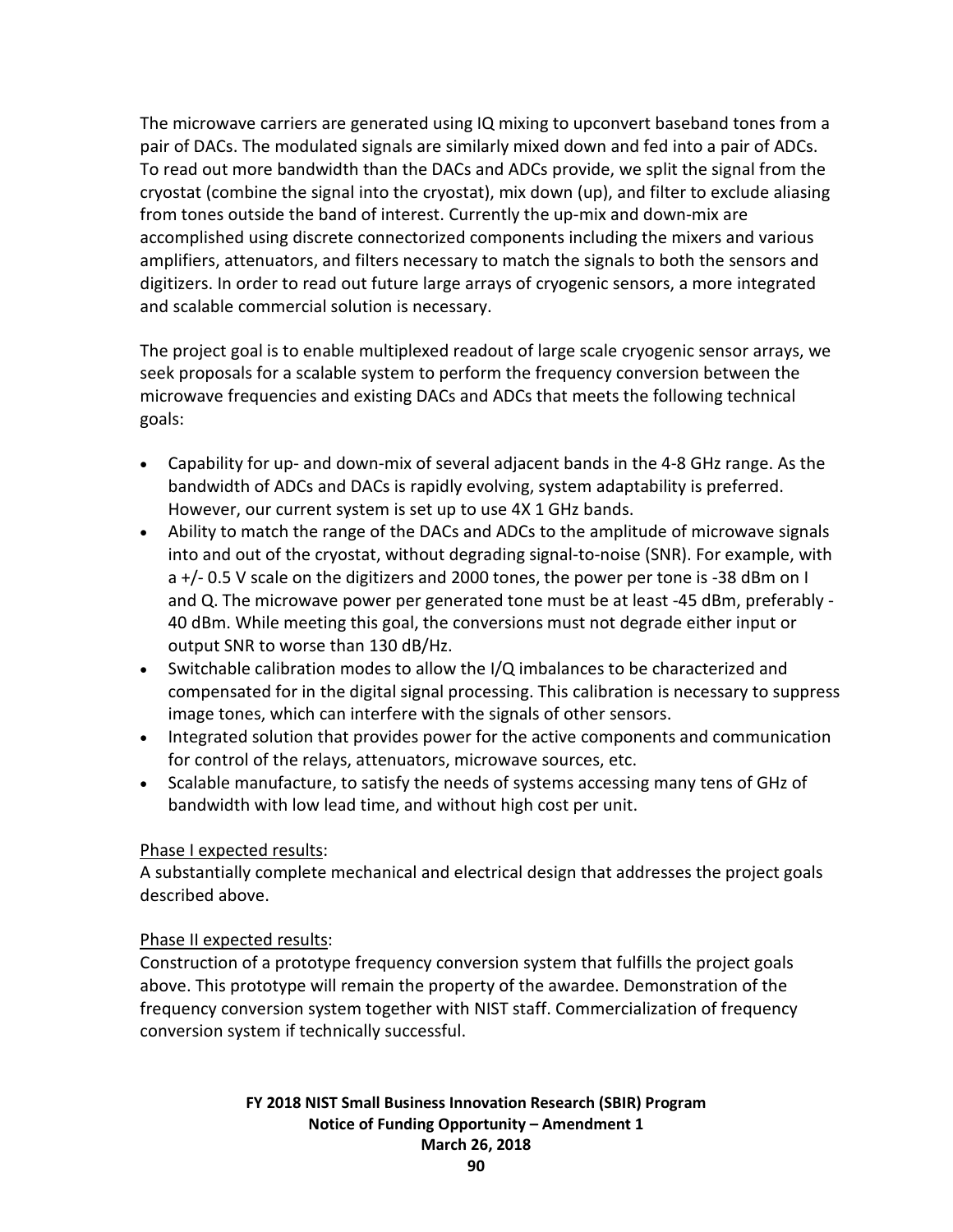As appropriate based on the mutual interest of both NIST and the awardee, NIST personnel may be available to assist the awardee in a variety of ways including consultation on instrument design and participation in design reviews.

#### References:

[1] J.N. Ullom and D.A. Bennett. Review of superconducting transition-edge sensors for xray and gamma-ray spectroscopy. Superconductor Science and Technology 28.8, 084003, 2015.

[2] J. Zmuidzinas. Superconducting Microresonators: Physics and applications. Annu. Rev. Condens. Matter Phys. 3.1 (2012): 169-214.

[3] J.A.B. Mates et al. Simultaneous Readout of 128 X-ray and Gamma-ray Transition-edge Microcalorimeters using Microwave SQUID Multiplexing. Applied Physics Letters 111.6, 062601, 2017.

### **9.04.03.68 Solid-State Dynamic Mode Mixer for Multi-Mode Optical Fiber**

Multi-mode optical fiber is a common delivery system for radiant flux, in particular from lasers, and as the input for detection systems such as spectrographs. The output from a multi-mode optical fiber is non-uniform and sensitive to the input geometry. For example, a common incident flux condition is for quasi-collimated flux introduced into the optical fiber at an angle. In this case, the output distribution will be a ring or doughnut. This type of distribution creates calibration issues with both spectrographs and integrating spheres. For spectrographs, the optical fiber is often coupled directly to the slit, resulting in a nonuniform 'saddle' image on the focal plane. This type of image can lead to partial saturation of the spectrum and measurement errors.

Propagation of radiation through a multi-mode optical fiber does not by itself reduce effects of laser coherence, often referred to as speckle, on the measured signal. Currently, speckle is reduced by placing a length of unjacketed optical fiber into an ultrasonic bath. The bath modulates the optical signal at frequencies of 40 kHz, reducing speckle in the output beam. Over time, however, cracks develop in the optical fiber, increasing the loss in the fiber. The optical fiber in the ultrasonic bath needs to be replaced every 4 weeks to 8 weeks (depending on usage). While some modes are mixed using the ultrasonic bath, the mixing is not sufficient to produce a uniform output beam. Static mode mixers have been developed, but are not suitable because they do not reduce coherence effects. One U.S. company claims to have a mode mixer product (General Photonics, MMS-201). However, it operates over a very limited spectral range, from 500 nm to 1650 nm, and does not adequately mix the spatial modes in the fiber, though it does reduce the coherence of the light propagated through the system.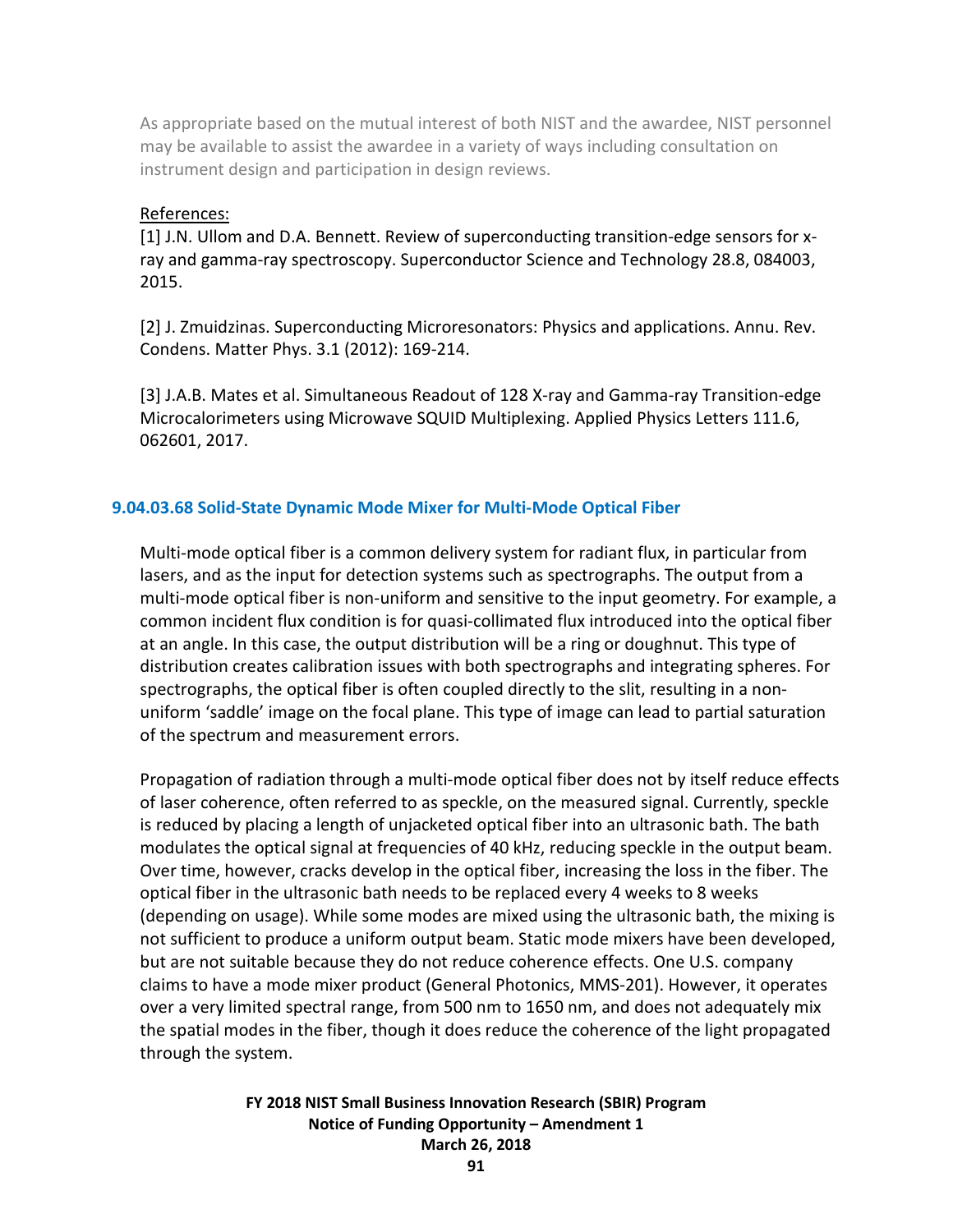A Solid-State Dynamic Mode Mixer will mix the spatial modes in the optical fiber at frequencies of 1 kHz or greater, effectively averaging out the non-uniform spatial distribution and shifting coherence effects to higher frequencies. It will impact all research and products that benefit from a uniform output from a multi-mode fiber.

Project goals include the following:

1. Demonstrate dynamic mode mixing in a multi-mode optical fiber covering the spectral range from 360 nm to 1000 nm.

a. Mode mixing should be dynamic, scrambling the spatial modes at 1 kHz or greater.

b. Mode mixing should improve the uniformity of the output beam to either a flat-hat or Gaussian-like spatial distribution.

c. Insensitivity of the output of the multi-mode fiber to input conditions should be demonstrated.

2. Extend the mode mixing to 2.5 um.

3. Extend the spectral range to 3 µm.

4. Extend the spectral range to 300 nm.

5. Extend the spectral range to 200 nm.

Phase I expected results:

It is expected that project goal 1 will be complete by the end of Phase I.

Phase II expected results:

1. Package demonstrated product in a box suitable for rack-mounting. Keep the size within 3U.

2. Project goals 2-5. For all goals 1a, 1b, and 1c shall be demonstrated.

As appropriate based on the mutual interest of both NIST and the awardee, NIST may be available to assist in any way it can be helpful and hopes to work with the awardee to understand the performance of the mode mixer – in particular the degree of homogenization of the light output from the fiber and the temporal behaviors.

# **9.05 Health and Bioscience**

#### **9.05.01.68 Open Source Image Analysis for NIST/RSNA/NCI Validated MRI Phantoms**

There is a critical need for National Metrology Institute-validated medical imaging calibration structures (SI-traceable phantoms) as well as validated analysis platforms that can determine the accuracy of advanced quantitative imaging techniques that are coming online. An open analysis package for NIST phantoms was one of the most requested items in a recent MRI Standards workshop held at NIST Boulder in August 2017. Commercial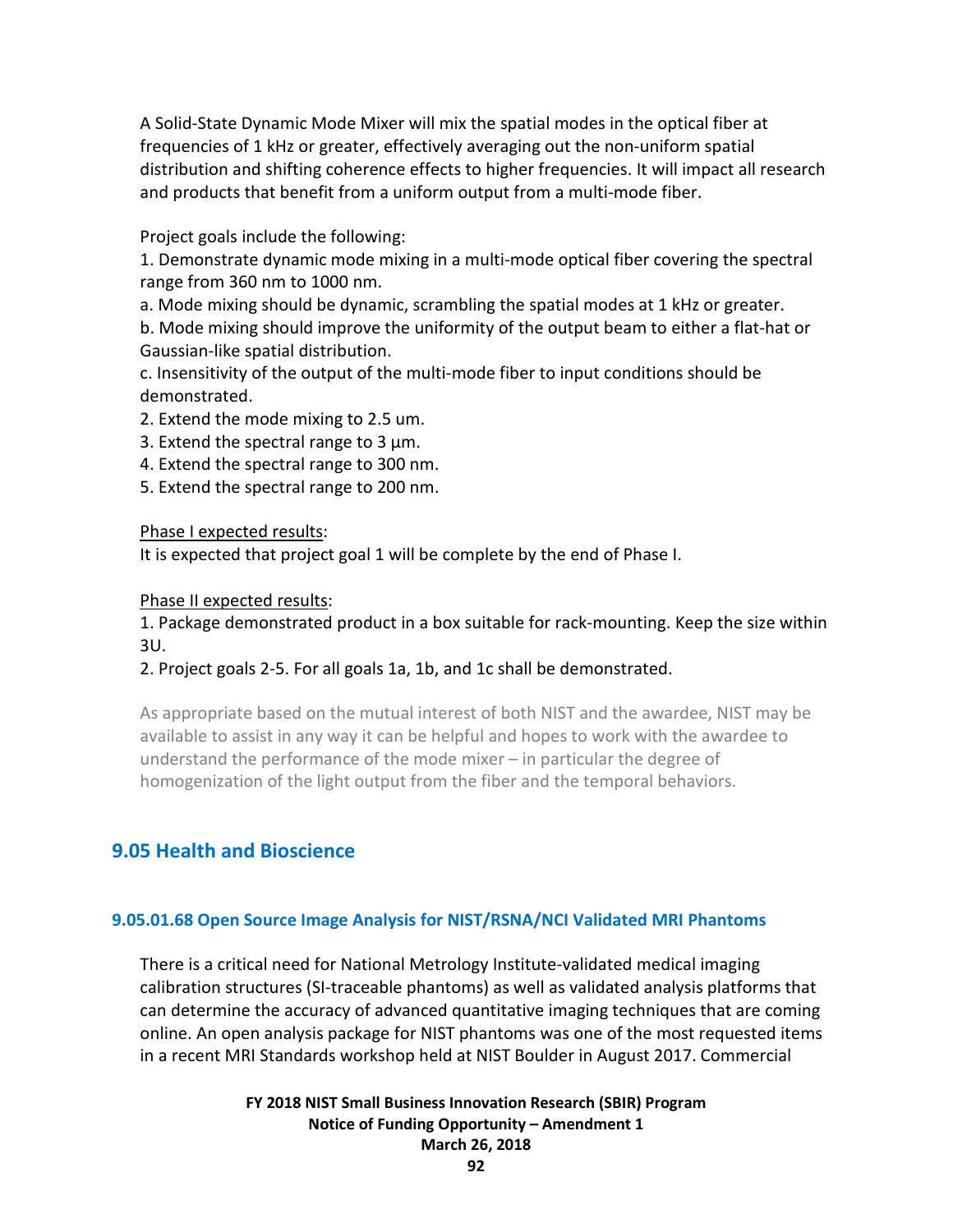versions of this analysis package were identified as an essential element getting these reference objects used in clinical trials.

The new quantitative imaging techniques, included advanced diffusion mapping and magnetic resonance fingerprinting, can provide more information about tissue properties, which is critical for identifying cancerous lesions, neural trauma, and the onset and progression of neurodegenerative diseases. These new techniques, which are faster and more cost effective, need to be validated using primary reference structures provided by NIST(1-4), with protocols validated by NIST, the National Cancer Institute (NCI), and the Radiological Society of North America (RSNA). An example public-domain best-practice protocol is the diffusion imaging profile recently published by RSNA Quantitative Imaging Biomarker Alliance(5). It is imperative that an open source analysis framework be setup so that different institutions, medical instrument makers, pharmaceutical companies can verify and compare their analysis protocols on the same SI-traceable object.

While the open source component of this subtopic is not a commercial product, it lays the foundation for many commercial packages that rely on their ability to demonstrate that they can successfully implement standard analysis protocols or can provide ones with demonstrated superiority. Once the company can demonstrate the open source framework, it can market application specific versions that are tailored to specific clinical trials.

The existence of an open source image analysis package for SI-traceable phantoms will greatly assist the NIST goal of transitioning medical imaging to a precise metrology. Having NIST-validated components in a widely used open source analysis platform will advance precision medicine. A very successful model of an open source image analysis package is ImageJ (and offspring such as FIJI), which was originally developed by NIH.

The goal of the project is to create a new and unique platform to extract quantitative information from MRI phantom data sets. The platform must be open to inspection, modular so users can swap in analysis packages that they wish to compare against current standards, implement advanced physics models for artifact identification and uncertainty analysis, provide a platform where machine learning analysis, such as magnetic resonance fingerprinting and deep learning image reconstruction, can be compared against standards. At present, there is no such common platform to compare and test quantitative image analysis protocols on primary reference standards. Currently, when comparing analysis techniques, a hodgepodge of different packages, both commercial and in-house, are used. This platform would be a ground-breaking critical component connecting medical imaging to the SI.

The Phase I effort should develop a framework of tools to allow processing of data from the NIST system phantom, diffusion phantom, and breast phantom(6-8) using NIST, RSNA, and NCI prescribed protocols(5). The framework should be open to allow swapping in different analysis protocols and allow rapid comparison between protocols. Phase I should provide a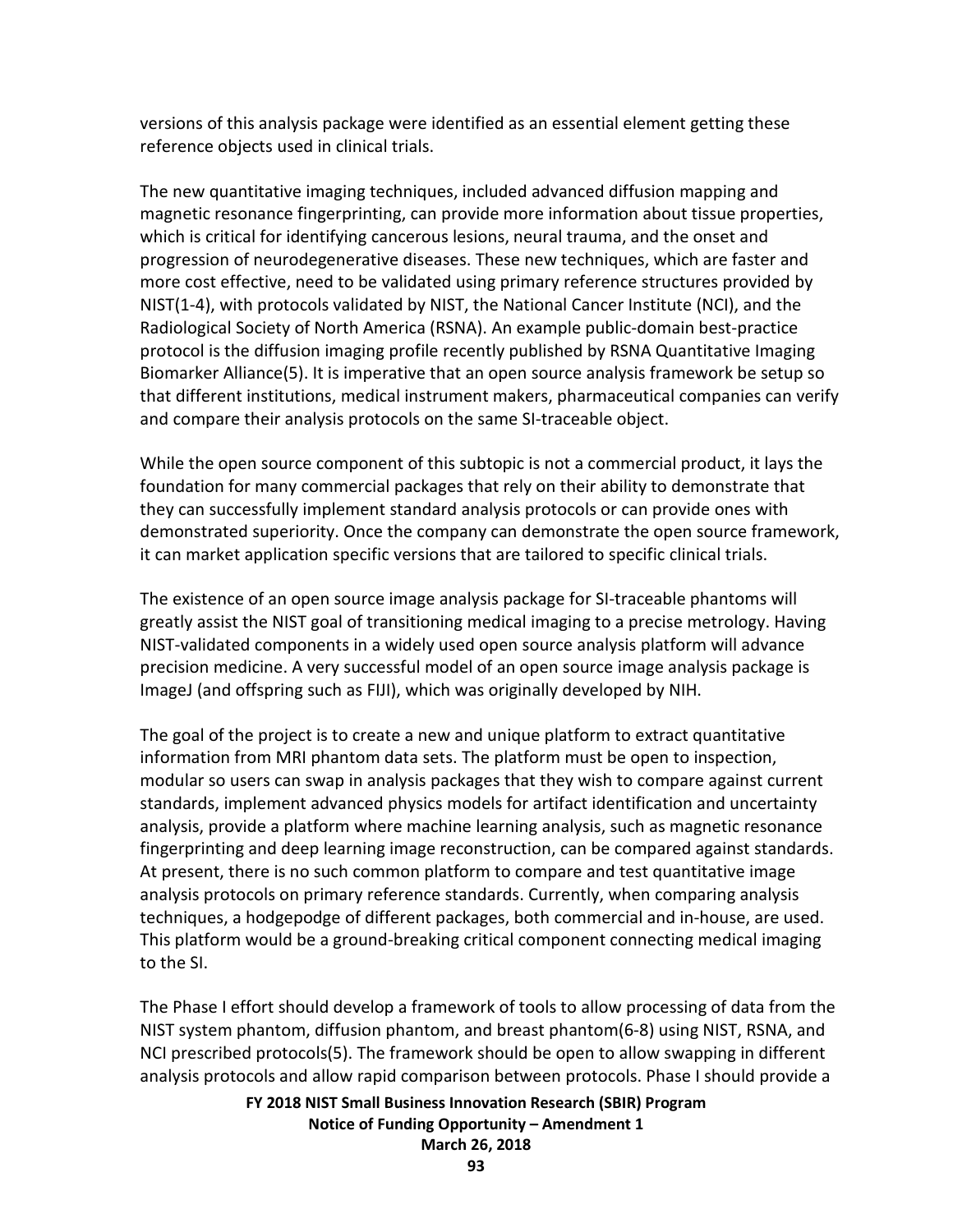demonstration on one phantom of how the analysis framework will work. Phase I should also produce innovative plans for improved analysis of geometric distortion, automated resolution determination, and better methods for dealing with noise and artifacts.

The Phase II effort should develop the complete analysis framework and include innovative components going beyond what has been currently developed by NIST, RSNA, and NCI. These elements may include deep learning based analysis of geometric distortion, RF inhomogeneity analysis, and an automated image resolution analysis. The analysis framework should be completely modular with the ability to import and analyze all existing SI-traceable phantoms.(6-8) The open source component should be published on Github with public accessibility. The company should further demonstrate the ability to use the open source package to provide improved quality assurance tools for clinical trials.

As appropriate based on the mutual interest of both NIST and the awardee, NIST may provide access to all details of phantom construction and access to NIST in house analysis packages. NIST may provide virtual phantoms (digital reference object) providing full numerical description of NIST developed phantoms. NIST will facilitate access to RSNA QIBA and NCI Quantitative Imaging Network imaging protocols. NIST will provide continuous test and feedback on the platform as it is developed using existing NIST datasets.

# References**:**

[1] N.M. deSouza et al. Implementing Diffusion-weighted MRI for Body Imaging in Prospective Multicentre Trials: Current Considerations and Future Perspectives. Eur Radiol. 2017. doi: 10.1007/s00330-017-4972-z. PubMed PMID: 28956113.

[2] Y. Jiang et al. Repeatability of Magnetic Resonance Fingerprinting T1 and T2 Estimates Assessed Using the ISMRM/NIST MRI System Phantom. Magnetic Resonance in Medicine: Official Journal of the Society of Magnetic Resonance in Medicine / Society of Magnetic Resonance in Medicine. 2016. doi: 10.1002/mrm.26509. PubMed PMID: 27790751; PMCID: PMC5408299.

[3] D.C. Newitt et al. Multisite Concordance of Apparent Diffusion Coefficient Measurements Across the NCI Quantitative Imaging Network. J Med Imaging (Bellingham). 2018; 5(1):011003. doi: 10.1117/1.JMI.5.1.011003. PubMed PMID: 29021993; PMCID: PMC5633866.

[4] E.M. Palacios et al. Toward Precision and Reproducibility of Diffusion Tensor Imaging: A Multicenter Diffusion Phantom and Traveling Volunteer Study. AJNR American Journal of Neuroradiology. 2017; 38(3):537-45. doi: 10.3174/ajnr.A5025. PubMed PMID: 28007768; PMCID: PMC5352533.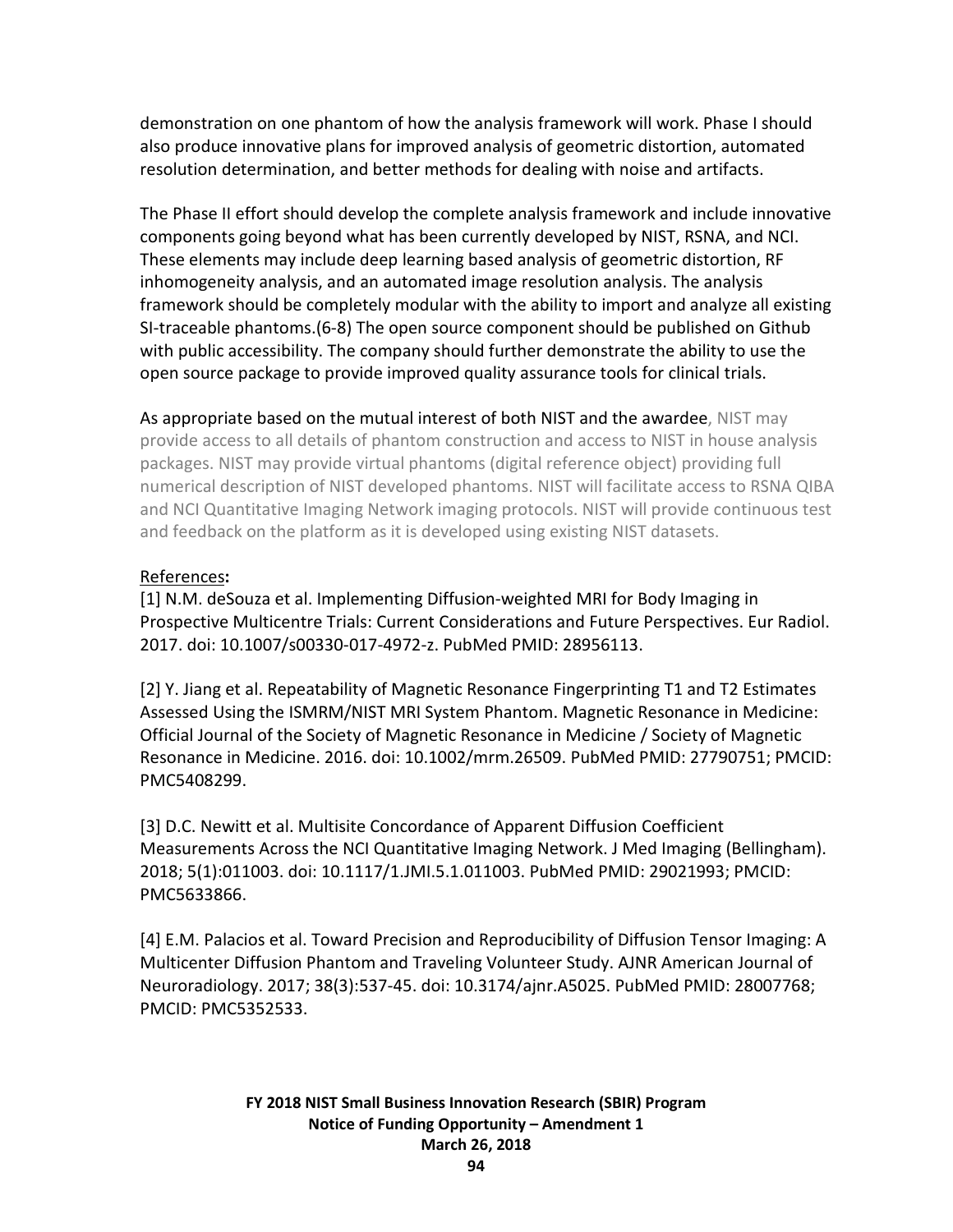[5] QIBA Profile: Diffusion-Weighted Magnetic Resonance Imaging (DWI). http://qibawiki.rsna.org/index.php/Perfusion, Diffusion and Flow-MRI Biomarker Ctte. 2017.

[6] K.E. Keenan et al. Comparison of T1 Measurement Using ISMRM/NIST Phantom. Proceedings Title: Proceedings of the International Society of Magnetic Resonance in Medicine, #3290 2016.

[7] K.E. Keenan et al. Variability and Bias Assessment in Breast ADC Measurement Across Multiple Systems. Journal of Magnetic Resonance Imaging. 2016;44(4):846-55.

[8] K.E. Keenan et al. Design of a Breast Phantom for Quantitative MRI. Journal of Magnetic Resonance Imaging, 44(3):610-9 2016.

# **9.05.02.68 Optical Imager for Quantitative Deep Tissue Oximetry**

In image-based tumor detection, exposure of the human body to ionizing radiation in x-ray tomography and the use of heavy metal contrast reagents in MRI cause harmful side effects (See "The surprising dangers of CT scans and X-rays"[7](#page-94-0), Label-free optical imaging technologies, i.e. without the need for ionizing radiation exposure and exogenous contrast agents will enable safe and complication-free tumor diagnostics. However, optical techniques are fundamentally limited to surface imaging or to low resolution diffuse light scattering applications as the optical wavelengths of light significantly scatter through thick tissue, preventing the backscattered light from refocusing for precise image reconstruction.<sup>[8](#page-94-1)</sup> A new technique has been recently demonstrated that overcomes some of the issues associated with traditional optical imaging. In the new technique, optoacoustic imaging, the absorption of light by existing (endogenous) colored molecules in a sample provides specificity and contrast, but unlike traditional optical techniques, there is no need to collect the scattered light. Rather, the initial absorption of light creates an acoustic wave which is much easier to collect because it is not as susceptible to scattering as optical wavelengths. The goal of this innovative research is to realize an instrument based on labelfree optical imaging that is capable of *quantitative and functional* oximetric imaging (i.e. determination of oxy- and deoxyhemoglobin concentration ratios as a map of tissue oxygenation) of deep tissues with depth and lateral resolutions, and tumor-identifying specificity comparable to those of MRI and x-ray computed tomography. Functional

 $\overline{a}$ 

<span id="page-94-0"></span><sup>7</sup> [https://www.consumerreports.org/cro/magazine/2015/01/the-surprising-dangers-of-ct-sans-and-x](https://www.consumerreports.org/cro/magazine/2015/01/the-surprising-dangers-of-ct-sans-and-x-rays/index.htm)[rays/index.htm\)](https://www.consumerreports.org/cro/magazine/2015/01/the-surprising-dangers-of-ct-sans-and-x-rays/index.htm)

<span id="page-94-1"></span><sup>8</sup> [http://www.laserfocusworld.com/articles/print/volume-51/issue-11/newsbreaks/multimode-holographic](http://www.laserfocusworld.com/articles/print/volume-51/issue-11/newsbreaks/multimode-holographic-waveguides-tackle-in-vivo-biological-imaging.html)[waveguides-tackle-in-vivo-biological-imaging.html](http://www.laserfocusworld.com/articles/print/volume-51/issue-11/newsbreaks/multimode-holographic-waveguides-tackle-in-vivo-biological-imaging.html)

**FY 2018 NIST Small Business Innovation Research (SBIR) Program Notice of Funding Opportunity – Amendment 1 March 26, 2018**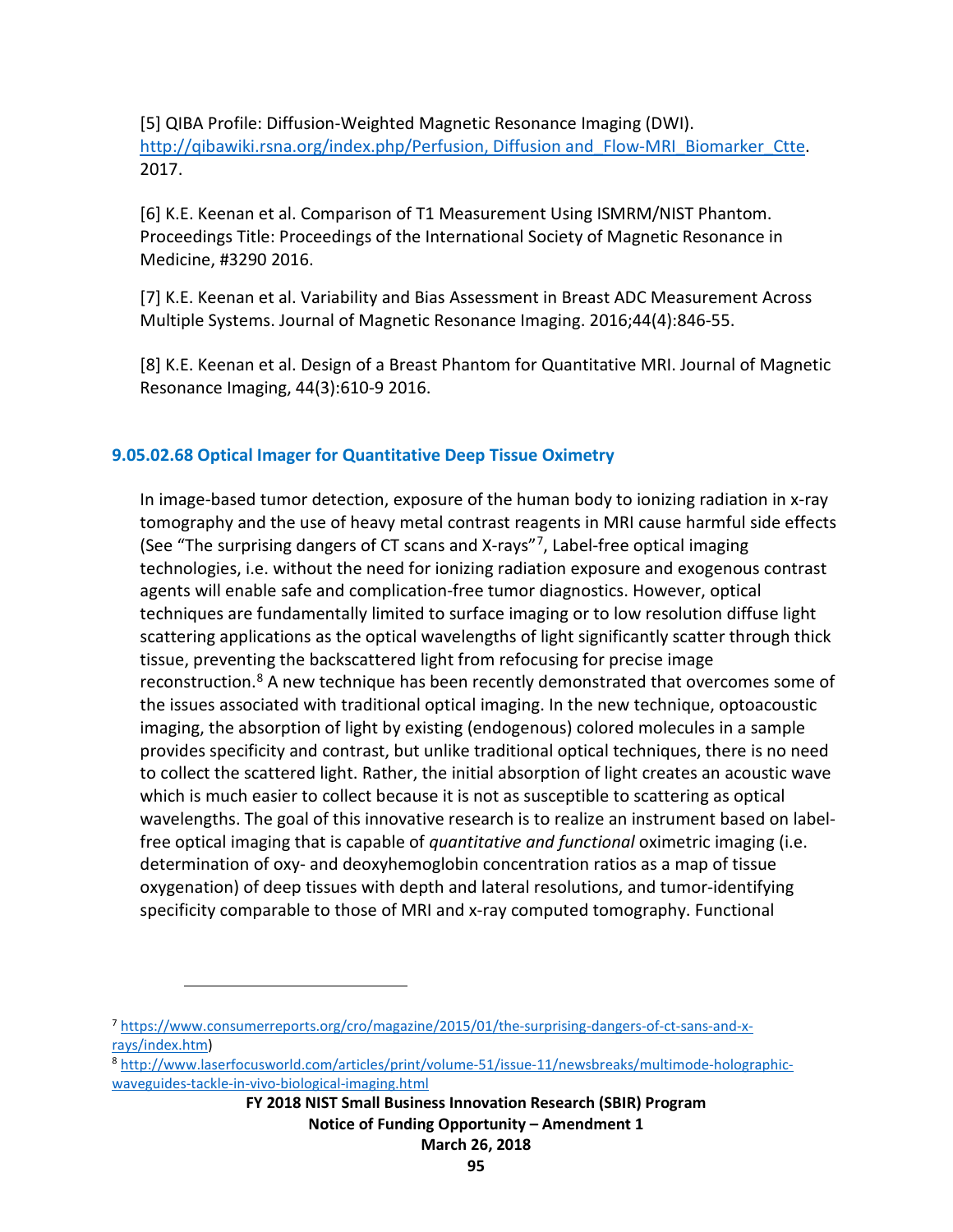evaluation of the tissue oxygen levels has been shown to be a key biomarker to quantitatively diagnose the disease states of tumor tissues.<sup>[9](#page-95-0)</sup>

Recent technological advancements in this area have been research-based (preclinical) and exploratory, mostly taking place in academic laboratories. Commercialization of a technology to make an optical technique readily available and validated will allow a broad range of clinical applications for non-invasive diagnostics of tumors. Label-free deep tissue optical imaging will significantly enhance the safety and lower the health care cost of tumor diagnostics in the clinic. Broad distribution of this technology through commercialization would also provide a valuable tool in evaluation of the efficacy of a variety of cancer treatment approaches. Non-invasive optical imaging will enable prognosis of tumors in response to new drugs as well as image-guided surgeries and treatments, promoting a broad range of industries such as medical device manufacturers to pharmaceutical companies.

This innovative research is well aligned with NIST's mission to improve the quality of people's lives by working with industry to develop and apply technology, measurements, and standards. NIST began a program in Optical Medical Imaging approximately 8 years ago to help with the development of phantoms (i.e. calibration artifacts) for a variety of preclinical optical imaging techniques. The Molecular and BioPhotonics Group has received standards development (SD) funds to respond to the needs of the optical medical imaging community, specifically to develop phantoms for optical coherence tomography and photoacoustic imaging. Both Europe and Asia are currently approving clinical use of photoacoustic imaging, but the U.S. is lagging behind because of stricter approvals required by the Food and Drug Administration (FDA). NIST is working to support the FDA to develop phantoms that would enable the FDA to assess and accelerate approval of new optical medical imaging devices and their applications. NIST's participation in this SBIR is expected to encourage small start-ups and businesses to develop a product and begin FDA submission for approval of the device. The success of this SBIR will also provide a benchmark to accelerate clinical applications (i.e. use of the device) of a broad range of label-free tissue optical imaging methods for accurate disease diagnostics to improve the quality of people's lives.

Label-free deep tissue optical imaging with a penetration depth of a few centimeters and with the spatial resolution of about 250 micrometers has been demonstrated by photoacoustic computed tomographic imaging. In tumor imaging applications, this technique uses endogenous molecular contrast originated from hemoglobin molecules highly concentrated in newly formed blood vessels in tumor regions. While demonstration of tumor imaging has the potential for huge clinical impact in the noninvasive diagnostic of

 $\overline{a}$ 

<span id="page-95-0"></span><sup>9</sup> [https://www.researchgate.net/figure/267657254\\_fig1\\_Figure-2-An-illustration-of-the-differences-between](https://www.researchgate.net/figure/267657254_fig1_Figure-2-An-illustration-of-the-differences-between-normal-oxygen-level-in-the)[normal-oxygen-level-in-the](https://www.researchgate.net/figure/267657254_fig1_Figure-2-An-illustration-of-the-differences-between-normal-oxygen-level-in-the)

**FY 2018 NIST Small Business Innovation Research (SBIR) Program Notice of Funding Opportunity – Amendment 1 March 26, 2018**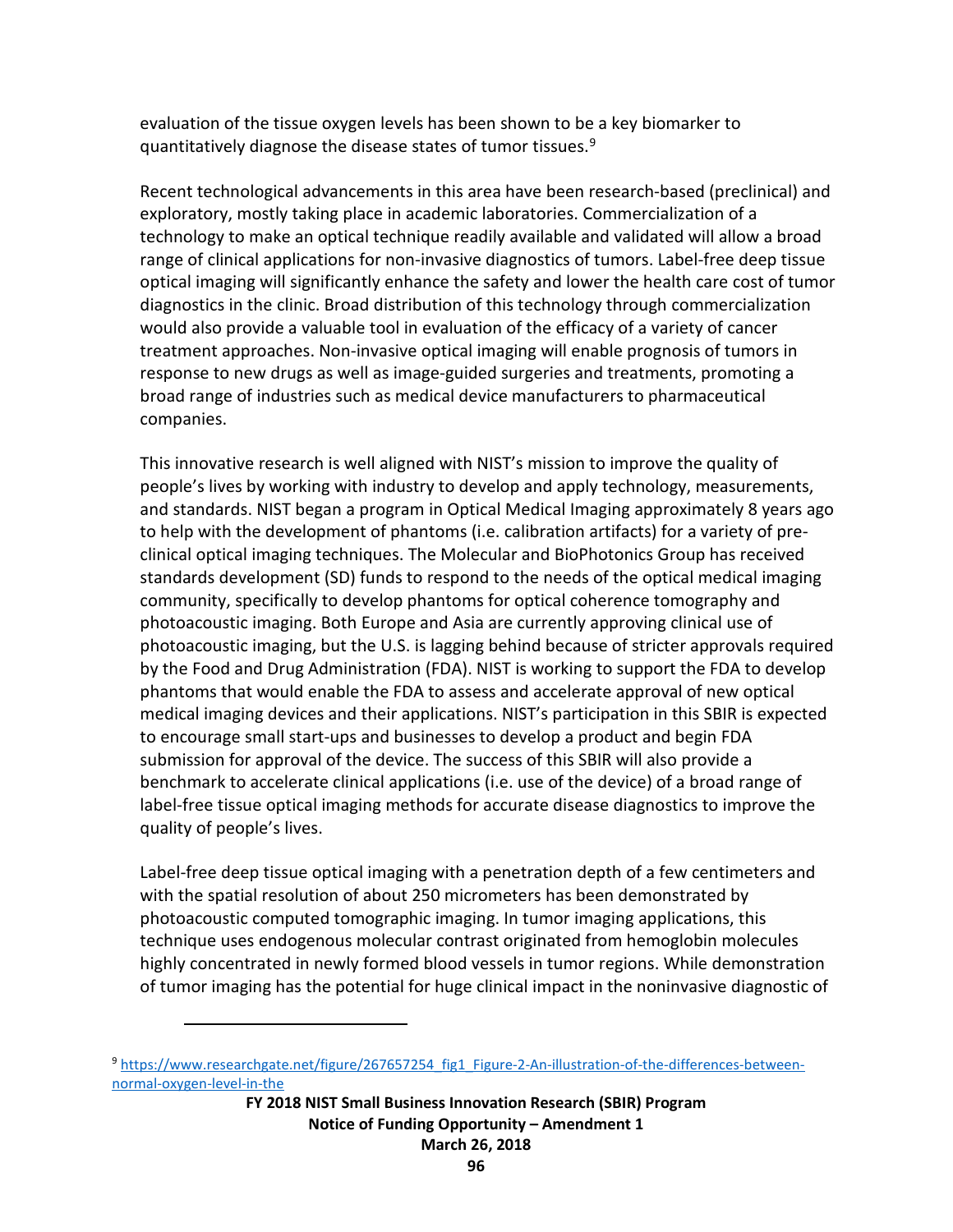tumors, an accurate measurement of the oxygen level in the tissue is essential to provide a prognostic indicator directly related to the efficacy test of tumor treatments. The project goals are to integrate a quantitative label-free functional imaging capacity capable of mapping oxygen saturation (SO<sub>2</sub>) level in tissues (with  $\lt$  ±5% absolute accuracy and  $\lt$  ±1% repeatable precision) into existing photoacoustic computed tomographic imaging technology with the following requirements: spatial resolution of < 300 micrometer, and temporal resolution 10 Hz in 2D frame rate, and < 20 s to acquire a volume tomography of ~4cm deep tissues.

# Phase I expected results:

1. Integration of a functional imaging capability to determine tissue oxygen levels into a deep-tissue photoacoustic imaging system.

2. Develop methods for quantitative evaluation of the image quality involving tissue oxygen saturation (SO<sub>2</sub>) level, spatial resolution, temporal resolution, and contrast to noise ratio. 3. Demonstration of the resolution, precision and accuracy levels stated in project goals for NIST provided phantoms.

# Phase II expected results:

1. Demonstrate quantitative functional oximetry mapping capability in at least 5 human subjects with the oxygen saturation measurement with  $\lt$  ±5% accuracy and  $\lt$  ±1% precision. 2. Demonstrate <350 micrometer spatial and < 20 s for 3D and 0.1 s for 2D temporal resolutions for the tomography of > 4cm deep tissues.

3. Success would ultimately entail submitting an Investigational device exemption (IDE) package to FDA for device approval.

One of the major foci of the NIST's Optical Medical Imaging program is to develop standards to enable quantitative label free imaging of biological tissues. Through the program, the NIST team has successfully developed a series of tissue-mimicking phantoms with welldefined and well-characterized optical properties for a broad range of label free optical imaging technologies, including photoacoustic microscopy and tomography. As appropriate based on the mutual interest of both NIST and the awardee, NIST's phantoms will be available for the calibration of devices and the validation of the optical measurements for this study. The NIST team has also demonstrated a capability to accurately measure the ratio of oxy-hemoglobin to deoxy-hemoglobin at a single cell sensitivity. This knowledge base will be available to help the SBIR researcher(s) to verify their quantitative oximetry measurements.

# References:

[1] S. Hunjan et al. Tumor Oximetry: Demonstration of an Enhanced Dynamic Mapping Procedure Using Fluorine-19 Echo Planar Magnetic Resonance Imaging in the Dunning Prostate R3327-AT1 Art Tumor, Int. J. Radiation Oncology Biol. Phys., 49(4) 1097, 2001.

[2] L.V. Wang and J. Yao, A Practical guide to Photoacoustic Tomography in the Life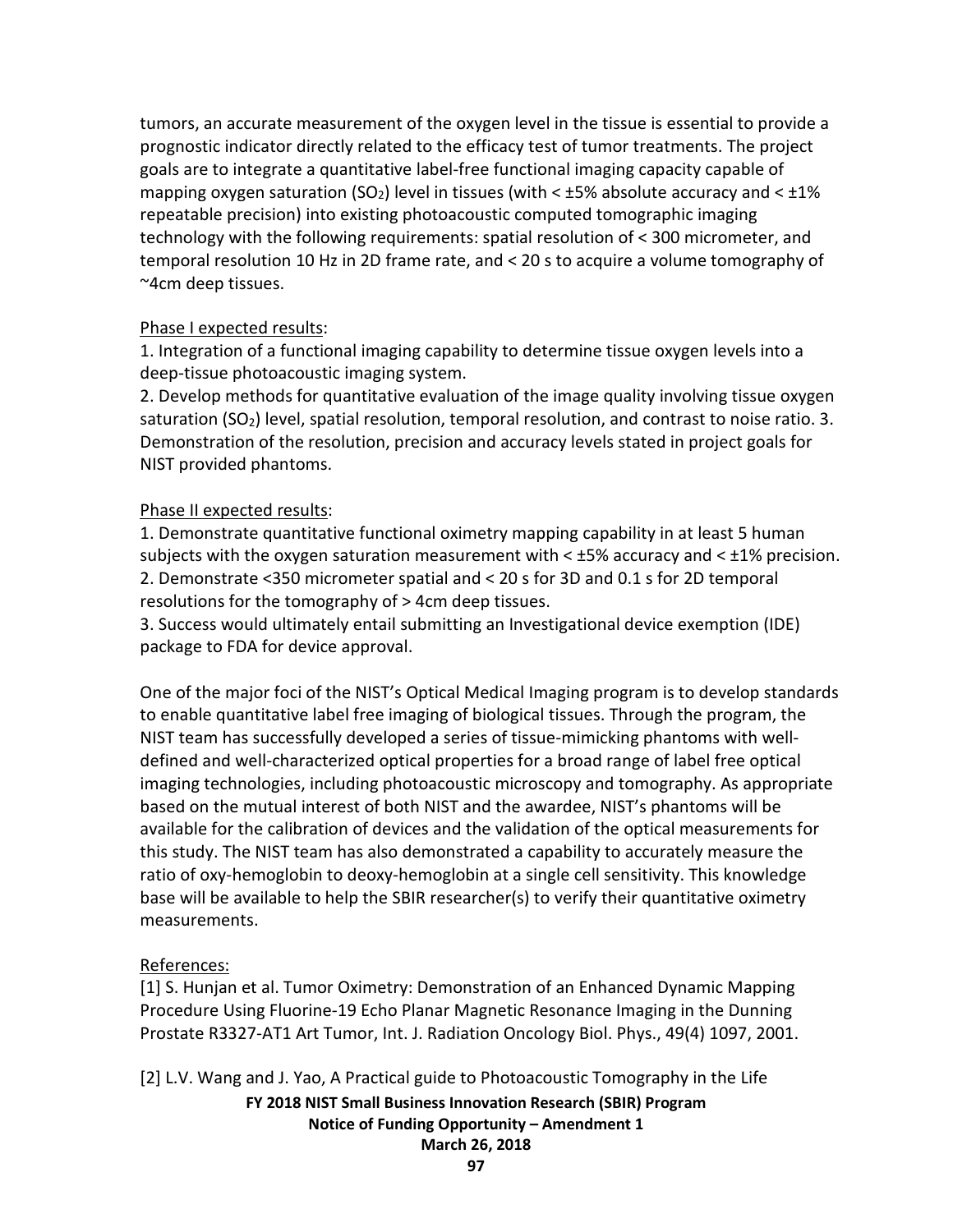Sciences, Nature Methods 13, 627, 2016.

[3] J.Y. Lee et al. Absorption-Based Hyperspectral Imaging and Analysis of Single Erythrocytes, IEEE Journal of Selected Topics in Quantum Electronics, Vol. 18, No. 3, 1130- 1139, May/June 2013.

[4] B. Chon et al. Digital Phantoms Generated by Spectral Light Modulators, Journal of Biomedical Optics, 20(11), 11215, November 2015.

# **9.05.03.77 Parallel Algorithms for Processing Huge Sparsely Labeled Datasets on Clusters of Multicore Processors and Many-Core Accelerators for Healthcare Applications**

Many healthcare applications are unavoidably spatio-temporal and generate large amounts of data. Expert interaction and measurement costs for these datasets imply that only a very small fraction of the data can be labeled such that models or results are presented in a form that supports human understanding. In general, the underlying spatial and spatio-temporal relationships in these data can be represented as three-dimensional grid or graph structures. Traditional machine learning algorithms are not applicable as they tend to be sample-based, requiring labelling of a significant fraction of the data. Therefore, a pressing need exists for algorithms that can handle very large datasets with only a fraction of data labeled. Additionally, data volume and speed of data acquisition requires that such algorithms effectively exploit networked multicore, GPU, and parallel computing resources. The underlying technology should have broad applicability in spatio-temporal big data applications.

The goal of the proposed research is to develop fast, parallel semi-supervised machine learning (ML) algorithms that address challenges of very large datasets and applications in the domain of healthcare. Such ML algorithms should be effective for datasets having millions to billions of data points, with only a few thousands of data points labelled.

#### Phase I expected results:

Select a representative sparsely labeled healthcare dataset. Develop novel machine learning algorithms that can work effectively for sparsely labeled datasets. Demonstrate their parallelization capability on hundreds of traditional cores.

#### Phase II expected results:

Demonstrate the effectiveness of machine learning algorithms developed in Phase I on real world applications in health care domains. Demonstrate scalability of these algorithms on large clusters of GPUs and multicore machines. Phase II results should lead to a commercialization path for the technology applications in specific domains within Healthcare.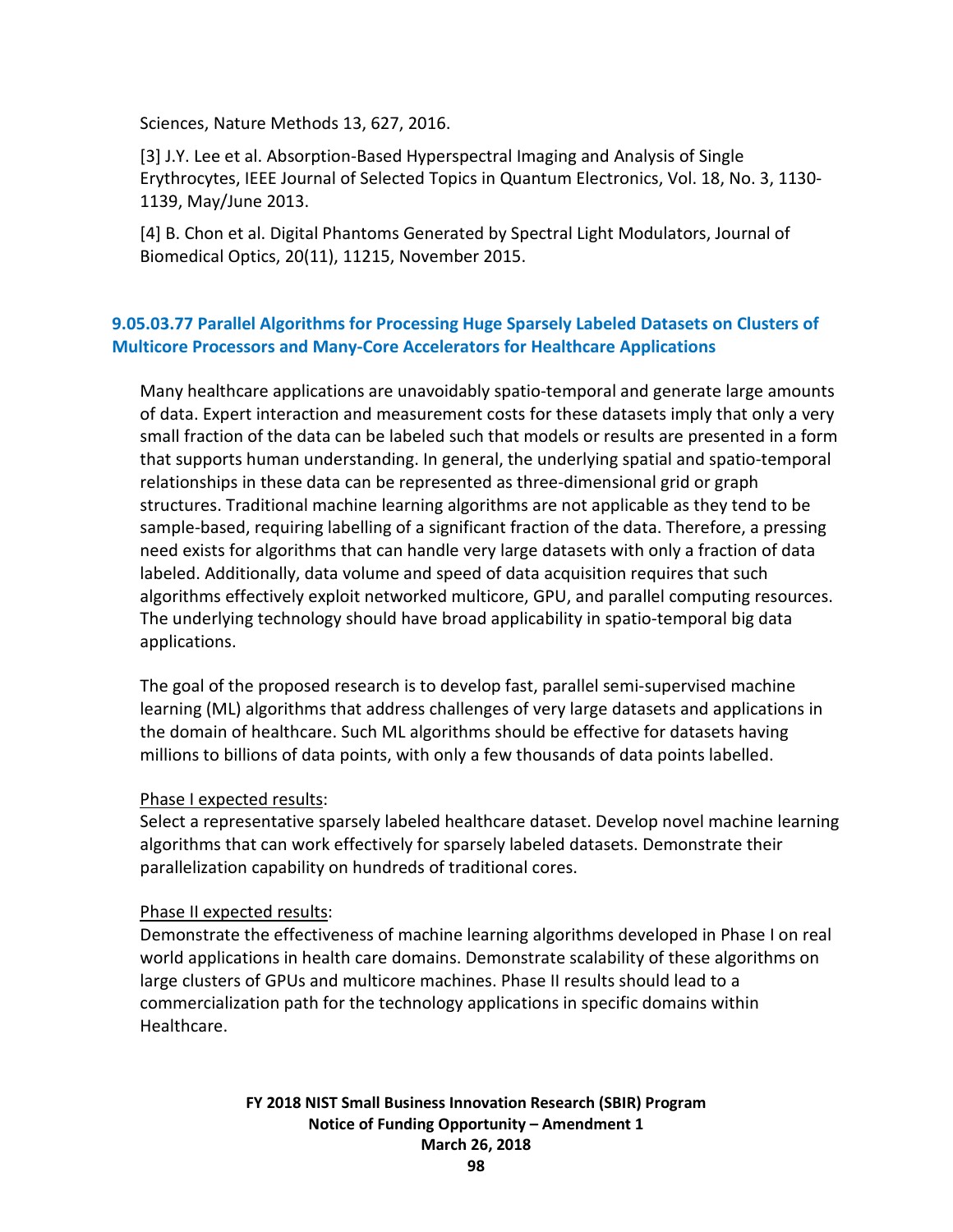As appropriate based on the mutual interest of both NIST and the awardee, NIST may be available to work both in consultative and collaborative capacity in assisting the awardee.

#### Reference:

[1] O. Chapelle et al. Semi-Supervised Learning, MIT Press, 2010.

### **9.05.04.77 Process Modeling for IoT Health Services**

Two central challenges in contemporary health IT are (i) the rising heterogeneity of elements interacting in health systems and (ii) the unprecedented level of interconnectivity between them [1]. Consequently, it is no longer sufficient to consider medical processes (only) at the level of doctor and patient; we must also consider the interactions between electronic health records, embedded medical devices and web apps as well as other parties like specialists, testing labs and insurance providers. Adding to the problem, these health processes occur at multiple scales, and we may wish to analyze them from many different perspectives, ranging from psychological to biophysical to probabilistic.

Recent work in mathematics has revealed a powerful new approach to open and interconnected systems based on resource-sensitive process representations called string diagrams [2]. Developed to facilitate calculations in quantum computing, these allow for a formal representation of correlations and entanglement between interacting elements in a system. This provides a common context and mathematical structure in which to comprehend both the diversity and the interaction implicit in modern health systems. Moreover, there is a rich semantic theory for string diagrams, allowing us to realize different perspectives on these processes. Best of all, these approaches are generic; while we want to apply them here for health IT, the same methods are directly relevant to other IoT systems including smart manufacturing processes.

The goal of this project is to develop a prototype tool for the representation and modeling of IoT processes based on string diagrams, following the work in [3] and [4]. This should allow for process representation based on string diagrams as well as semantic modeling of the resources and processes there-in. The tool must also allow for the construction of structured mappings (i.e., functors) between these diagrams, in order to support multi-scale representations.

The project must also demonstrate the application of this tool in healthcare IT, through one or more examples to be developed jointly with NIST.

The results of the Phase I award should include (i) a user interface for constructing string diagrams, (ii) a means of connecting components in the diagram with semantic and/or computational representations and (iii) a toy example demonstrating such a representation and an analysis based on it.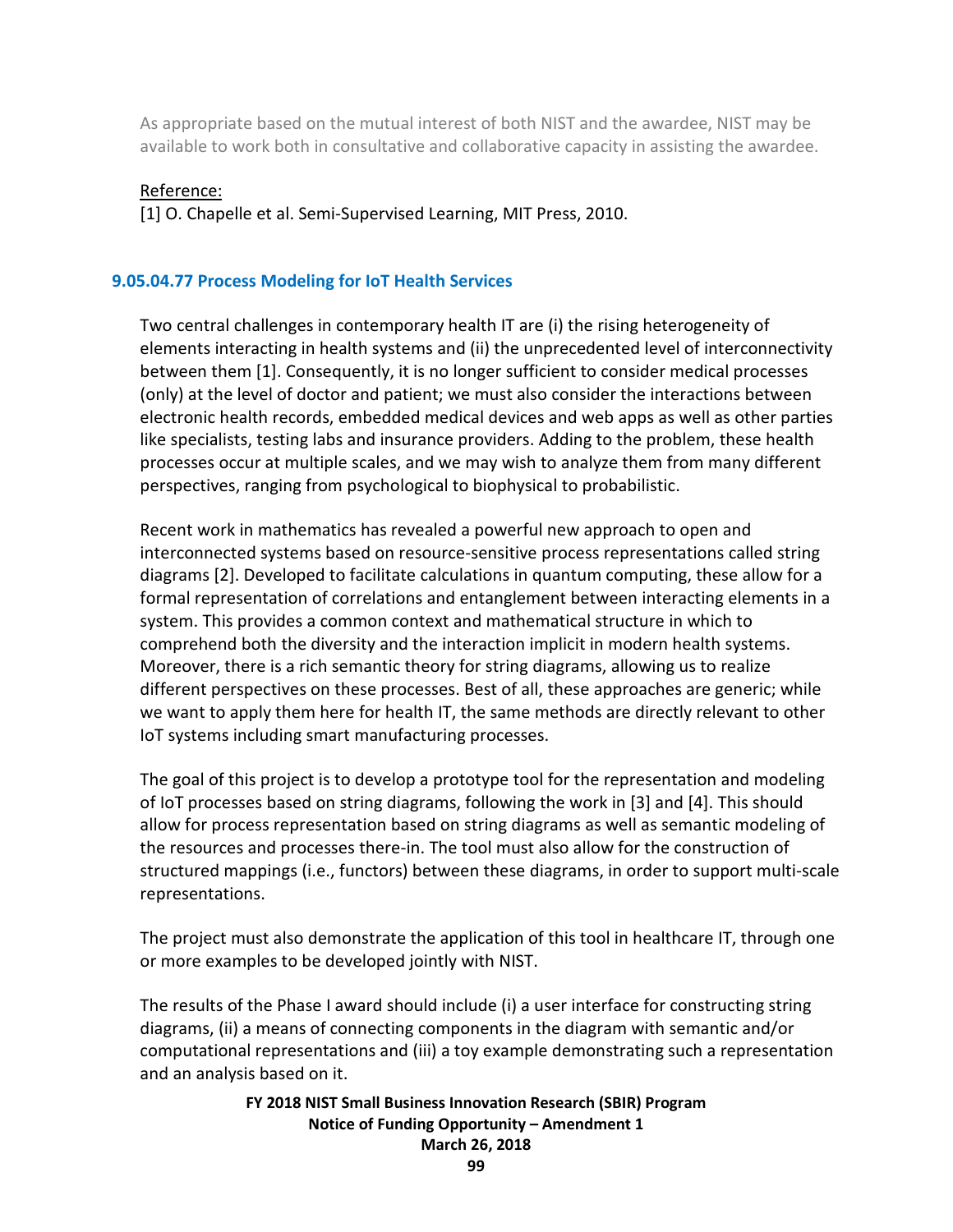Phase II should result in a polished prototype tool, extending the capabilities above with (i) multi-scale analysis based on structured mappings between diagrams, (ii) the capability for editing both process and semantic representations and (iii) an automated or guided tool for updating analyses after process modification. These capabilities should be validated through a use-case which will involve >3 interacting components, two scales of representation and analyses from two distinct perspectives.

As appropriate based on the mutual interest of both NIST and the awardee, NIST may be available to assist with the design of the tool, including user interaction and underlying data structures. NIST may also be available to assist in modeling and construction of use cases. The work on medical device inter-operability in the division can be used to generate the examples for prototype implementations.

#### References:

[1] S. Jabbar et al. Semantic Interoperability in Heterogeneous IoT Infrastructure for Healthcare, Wireless Communications and Mobile Computing, vol. 2017, Article ID 9731806, 10 pages, doi:10.1155/2017/9731806, 2017.

[2] B. Fong et al. A Categorical Approach to Open and Interconnected Dynamical Systems. Proceedings of the 31st Annual ACM/IEEE Symposium on Logic in Computer Science. ACM, 2016.

[3] S. Reinert et al. Modeling the Internet of Things: A Foundational Approach. Proceedings of the Seventh International Workshop on the Web of Things. ACM, 2016.

[4] S. Breiner et al. Categorical Foundations for Systems Engineering". 15th Annual Conference on Systems Engineering Research. Redondo Beach, CA. March 23-25, 2017.

# **9.06 Physical Infrastructure and Resilience**

#### **9.06.01.73 Self Configuring Residential Conditioned Air Zoning System for Low Energy Homes**

Several years of testing and data analysis at the NIST Net Zero Energy Residential Test Facility (NZERTF) have shown that this low energy home has difficulty with temperature differences between the upstairs and lower levels of the home. Design airflow rates to those rooms have been verified, but the low sensible loads in the home mean that the airconditioning system does not operate enough to keep the air well-mixed. Temperature differences of as much as 2 °C to 3 °C are prevalent during the warmest days of summer and coolest days of winter. Therefore, the need for more dedicated control of temperature in each room is needed. This observation has already been noted in the literature for other low energy homes; the conclusions were that zoned systems are a way to ensure comfort in all occupied areas (Stecher 2011).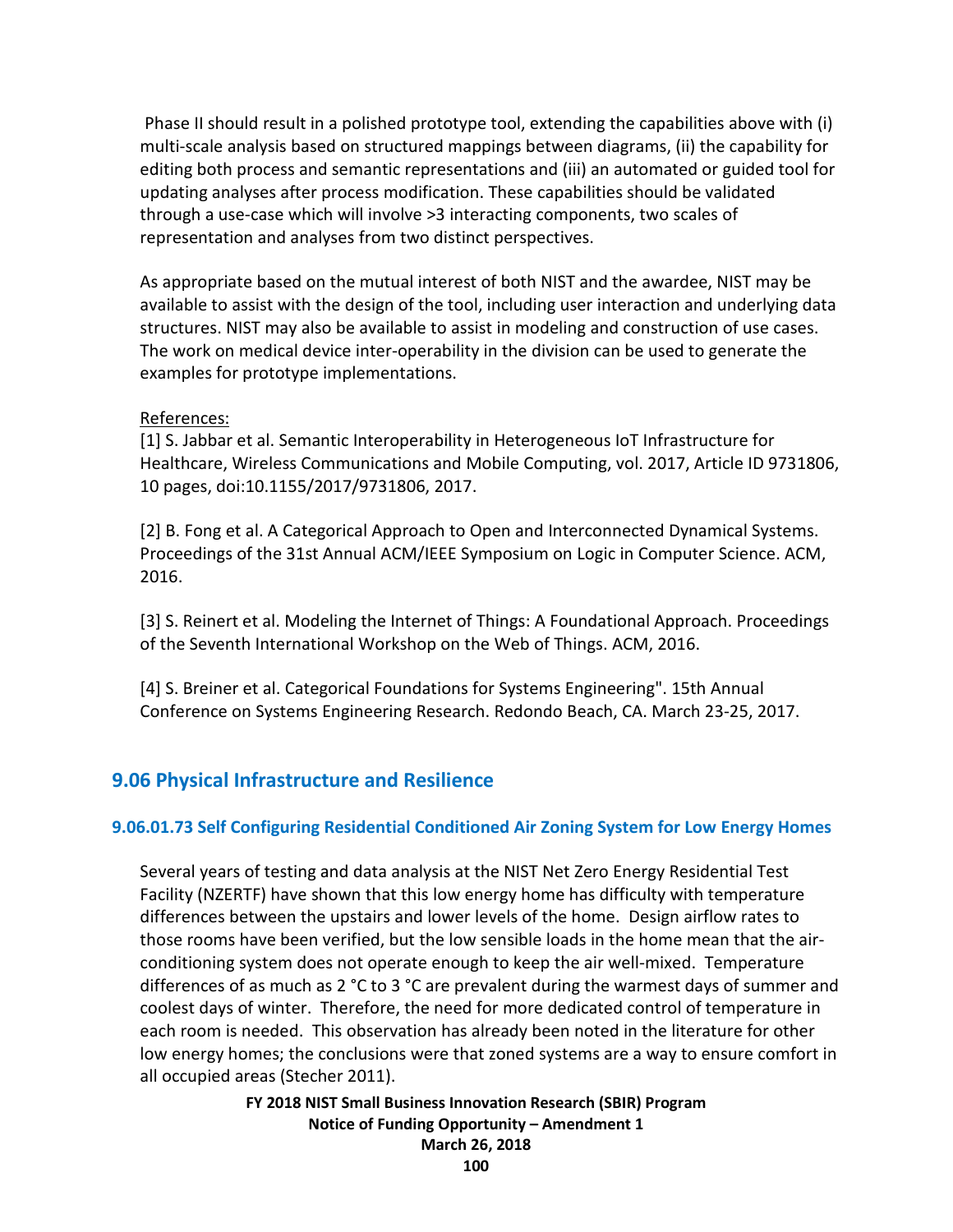This subtopic proposes the development of an easy-to-install, (hopefully) lower cost, performance-verifiable conditioned air zoning system that will be applicable for both new homes and retro-fit into existing homes. NIST foresees that the leveraging of Internet of Things (IoT) technology such as blue-tooth, zigbee, wifi, etc. can have a huge impact on the heating, ventilating, and air-conditioning systems that residential and commercial contractors install every day. Current building code homes and low energy homes could benefit from multiple temperature and humidity controlled zones. As far as human comfort is concerned, the use of a conditioned air zoning system is a very good way of producing comfortable conditions for all occupants in the various spaces of the home; in some instances, the installation of this zoning system can also save energy by directing conditioned air to the occupied spaces only.

The product of this SBIR project will be the demonstration of a conditioned air zoning system; this zoning system would be designed to deliver the appropriate conditioned air flow rates, as calculated from an ACCA Manual J (2016a) cooling and heating load analysis, to each area of the NZERTF based upon the measurement of each zone's temperature and humidity. The novel idea behind this project would be the merge of Internet of Things (IoT) technology and control of the zoning system's dampers and measurements. Wireless communications protocols would be used to control the zone dampers and communicated to the master zone controller that initiates calls for heating or cooling. The master zone controller should be designed to work with single-speed, multi-speed, and variable-speed equipment. It should be able to operate with heat pumps, air conditioners, hot air furnaces, or combinations of furnaces with air-conditioners or heat pumps.

Ideally the zone control system should have features that speed setup and installation; zoning dampers should quickly be recognized by the master zone controller and a suitable graphic interface should show the relative location of zone sensors and zone dampers on a schematic of the zoning plan for the residence. Plug-and-Play is the ideal for the installer; in an ideal embodiment, a typical zone damper would be installed, recognized by the zone controller software, automatically displayed on the zoning system schematic, and assigned a physical location and zone by the installer. The only hard wiring that would need to occur, would be the application of electrical power to the zone dampers and master zone controller. The master zone controller could also be hard-wired to the control inputs of the HVAC system(s).

The zone dampers and any other optional hardware should be able to accommodate installations within hard sheet metal round duct and flexible duct. Novel duct fittings for takeoffs from the main duct that make the installation very quick and easy are desired. Quick installation of zone dampers using novel installation fittings and/or techniques are also desired. These installation methods should work for "hard" duct and "flex" duct takeoffs from the main supply trunk line. If a particular takeoff or damper installation hardware is suitable for only one kind of duct material, hard or flex, then the demonstration can proceed with that particular duct material. All installations of zoning hardware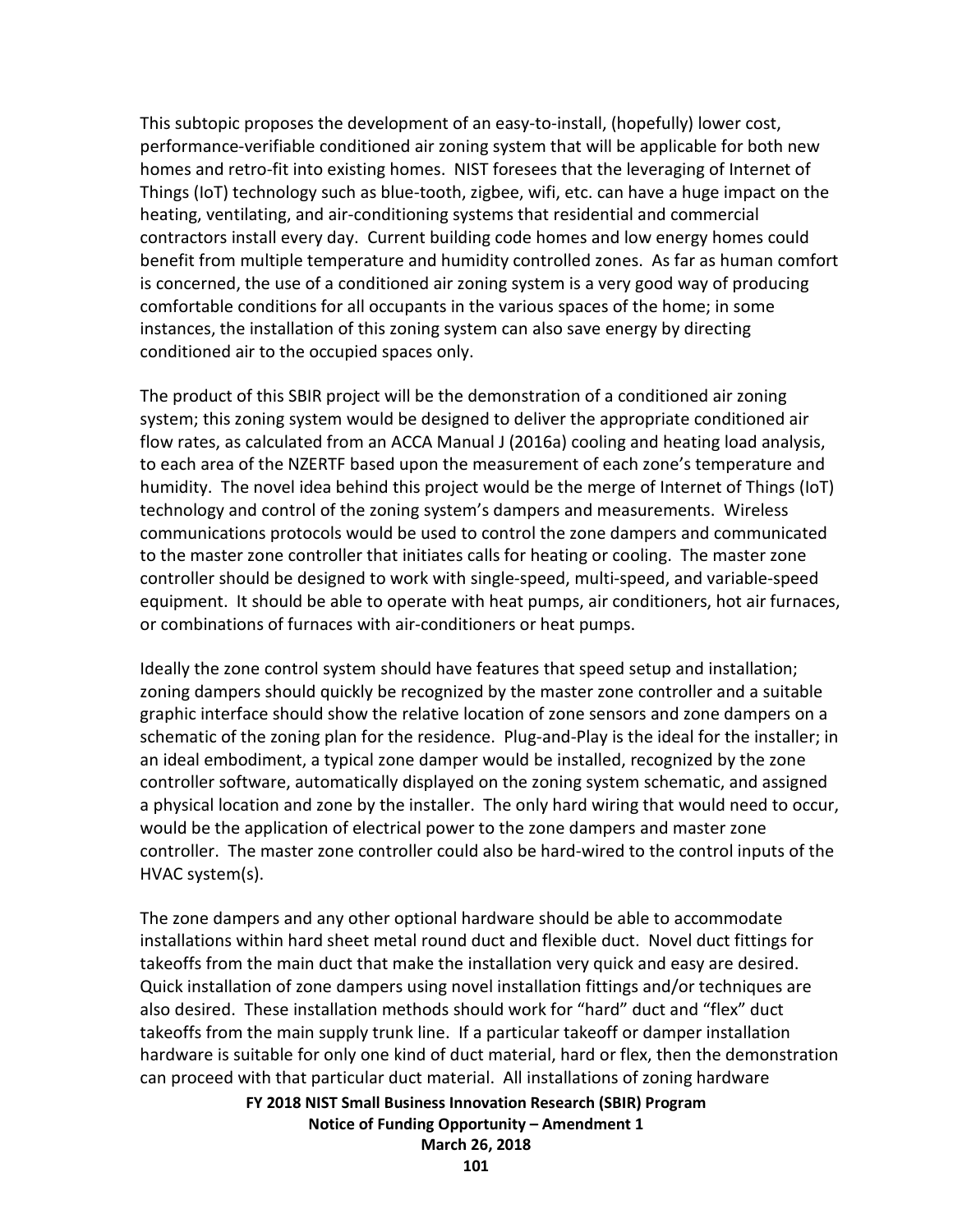(takeoffs and dampers) should provide low air pressure drop per design criteria of ACCA Manual D and Zr (ACCA 2016b, 2011) and ease of installation (Abushakra et al. 2002). The ability to add optional equipment such as duct air flow booster fans, smoke detectors, temperature/humidity sensors, indoor air quality monitoring sensors, air volume flow measurement sensors, or other sensors is desirable as well. All optional accessories should be quickly recognized by the master zone controller and displayed to the installer automatically in the graphical interface during setup and installation. The relative locations of the installed options should be easily placed in appropriate locations on the overall zoning system configuration graphical schematic.

The zoning system setup and installation software should have a commissioning mode that allows for verification of appropriate air flow rates (CFM) to each zone according to the awardee performed room load calculations (ACCA Manual J) and CFM requirements.

This project will also allow a broad sampling of technical experts in the fields of consumer electronics, air conditioning, and related fields to offer input toward the development of a practical, simplified installation and self-configuring residential HVAC air distribution zoning system. This input should produce an effective device design at minimal cost.

#### Phase I activities and expected results:

The awardee will create an acceptable design that performs all the necessary functions described above. A complete working example of a zone thermostat, zone damper, and master zone controller with installer software as described above should be demonstrated on the benchtop. Functionality to control the HVAC equipment listed above should also be demonstrated. If all functions cannot be directly incorporated, the contractor shall work with the NIST technical expert to re-define the criteria to something buildable while meeting most of the previously listed requirements.

#### Phase II activities and expected results:

In Phase II of the SBIR project, the awardee shall construct a prototype of the Phase I zone system design. The awardee shall demonstrate their takeoff and zone damper or optional accessory installation in hard and flex duct. The duct installation will demonstrate installation of takeoffs and zone dampers plus accessories. Installer graphical interface software that demonstrates the setup, commissioning, and full installation operation shall be provided to NIST. Training to use/install all hardware and software will also be provided to NIST for up to six (6) people. Takeoffs will not be installed at the NZERTF, but the zone system installation will be performed like a retrofit rather than a new construction installation. The zone system will be field deployed in the NZERTF by NIST personnel that have been trained by the awardee on the software and hardware necessary to do a zoned system installation. During the prototype test, the awardee shall work with the NIST technical experts to refine their design, perfect software tools, and refine the design to remove any flaws. The awardee shall provide a complete zoning system for at least three (3) controlled zones at the NZERTF.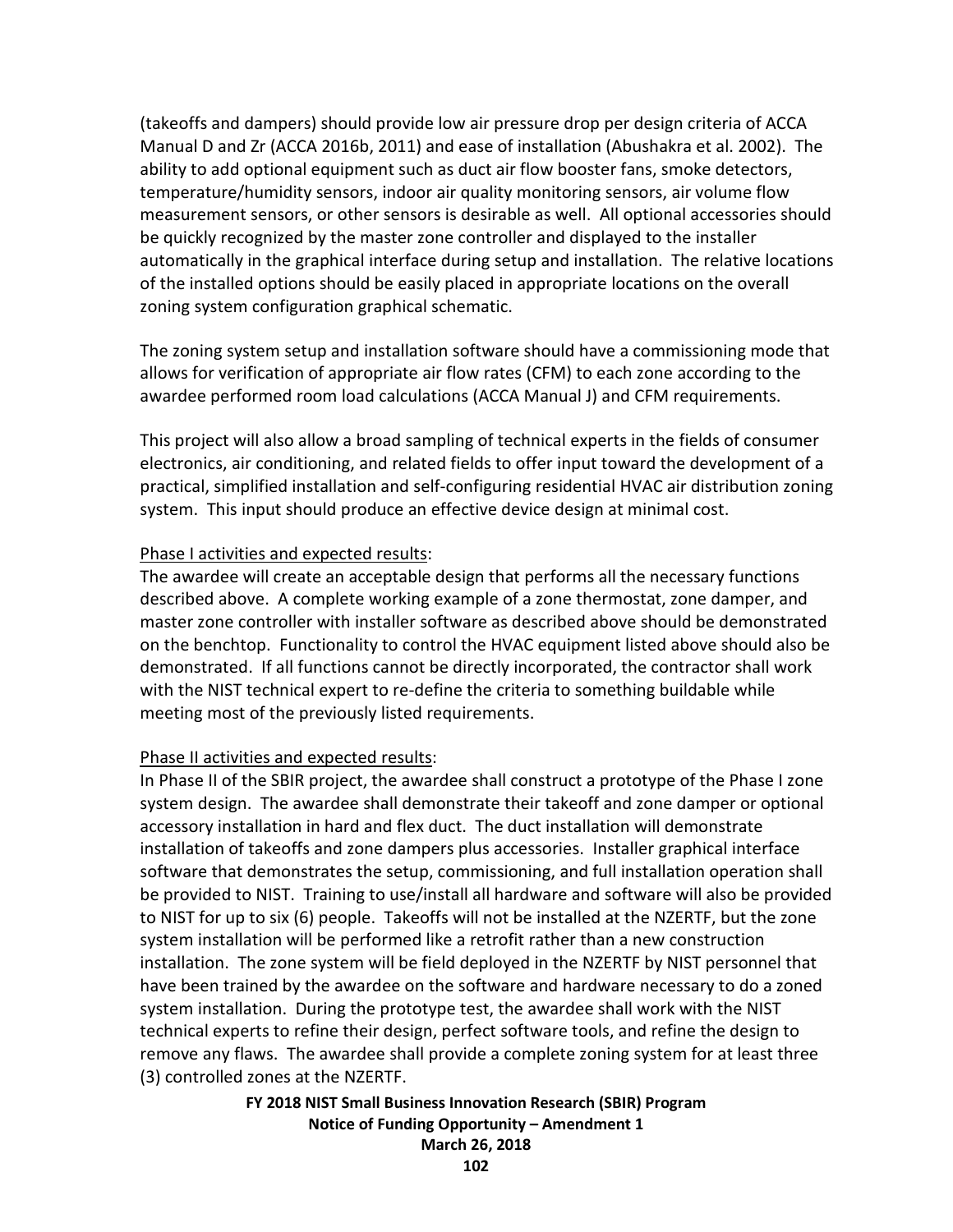As appropriate based on the mutual interest of both NIST and the awardee, NIST technical experts may be available for consultations and discussions to answer design questions and clarify any other technical aspects within their field of expertise. NIST will provide architectural drawings of the existing duct work and structure as required by the zone system designers. The awardee will be allowed supervised inspection visits to the NZERTF to complete their load calculations, prepare a zoned system design, and/or to answer any other design related questions.

## References:

[1] B. Abushakra and M. Sherman. A Study of Pressure Losses in Residential Air Distribution Systems. Lawrence Berkley National Laboratory, 2002. Available at [http://escholarship.org/uc/item/2db0m8p8.](http://escholarship.org/uc/item/2db0m8p8)

[2] ACCA Manual D. 2016. ANSI/ACCA Manual D – Residential Duct Systems.

[3] ACCA Manual J. 2016. ANSI/ACCA Manual J – Residential Load Calculation.

[4] ACCA Manual Zr. 2011. ANSI/ACCA Manual Zr – Residential Zoning.

[5] ASHRAE 120-2017. Method of Testing to Determine Flow Resistance of HVAC Ducts and Fittings. ANSI approved. American Society of Heating, Refrigerating, and Air Conditioning Engineers. Available at [http://www.techstreet.com.](http://www.techstreet.com/)

[6] D. Stecher. Final Expert Meeting Report: Simplified Space Conditioning Strategies for Energy Efficient Houses. U.S. Dept. of Energy, Building Technologies Program, 2011. Available at [http://www.osti.gov/bridge.](http://www.osti.gov/bridge)

# **9.07 Lab to Market**

# **9.07.01.40 NIST Technology Transfer**

NIST has numerous technologies that require additional research and innovation to advance them to a commercial product. The goal of this SBIR subtopic is for small businesses to advance NIST technologies to the marketplace. The Technology Partnerships Office at NIST will provide the Awardee with a no-cost research license for the duration of the SBIR award. When the technology is ready for commercialization, a commercialization license will be negotiated with the Awardee. Applications may be submitted for the development of any NIST-owned technology that is covered by a pending U.S. non-provisional patent application or by an issued U.S. patent.

Small businesses can obtain information about available NIST-owned inventions at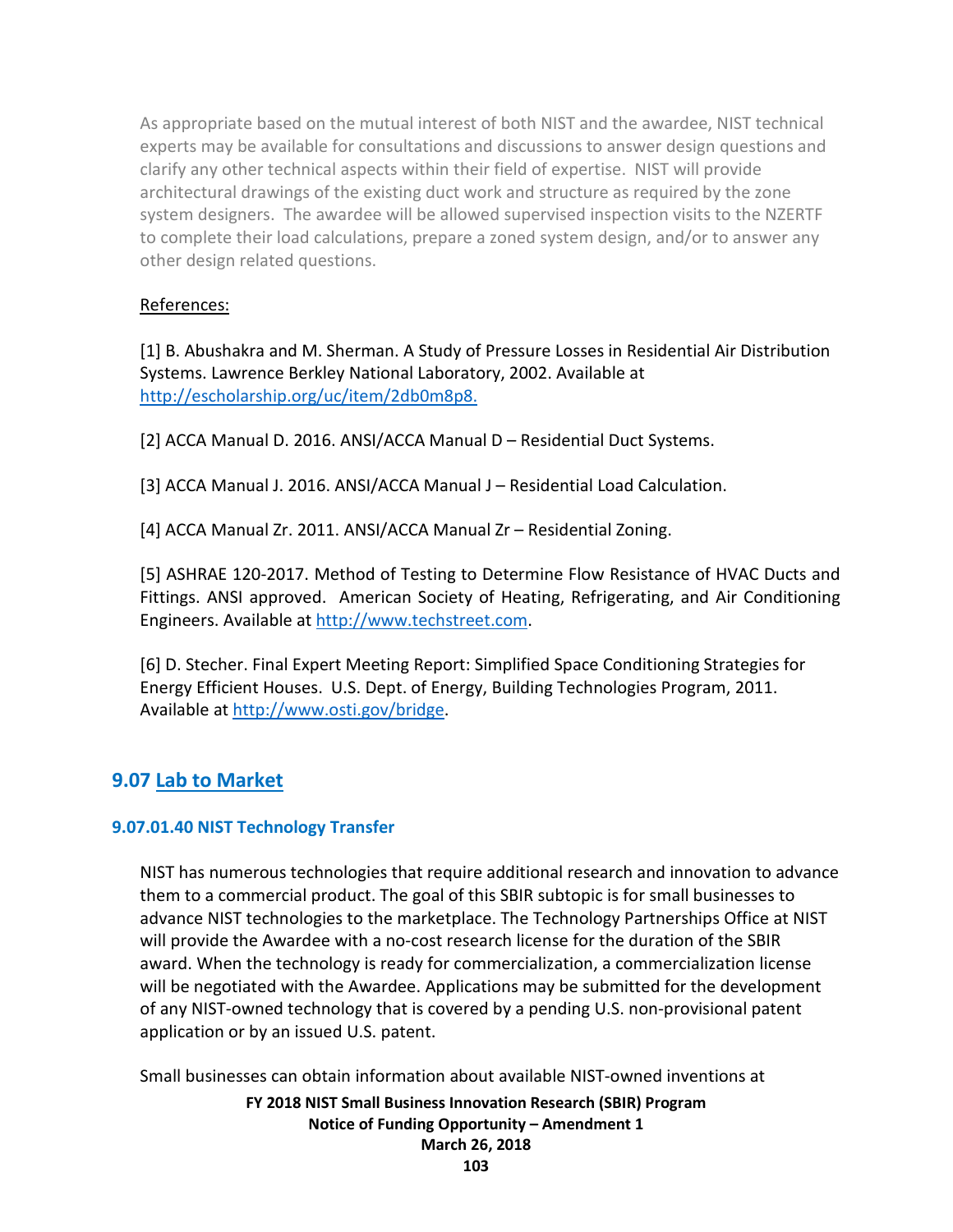[http://www.nist.gov/tpo.](http://www.nist.gov/tpo) Applicants can also obtain information from the U.S. Patent and Trademark Office site [\(http://www.uspto.gov\)](http://www.uspto.gov/) and private search engines.

Applicants will need to confirm that the NIST-owned invention is available for licensing by searching the invention using the link provided on the websites provided above. Alternatively, the applicant can confirm the status of availability by submitting a question to the NIST SBIR website as directed in Section 1.04. Some NIST-owned inventions are described as only available for licensing on a non-exclusive basis, which typically means that at least one non-exclusive commercialization license has been granted by NIST. Any such NIST-owned inventions are still available for licensing on a non-exclusive basis. Any NISTowned invention that has been exclusively licensed to another party is not available for licensing. If the NIST-owned invention has become unavailable for licensing prior to the close of this NOFO in the field of use relevant to the subtopic, NIST has the sole discretion to deem such an application as ineligible under the subtopic, as stated in Section 4.02 (Phase I Screening Criteria).

A SBIR awardee for this subtopic will be able to obtain from NIST's Technology Partnership Office a research license to use the NIST-owned invention for the award. Awardees will be given the opportunity to negotiate a non-exclusive or an exclusive commercialization license to the NIST-owned invention, in accordance with the Federal patent licensing regulations, set forth in 37 C.F.R. Part 404, and to the extent that such NIST-owned invention is available for licensing and has not otherwise been exclusively licensed to another party. Any research license granted for the purpose of this subtopic will be royaltyfree during the award period. More information about licensing NIST inventions is available at [http://www.nist.gov/Licensing.](http://www.nist.gov/Licensing)

The technical portion of an application should cite the NIST patent or patent application, and include a description of the research that will be undertaken. Included in this technical portion of the application, the applicant should provide a brief description of the proposed plan to develop the commercial product or to develop a commercial service using the NIST invention. The absence of this development plan will result in the application being less competitive.

#### Phase I expected results:

Develop a feasibility study that examines expectations of the research to produce a commercial product or service.

Phase II expected results:

Provide further R&D that leads to demonstrated practical application and advancement toward a commercial product or service.

As appropriate based on the mutual interest of both NIST and the awardee, NIST staff may be available for consultation and collaboration to the extent that resources are available.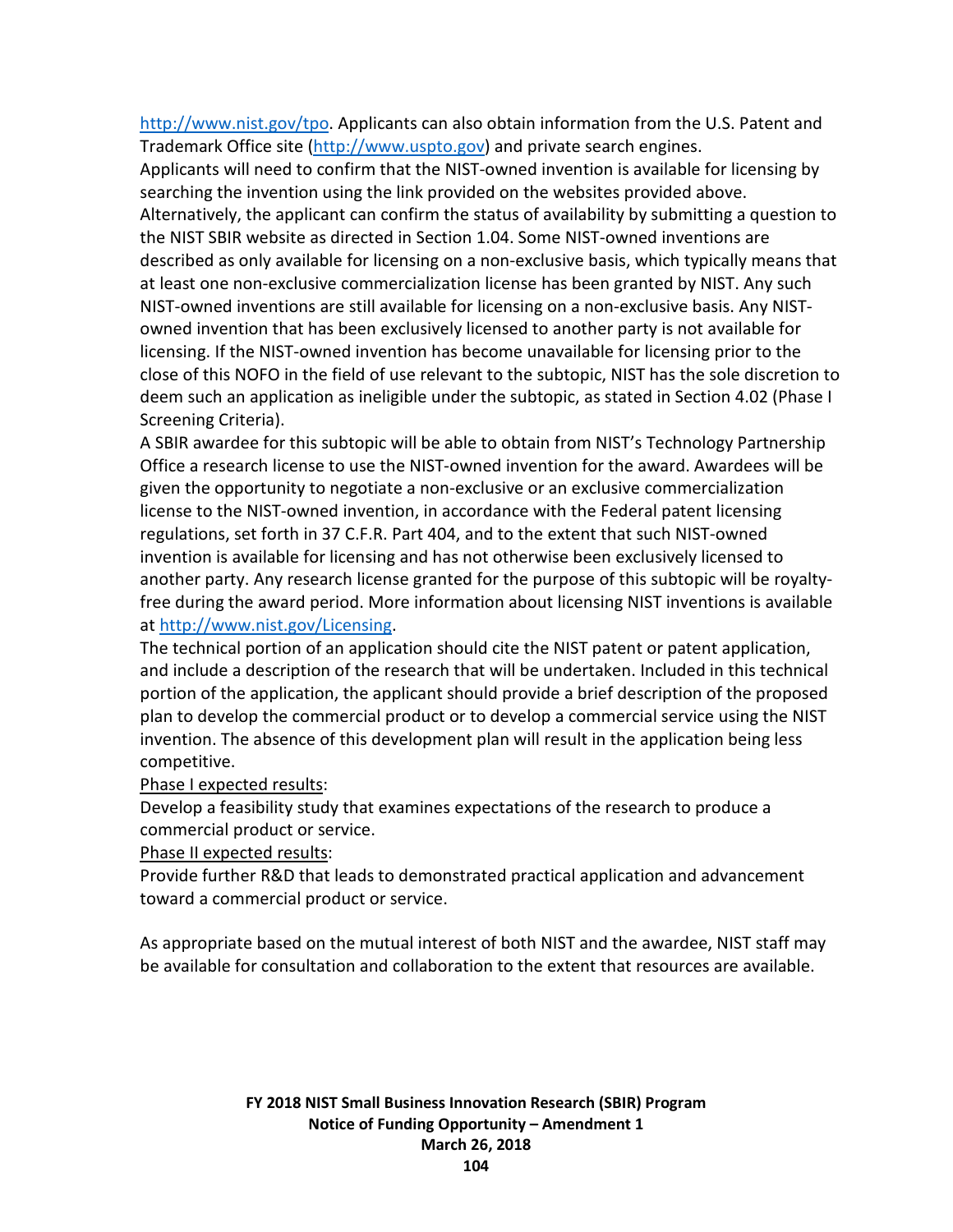# **Appendix A. COVER SHEET**

**(A fillable version of the Cover Sheet is available at [http://www.nist.gov/sbir\)](http://www.nist.gov/sbir)**

| <b>Application to National Institute of Standards and Technology (NIST)</b>                                                                                                                                           |                                                                                                                                                                                               |                                                      |              |                                                                                                                                                                                                                                               |            |           |  |
|-----------------------------------------------------------------------------------------------------------------------------------------------------------------------------------------------------------------------|-----------------------------------------------------------------------------------------------------------------------------------------------------------------------------------------------|------------------------------------------------------|--------------|-----------------------------------------------------------------------------------------------------------------------------------------------------------------------------------------------------------------------------------------------|------------|-----------|--|
| <b>Small Business Innovation Research (SBIR) Program</b>                                                                                                                                                              |                                                                                                                                                                                               |                                                      |              |                                                                                                                                                                                                                                               |            |           |  |
| 2018-NIST-SBIR-01<br><b>Cover Sheet</b>                                                                                                                                                                               |                                                                                                                                                                                               |                                                      |              |                                                                                                                                                                                                                                               |            |           |  |
|                                                                                                                                                                                                                       |                                                                                                                                                                                               |                                                      |              |                                                                                                                                                                                                                                               |            |           |  |
|                                                                                                                                                                                                                       |                                                                                                                                                                                               |                                                      |              |                                                                                                                                                                                                                                               |            |           |  |
| <b>Subtopic Number</b>                                                                                                                                                                                                | Click here<br>to enter<br>text.                                                                                                                                                               | Click here to enter text.<br>Project<br><b>Title</b> |              |                                                                                                                                                                                                                                               |            |           |  |
| <b>Principal</b>                                                                                                                                                                                                      | Click here to enter text.<br>Click here to enter text.<br><b>PI Title</b>                                                                                                                     |                                                      |              |                                                                                                                                                                                                                                               |            |           |  |
| Investigator                                                                                                                                                                                                          |                                                                                                                                                                                               |                                                      |              |                                                                                                                                                                                                                                               |            |           |  |
|                                                                                                                                                                                                                       |                                                                                                                                                                                               |                                                      |              |                                                                                                                                                                                                                                               |            |           |  |
| (PI) Name                                                                                                                                                                                                             | Click here to enter text.                                                                                                                                                                     |                                                      |              | Click here to enter text.                                                                                                                                                                                                                     |            |           |  |
| PI Phone #                                                                                                                                                                                                            |                                                                                                                                                                                               |                                                      | PIE-<br>mail |                                                                                                                                                                                                                                               |            |           |  |
|                                                                                                                                                                                                                       |                                                                                                                                                                                               |                                                      |              | NIST may verify the following responses with information provided elsewhere in your application or by independent sources.                                                                                                                    |            |           |  |
| THE APPLICANT CERTIFIES THAT:                                                                                                                                                                                         |                                                                                                                                                                                               |                                                      |              |                                                                                                                                                                                                                                               |            |           |  |
| 1.                                                                                                                                                                                                                    | It is a small business concern (SBC) and meets the definition as stated in this Notice of Funding<br>$\Box$ Yes<br>$\Box$ No                                                                  |                                                      |              |                                                                                                                                                                                                                                               |            |           |  |
| Opportunity (NOFO).<br>2.                                                                                                                                                                                             |                                                                                                                                                                                               |                                                      |              | The primary employment of the PI will be with the SBC at the time of award and during the                                                                                                                                                     | $\Box$ Yes | $\Box$ No |  |
|                                                                                                                                                                                                                       | conduct of research.                                                                                                                                                                          |                                                      |              |                                                                                                                                                                                                                                               |            |           |  |
| A minimum of either two-thirds for Phase I or one-half for Phase II of the research will be<br>3.<br>$\Box$ Yes<br>$\Box$ No<br>performed by the SBC as determined by data provided in the Budget Narrative. See NOFO |                                                                                                                                                                                               |                                                      |              |                                                                                                                                                                                                                                               |            |           |  |
|                                                                                                                                                                                                                       | Section 1.03.01 for details on funding determination.                                                                                                                                         |                                                      |              |                                                                                                                                                                                                                                               |            |           |  |
| 4.                                                                                                                                                                                                                    |                                                                                                                                                                                               |                                                      |              | The applicant and/or PI $\Box$ has $/ \Box$ has not submitted applications for essentially equivalent work under other Federal program<br>FFOs and $\Box$ has $/ \Box$ has not received other Federal awards for essentially equivalent work. |            |           |  |
|                                                                                                                                                                                                                       | If "has", what agency? Click here to enter text.                                                                                                                                              |                                                      |              |                                                                                                                                                                                                                                               |            |           |  |
| See NOFO Section 3.02.02 (13) for additional details that must be provided.<br>5.<br>The applicant qualifies as a socially and economically disadvantaged SBC and meets the definition<br>$\Box$ No                   |                                                                                                                                                                                               |                                                      |              |                                                                                                                                                                                                                                               |            |           |  |
|                                                                                                                                                                                                                       | $\Box$ Yes<br>as stated in this NOFO.                                                                                                                                                         |                                                      |              |                                                                                                                                                                                                                                               |            |           |  |
| 6.                                                                                                                                                                                                                    | The applicant qualifies as a woman-owned SBC and meets the definition as stated in this NOFO.<br>$\Box$ Yes<br>$\Box$ No                                                                      |                                                      |              |                                                                                                                                                                                                                                               |            |           |  |
| 7.<br>The applicant qualifies as a HUBZone-owned SBC and meets the SBA's definition (see<br>$\Box$ Yes<br>$\Box$ No<br>http://www.sba.gov/hubzone).                                                                   |                                                                                                                                                                                               |                                                      |              |                                                                                                                                                                                                                                               |            |           |  |
| 8.                                                                                                                                                                                                                    | Year SBC founded:<br>Click here to enter text.                                                                                                                                                |                                                      |              |                                                                                                                                                                                                                                               |            |           |  |
| 9.                                                                                                                                                                                                                    | Number of Employees:<br>Click here to enter text.                                                                                                                                             |                                                      |              |                                                                                                                                                                                                                                               |            |           |  |
| <b>STATEMENTS:</b>                                                                                                                                                                                                    |                                                                                                                                                                                               |                                                      |              |                                                                                                                                                                                                                                               |            |           |  |
| 10.                                                                                                                                                                                                                   | The applicant will permit the Government to disclose contact information if this application does<br>$\Box$ Yes<br>$\Box$ No                                                                  |                                                      |              |                                                                                                                                                                                                                                               |            |           |  |
|                                                                                                                                                                                                                       | not result in an award, to appropriate local and State-level economic development organizations<br>that may be interested in contacting you for further information.                          |                                                      |              |                                                                                                                                                                                                                                               |            |           |  |
| 11.                                                                                                                                                                                                                   | The applicant authorizes contact information and project title to be provided to the NIST<br>$\Box$ No<br>$\Box$ Yes                                                                          |                                                      |              |                                                                                                                                                                                                                                               |            |           |  |
|                                                                                                                                                                                                                       | Manufacturing Extension Partnership (MEP) after awards have been announced. If 'Yes' your<br>contact information will be provided to NIST MEP. If so, you will be contacted by your local MEP |                                                      |              |                                                                                                                                                                                                                                               |            |           |  |
| to explore business-related support services that could benefit the potential of the project you                                                                                                                      |                                                                                                                                                                                               |                                                      |              |                                                                                                                                                                                                                                               |            |           |  |
| proposed.                                                                                                                                                                                                             |                                                                                                                                                                                               |                                                      |              |                                                                                                                                                                                                                                               |            |           |  |
| TECHNICAL ABSTRACT (limit to 200 words):                                                                                                                                                                              |                                                                                                                                                                                               |                                                      |              |                                                                                                                                                                                                                                               |            |           |  |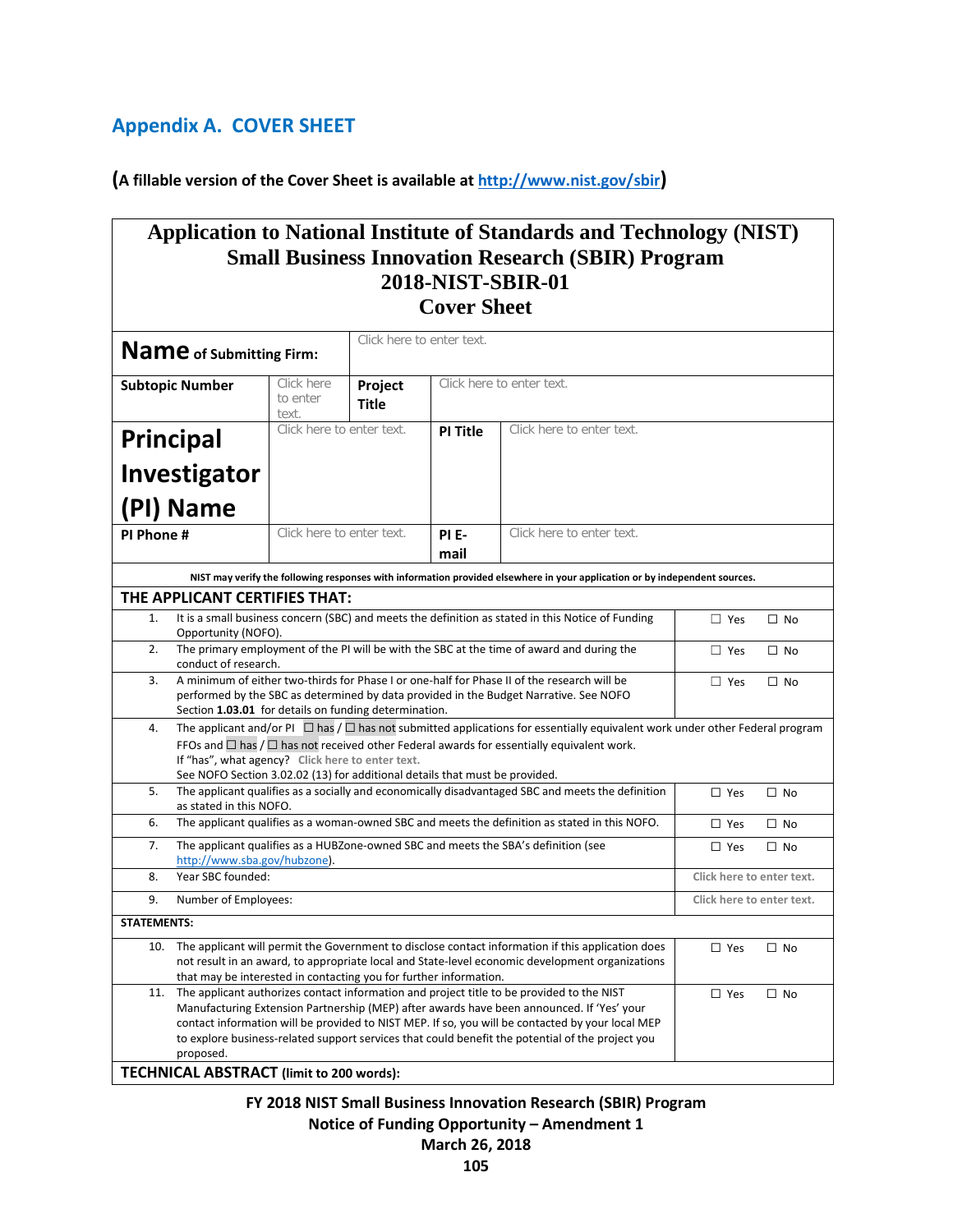Click here to enter text.

#### **POTENTIAL COMMERCIAL APPLICATION OF THE RESEARCH: (limit to 100 words)**

Click here to enter text.

#### **OTHER INFORMATION:**

Information contained in unsuccessful applications will remain the property of the applicant. The government may, however, retain copies of all applications. Public release of information in any application submitted will be subject to existing statutory and regulatory requirements.

Applicants are discouraged from submitting proprietary information unless the information is deemed essential for proper evaluation of the application. If proprietary information provided by an applicant in an application constitutes trade secret, proprietary commercial or financial information, confidential personal information, or data affecting national security, it will be treated in confidence to the extent permitted by law. This information must be clearly marked by the applicant with the term 'confidential proprietary information' and the following legend must appear in this section of the application.

#### **PROPRIETARY NOTICE**

"These data shall not be disclosed outside the Government and shall not be duplicated, used, or disclosed in whole or in part for any purpose other than evaluation of this proposal. If a funding agreement is awarded to this applicant as a result of or in connection with the submission of these data, the Government shall have the right to duplicate, use, or disclose the data to the extent provided in the funding agreement and pursuant to applicable law. This restriction does not limit the Government's right to use information contained in the data if it is obtained from another source without restriction. The data subject to this restriction are contained on pages \_\_\_\_\_\_\_\_\_\_\_\_\_\_\_\_\_of this proposal."

The use of any other legend is unacceptable to the Government and may constitute grounds for removing the application from further consideration without assuming any liability for inadvertent disclosure.

This collection of information contains Paperwork Reduction Act (PRA) requirements approved by the Office of Management and Budget (OMB). Notwithstanding any other provisions of the law, no person is required to respond to, nor shall any person be subject to a penalty for failure to comply with, a collection of information subject to the requirements of the PRA unless that collection of information displays a currently valid OMB control number. Public reporting burden for this collection is estimated to be 60 minutes per response, including the time for reviewing instructions, searching existing data sources, gathering and maintaining the data needed and completing and reviewing the collection of information. Send comments regarding this burden estimate or any aspect of this collection of information, including suggestions for reducing this burden, to the National Institute of Standards and Technology, Attn: Mary Clague, 100 Bureau Dr., MS 2200, Gaithersburg, MD 20899.

**OMB Control No. 0693-0072 Expiration Date: 12/31/2020**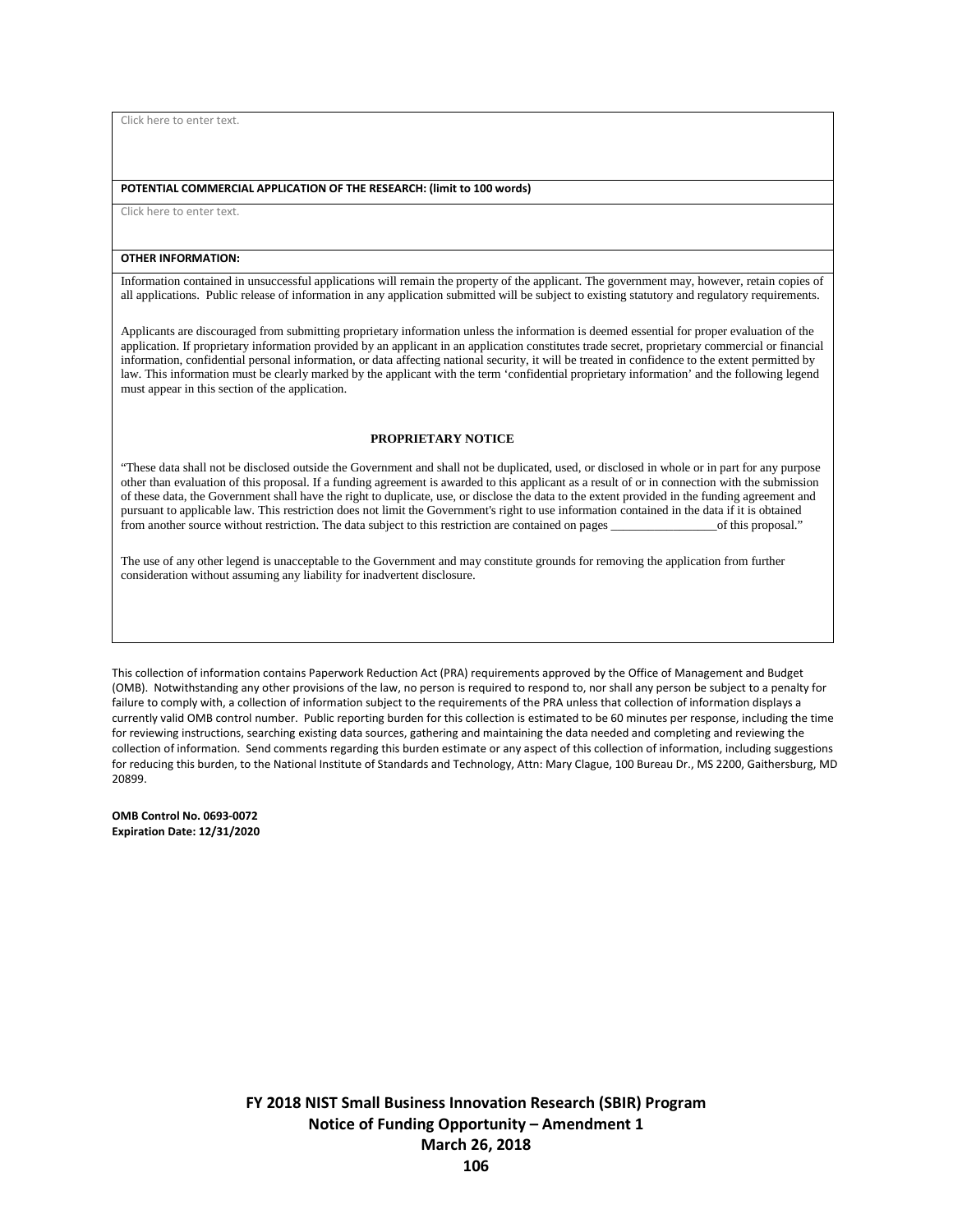# **Appendix B. CERTIFICATIONS**

## **SBIR Funding Agreement Certification (at time of award)**

All small businesses that are selected for award of an SBIR funding agreement must complete this certification at the time of award and any other time set forth in the funding agreement that is prior to performance of work under this award. This includes checking all of the boxes and having an authorized officer of the awardee sign and date the certification each time it is requested.

Please read carefully the following certification statements. The Federal government relies on the information to determine whether the business is eligible for a Small Business Innovation Research (SBIR) Program award. A similar certification will be used to ensure continued compliance with specific program requirements during the life of the funding agreement. The definitions for the terms used in this certification are set forth in the Small Business Act, SBA regulations (13 C.F.R. Part 121), the SBIR Policy Directive and also any statutory and regulatory provisions referenced in those authorities.

If the funding agreement officer believes that the business may not meet certain eligibility requirements at the time of award, they are required to file a size protest with the U.S. Small Business Administration (SBA), who will determine eligibility. At that time, SBA will request further clarification and supporting documentation in order to assist in the verification of any of the information provided as part of a protest. If the funding agreement officer believes, after award, that the business is not meeting certain funding agreement requirements, the agency may request further clarification and supporting documentation in order to assist in the verification of any of the information provided.

Even if correct information has been included in other materials submitted to the Federal government, any action taken with respect to this certification does not affect the Government's right to pursue criminal, civil or administrative remedies for incorrect or incomplete information given in the certification. Each person signing this certification may be prosecuted if they have provided false information.

The undersigned has reviewed, verified and certifies that (all questions must be responded to by checking the appropriate box):

(1) The business concern meets the ownership and control requirements set forth in 13 C.F.R. § 121.702.

☐Yes ☐No

(2) If a corporation, all corporate documents (articles of incorporation and any amendments, articles of conversion, by-laws and amendments, shareholder meeting minutes showing officer elections, organizational meeting minutes, all issued stock certificates, stock ledger, buy-sell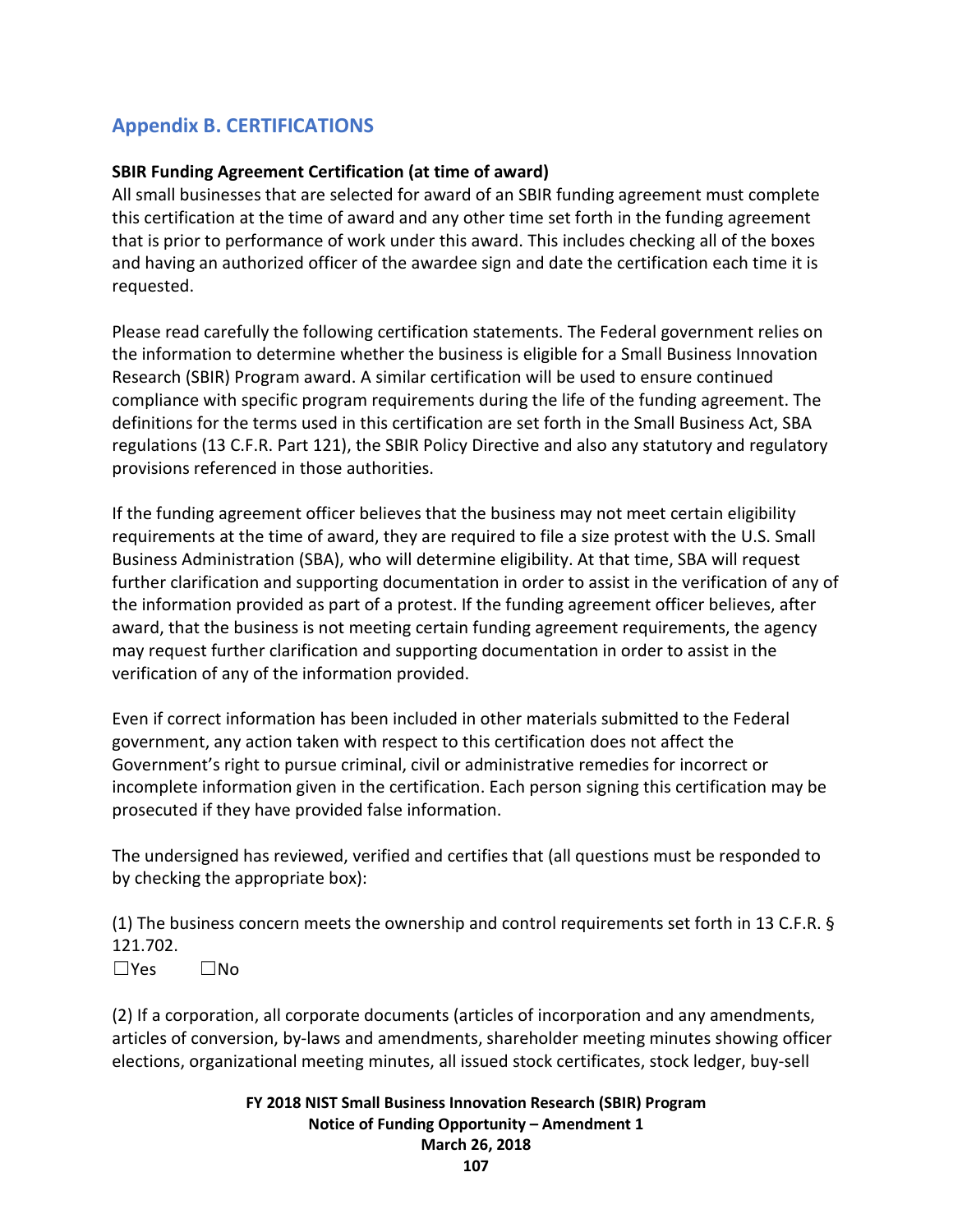|               |       | agreements, stock transfer agreements, voting agreements, and documents relating to stock       |
|---------------|-------|-------------------------------------------------------------------------------------------------|
|               |       | options, including the right to convert non-voting stock or debentures into voting stock)       |
|               |       | evidence that it meets the ownership and control requirements set forth in 13 C.F.R. § 121.702. |
| $\square$ Yes | ∣ IN∩ | $\Box$ N/A Explain why N/A:                                                                     |
|               |       |                                                                                                 |

(3) If a partnership, the partnership agreement evidences that it meets the ownership and control requirements set forth in 13 C.F.R. § 121.702.

 $\square$ Yes  $\square$ No  $\square$ N/A Explain why N/A:

\_\_\_\_\_\_\_\_\_\_\_\_\_\_\_\_\_\_\_\_\_\_\_\_\_\_\_\_\_\_\_\_\_\_\_\_\_\_\_\_\_\_\_\_

(4) If a limited liability company, the articles of organization and any amendments, and operating agreement and amendments, evidence that it meets the ownership and control requirements set forth in 13 C.F.R. § 121.702.

| $\Box$ Yes | $\square$ No | $\Box N/A$ Explain why N/A: |
|------------|--------------|-----------------------------|
|------------|--------------|-----------------------------|

\_\_\_\_\_\_\_\_\_\_\_\_\_\_\_\_\_\_\_\_\_\_\_\_\_\_\_\_\_\_\_\_\_\_\_\_\_\_\_\_\_\_\_\_

\_\_\_\_\_\_\_\_\_\_\_\_\_\_\_\_\_\_\_\_\_\_\_\_\_\_\_\_\_\_\_\_\_\_\_\_\_\_\_\_\_\_\_\_

(5) The birth certificates, naturalization papers, or passports show that any individuals it relies upon to meet the eligibility requirements are U.S. citizens or permanent resident aliens in the United States.

 $\square$ Yes  $\square$ No  $\square$  N/A Explain why N/A:

(6) It has no more than 500 employees, including the employees of its affiliates.

☐Yes ☐No

(7) SBA has not issued a size determination currently in effect finding that this business concern exceeds the 500 employee size standard.

☐Yes ☐No

(8) During the performance of the award, the principal investigator will spend more than one half of his/her time as an employee of the awardee or has requested and received a written deviation from this requirement from the funding agreement officer.

 $\square$ Yes  $\square$ No  $\square$  Deviation approved in writing by funding agreement officer:  $\%$ 

(9) All, essentially equivalent work, or a portion of the work proposed under this project (check the applicable line):

 $\Box$  Has not been submitted for funding by another Federal agency.

 $\Box$ Has been submitted for funding by another Federal agency but has not been funded under any other Federal grant, contract, subcontract or other transaction.

 $\Box$ A portion has been funded by another grant, contract, or subcontract as described in detail in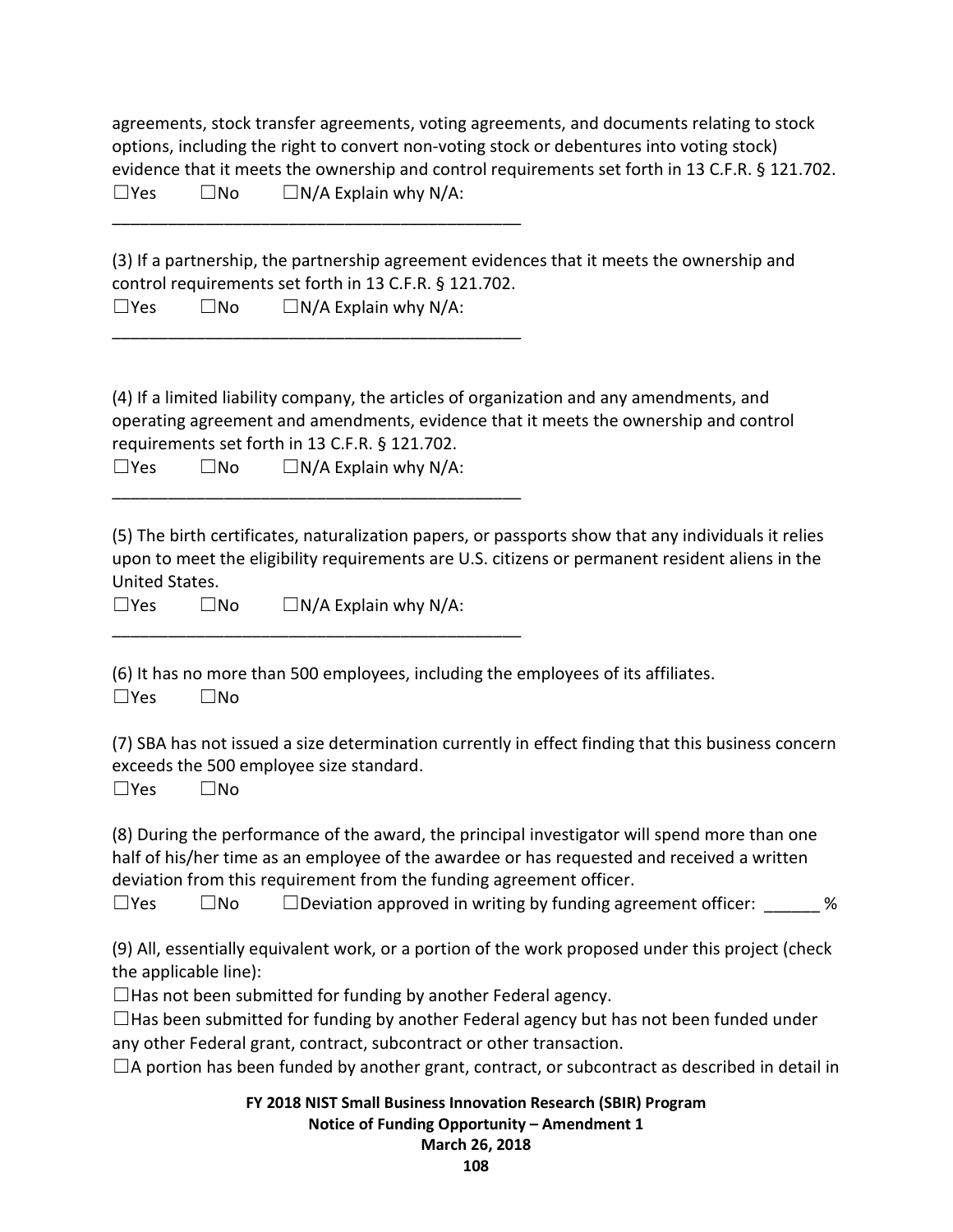the application and approved in writing by the funding agreement officer.

(10) During the performance of award, it will perform the applicable percentage of work unless a deviation from this requirement is approved in writing by the funding agreement officer (check the applicable line and fill in if needed):

 $\square$ SBIR Phase I: at least two-thirds (66 2/3%) of the research.

 $\square$ SBIR Phase II: at least half (50%) of the research.

 $\square$  Deviation approved in writing by the funding agreement officer:  $\%$ 

(11) During performance of award, the research/research and development will be performed in the United States unless a deviation is approved in writing by the funding agreement officer. ☐Yes ☐No ☐Waiver has been granted

(12) During performance of award, the research/research and development will be performed at my facilities with my employees, except as otherwise indicated in the SBIR application and approved in the funding agreement.

☐Yes ☐No

(13) It has registered itself on SBA's database as majority-owned by venture capital operating companies, hedge funds or private equity firms.

 $\square$ Yes  $\square$ No  $\square$  N/A Explain why N/A:

\_\_\_\_\_\_\_\_\_\_\_\_\_\_\_\_\_\_\_\_\_\_\_\_\_\_\_\_\_\_\_\_\_\_\_\_\_\_\_\_\_\_\_\_

(14) It is a Covered Small Business Concern (a small business concern that:

(a) was not majority-owned by multiple venture capital operating companies (VCOCs), hedge funds, or private equity firms on the date on which it submitted an application in response to an SBIR NOFO; and (b) on the date of the SBIR award, which is made more than 9 months after the closing date of the NOFO, is majority-owned by multiple venture capital operating companies, hedge funds, or private equity firms).

 $\Box$ Yes  $\Box$ No

 $\Box$ It will notify the Federal agency immediately if all or a portion of the work proposed is subsequently funded by another Federal agency.

 $\Box$ I understand that the information submitted may be given to Federal, State and local agencies for determining violations of law and other purposes.

 $\Box$ I am an officer of the business concern authorized to represent it and sign this certification on its behalf. By signing this certification, I am representing on my own behalf, and on behalf of the business concern that the information provided in this certification, the application, and all other information submitted in connection with this application, is true and correct as of the date of submission. I acknowledge that any intentional or negligent misrepresentation of the

> **FY 2018 NIST Small Business Innovation Research (SBIR) Program Notice of Funding Opportunity – Amendment 1 March 26, 2018**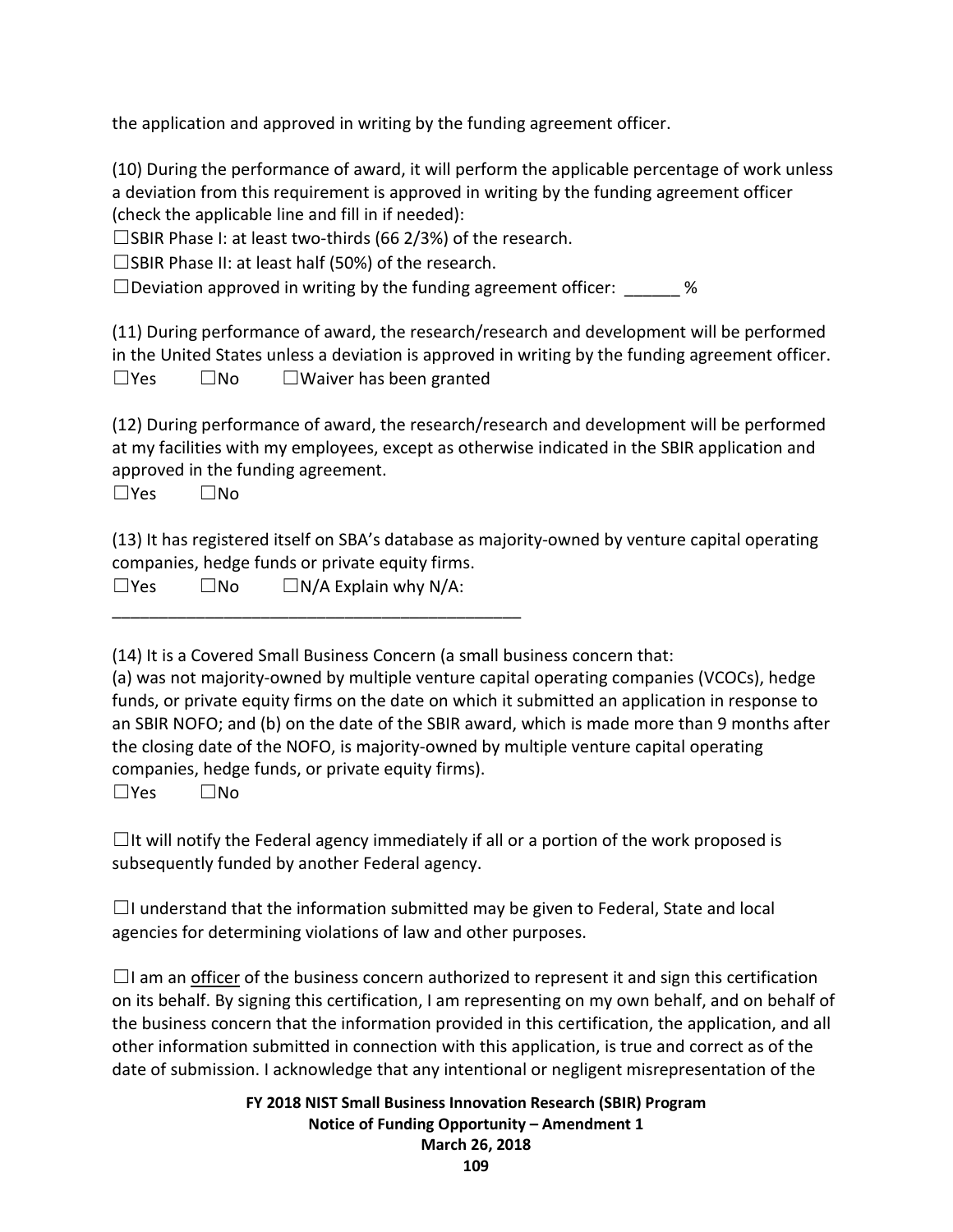information contained in this certification may result in criminal, civil or administrative sanctions, including but not limited to: (1) fines, restitution and/or imprisonment under 18 U.S.C. § 1001; (2) treble damages and civil penalties under the False Claims Act (31 U.S.C.

§ 3729 *et seq.*); (3) double damages and civil penalties under the Program Fraud Civil Remedies Act (31 U.S.C. § 3801 *et seq.*); (4) civil recovery of award funds, (5) suspension and/or debarment from all Federal procurement and nonprocurement transactions (FAR Subpart 9.4 or 2 C.F.R. Part 180); and (6) other administrative penalties including termination of SBIR/STTR awards.

|                                  | Date / $/$ |
|----------------------------------|------------|
| Print Name (First, Middle, Last) |            |
| <b>Title</b>                     |            |
| <b>Business Name</b>             |            |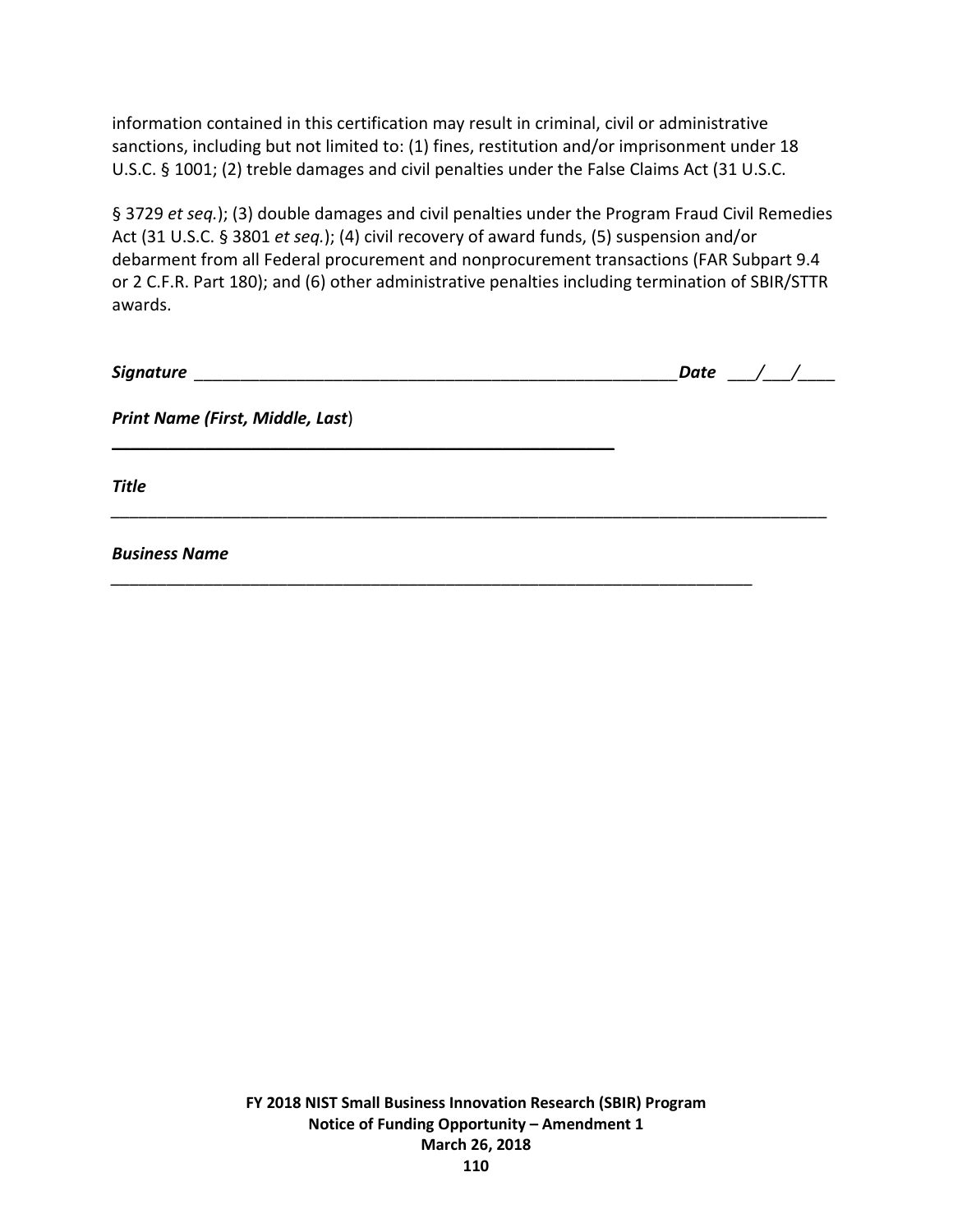## **SBIR Funding Agreement Certification (Life-Cycle Certification)**

All SBIR Phase I and Phase II awardees must complete this certification at all times set forth in the funding agreement (see §8(h) of the SBIR Policy Directive). This includes checking all of the boxes and having an authorized officer of the awardee sign and date the certification each time it is requested.

Please read carefully the following certification statements. The Federal government relies on the information to ensure compliance with specific program requirements during the life of the funding agreement. The definitions for the terms used in this certification are set forth in the Small Business Act, the SBIR Policy Directive, and also any statutory and regulatory provisions referenced in those authorities.

If the funding agreement officer believes that the business is not meeting certain funding agreement requirements, the agency may request further clarification and supporting documentation in order to assist in the verification of any of the information provided.

Even if correct information has been included in other materials submitted to the Federal government, any action taken with respect to this certification does not affect the Government's right to pursue criminal, civil, or administrative remedies for incorrect or incomplete information given in the certification. Each person signing this certification may be prosecuted if they have provided false information.

The undersigned has reviewed, verified and certifies that (all boxes must be checked):

(1) The principal investigator spent more than one half of his/her time as an employee of the awardee or the awardee has requested and received a written deviation from this requirement from the funding officer.

 $\square$ Yes  $\square$ No  $\square$  Deviation approved in writing by funding agreement officer:  $\%$ 

(2) All, essentially equivalent work, or a portion of the work performed under this project (check applicable line):

 $\Box$  Has not been submitted for funding by another Federal agency.

 $\Box$ Has been submitted for funding by another Federal agency but has not been funded under any other Federal grant, contract, subcontract or other transaction.

 $\Box$ A portion has been funded by another grant, contract, or subcontract as described in detail in the application and approved in writing by the funding agreement officer.

(3) Upon completion of the award it will have performed the applicable percentage or work, unless a deviation from this requirement is approved in writing by the funding agreement officer (check the applicable line and fill in if needed):

□SBIR Phase I: at least two-thirds (66 2/3%) of the research.

## **FY 2018 NIST Small Business Innovation Research (SBIR) Program Notice of Funding Opportunity – Amendment 1**

## **March 26, 2018**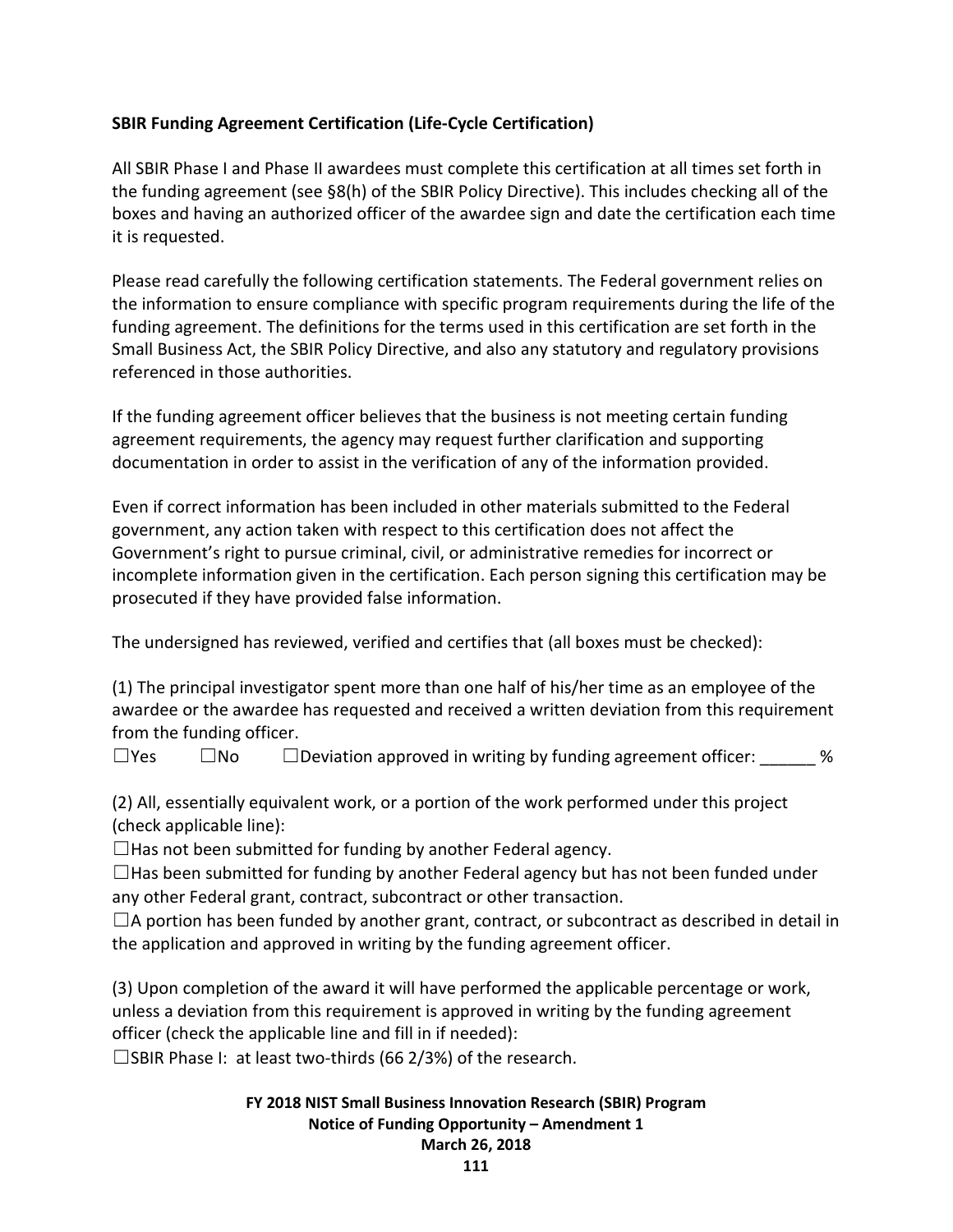$\square$ SBIR Phase II: at least half (50%) of the research.

 $\square$  Deviation approved in writing by the funding agreement officer:  $\%$ 

(4) The work is completed and it has performed the applicable percentage of work, unless a deviation from this requirement is approved in writing by the funding agreement officer (check the applicable line and fill in if needed):

 $\square$ SBIR Phase I: at least two-thirds (66 2/3%) of the research.

☐SBIR Phase II: at least half (50%) of the research.

 $\square$  Deviation approved in writing by the funding agreement officer:  $\%$ 

 $\square$ N/A because work is not completed.

(5) The research/research and development is performed in the United States unless a deviation is approved in writing by the funding agreement officer. ☐Yes ☐No ☐Waiver has been granted

(6) The research/research and development is performed at my facilities with my employees, except as otherwise indicated in the SBIR application and approved in the funding agreement. ☐Yes ☐No

 $\Box$ It will notify the Federal agency immediately if all or a portion of the work authorized and funded under this award is subsequently funded by another Federal agency.

 $\Box$ I understand that the information submitted may be given to Federal, State and local agencies for determining violations of law and other purposes.

 $\Box$ I am an officer of the business concern authorized to represent it and sign this certification on its behalf. By signing this certification, I am representing on my own behalf, and on behalf of the business concern, that the information provided in this certification, the application, and all other information submitted in connection with the award, is true and correct as the date of submission. I acknowledge that any intentional or negligent misrepresentation of the information contained in this certification may result in criminal, civil or administrative sanctions, including but not limited to: (1) fines, restitution and/or imprisonment under 18 U.S.C. § 1001; (2) treble damages and civil penalties under the False Claims Act (31 U.S.C. § 3729 *et seq.*); (3) double damages and civil penalties under the Program Fraud Civil Remedies Act (31 U.S.C. § 3801 *et seq.*); (4) civil recovery of award funds, (5) suspension and/or debarment from all Federal procurement and nonprocurement transactions (FAR Subpart 9.4 or 2 C.F.R. Part 180); and (6) other administrative penalties including termination of SBIR/STTR awards.

*Signature \_\_\_\_\_\_\_\_\_\_\_\_\_\_\_\_\_\_\_\_\_\_\_\_\_\_\_\_\_\_\_\_\_\_\_\_\_\_\_\_\_\_\_\_\_\_\_\_\_\_\_\_\_Date \_\_\_ /\_\_\_ /\_\_\_*

**FY 2018 NIST Small Business Innovation Research (SBIR) Program Notice of Funding Opportunity – Amendment 1 March 26, 2018**